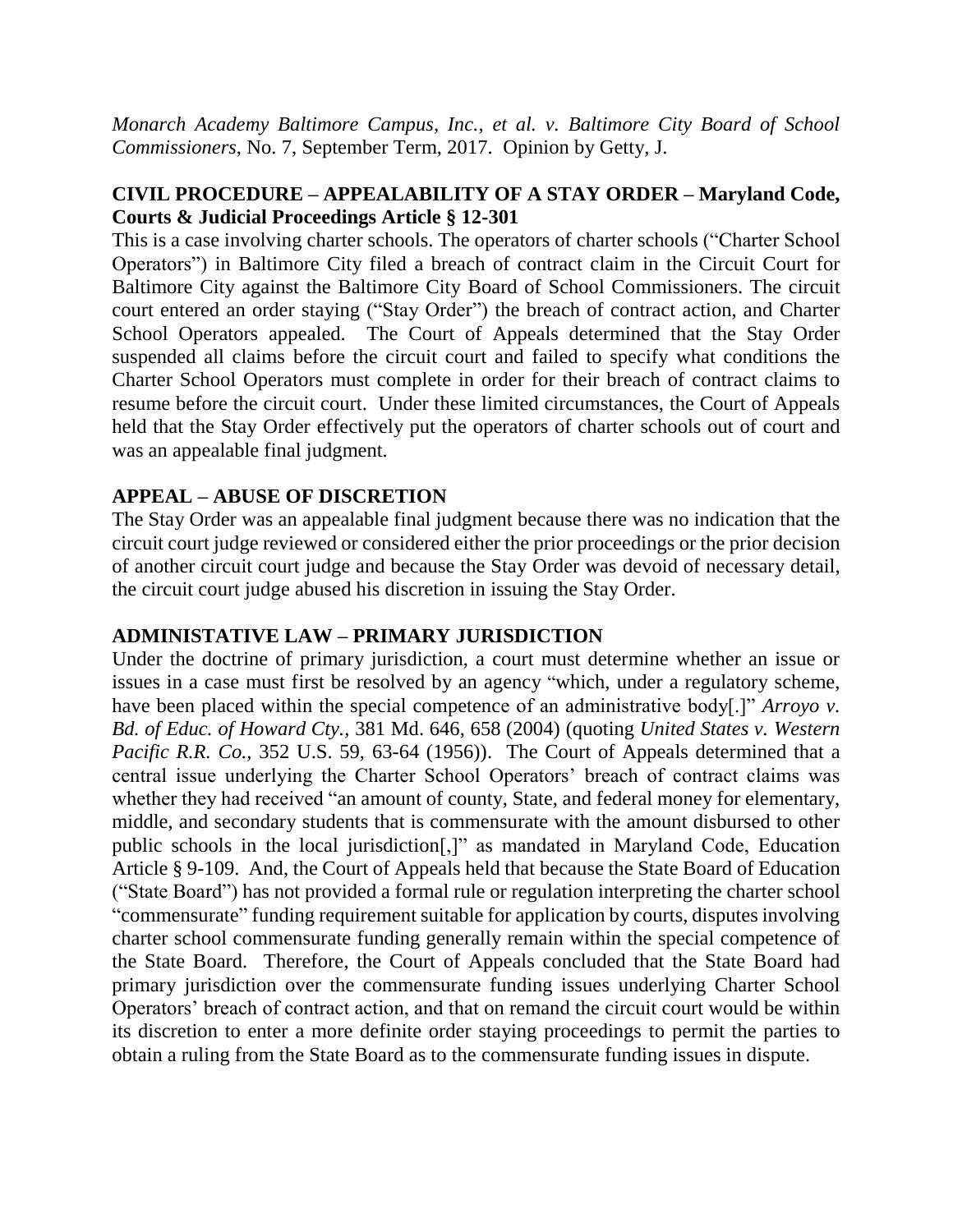Circuit Court for Baltimore City Case No. 24-C-15-005507 Argued: September 11, 2017

### IN THE COURT OF APPEALS OF MARYLAND

No. 7

September Term, 2017

## MONARCH ACADEMY BALTIMORE CAMPUS, INC., ET AL.

v.

## BALTIMORE CITY BOARD OF SCHOOL **COMMISSIONERS**

Barbera, C.J. Greene, Adkins, McDonald, Watts, Hotten, Getty,

JJ.

Opinion by Getty, J. Greene, Watts and Hotten, JJ., concur and dissent.

Filed: December 18, 2017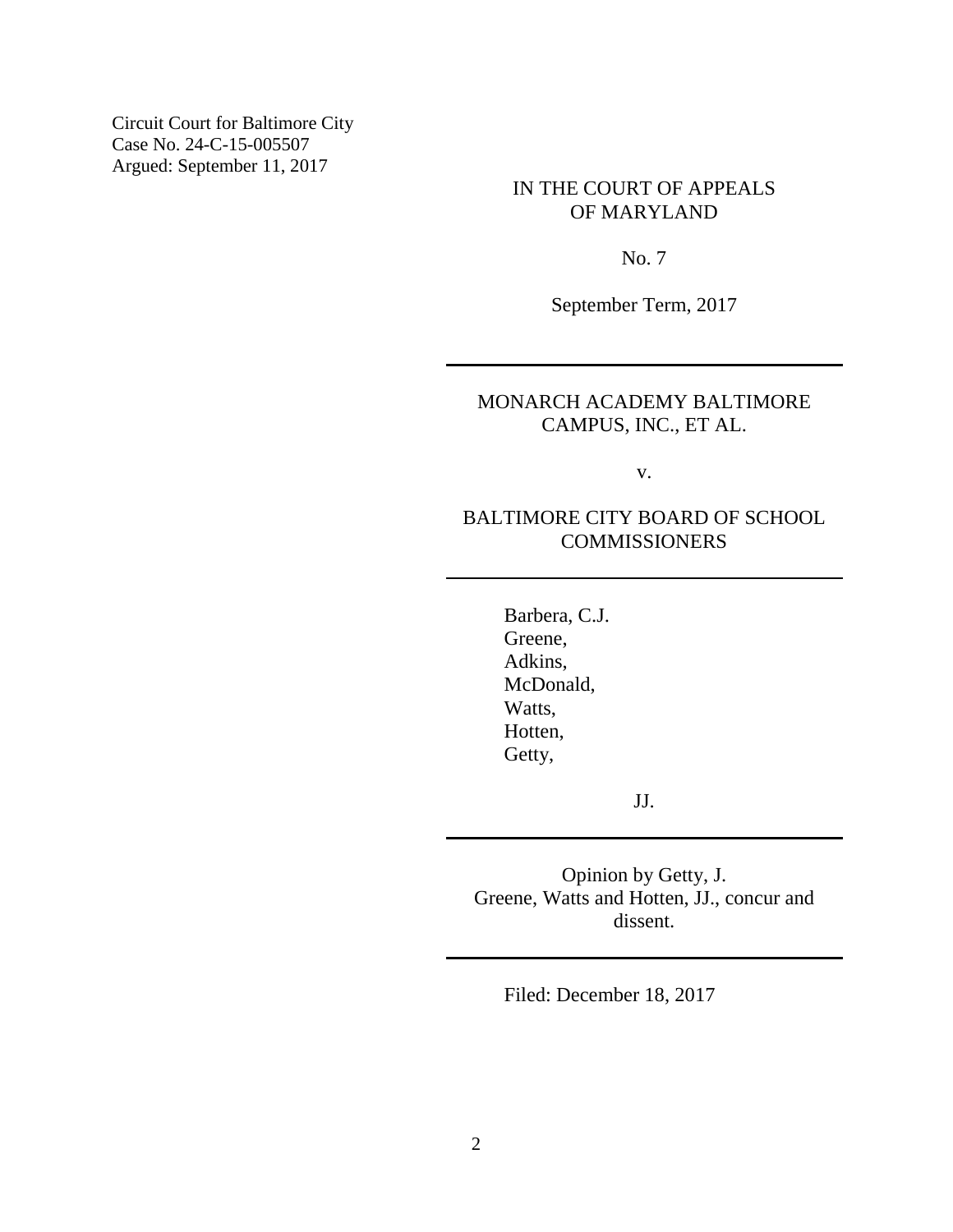This Court has twice addressed appeals in which public charter schools alleged that a local school board failed to meet the requirement in Maryland Code, Education Article ("ED") § 9-109 to provide the charter schools with funding that is "commensurate with the amount disbursed to other public schools in the local jurisdiction." *See Frederick Classical Charter Sch., Inc. v. Frederick Cty. Bd. of Educ.*, 454 Md. 330 (2017), *reconsideration denied* (Aug. 24, 2017); *Balt. City Bd. of Sch. Comm'rs v. City Neighbors Charter Sch.*, 400 Md. 324 (2007). However, in both of those cases, charter schools initially challenged a local school board's proposed annual funding allocation in an administrative adjudicatory proceeding before the State Board of Education ("the State Board"), and the dispute came before the courts only when one of the parties subsequently filed a petition for judicial review of the State Board's decision.

In contrast, the Petitioners in the instant case, thirteen operators of charter schools in Baltimore City (the "Charter School Operators"), 1 sought to obtain relief in a similar commensurate funding dispute by filing breach of contract complaints against the Respondent, the Baltimore City Board of School Commissioners (the "City Board"), directly in the Circuit Court for Baltimore City without first seeking review before the State

<sup>&</sup>lt;sup>1</sup> Petitioners are the following Baltimore City charter school operators: Afya Baltimore, Inc., Baltimore International Academy Inc., Baltimore Montessori, Inc., City Neighbors Charter School, Inc., City Neighbors Hamilton, Inc., City Neighbors High School, Inc., Creative City Public Charter School Foundation, Inc., Empowerment Center, Inc., Experiential Environmental Education, Inc., Kipp Baltimore, Inc., Patterson Park Public Charter School, Inc., Southwest Baltimore Charter School, Inc., and Monarch Academy Baltimore Campus, Inc. Some operators run a single charter school in Baltimore City, while others operate more than one charter school.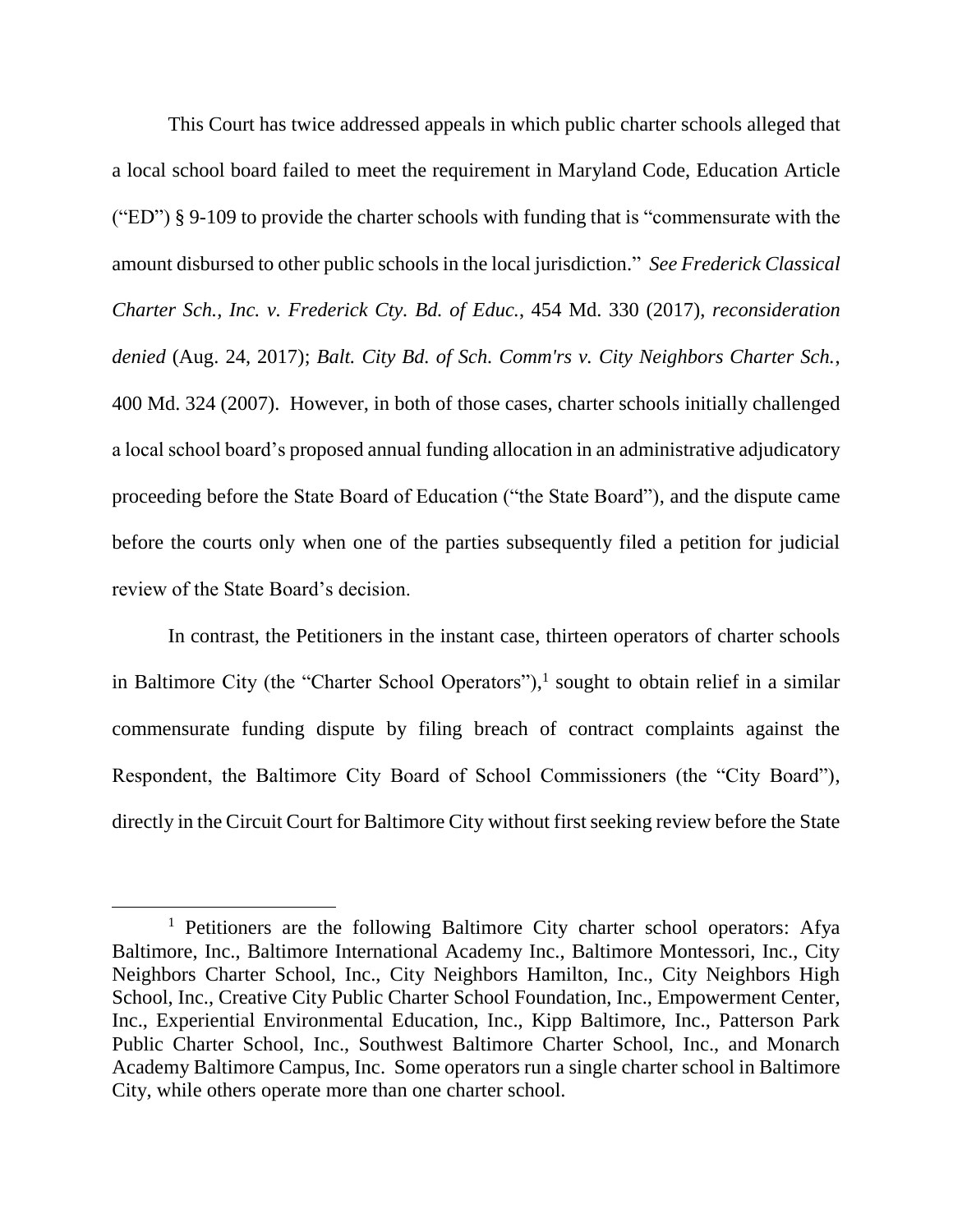Board. The contracts at issue all contained a provision in which the City Board agreed to "allocate Commensurate Funding to the [Charter] School Operator," and to provide information as to its own finances and how it had reached a specific per-pupil commensurate funding figure for the charter school. The Charter School Operators contended that the City Board breached those contractual requirements by not providing information as to its finances and commensurate funding calculations and by failing to provide the correct amount of commensurate funding for the 2015-16 school year.

After the cases were consolidated before the circuit court, the City Board moved to dismiss the case or stay the proceedings on the grounds that the State Board had primary jurisdiction over commensurate funding determinations. After holding a hearing, Judge Julie Rubin concluded that the State Board had "provided sufficient guidance" regarding the meaning of commensurate funding so that the circuit court was "no longer obliged to punt the issue to the expertise of the administrative body." Therefore, she declined to invoke the primary jurisdiction doctrine and denied the motion to dismiss.

On the same day as it filed its motion to dismiss before the circuit court, the City Board filed a petition for declaratory relief before the State Board, requesting that the State Board declare that its funding formula complies with ED § 9-109 and has resulted in commensurate funding. After Judge Rubin's order, the State Board dismissed the petition, noting that the circuit court had "asserted its jurisdiction." Thereafter, the City Board filed a counterclaim against the Charter School Operators before the circuit court. The Charter School Operators moved to dismiss the counterclaim, and a hearing on their motion to dismiss was scheduled before the circuit court. At that hearing, Judge Alfred Nance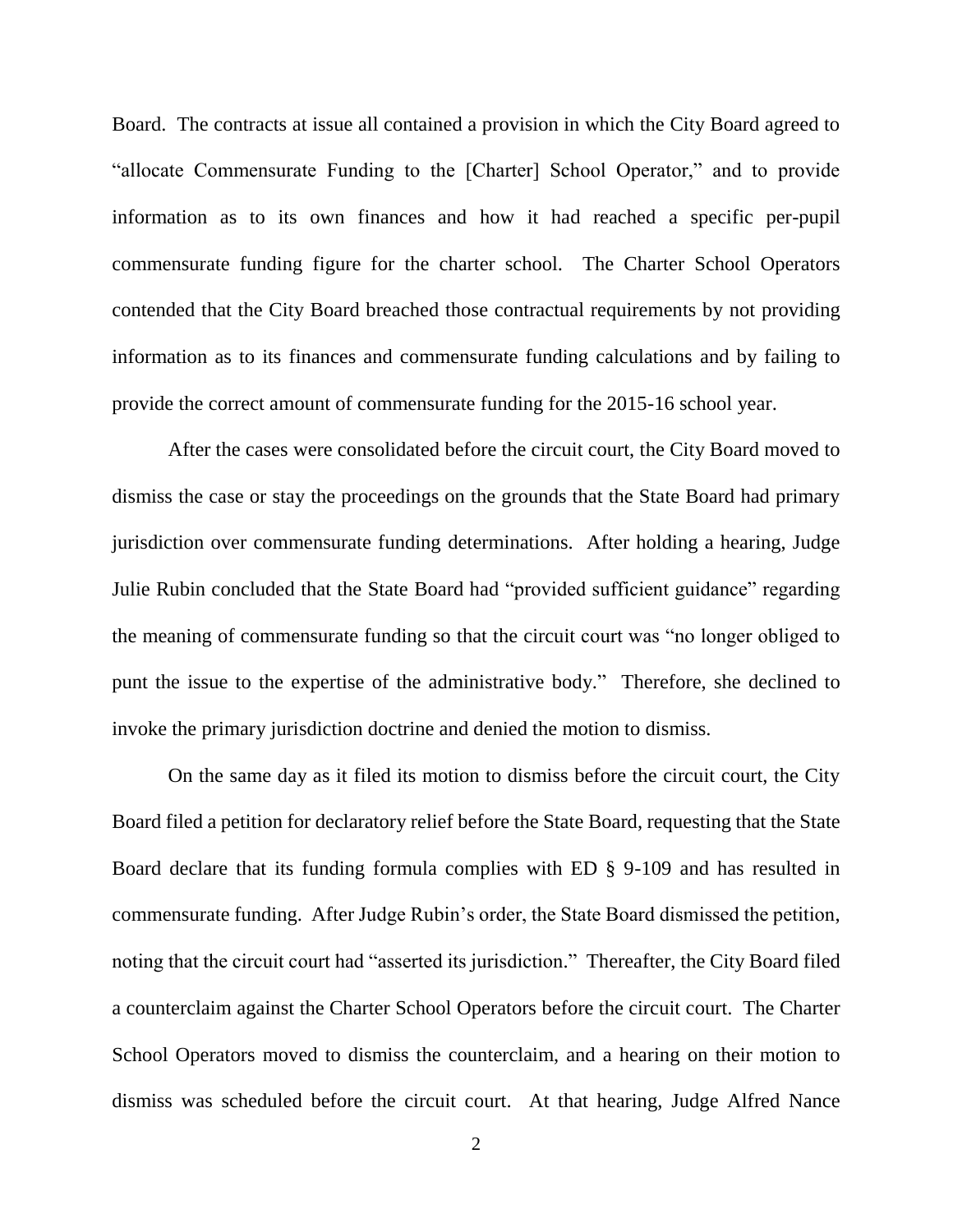questioned counsel as to the procedural background of the case, instructing them to "[t]ell me what happened that causes you to rightfully be in my courtroom." After a brief recess and off-the-record discussion in chambers, counsel for the City Board made an oral motion to dismiss the Charter School Operators' complaints. Judge Nance, after hearing arguments for and against the motion, determined that "in lieu of" granting the motion he would issue an order staying proceedings in the circuit court "pending administrative review of the parties' dispute by the State Board of Education."

After the Stay Order ruling, the parties moved to proceed on separate procedural tracks. The Charter School Operators appealed from the circuit court's Stay Order to the Court of Special Appeals, while the City Board once again filed a petition for declaratory relief before the State Board. The State Board once again dismissed the City Board's petition, stating that "the case remain[ed] within the jurisdictional purview of the courts." Subsequently, in a reported opinion, the Court of Special Appeals dismissed the Charter School Operators' appeal after concluding that the circuit court's Stay Order was not an appealable order. *Monarch Acad. Balt. Campus, Inc. v. Balt. City Bd. of Sch. Commissioners*, 231 Md. App. 594, 619 (2017). The Charter School Operators filed a petition for writ of certiorari from that dismissal, which we granted on April 4, 2017. *Monarch Acad. Balt. Campus v. Balt. City Bd. of Sch. Comm'rs.*, 452 Md. 523 (2017).

On appeal to this Court, the Charter School Operators contend that the circuit court's Stay Order was a final and appealable judgment, and therefore urge us to hold that the Court of Special Appeals erred in dismissing the appeal. The Charter School Operators

3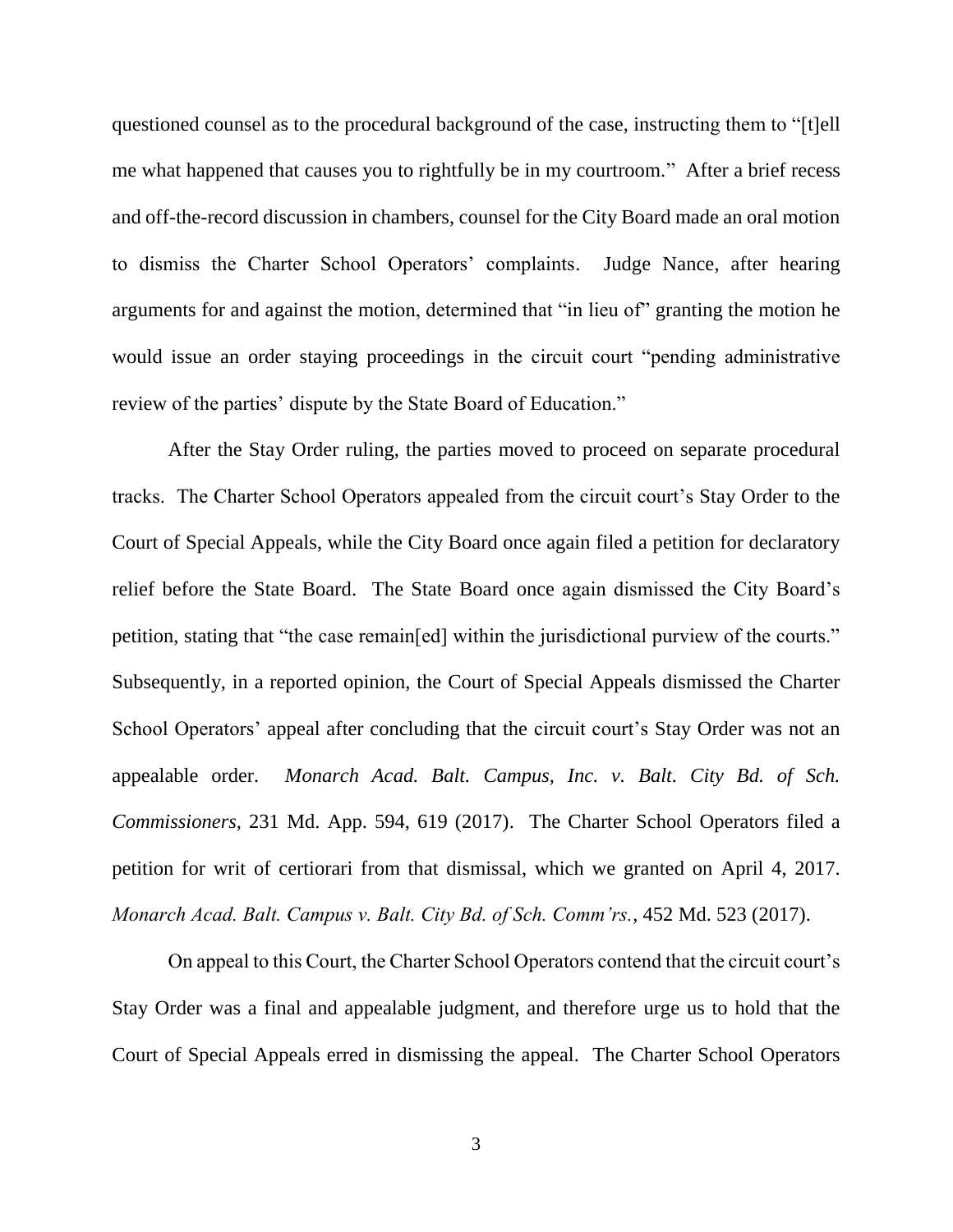further assert that the State Board does not have primary jurisdiction over their breach of contract claims, and therefore the circuit court erred in entering the Stay Order.

When a court determines that a party's claim is within the authority of an administrative agency under the doctrine of primary jurisdiction, it is ordinarily entirely appropriate under the primary jurisdiction doctrine to enter a stay to permit that party to bring his or her claim before the appropriate agency. Then, after the agency has had the opportunity to evaluate and rule on the claim, a party may ordinarily seek judicial review before the circuit court. In this appeal, however, we are confronted with a rare and unique set of circumstances in which there is a strong likelihood that the Charter School Operators would not be able to obtain an administrative ruling on their breach of contract claim.

Here, the State Board is the only agency to which the Charter School Operators can bring their claim at the juncture at which the Stay Order was entered, and they can only do so in the form of a petition for declaratory relief. However, the agency has twice denied petitions for declaratory relief in this case, citing in the first denial the lack of any factual record upon which it could review and issue a declaratory judgment. Despite the arguments raised by the City Board in this appeal, there is no guarantee that the State Board would grant a third petition for declaratory relief under the circumstances present here. The State Board's prior declaratory rulings and this Court's precedent set forth a detailed and highly fact specific inquiry for charter school funding disputes. Of great significance to our decision, the contract between parties **requires** certain financial information to be disclosed by the City Board to the Charter School Operators. However, the Charter School Operators allege that they did not receive that information. If true, the Charter School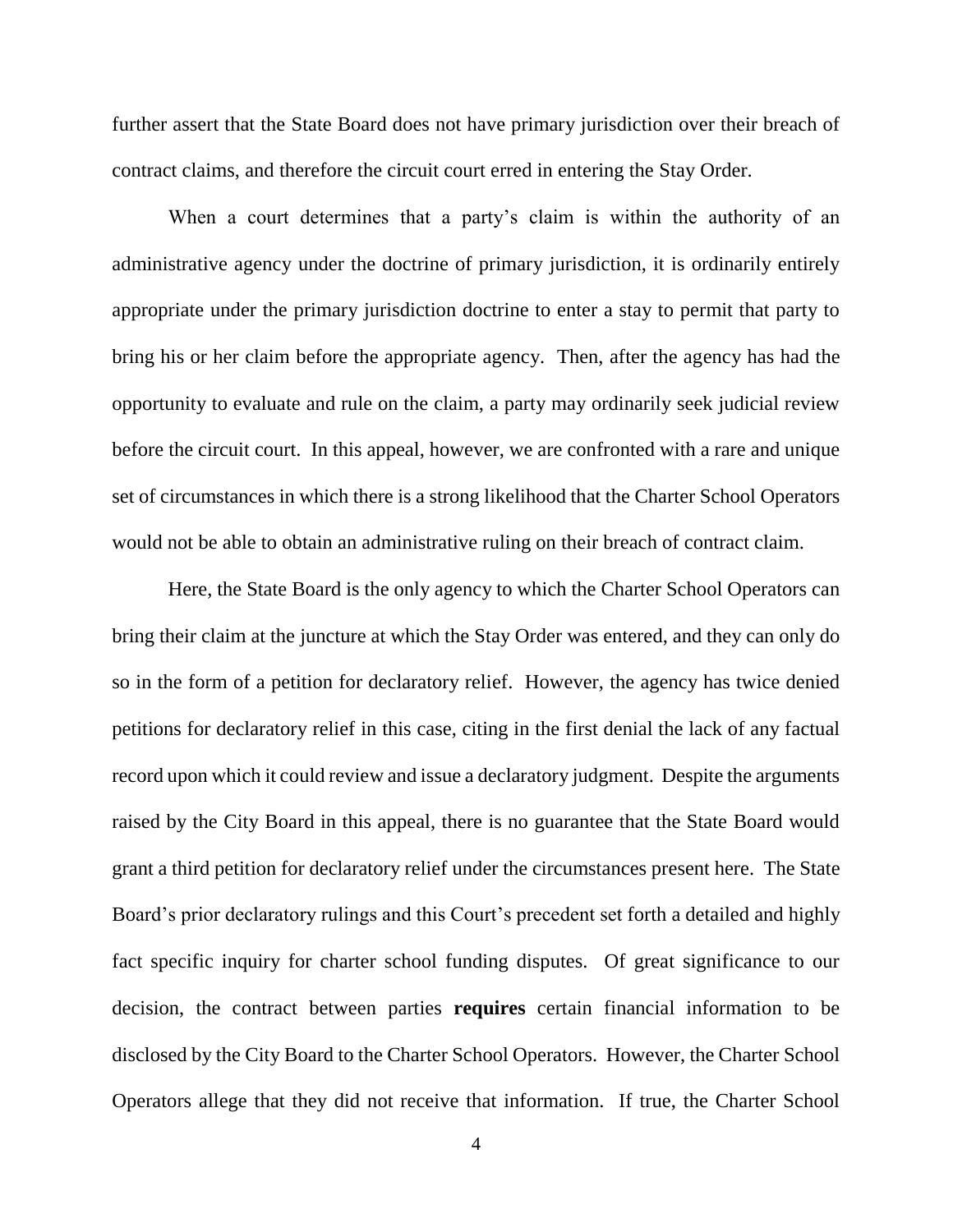Operators simply may not have enough information to successfully frame a declaratory petition to the State Board, or to obtain a declaratory order from the State Board that fully resolves the charter school funding issues raised in their Complaint. And, although there is the potential for a limited discovery process before the State Board, it is discretionary and even if employed may not be sufficient to address this concern.

Finally, the Stay Order was entered in a rushed and improper manner, before there was any opportunity for discovery as to the information necessary for the resolution of the charter school funding claims, and without clear guidance to the State Board as to exactly what issues needed to be resolved before the matter could resume before the circuit court. Thus, the rushed and non-specific Stay Order at issue here further exacerbated the difficulties facing the Charter School Operators in pursuing an administrative remedy and eventually being able to return to court for a judicial resolution of their claim.

Therefore, under the above-described unique circumstances of this case, we shall hold that the Stay Order was a final and appealable judgment and therefore shall reverse the judgment of the Court of Special Appeals dismissing the appeal. We shall also hold that the circuit court abused its discretion in staying the proceeding in order for the parties to seek administrative review because the court did not first allow for discovery and did not provide guidance as to how and when the case would resume in circuit court. However, we shall also hold that the State Board retains primary jurisdiction as to the underlying commensurate funding issues in dispute and that, after discovery before the circuit court is concluded, it will be appropriate for the circuit court to enter a more definite order staying proceedings for review of those issues before the State Board.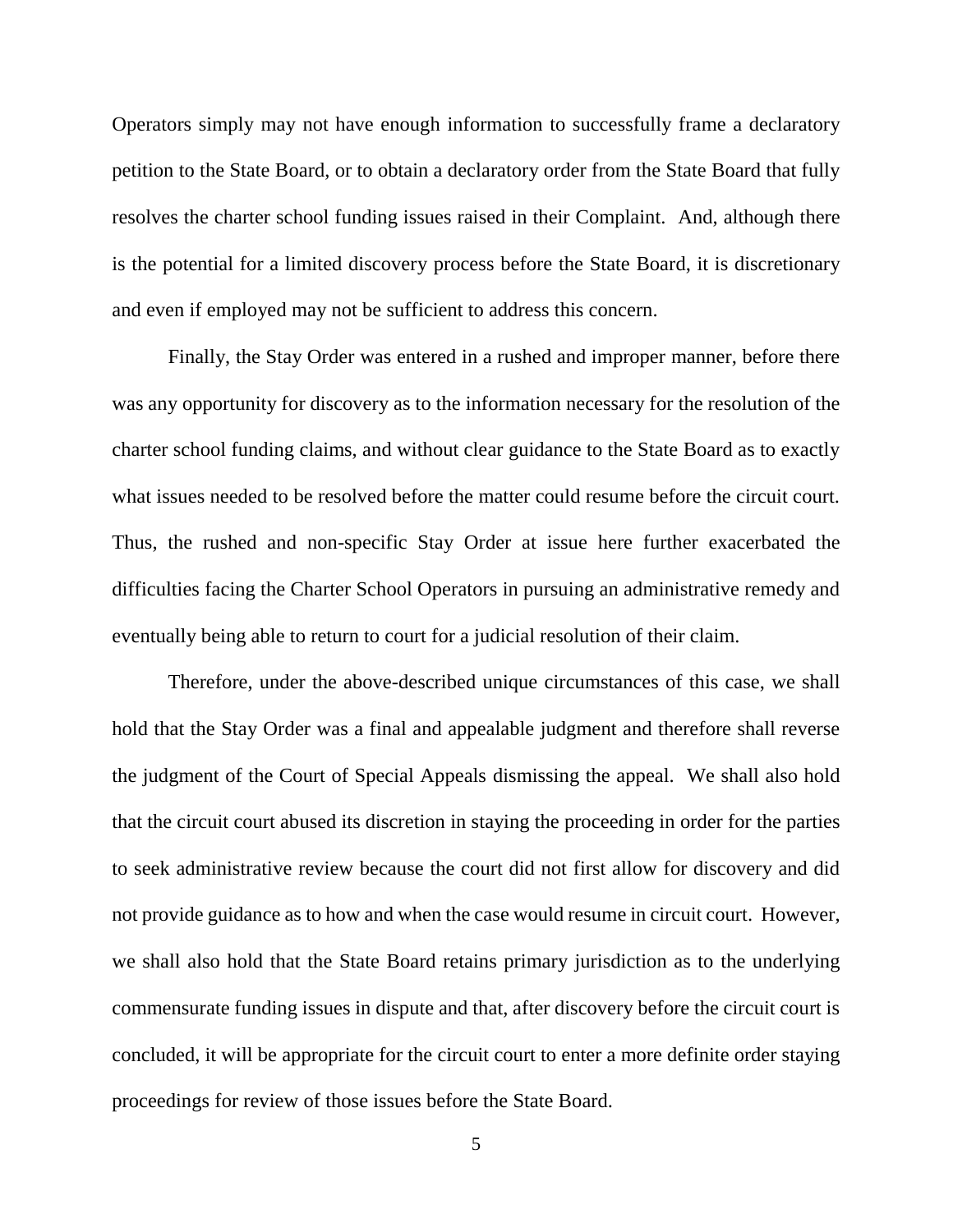#### **BACKGROUND**

#### *A. Primary Jurisdiction*

The doctrine of primary jurisdiction derives from "the relationship between legislatively created administrative remedies and alternative statutory, common law or equitable judicial remedies." *Prince George's Cty. v. Ray's Used Cars*, 398 Md. 632, 644

(2007). We have explained the relationship between those remedies as follows:

[W]henever the [General Assembly] provides an administrative and judicial review remedy to resolve a particular matter or matters, the relationship between that administrative remedy and a possible alternative judicial remedy will ordinarily fall into one of three categories:

[T]he administrative remedy may be *exclusive*, thus precluding any resort to an alternative remedy. Under this scenario, there simply is no alternative cause of action for matters covered by the statutory administrative remedy.

[T]he administrative remedy may be *primary* but not exclusive. In this situation, a claimant must invoke and exhaust the administrative remedy, and seek judicial review of an adverse administrative decision, before a court can properly adjudicate the merits of the alternative judicial remedy.

[T]he administrative remedy and the alternative judicial remedy may be fully *concurrent*, with neither remedy being primary, and the plaintiff at his or her option may pursue the judicial remedy without the necessity of invoking and exhausting the administrative remedy.

*United Ins. Co. of Am. v. Maryland Ins. Admin.*, 450 Md. 1, 14-15 (2016) (quoting *Ray's* 

*Used Cars*, 398 Md. at 644 (quoting *Zappone v. Liberty Life Ins. Co.*, 349 Md. 45, 60-61

(1998))) (emphasis in original) (footnote omitted).

When a party's claim(s) could properly be brought before either a court or an administrative agency, the agency remedy will generally be deemed primary "whenever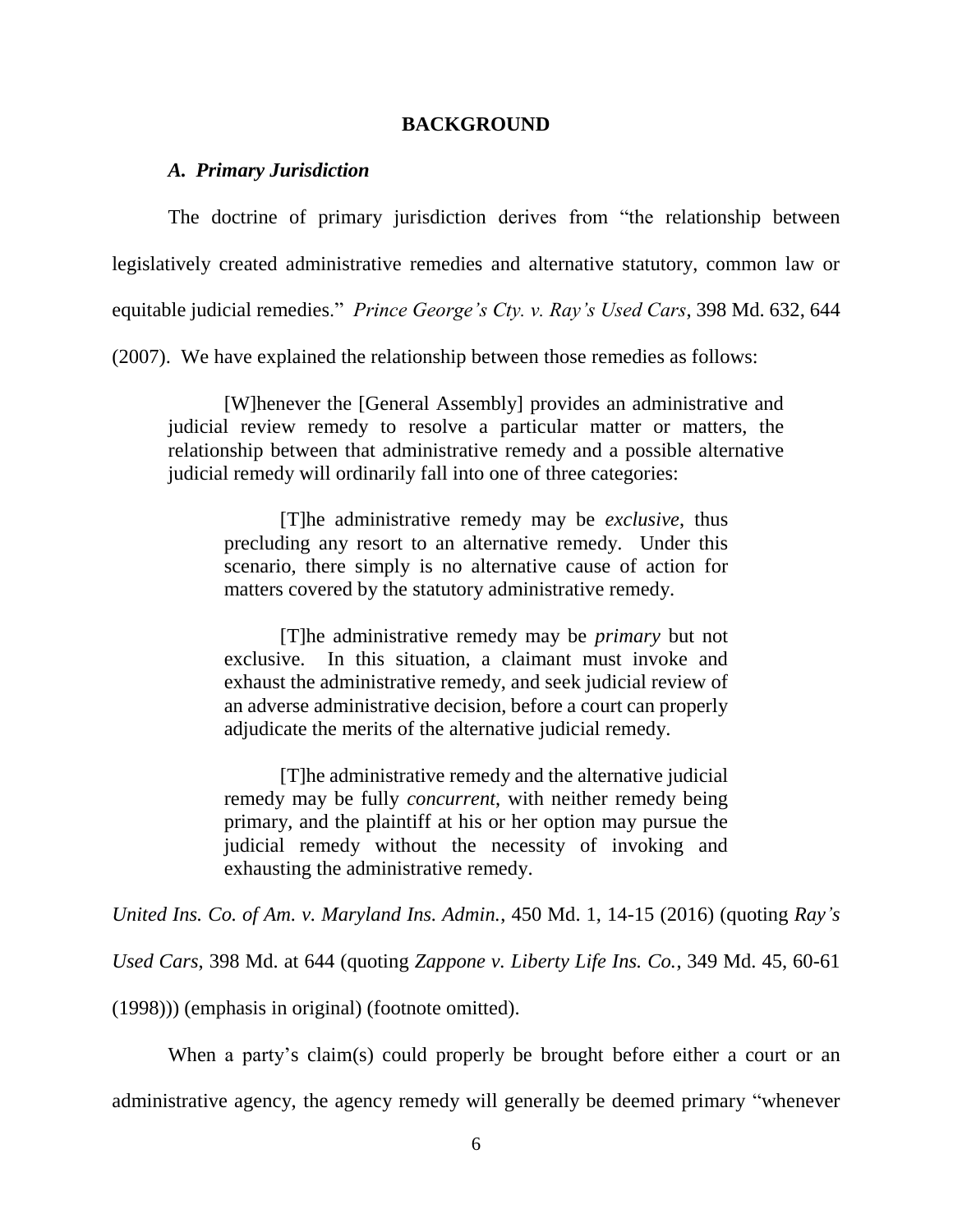enforcement of the claim requires the resolution of issues which, under a regulatory scheme, have been placed within the special competence of an administrative body[.]" *Arroyo v. Bd. of Educ. of Howard Cty.*, 381 Md. 646, 658 (2004) (quoting *United States v. Western Pacific R.R. Co.*, 352 U.S. 59, 63-64 (1956)). This Court has held that "[n]o fixed formula exists for applying the doctrine of primary jurisdiction[,]" and that "[i]n every case the question is whether the reasons for the existence of the doctrine are present and whether the purposes it serves will be aided by its application in the particular litigation." *Id.* at 658-59 (quoting *Western Pacific R.R. Co.*, 352 U.S. at 63-64). However, the Court has recognized that "[i]n the absence of specific statutory language indicating the type of administrative remedy, there is a rebuttable presumption that an administrative remedy was intended to be primary." *United Ins.*, 450 Md. at 15 (citing *Zappone*, 349 Md. at 63).

Of significance to this appeal, even when a court ultimately determines that one or more claims filed before it are properly within the primary jurisdiction of an administrative agency, that does not mean that the circuit court is divested of jurisdiction over the claim(s), or necessitates the dismissal of the action before the court. Instead, the doctrine only applies to preclude the court from adjudicating the claim(s) "until a final administrative *determination is made*." *Arroyo*, 381 Md. at 660 (emphasis in original). Thus, the appropriate action for a trial court in such an instance is generally not to dismiss the claim(s), but rather to "stay further proceedings regarding the judicial complaint" until the party can obtain a final administrative determination as to the issue in dispute. *Carter v. Huntington Title & Escrow, LLC*, 420 Md. 605 (2011); *see also Maryland Reclamation Assocs., Inc. v. Harford Cty., Maryland*, 382 Md. 348, 367 (2004).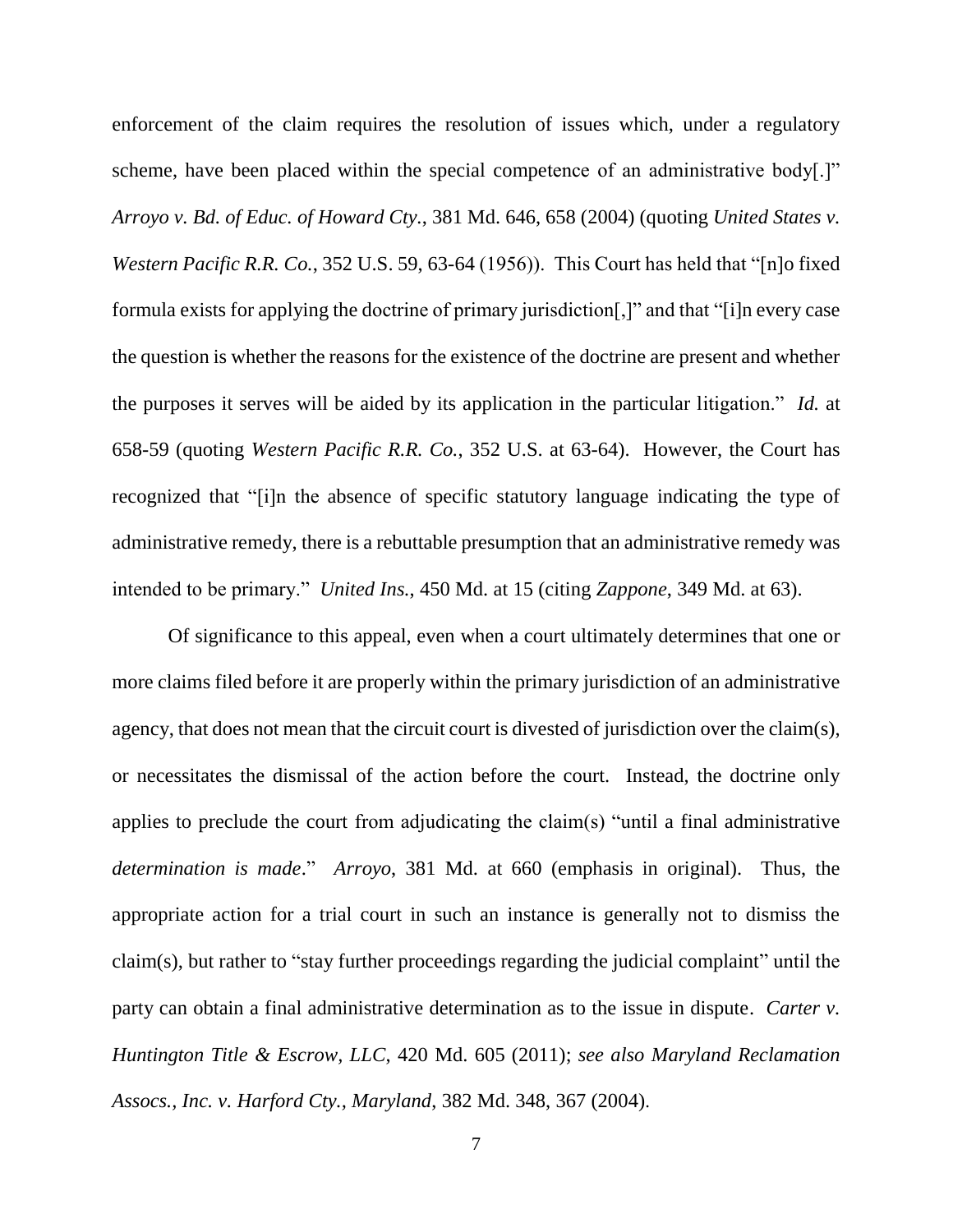#### *B. Authority of the State Board of Education*

The General Assembly has vested the State Board of Education with expansive authority to interpret the provisions of the Education Article. Pursuant to ED § 2-205, the State Board has the authority to: "[d]etermine the elementary and secondary educational policies of this State," ED § 2-205(b); "[a]dopt bylaws, rules, and regulations for the administration of the public schools" which "have the force of law when adopted and published," ED § 2-205(c); "explain the true intent and meaning" of the Education Article and its own regulations and "decide all controversies and disputes" regarding those provisions, ED § 2-205(e); and, "exercise general control and supervision over the public schools and educational interests of this State," ED § 2-205(g).

We have explained that the State Board's authority under section 2-205 "constitutes a visitatorial power of such comprehensive character as to invest the State Board with the last word on any matter concerning education policy or the administration of the system of public education." *Frederick Classical*, 454 Md. at 370 (quoting *City Neighbors*, 400 Md. at 342-43). We have held that the State Board's visitatorial power "is not unlimited," and it is the courts that ultimately must decide purely legal questions. *Id.* at 371 (quoting *City Neighbors*, 400 Md. at 343). But, "'the broad statutory mandate given to [the State Board] requires that special deference be given to its interpretation of statutes that it administers,' . . . over and above that generally afforded to other administrative agencies[.]" *Id.* at 370 (quoting *City Neighbors*, 400 Md. at 343).

#### *C. Administrative Remedies Before the State Board*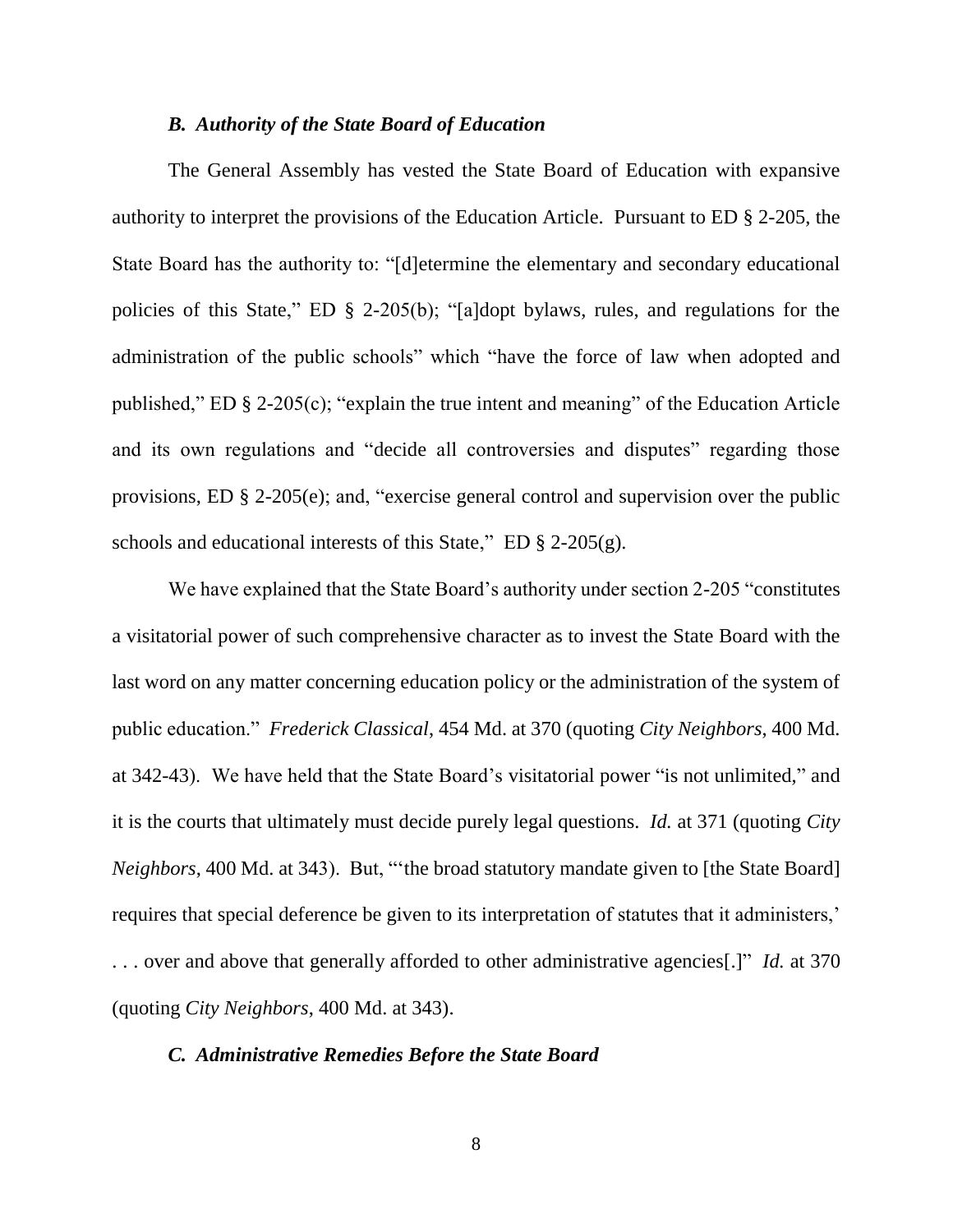At the local level, the twenty-three Maryland counties and Baltimore City each have a school board that has oversight and control of education matters in its jurisdiction. Each local school system also has a superintendent—or, in Baltimore City, a Chief Executive Officer—who is the administrator of that system and is responsible for enforcing the rules and policies of both the local school board and the State Board, and for implementing State law. *See* ED §§ 4-101, 4-102, 4-108. A county superintendent's decision may be appealed to a local school board within thirty days. ED § 4-205(3). And, if a party is dissatisfied with the local school board's decision, that party may appeal to the State Board within thirty days from the decision of the local school board. *Id.*; *see also* Md. Code Regs. ("COMAR")  $13A.01.05.02(A)$ -(C) (describing the required contents of an appeal to the State Board, and a deadline to file the appeal "within 30 calendar days of the decision of the local board").

However, and of great significance to the present dispute, there is also another process through which parties may ask the State Board to resolve a dispute as to the meaning and proper application of State educational law or State Board rules, regulations, or policies. If there is an "existing case or controversy" between an aggrieved party and a local school board, either party—the aggrieved party **or** the local school board—may **at any time** file "a petition for declaratory ruling by the State Board on the interpretation of a public school law or regulation of the State Board that is material to [that] existing case or controversy." COMAR 13A.01.05.02(D).

#### *D. Charter Schools and Commensurate Funding*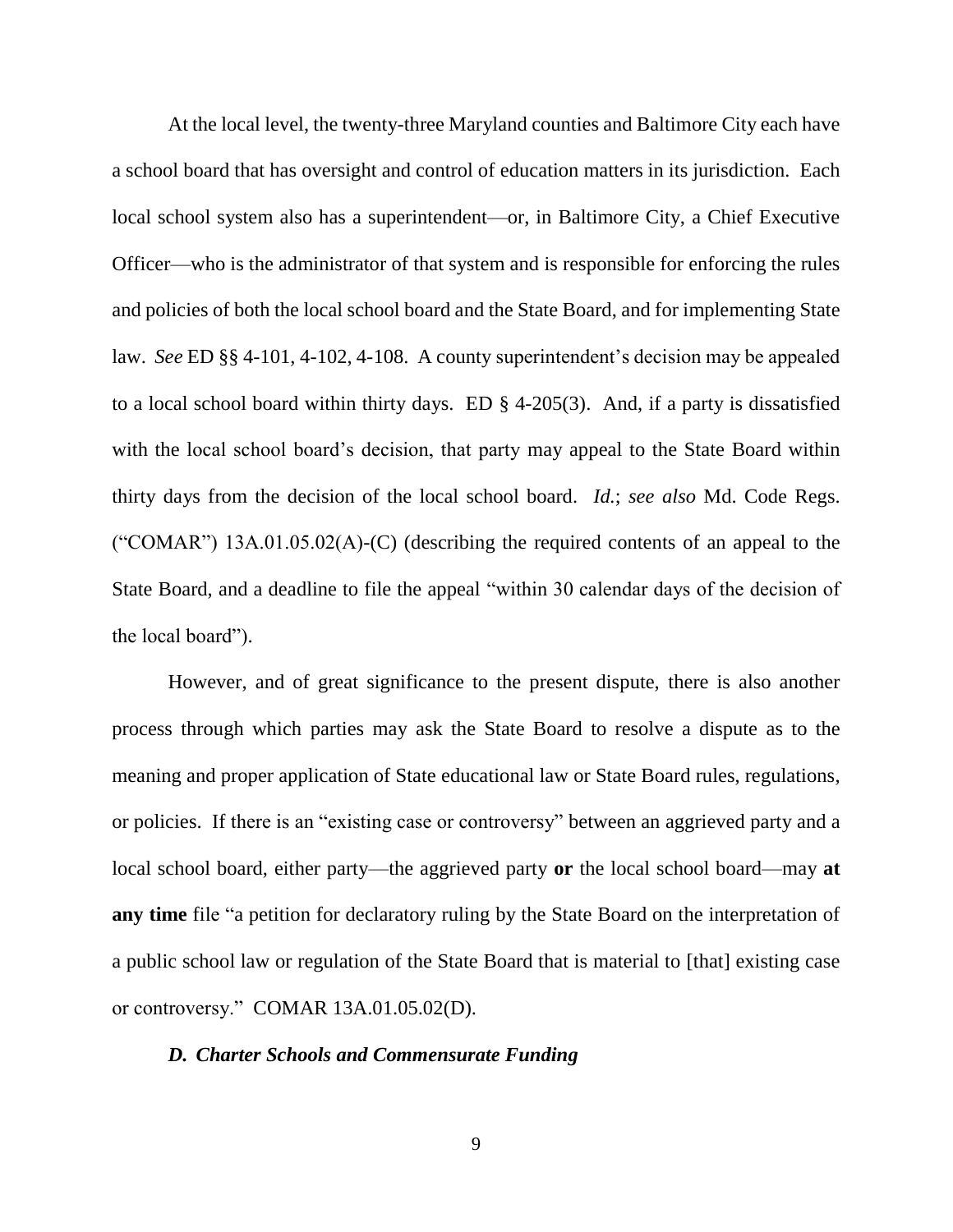Charter schools are a statutorily created alternative to traditional public schools that are "in the nature of semi-autonomous public schools," operating "under a contract with a State or local school board." *City Neighbors*, 400 Md. at 328. "The contract, or charter [agreement], defines how the school will be structured, staffed, managed, and funded, what programs will be offered, and how the school will operate and account for its activities." *Id.* In Maryland, charter schools are governed by the Maryland Public Charter School Program ("Charter School Program"), ED §§ 9-101 *et seq.*, which "sets forth a process for establishing new charter schools as well as monitoring, oversight, and accountability standards for charter schools once they are established." *Frederick Classical*, 454 Md. at 344. The purpose of the Charter School Program is to "establish an alternative means within the existing public school system in order to provide innovative learning opportunities and creative educational approaches to improve the education of students." ED  $§$  9-101(b).

Charter schools operate under the supervision of the local school board of the county or local jurisdiction in which they are located. *See* ED § 9-103 (stating that local school boards are the "public chartering authority" for the granting of a charter agreement); ED § 9-102(11) (mandating that charter schools operate "under the supervision of the public chartering authority from which its charter is granted and in accordance with its charter" and, with limited exceptions, "the provisions of law and regulation governing other public schools"). Charter schools also receive funding from their local school board. ED § 9-109 provides a mandate for public funding of public charter schools: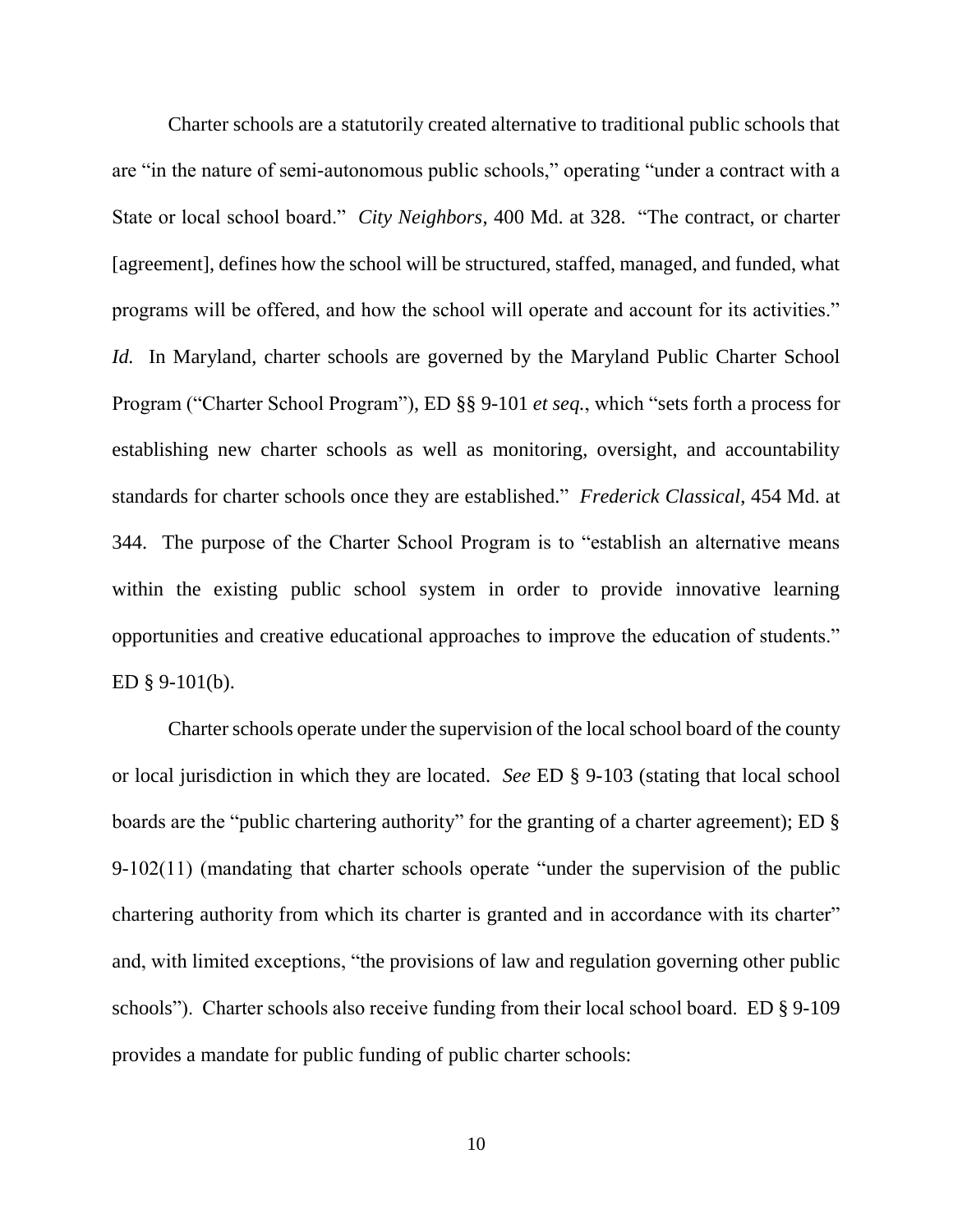A county board shall disburse to a public charter school an amount of county, State, and federal money for elementary, middle, and secondary students **that is commensurate with the amount disbursed to other public schools in the local jurisdiction.**

(Emphasis added.) As we noted in *Frederick Classical*, "[t]he statutory interpretation of [ED § 9-109] and deciphering the meaning of 'commensurate' in this context has required extensive administrative deliberations" by the State Board. 454 Md. at 345.

*a. City Neighbors Declaratory Rulings*

 $\overline{a}$ 

In 2005, the State Board issued a set of three declaratory rulings, which constituted its first definitive statements interpreting the meaning of ED § 9-109 and the commensurate funding requirement. We have previously referred to these rulings, which ultimately came before this Court in our decision in *City Neighbors*, as the "*City Neighbors* declaratory rulings." *See Frederick Classical*, 454 Md. at 346.

In the *City Neighbors* declaratory rulings, the State Board set forth a detailed, multistep formula for calculating a charter school's per-pupil funding that the State Board would deem to be "commensurate" with funding provided to other public school students:

The State Board concluded that ED § 9-109(a) "expressed a legislative intent that a charter school 'receive federal, State, and local funding in an amount proportionate to the amount of funds expended for elementary, middle, and secondary level students in the other public schools in the same system.'" [*City Neighbors*, 400 Md. at 336.] Furthermore, the State Board determined that the calculation of commensurate funds must include "'funding for services for which students in the public charter schools are eligible such as free and reduced price meals, pre-kindergarten, special education, English-language learners, Perkins, Title I, and transportation."<sup>2</sup>

<sup>&</sup>lt;sup>2</sup> "Perkins" refers to the Federal Carl D. Perkins Vocational Education Act. See 20 U.S.C. §§ 2301 *et seq.* "Title I" refers to Title I of the Federal Elementary and Secondary Education Act of 1965, as amended from time to time. See 20 U.S.C. §§ 6301 *et seq.*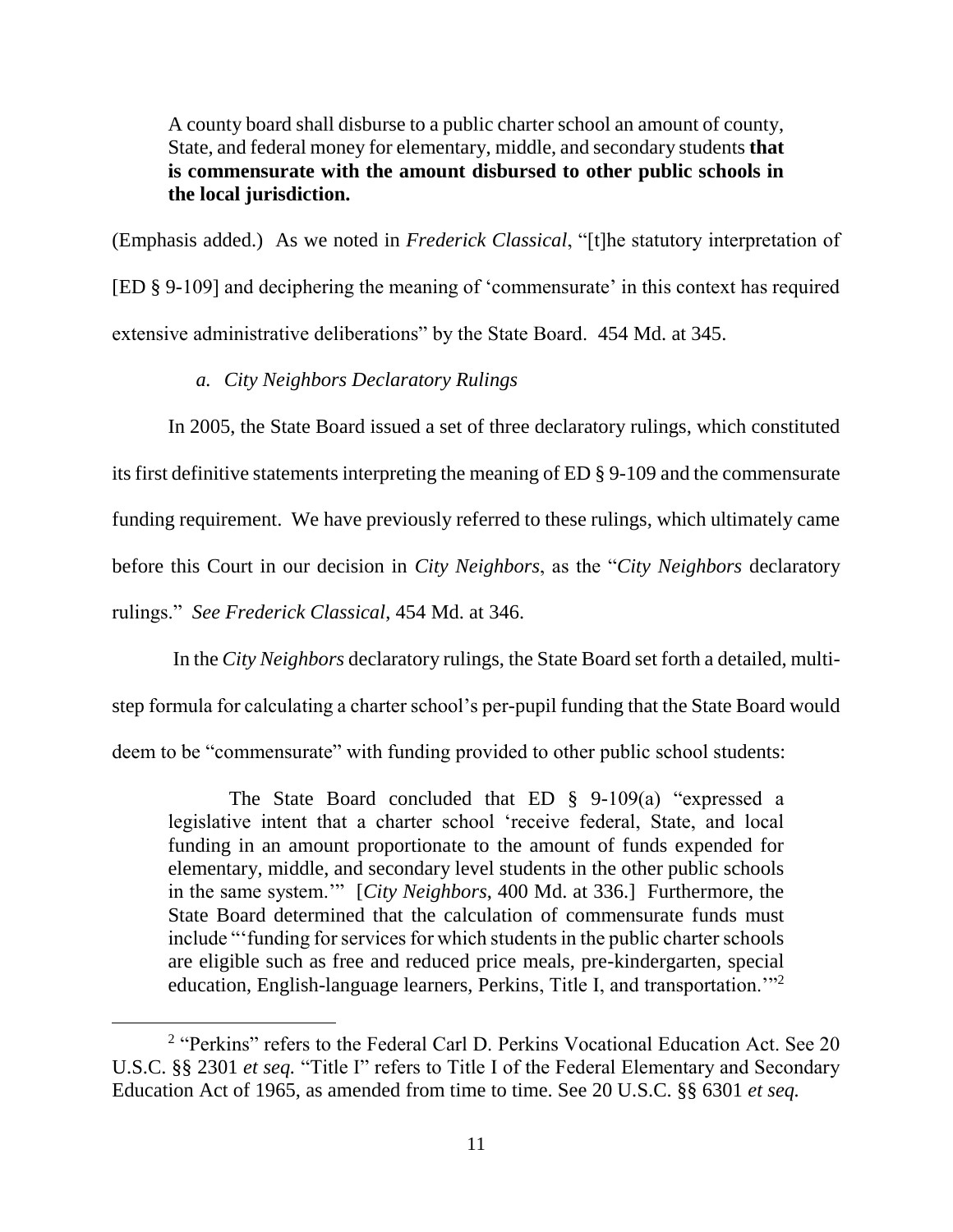[*Id.*] The Board further specified that the commensurate funding was to be calculated by starting with the local school system's total annual operating budget that includes all federal, State, and local funding,<sup>3</sup> and dividing by enrollment for the previous year<sup>4</sup> to reach an average per-pupil figure, overall and for each major category of spending. *Id.* at 336-37. Then, after deducting two percent for central office administrative costs, the State Board directed that local boards multiply the average per-pupil figure "by the student enrollment of the charter school to determine the total funding amount for the charter school." *Id.* at 337.

The State Board determined that "[b]ecause the total school system operating budget encompassed all funds," including funds for specific services, "the average per[-]pupil amount derived from [the total operating budget] figure would be sufficient for the charter school to deliver the services for which its students were eligible." *Id.* The State Board noted, however, that charter schools "would have to make budgetary allocations in light of the students' eligibility requirements" under federal or state law "and in doing so must comply with all applicable Federal and State requirements." *Id.* "For the special services that must be provided to eligible students," the State Board determined that "[a] charter school could elect either to provide the services directly or have them provided by the school system, but if it opted for the latter, it would be required to reimburse the school system for the proportionate cost of those services." *Id.* at 337-38. A charter school would also need to reimburse the local school board "'for salary, local retirement, and other fringe benefit costs for the public school employees working in the charter school as well as for regular services and supplies that the charter school requests the local school system to provide.'" *Id.* at 338.

*Frederick Classical*, 454 Md. at 347-48 (footnotes in original) (bracketed text added).

<sup>&</sup>lt;sup>3</sup> The State Board noted that for the purposes of this calculation, "the total annual school system operating budget amount shall exclude appropriations for debt service and for adult education[.]" *City Neighbors Charter School v. Balt. City Bd. of Sch. Comm'rs*, MSBE Op. No. 05-17 (May 26, 2005), at 4 n.2.

<sup>&</sup>lt;sup>4</sup> The State Board explained that in calculating the per-pupil allocation, school systems "shall use the approved school system annual operating budget for the year in which the charter school application is filed." *City Neighbors Charter Sch. v. Balt. City Bd. of Sch. Comm'rs*, MSBE Op. No. 05-17 (May 26, 2005), at 4 n.3. However, because the enrollment count for each school year is not finalized until November, "the school system enrollment count for the previous school year shall be used for the calculation." *Id.*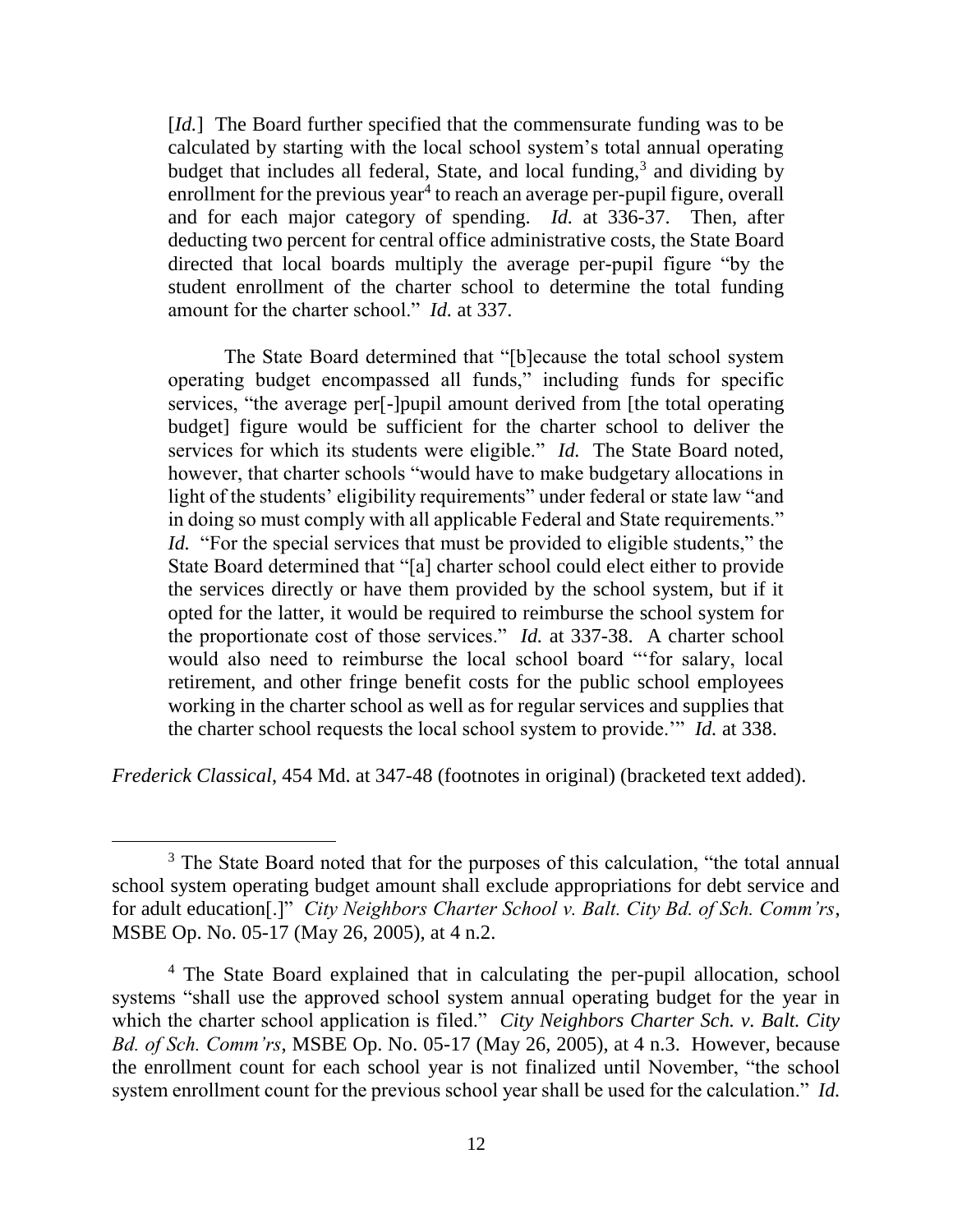Of significance to this appeal, the State Board also stated that the detailed formula it had set forth "should be used as 'guidance and direction' to [ ] other charter school applicants and local school systems 'for the refinement of their working relationships on behalf of the public school children throughout this State.'" *Id.* at 349 (quoting *City Neighbors*, 400 Md. at 339).

### *b. This Court's City Neighbors Opinion*

Several local school boards, including the City Board, took issue with the State Board's formula and filed petitions for judicial review of the State Board's decision. Those petitions ultimately came before this Court on appeal in *City Neighbors*, 400 Md. 324 (2007).

We began our analysis in *City Neighbors* by considering the local school boards' claim that the declaratory rulings were in effect a binding "regulation" and must be deemed invalid because they were not issued in conformance with the requirements of Maryland Code, State Government Article ("SG") § 10-101 *et seq*. for formal rulemaking through regulations. 400 Md. at 344. We rejected that claim, noting that declaratory rulings are generally treated by courts "more in the nature of contested case adjudications than the adoption of a regulation." *Id.* at 345. And, we held that declaratory rulings as "a permissible mechanism by which [the State Board] may exercise its statutory authority to 'explain the true intent and meaning' of the public school laws and decide 'controversies and disputes' under those laws." *Id.* at 346. We therefore concluded that the State Board "was well within its discretion to proceed in the manner it did—adjudicating the cases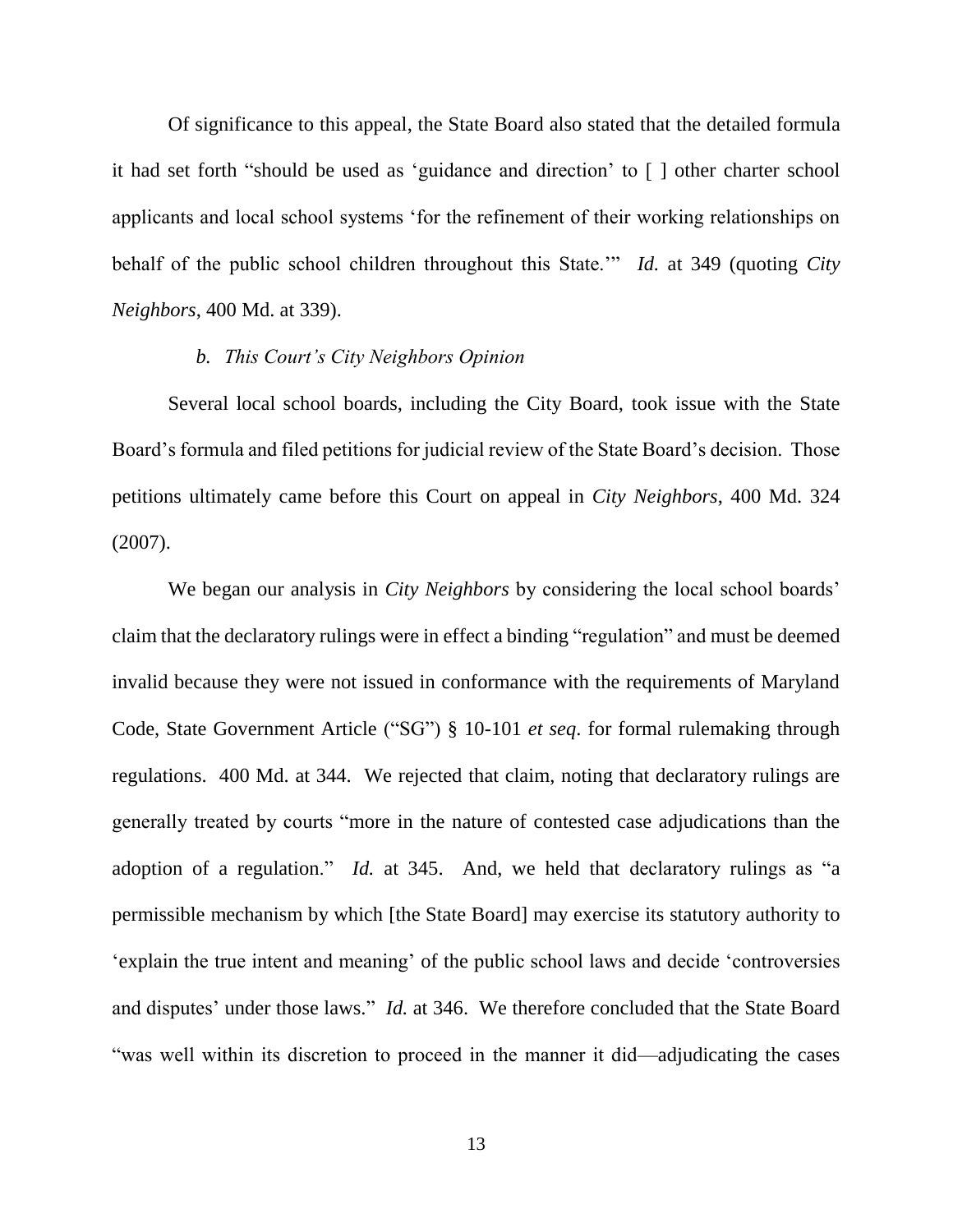before it and offering 'guidance' to other applicants, rather than proceeding with more formal and binding regulations." *Id.* 

Turning to the principal question of whether the State Board "had properly construed and applied ED  $\S$  9-109(a)," we concluded that the statute was "patently ambiguous." *Id.* at 346-47. We reviewed the statute's legislative history and concluded that the General Assembly had clearly intended "that the determination of commensurate funding would necessarily be on a per[-]pupil basis." *Id.* at 355. However, we also determined that the General Assembly had not specified "what was commensurate and how [] the amount disbursed to other public schools [was] to be determined," and that it "must" have envisioned" that the State Board, "the body [the General Assembly] has consistently vested with the ultimate administrative authority to interpret, explain, and apply the public education laws," would interpret the meaning of those terms. *Id.*

Finally, we addressed the city and county boards' specific complaints about the State Board's formula: "the requirement that the funding be disbursed in cash, rather than in services, inclusion of Title I and special education expenses, and the limitation of the deduction for administration expenses to 2% in the calculation of commensurate funding." *Id.* at 356. We found no legal error in any of those claims. Noting that the statute calls for the disbursement of "money," the Court concluded that while charter schools may "negotiate for the provision of services" such services "cannot be forced on the charter schools at the whim of the county boards." *Id.* The Court also held that the State Board was "clearly entitled" to conclude that "commensurate" funding to charter schools must include funding for Title I and special education funds "to the extent that students in the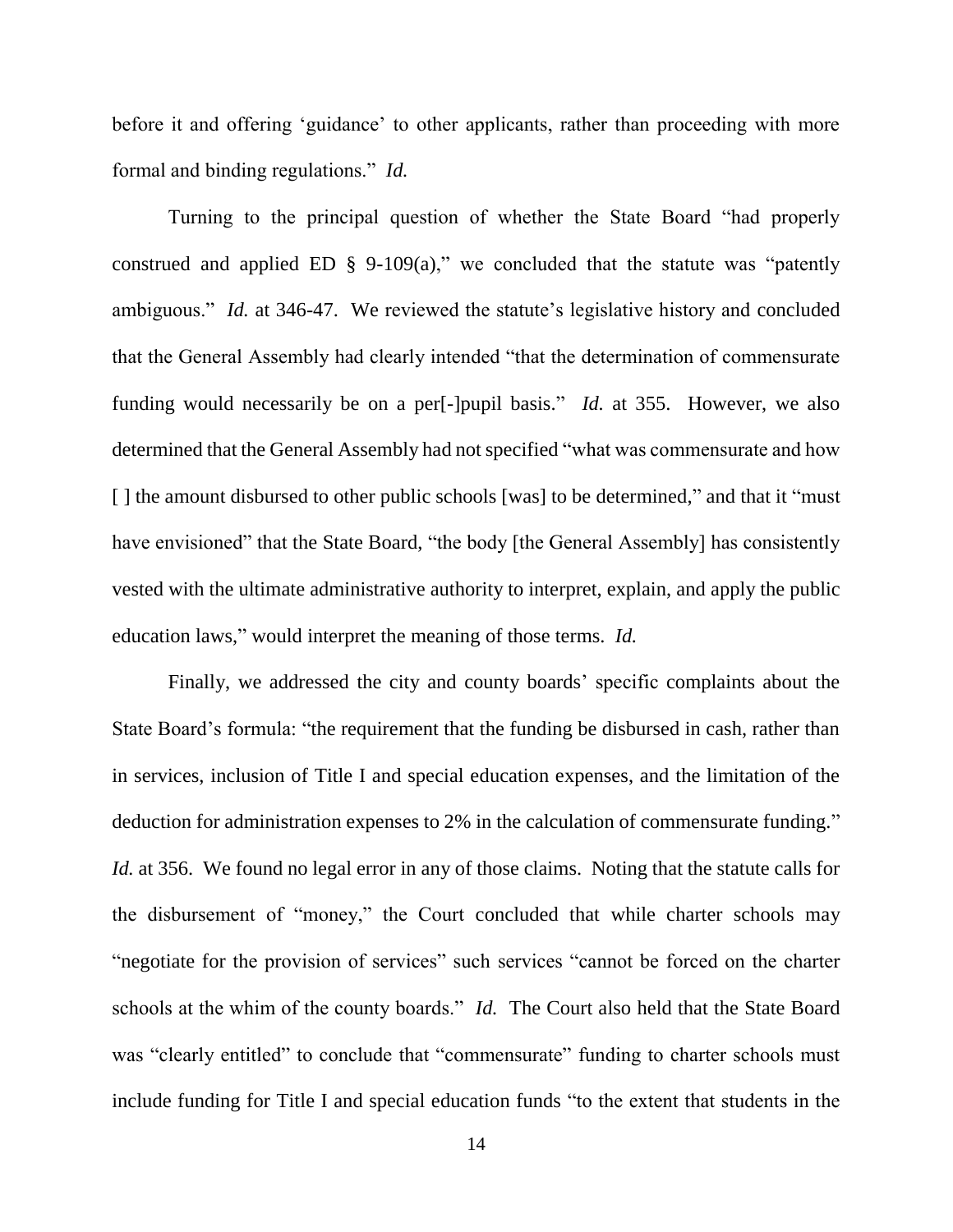charter school are eligible for those services." *Id.* And the Court held that with respect to the 2% cap in central administrative costs, the State Board reasonably determined that "charter schools, being somewhat autonomous, would not need and should not be subject to the full range of control exercised by the central administration over the regular public schools, and that they therefore should not be charged with a share of that total expense." *Id.* at 356-57.

### *c. Frederick Classical*

 $\overline{a}$ 

In *Frederick Classical*, our most recent case to examine charter school funding, the Frederick County Board of Education withheld transportation funding from the calculation of its annual per-pupil commensurate funding allocation to Frederick Classical, a charter school, because the school did not provide transportation services to its students. 454 Md. at 341. Frederick Classical contested the withholding of the transportation funds before the local school board and, when it summarily refused to amend the allocation, appealed to the State Board. *Id.* The State Board held that, as a matter of law, "a charter school is not automatically entitled to funds for services it does not provide." *Id.* at 363. It therefore concluded that the local school board's withholding of transportation funds from Frederick Classical's per-pupil allocation "was not contrary to state law" and was "consistent with [its] past rulings."<sup>5</sup> *Id.*

<sup>&</sup>lt;sup>5</sup> In the alternative, the State Board also decided that the charter school was not entitled to transportation funds because of language in its charter agreement with the local board.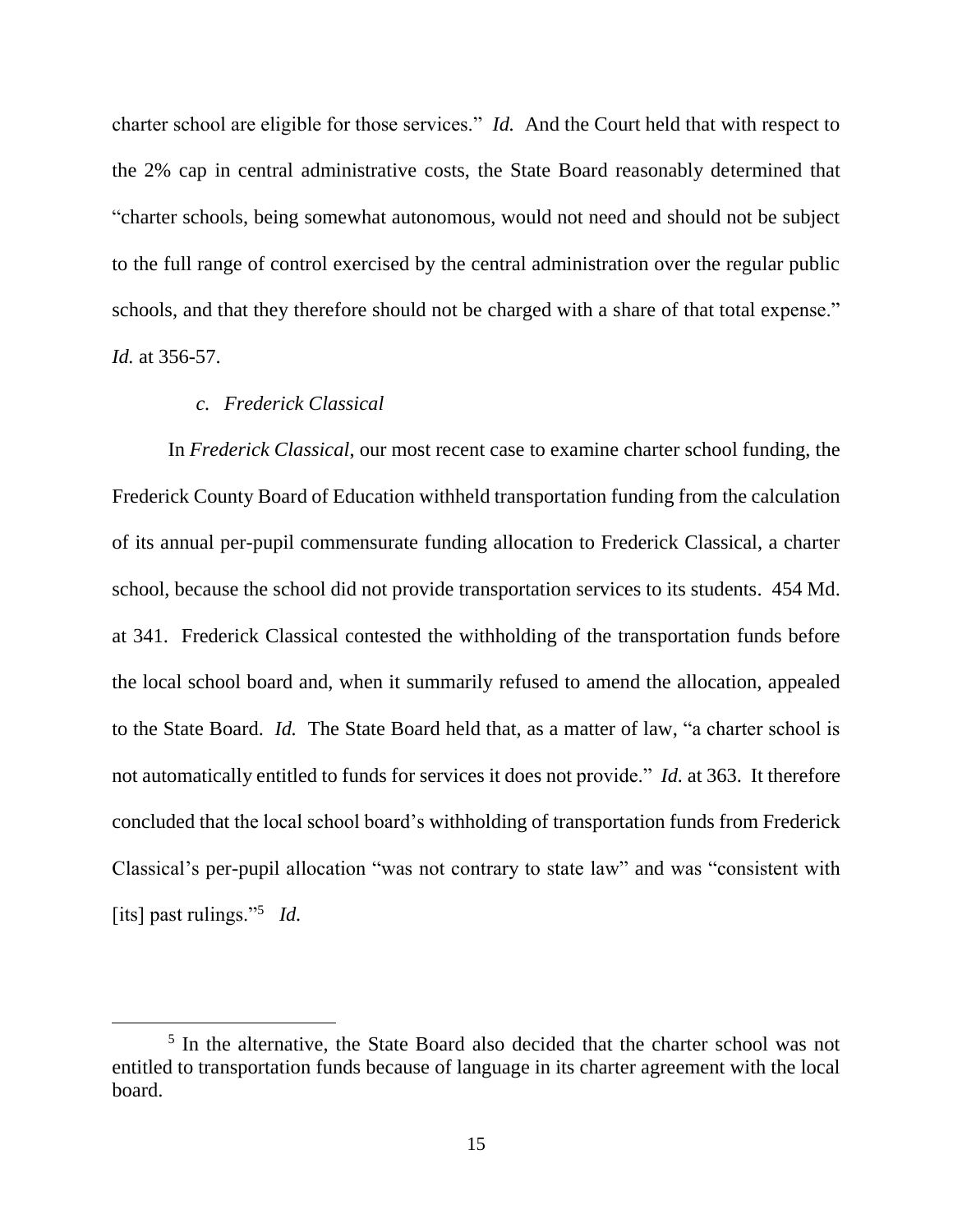This Court, however, reversed the decision of the State Board. We determined that the State Board's ruling was contrary to its own precedent in the *City Neighbors* declaratory rulings. We held that under the formula set forth in those rulings a local school board calculating a charter school's annual per-pupil allocation "generally must include in that calculation funds budgeted for any of the services expressly identified in the declaratory rulings—including funds for transportation services." *Id.* at 392. Although local school boards are not required to include in the calculation "funds for services that have detailed eligibility requirements under state and federal law when the charter school does not meet those eligibility requirements," we established that "there are no such eligibility requirements" for transportation services for the general student population.<sup>6</sup> *Id.* 

Consequently, we concluded that, under the *City Neighbors* declaratory rulings formula, "a local school board must [] include the funds budgeted for [transportation] when calculating a charter school's per-pupil allocation, regardless of whether a charter school provides transportation services to its general student population." *Id.* As the State Board had incorrectly ruled that withholding transportation funding when Frederick Classical did not provide transportation services was "consistent with [its] prior rulings," when in fact it was not, we held that its ruling was an abuse of discretion. *Id.* at 405-406.

We then considered whether, on remand, the State Board was required to adhere to its own *City Neighbors* declaratory formula for calculating a charter school's

<sup>6</sup> Under ED § 8-410, certain qualifying special education students must receive transportation services.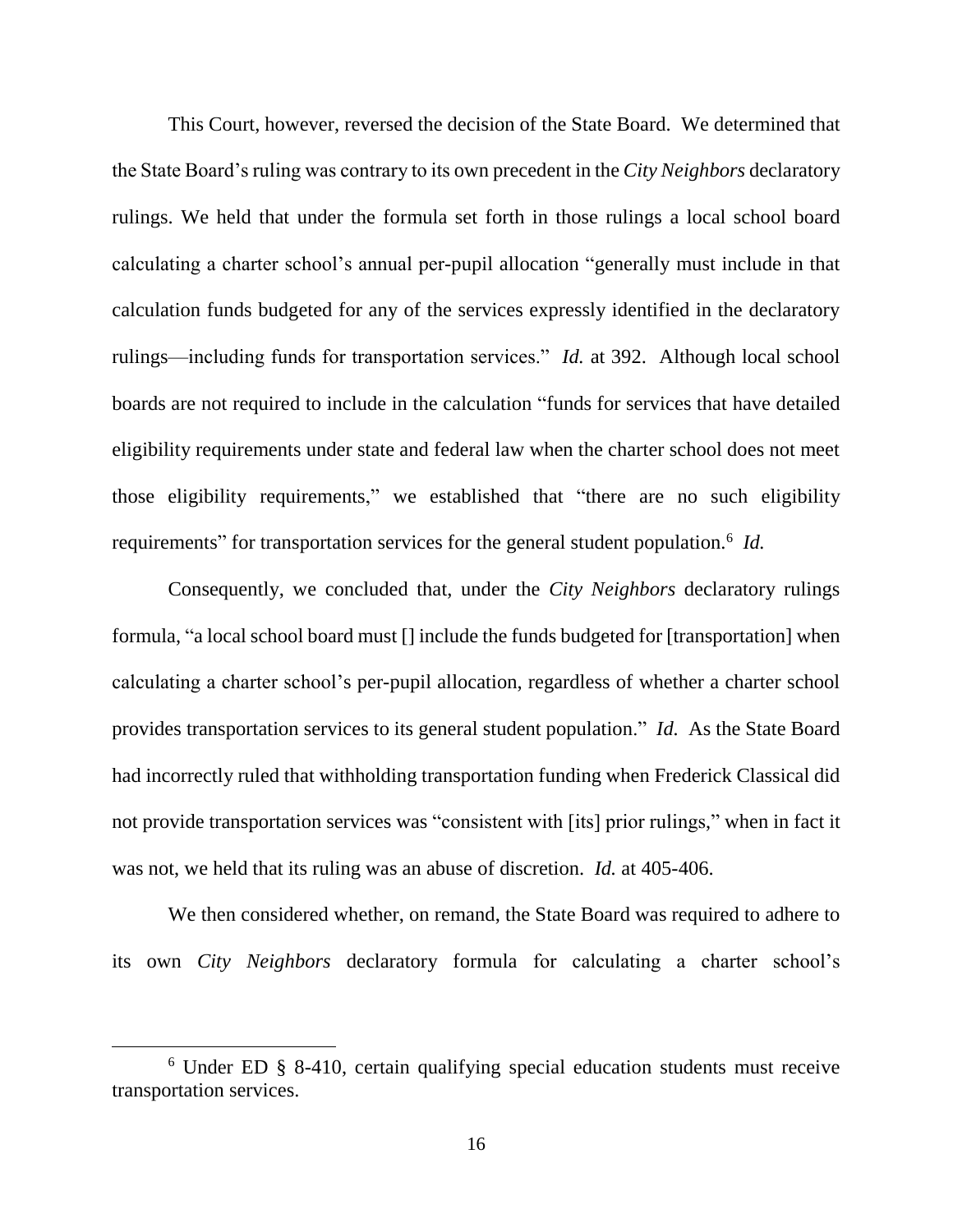commensurate funding, or if it had the discretion to modify that formula. *Id.* at 406. We recognized that administrative agencies are generally accorded "ample latitude to adapt their rules and policies to the demands of changing circumstances," and may generally proceed either through adjudications or through more formal notice-and-comment rulemaking. *Id.* at 406-07 (quoting *Montgomery Cty. v. Anastasi*, 77 Md. App. 126, 137 (1988)). However, we also determined that courts have imposed some limits on agency discretion to change policies or rules, and highlighted two of those limits. First, if the policy that is being changed is "a policy of general application, embodied in or represented by a rule" then "the change must be accomplished by rulemaking." *Id.* at 408 (quoting *CBS Inc. v. Comptroller of the Treasury*, 319 Md. 687, 696 (1990)). Second, an agency's discretion may be circumscribed "when there is substantial reliance on the agency's settled standard or interpretation and a change would have a detrimental impact." *Id.* at 409.

We concluded that the first limitation that an existing rule may only be changed through new rulemaking did not apply because the guidance set forth in the *City Neighbors* declaratory rulings was not a formal "rule of widespread application." *Id.* However, we also noted that over a decade had passed since the State Board issued the *City Neighbors* declaratory rulings, but that the State Board "has never adopted a formal rule or regulation of general application interpreting the 'commensurate' funding requirement of ED § 9- 109." *Id.* at 410. Accordingly, we concluded that "charter schools and their staff and student population have substantial reliance interests in the current State Board approach to determine a commensurate allocation of funds to their charter school in the *City Neighbors* declaratory rulings." *Id.* at 411. In light of those reliance interests, we held that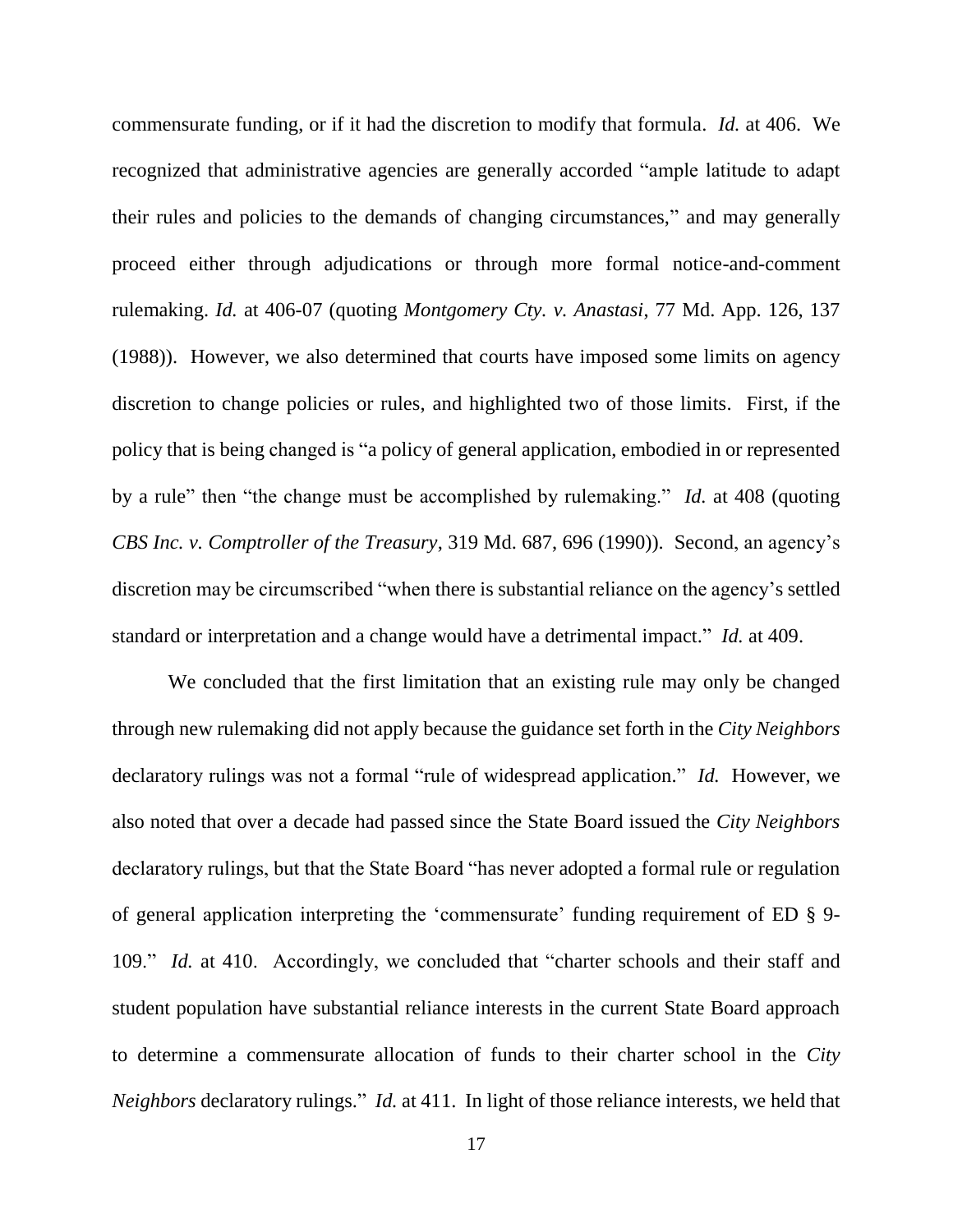"if the State Board proceeds through an adjudicatory approach, it must offer a rational explanation for such a change in its written decision." *Id.* at 412. "That rational explanation," we emphasized, "must include how its new interpretation or approach is in keeping with the plain language and, where ambiguous, the legislative history and statutory purpose of ED § 9-109 and the Charter Schools Program statute as a whole, and account for the substantial reliance interests of charter school operators, staff and students, prospective charter school applicants, and local school boards." *Id.*

We therefore remanded the case to the State Board "to render a decision as to the claims raised by Frederick Classical consistent with our holdings . . . ." *Id.* at 422. And, we specifically stated that if the State Board determined "that Frederick Classical is entitled to additional funds" then the State Board "shall issue an order calculating the exact amount of additional funds owed based upon Frederick Classical's enrollment during the relevant years, and directing the [local school board] to pay that amount." *Id.*

### *E. Facts and Procedural History of the Instant Appeal*

#### *a. The Charter School Operators Complaints*

 $\overline{a}$ 

In the fall of 2015, the Charter School Operators filed individual breach of contract complaints against the City Board in the Baltimore City Circuit Court. The complaints, which raised "substantively similar" breach of contract claims stemming from charter agreement contracts entered into between each charter school and the City Board, were subsequently consolidated by the circuit court.<sup>7</sup>

<sup>7</sup> Judge Rubin originally ordered that the proceedings in the consolidated cases be captioned as *The Monarch Academy Baltimore Campus, Inc. v. Baltimore City Board of*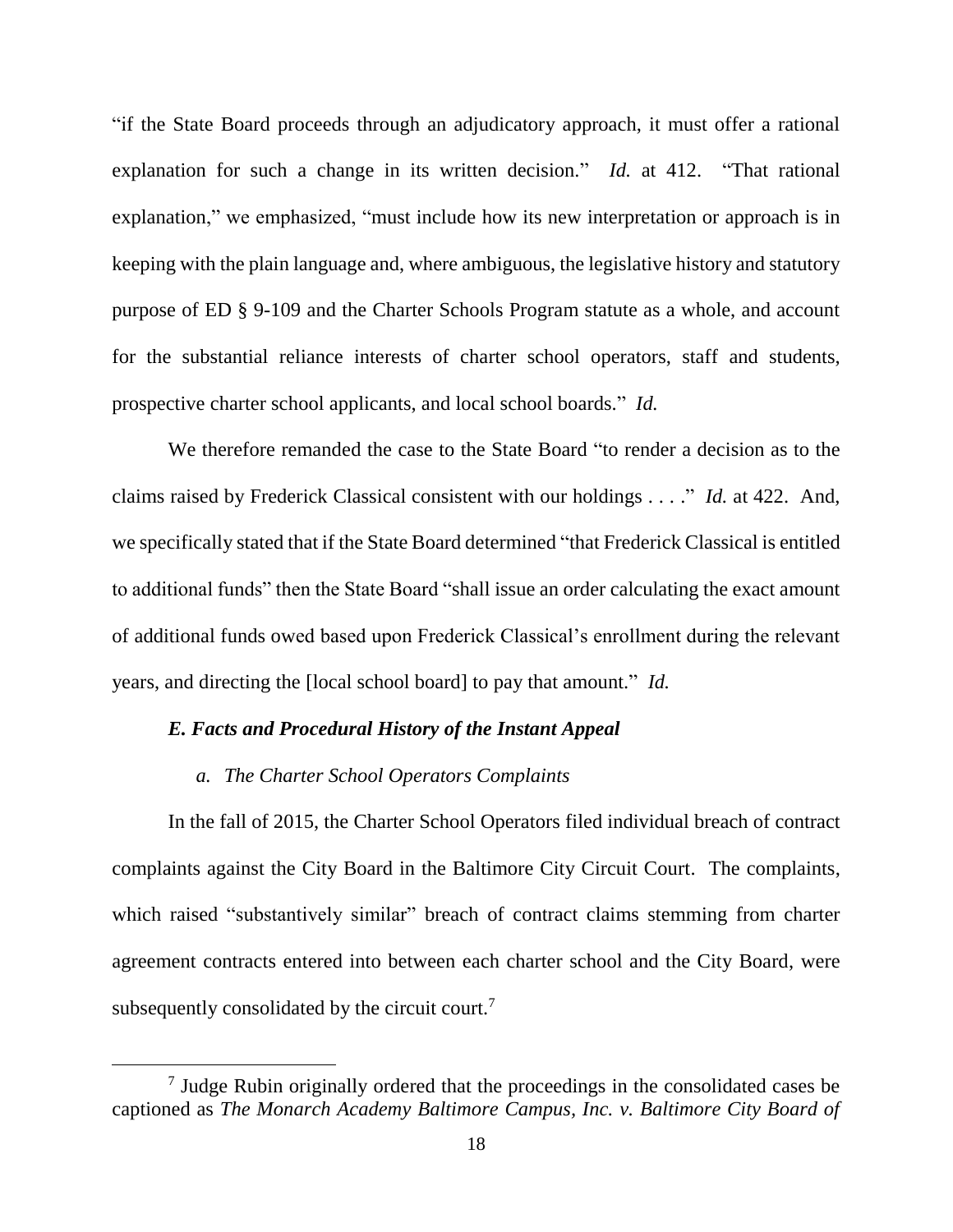In the complaints, the Charter School Operators alleged that they entered into similar contracts with the City Board to operate one or more charter schools in Baltimore City (collectively, the "Contract"). The complaints quoted a provision of the contract regarding funding of the Charter Schools and financial transparency in the funding process, and provided annotations for terms defined elsewhere in the Contract. Including relevant annotations, the provision as quoted in the complaints reads as follows:

6.1 **OPERATING FUNDS**. The parties agree that Title  $9^8$  requires funding of the charter school that is commensurate with the amount disbursed to other public schools in the local jurisdiction, and that Commensurate Funding<sup>9</sup> is integral to this contractual relationship and essential to the School Operator's ability to operate the School hereunder and that all funds provided by the [City Board] to the school are to be used solely for the benefit of the school and its students. Accordingly, during each school year during the Term, **the School Board shall allocate Commensurate Funding to the School Operator** for the following school year pursuant to Applicable

 $\overline{a}$ 

On appeal to this Court, the Charter Schools have submitted one representative complaint, filed by Afya Baltimore, Inc. against the City Board, which they assert is "substantially similar" to the other consolidated complaints. The record also contains a second complaint, filed by Petitioners City Neighbors Charter School, Inc., City Neighbors Hamilton, Inc., and City Neighbors High School, Inc.

<sup>8</sup> "Title 9" is defined as "the Public Charter School Act of 2003, Title 9 of the Education Article of the Maryland Annotated Code ('Maryland Public Charter School Program'), and any regulations promulgated hereunder (as now and hereafter in effect, and as may be amended or modified . . . ."

*School Commissioners*, Case No. 24-C-16-000320. This order was later stricken and a subsequent order was issued to title the proceedings in the consolidated cases as *Baltimore International Academy Inc. v. Baltimore City Board of School Commissioners*, Case No. 24-C-15-005507. For this case, we will utilize the titling found in the Court of Special Appeals case.

<sup>&</sup>lt;sup>9</sup> "Commensurate Funding" is defined as "a per pupil funding level consistent with and generally equivalent to the average level of resources provided to similar students across the School System."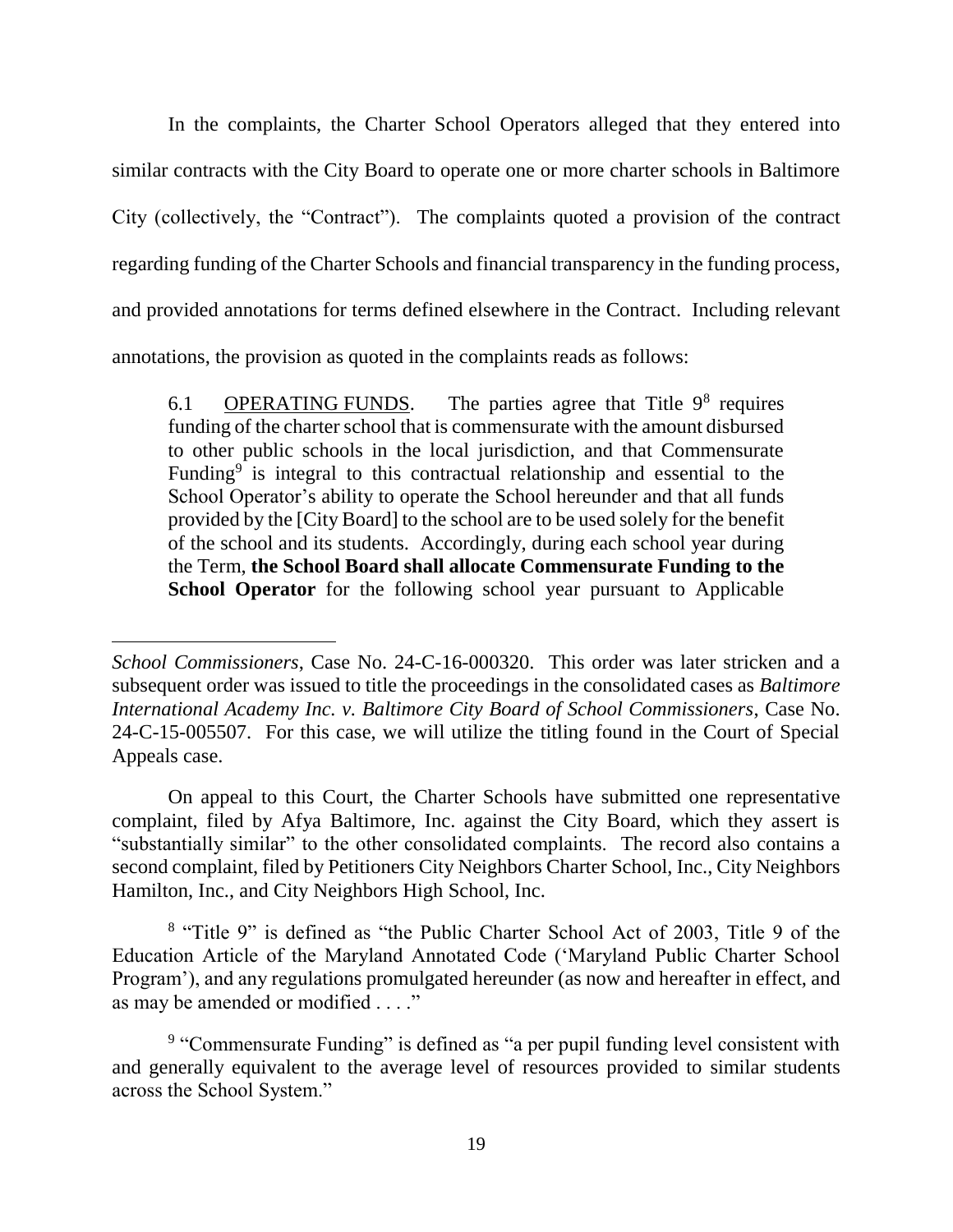Requirements.<sup>10</sup> Any financial commitment on the part of the [Baltimore] City] School System contained in this Agreement is subject to the annual appropriation by the [City Board]. The [City Board's] staff shall deliver to the School Operator a draft of the funding formula including the amount of the estimated per pupil allocation for the applicable school year (determined in accordance with the [City Board's] "approved funding formula" and Applicable Requirements) and will make a good faith effort to deliver these materials in no less than two weeks prior to the budget (distinct from the Budget of the School Operator covered in Section 6.2) submission deadline for the School, such deadline to be consistent with the deadline for all School System schools. The draft document will include: (i) the School System's budget and line item amounts necessary to calculate the per pupil allocation, and (ii) copies of any materials or documentation related thereto that is delivered to the [City Board] for public presentation. Additionally, the [City Board] agrees to make reasonable efforts to provide to the School Operator background information on the methodology and assumptions behind the calculations as soon as such materials are available.

(Emphasis and bracketed text added, additional footnotes omitted).

 $\overline{a}$ 

The complaints raised a single count for breach of contract. Specifically, the Charter School Operators asserted that the City Board breached the provision quoted above by failing to provide the Charter School Operators with commensurate funding, and also by failing to provide them with the budget and financial information specified in the provision.

The Charter School Operators claimed that the City Board had "never" provided commensurate funding in line with the *City Neighbors* declaratory rulings formula,<sup>11</sup> and

<sup>&</sup>lt;sup>10</sup> "Applicable Requirements" is defined as "Title 9, federal laws and regulations, all other state laws and regulations, all [City Board] [p]olicies, rules[,] and regulations, all [Baltimore City] School System guidance and requirements, all court orders, consent decrees, requirements relating to correct action taken by [the Maryland State Board of Education], and [Maryland State Department of Education] requirements."

<sup>&</sup>lt;sup>11</sup> Although the Charter School Operators did not cite to a specific State Board ruling, subsequent filings clarify that they were referring to the *City Neighbors* declaratory ruling.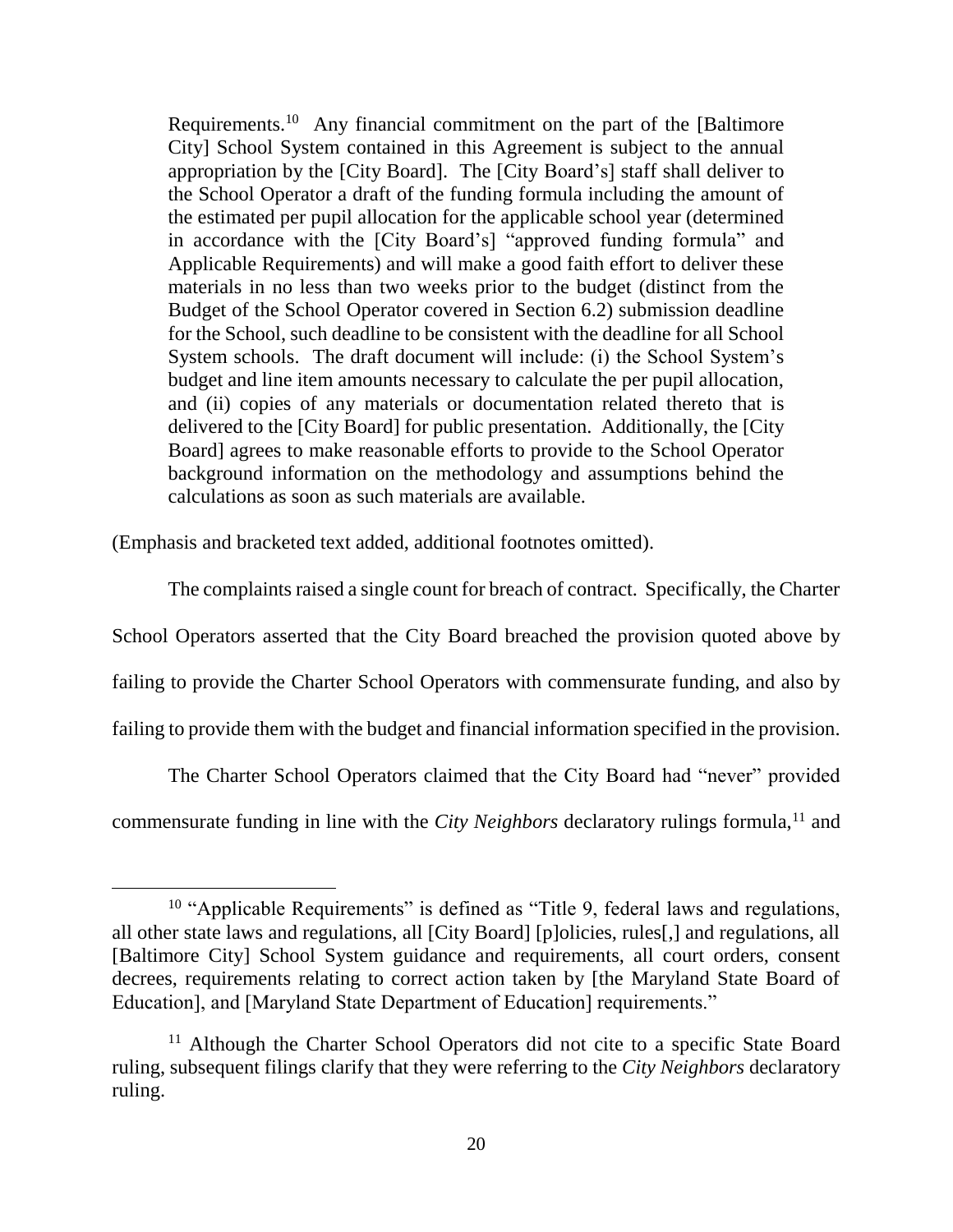that the City Board has instead repeatedly "unilaterally changed their methodology in developing the amount to be disbursed to charter schools." And, they more specifically asserted that the City Board failed to provide the Charter School Operators with commensurate funding for Fiscal Year 2016, i.e., the 2015-16 school year.

According to the Charter School Operators, the Baltimore School System's Chief Financial Officer provided charter schools with a "Revised Per Pupil" allocation for the 2015-16 school year of \$9387. The Charter School Operators maintained that per-pupil figure "reflected an expectation that the State of Maryland . . . would cut State funding to the System by approximately \$35 million." However, the City Board ultimately adopted a budget for the 2015-16 school year that "reflected the restoration of over \$27 million in State funding and increases of \$3 million dollars in City funding and \$3 million from 'other revenue sources' as compared to the earlier projections." Nonetheless, the Charter School Operators claimed that the City Board, "without explanation, kept the charter school per pupil at the previously stated [\$9387]." That figure is, according to the Charter School Operators, 1.77% less than that provided for charter schools in the 2014-15 school year budget. At the same time, the Charter School Operators asserted that the City Board adopted a budget for traditional (non-charter) public schools that was roughly the same as provided in the 2014-15 school year budget. $^{12}$ 

<sup>&</sup>lt;sup>12</sup> In addition, the Charter School Operators also alleged that the \$9387 represents a decrease below the Fiscal Year 2014 and Fiscal Year 2011 school years, despite significant increases in System funds since Fiscal Year 2011. The Charter School Operators also point out that "[t]he System's total budgeted allocation to . . . charter schools for Fiscal Year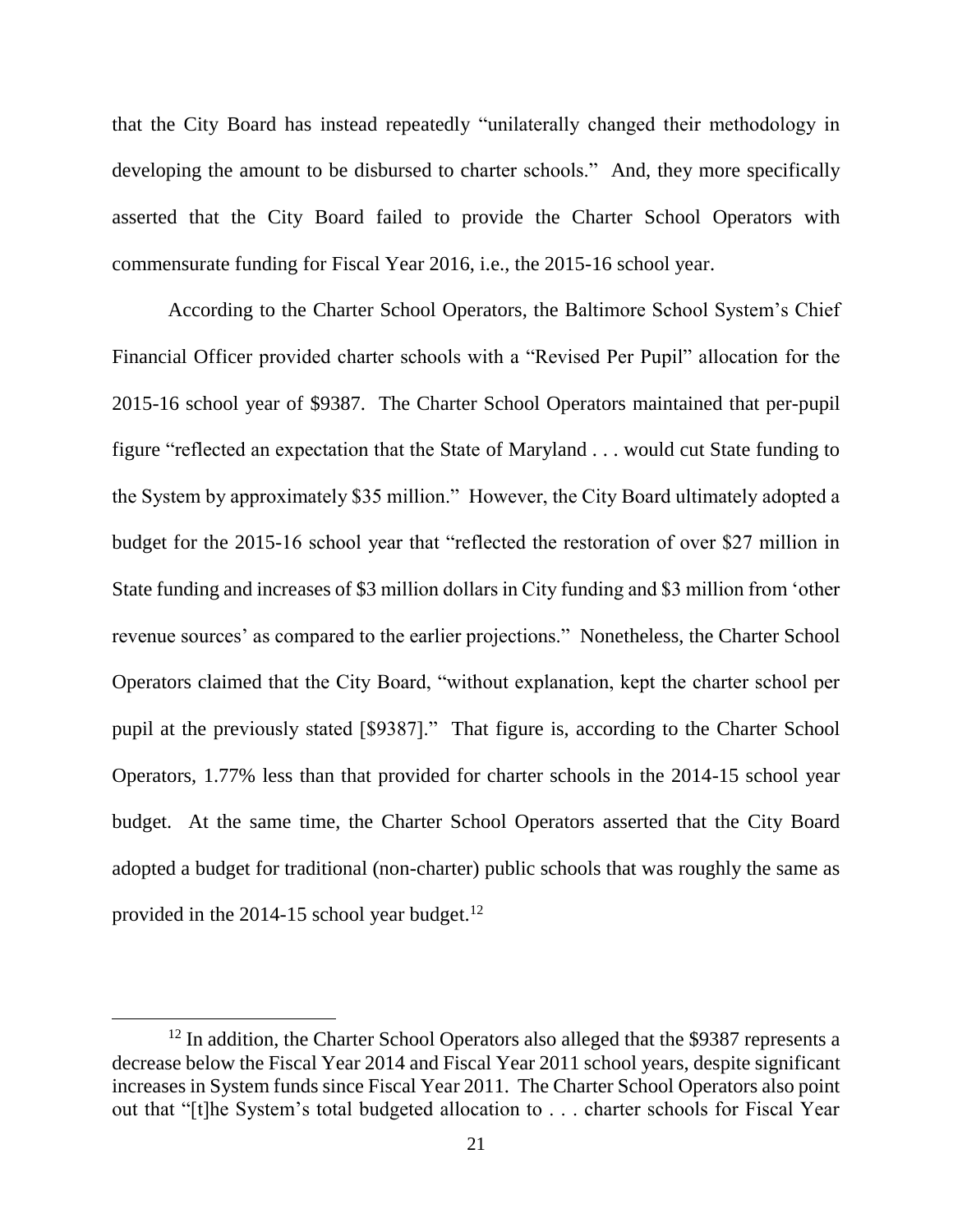The Charter School Operators also claimed that the City Board had not met its contractual requirement to provide detailed information as to its finances and the basis of its calculations of the annual per-pupil commensurate funding allocation. Instead, the Charter School Operators alleged that the City Board "from year to year, arbitrarily presented charter school operators with take-it-or-leave-it charter school per pupil figures derived using varying (or no) calculation methodology, inflated estimates of overall System enrollment, and unsupported and dubious financial and budget figures." Specifically, they claimed that for the 2015-16 school year, the City Board provided only two single page documents in support of the \$9387 "Revised Per Pupil" allocation.

#### *b. Initial Motions to Dismiss or Stay the Action*

 $\overline{a}$ 

The City Board filed motions "to dismiss, or in the alternative, motion to stay" the complaints. In an accompanying memorandum, the City Board contended that "at the heart" of the Charter School Operators complaints were the alleged failure of the City Board to provide commensurate funding for charter school students as required under ED § 9-109. The City Board insisted that under the primary jurisdiction doctrine the commensurate funding dispute is "for the State Board to decide in the first instance."<sup>13</sup>

<sup>2016 . . .</sup> represents 9.3% of the total System budget . . . even though charter school students are more than 15% of the total enrollment."

<sup>&</sup>lt;sup>13</sup> The City Board also contended that the Charter School Operators failed to make a *prima facie* case for breach of contract and failed to allege exhaustion of contractual remedies.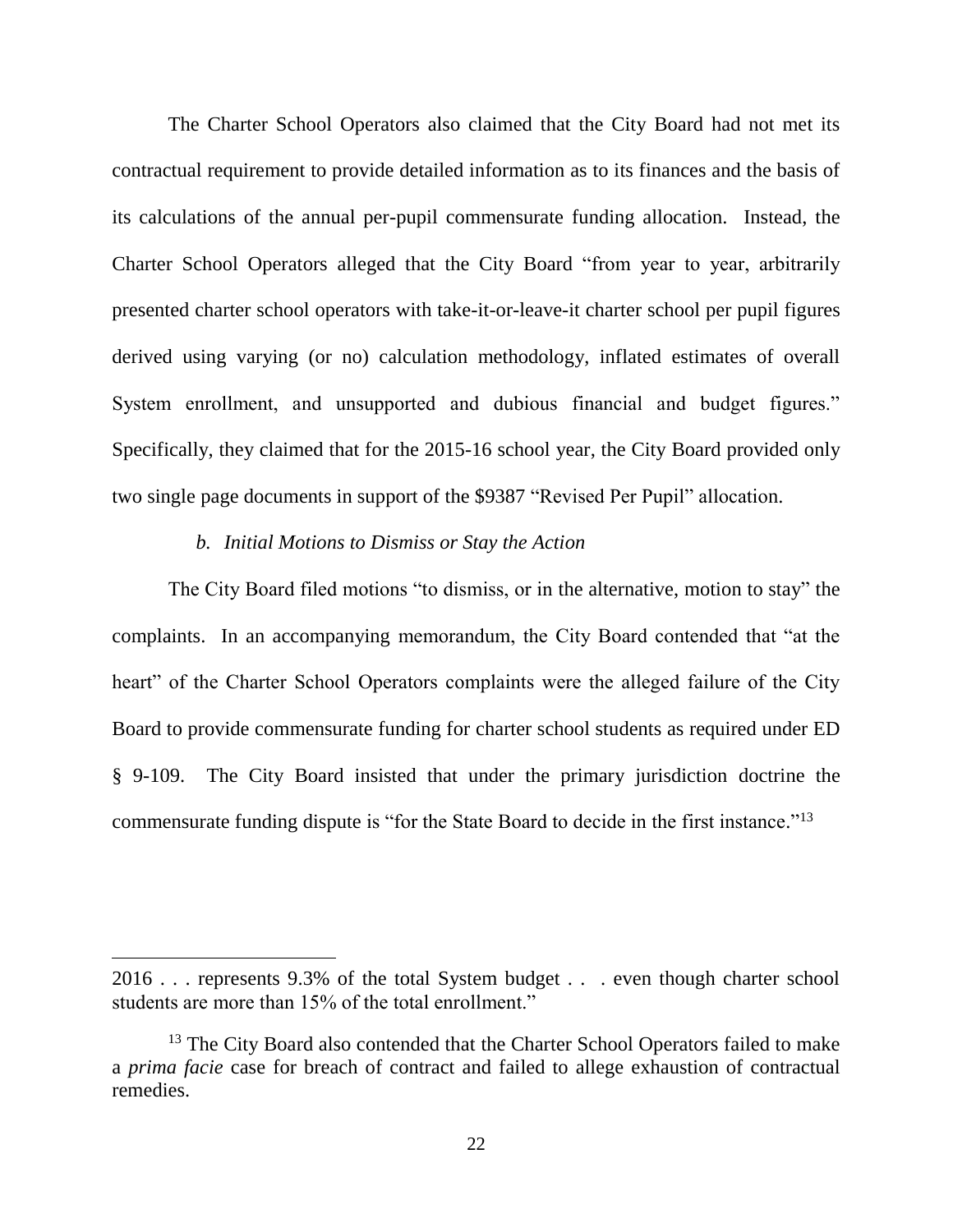The Charter School Operators opposed the City Board's motions, asserting that the circuit court, and not the State Board, "has proper jurisdiction over this breach of contract action." They also noted that the relief they were seeking included "monetary damages," which they contended was not available in a declaratory action before the State Board. In the alternative, the Charter School Operators insisted that "[e]ven if the State Board had jurisdiction and [was] able to provide the [Charter School Operators] with relief," the State Board had already issued a "comprehensive" interpretation of commensurate funding under ED § 9-109, which was "litigated through final affirmance by the Court of Appeals." Thus, they claimed that "'primary jurisdiction' has already been satisfied." Finally, they requested that even if the court determined that the commensurate funding dispute needed to first be resolved by the State Board, the court should permit the matter to proceed through the discovery phase of litigation in circuit court and merely stay any ruling on a motion for summary judgment or beginning a trial on the breach of contract claim pending the decision of the State Board.<sup>14</sup>

On January 8, 2016, Judge Rubin held a hearing on the City Board's motion to dismiss, at which both parties offered extensive arguments as to whether the State Board had primary jurisdiction over the parties' dispute. The City Board argued that, although the case was a breach of contract action, the claim that the City Board did not provide funding for charter schools that was commensurate with funding provided to traditional

<sup>&</sup>lt;sup>14</sup> The Charter School Operators also contended in their motion that they had stated sufficient factual allegations to satisfy the elements of a breach of contract claim, and that they had satisfied the pre-suit notice requirements of the contract.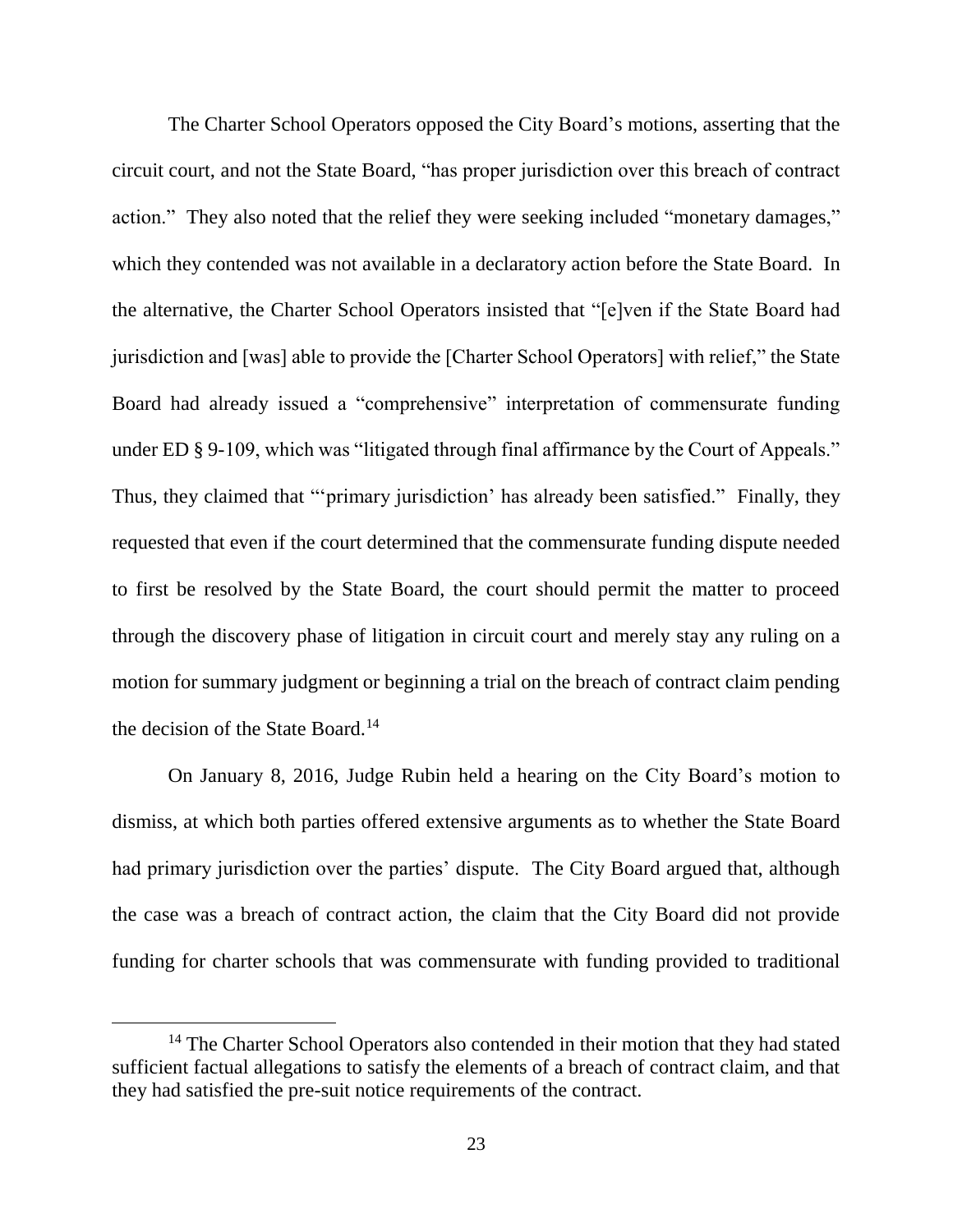public schools "boils down to whether there has been compliance with [ED § 9-109]." The City Board argued that, under this Court's holding in *City Neighbors*, ED § 9-109 was ambiguous and the State Board had the primary authority to interpret it. The City Board acknowledged that the State Board had previously set forth a working definition of commensurate funding and a formula for calculating that funding in the *City Neighbors* declaratory rulings, but insisted that neither the State Board nor this Court has ever said "that is the only formula that can be used." The circuit court questioned the City Board's counsel on that point, resulting in the following exchange:

Judge Rubin: So the question that really I think where the rubber meets the road in this instance is has the issue of commensurate funding already been determined and so to send it back [to the State Board] is not only unnecessary, but, arguably, inefficient and potentially unfair[.] . . . [T]he flip side is that every single time a charter school takes issue or challenges that proper commensurate funding has been placed, at least the way I see the logical extension of your arguments is that . . . the State Board of Education will always be entitled to make that a moving target.

City Board Counsel: But that's what [the State Board has] said in their opinions. I agree with that. If they came out with -- if the statute said this is what you need to do and here are the details or if [the State Board] came up with a regulation that said this is exactly how it needs to be done . . . then I would say no. ] [B]ut in a situation where you have this guidance . . .then I think the State Board of Education should weigh in on these issues and has to weigh in on these issues . . . .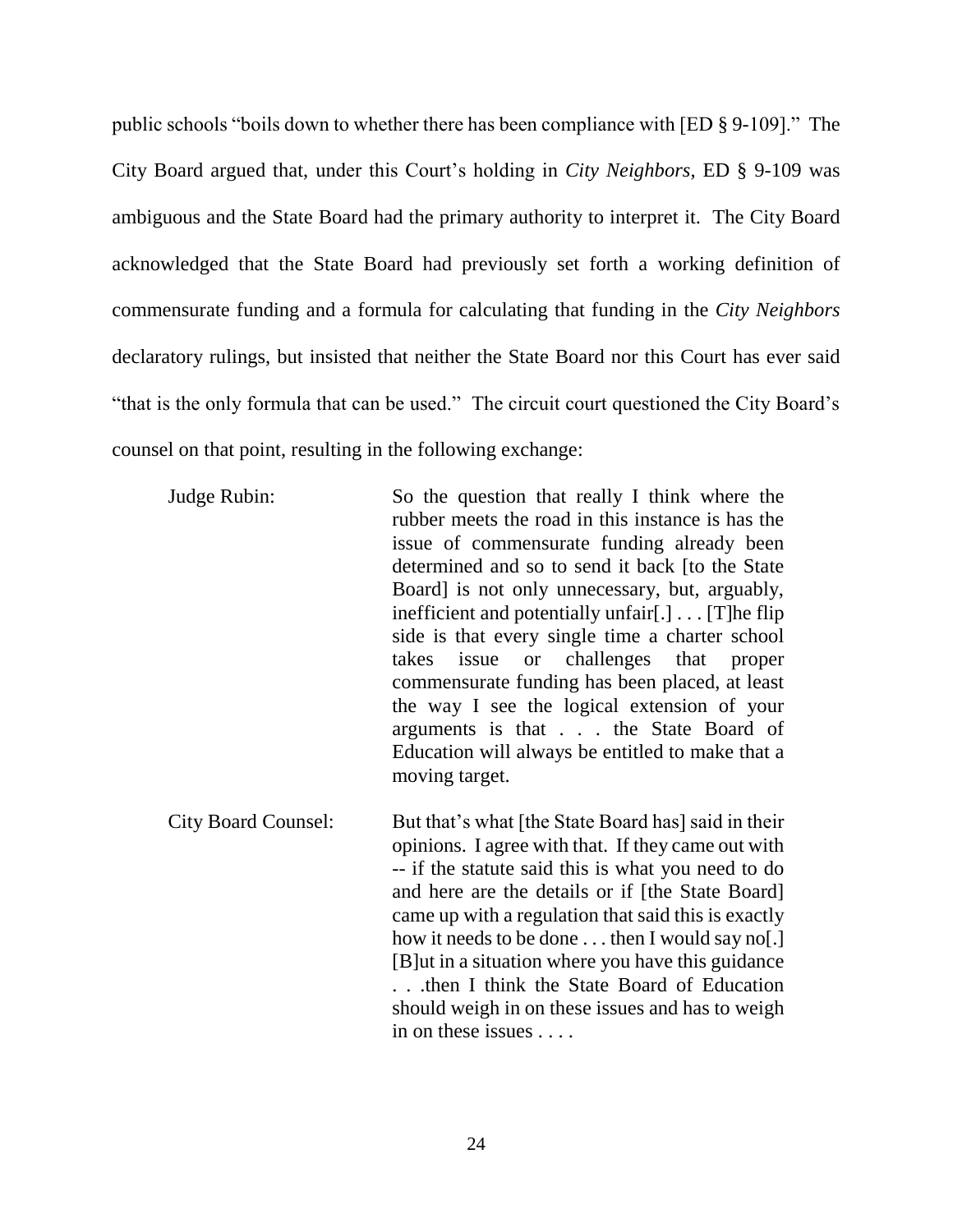In response, the Charter School Operators argued that under some circumstances, a party may elect to proceed before the circuit court for its breach of contract claim even if that claim implicated provisions of the Education Article. Specifically, they contended that "once the State Board has had the opportunity to have a crack at interpreting its statutes," parties may file a claim dependent on that interpretation before the circuit court. And, they disputed the City Board's contention that the State Board would have discretion to depart from its previous interpretation and formula for calculating commensurate funding if the parties' dispute proceeded to adjudication before the State Board.

The Charter School Operators also opposed the City Board's alternative request that the case be stayed. They pointed out that their claim that the City Board had breached its contractual obligations to provide information as to its budget and finances did not depend on the interpretation of a statute or regulations by the State Board and was "squarely before only the [c]ircuit [c]ourt." They also argued that if the case proceeded before the State Board, discovery to obtain that information would be restricted compared to the discovery available in circuit court. The Charter School Operators therefore contended that even if the court found that the commensurate funding dispute was in the primary jurisdiction of the State Board, rather than grant a stay, the court should permit the case to proceed through discovery in the circuit court. Finally, they requested that if any issue in the case needed to go before the State Board, that the court issue "very specific instructions as to what exactly the State Board would need to accomplish or could accomplish on any proceeding that would be appropriate," and also explain how to "bring this [matter] back to [the circuit court] for actual resolution and remedies."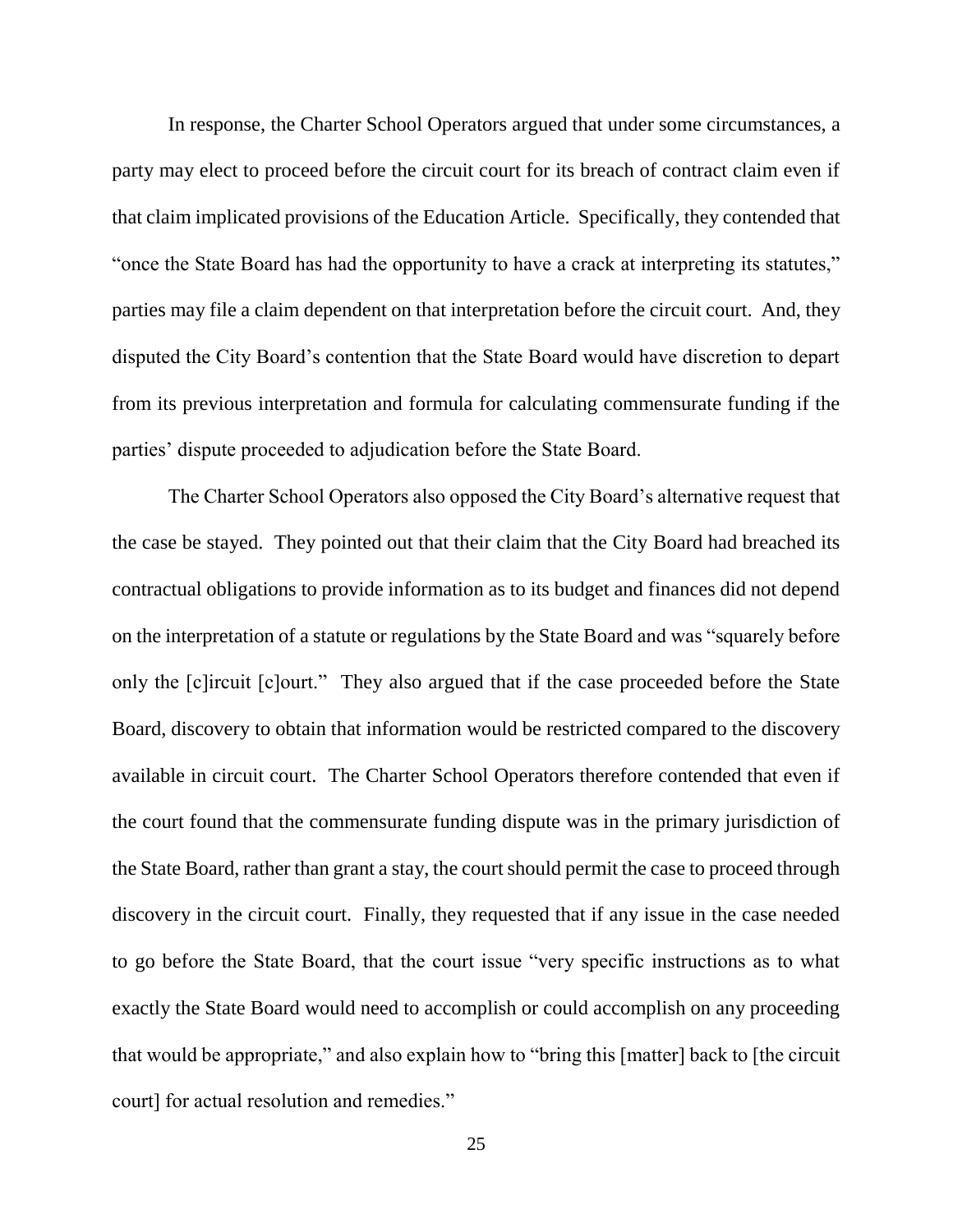During the hearing, Judge Rubin noted that the City Board's reluctance to disclose the facts supporting the commensurate funding calculations left the Charter School Operators in a disadvantaged position considering the "illusory" nature of commensurate funding:

Judge Rubin: [T]o the extent that the concept of commensurate funding or what it means in each charter school contract could be different from the next charter school contract because there are different things in play, as [City Board has] argued, on some level does this not raise an issue that in essence when the charter school contracts for, among other things, its commensurate funding, that its entitlement to whatever commensurate funding is . . . somewhat illusory? In other words, we'll tell you what it is once you complain that we haven't given it to you.

Judge Rubin thereafter issued a comprehensive oral ruling from the bench, in which she ultimately determined that the State Board had "provided sufficient guidance" regarding the meaning of commensurate funding, including the "requisite factors to be considered, the data to be considered." She therefore concluded that the circuit court was "no longer obliged to punt the issue to the expertise of the administrative body," but rather, it was entitled "to decline to invoke primary jurisdiction."<sup>15</sup> Accordingly, she denied the motion to dismiss.

### *c. The City Board's Initial Petition for Declaratory Ruling*

<sup>&</sup>lt;sup>15</sup> Judge Rubin also held that the complaints did state sufficient facts that, if accepted as true, could support a breach of contract claim. And, she agreed that the Charter School Operators had complied with the contractual pre-suit notice requirements.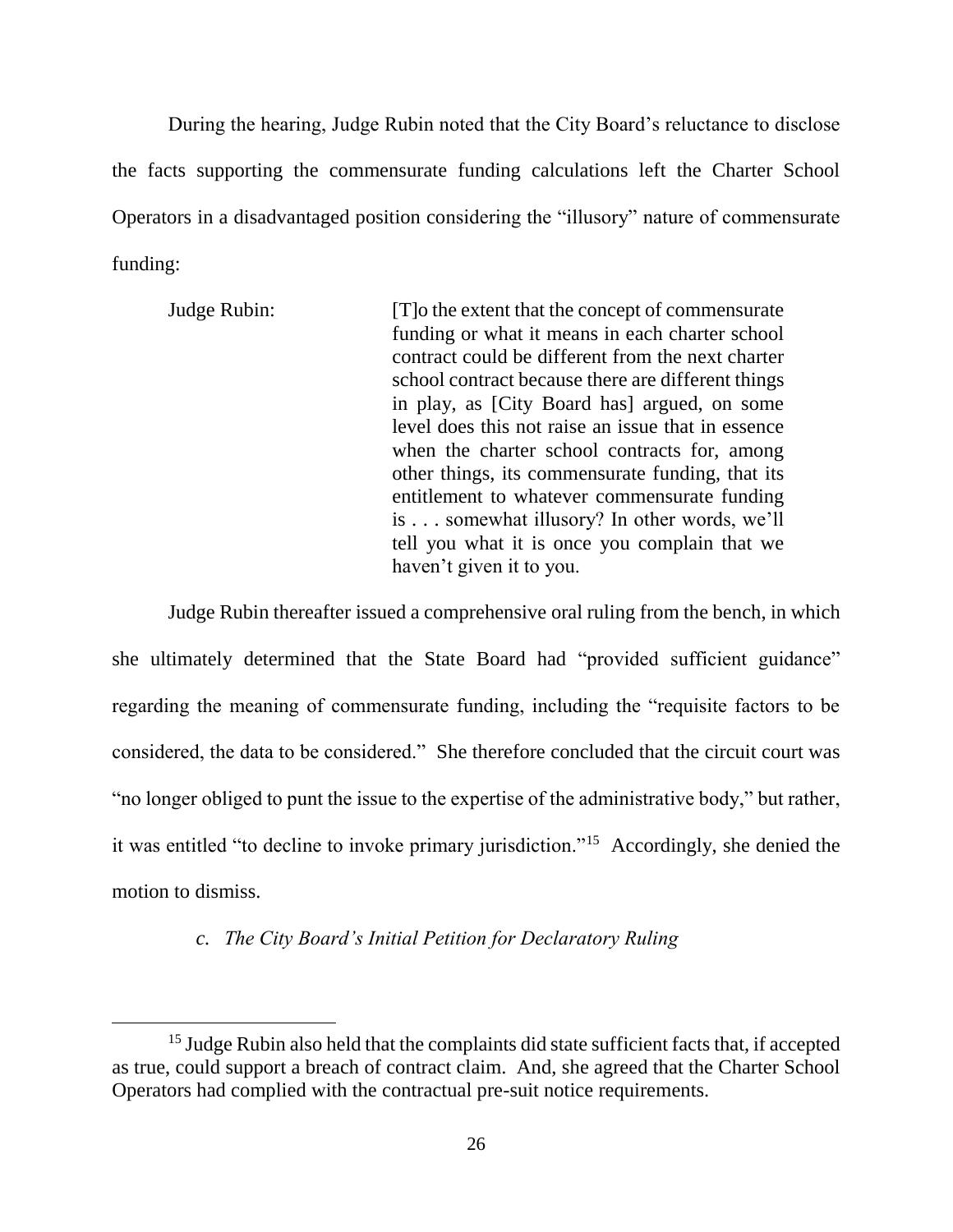On November 9, 2015, the same day that the City Board filed its motions to dismiss the complaints in the circuit court, it also filed a petition with the State Board, requesting that the State Board declare that its funding formula complied with ED § 9-109 and resulted in commensurate funding. The Charter School Operators thereafter moved to dismiss the declaratory petition. After Judge Rubin denied the City Board's motions to dismiss before the circuit court, the State Board dismissed the City Board's petition for declaratory ruling. In a written order, the State Board noted that the circuit court had "asserted its jurisdiction" on the issue, and it did not serve the interests of conserving judicial (and quasi-judicial) resources to have parallel proceedings.

The State Board also addressed whether it should stay or dismiss the declaratory petition, and explained that the City Board had failed to present it with sufficient facts from which it could declare the law:

Having reviewed the Petition, **we find that it fails to present any facts concerning the funding formula that the Baltimore City Public School System (BCPSS) actually used to fund the charter schools**. . . . The Petition is, in essence, a request for an evidentiary hearing at which time BCPSS states that it will present the facts and the formula it used.

A request for a declaratory judgment must present a "justiciable controversy, rather than abstract, hypothetical, or contingent questions." *Miller v. Augusta Mut. Ins. Co.*, 157 F. App'x. 632, 637 (4th Cir. 2005). The Petition here presents no concrete facts from which we could declare the law.

(Emphasis added). The Charter School Operators requested that the State Board compel the City Board to disclose its commensurate funding information. In a request for an appeal in front of the State Board, a party must provide "a statement of the facts necessary to an understanding of the appeal." COMAR 13A.01.05.02(A)(3). While an appellant may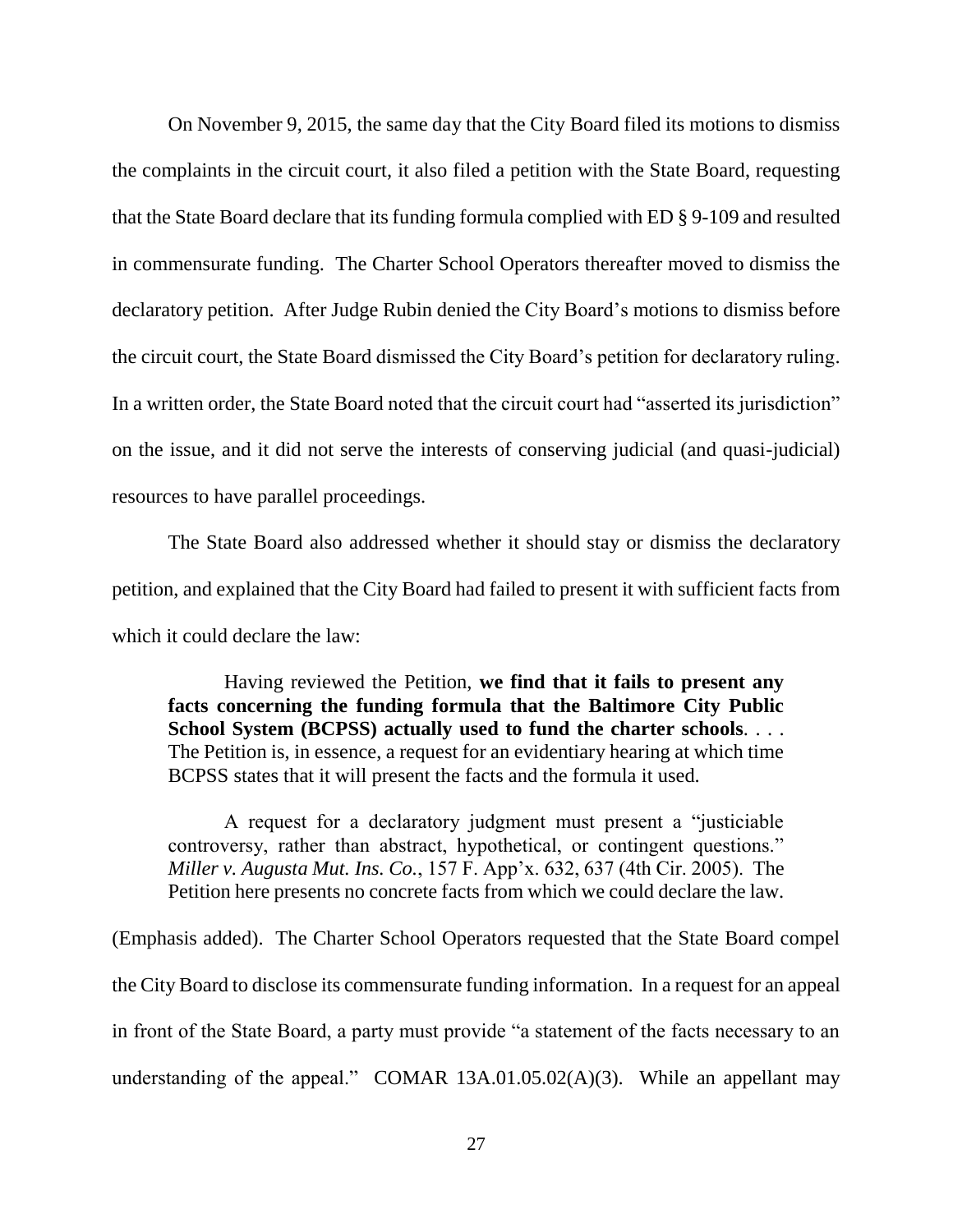request to "present additional evidence on the issues in an appeal," the State Board must first deem the additional evidence as "material" and "that there were good reasons for the failure to offer the evidence in the proceedings before the local board." COMAR 13A.01.05.04(C). After satisfying these factors, the State Board may, but is not required to: (a) "[r]emand the appeal to the local board for the limited purpose of receiving the additional evidence," or (b) "[r]eceive the additional evidence." COMAR 13A.01.05.04(C). Here, the Charter School Operators did not possess the "additional evidence" of commensurate funding information and thus did not have the ability to present "additional evidence" in its petition to the State Board. Adhering to the confines of COMAR, the State Board was unwilling, and statutorily unable, to conduct evidentiary hearings regarding the disputed commensurate funding information.

### *d. Further Proceedings Before the Circuit Court*

Subsequently, the City Board filed a counterclaim against the Charter School Operators before the circuit court. In the counterclaim, the City Board contended that it had provided the Charter School Operators with administrative services whose value were significantly greater than 2% of the charter schools' commensurate funding allocation, and that the 2% cap on administrative services stated in the *City Neighbors* declaratory rulings should only apply to mandatory functions "that may only be performed by the central office of a local school system." The City Board therefore requested that the circuit court issue a declaratory ruling stating which services provided to charter schools were "mandatory" and subject to the 2% deduction. And, the City Board requested that either the value of the additional, non-mandatory services provided be counted as commensurate funding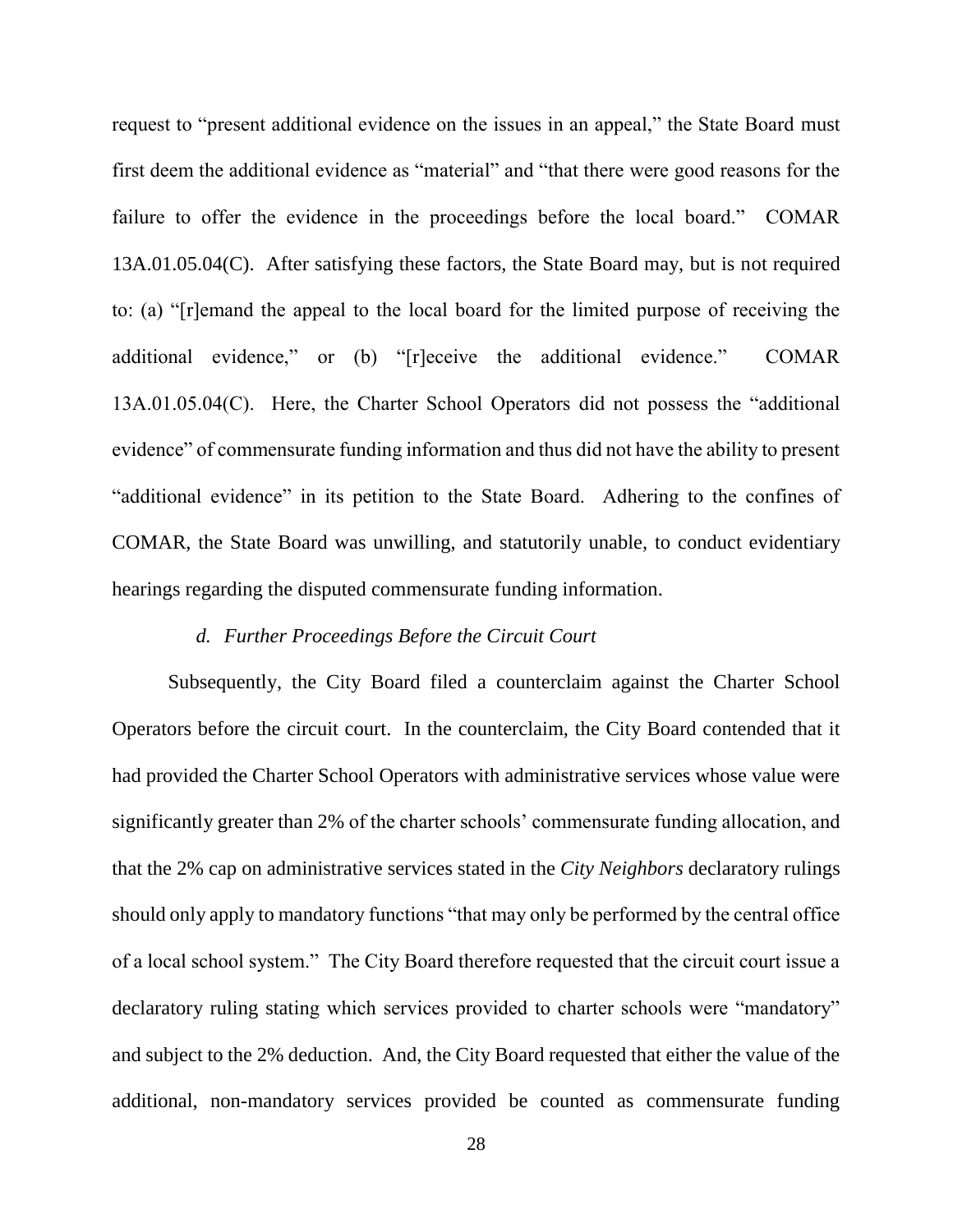received from the City Board, or in the alternative, that the Charter School Operators be required to reimburse the City Board for the cost of those services to prevent unjust enrichment.<sup>16</sup>

The Charter School Operators moved to dismiss the City Board's counterclaim for

failure to state a claim upon which relief can be granted.<sup>17</sup> On April 18, 2016, the circuit

court held a hearing on the Charter School Operators' motion to dismiss. At that hearing,

Judge Nance questioned counsel about the procedural history of the case:

May I beg a question of both parties -- or both sides, if you would, please? Tell me procedurally what happened in this case, procedurally in terms of what [the Charter School Operators] did before it got to being a litigation in the Circuit Court for Baltimore City. . . . My understanding is, is that if there is a dispute, the dispute is raised with the local board. If there is a problem in the resolution by the local board there is an administrative process. That is the reason for my question. . . . **Tell me what happened that causes you to rightfully be in my courtroom.**

(Emphasis added). Counsel for the City Board responded to the judge's question:

 $\overline{a}$ 

I wish I were in front of you I think in January we had a hearing on a motion to dismiss where we argued exactly what Your Honor is stating, the doctrine of primary jurisdiction that this case should be stayed in favor of the State Board . . . making a determination of these issues and our motion was denied.

<sup>&</sup>lt;sup>16</sup> The counterclaims also made a number of breach of contract claims against the Charter School Operators.

<sup>&</sup>lt;sup>17</sup> The Charter School Operators asserted that the City Board's claim for declaratory relief should be dismissed because the issue it raised was already included in the Charter School Operators' complaints. They also claimed that the City Board's unjust enrichment claim should be dismissed because such claims are unavailable when there is an express contract between the parties. Finally, as to the breach of contract claims asserted by the City Board in its counterclaims, the Charter School Operators maintained that the City Board had not provided sufficiently detailed factual allegations to meet the Maryland pleading requirements for those claims.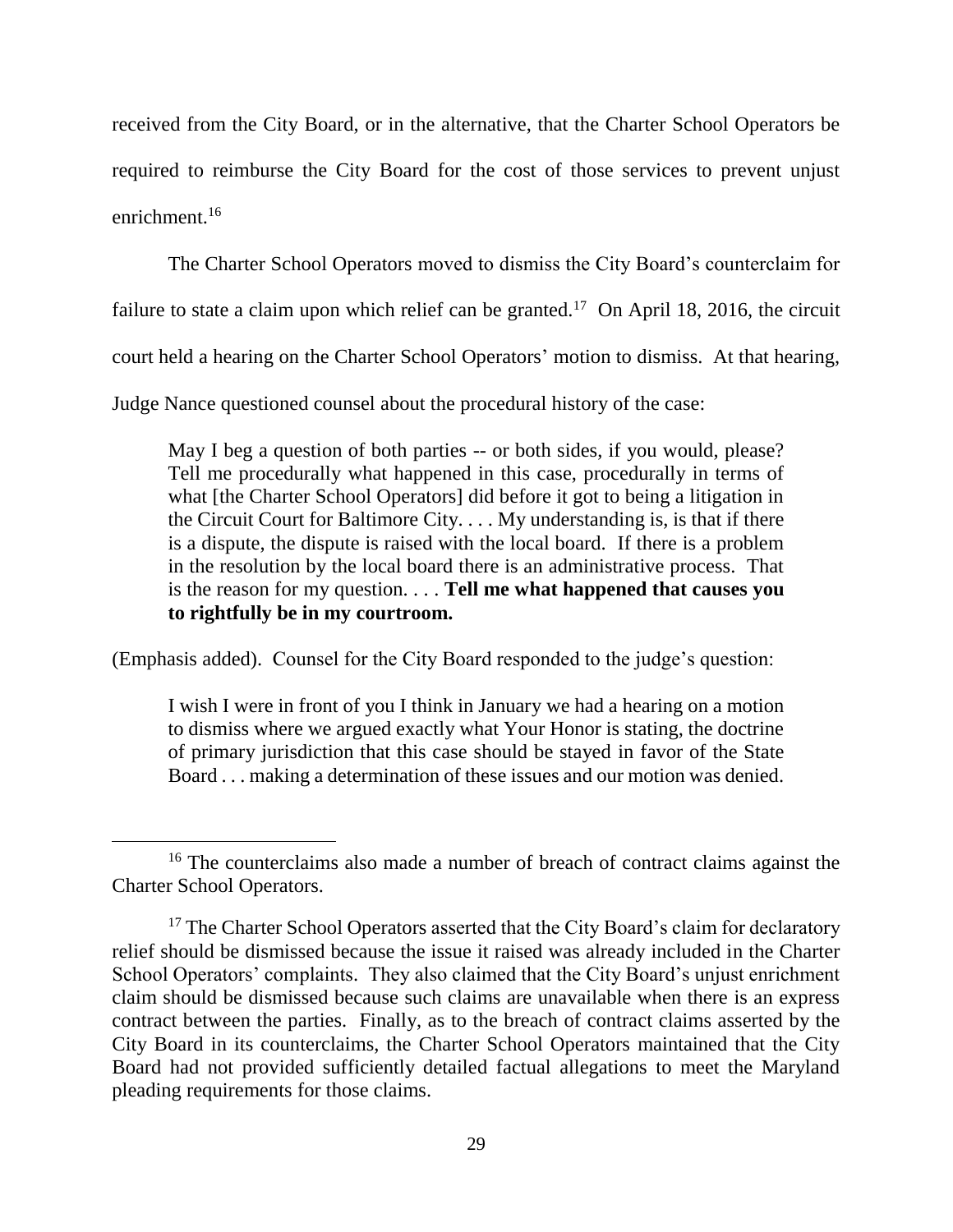Counsel for the City Board also informed the judge that there had been an administrative proceeding pending before the State Board, but that it had been dismissed after Judge Rubin's order directing that the case proceed to trial.

Judge Nance thereafter took a brief recess during which he "had an opportunity to review . . . part of the matters procedurally in chambers." Upon returning to the bench, the judge noted that the City Board "would like to make an oral motion at this time." The City Board then moved to dismiss "on the basis that the appropriate tribunal or court or body to hear this matter is the State Board of Education." Citing *City Neighbors*, counsel for the City Board stated that the "case law is very clear that [the State Board] should be the first one to take up matters such as the ones that have been raised by the Plaintiff here relating to intricate, detailed, and important issues of public policy relating to education and educational funding."

Counsel for the Charter School Operators responded that the claim raised in their complaints was for breach of contract, and the resolution of such disputes is for the courts and did not need to first be resolved by the State Board. He also argued that proceeding before the State Board would provide no remedy in the form of monetary damages. And, he argued that the issue of commensurate funding had already been settled and affirmed by the courts, thus "satisfying the requirements of primary jurisdiction of letting the administrative agency have a crack at setting out the interpretation."

At one point in the hearing, Judge Nance questioned counsel for the Charter School Operators as to what proceedings had taken place before the City Board. Counsel

30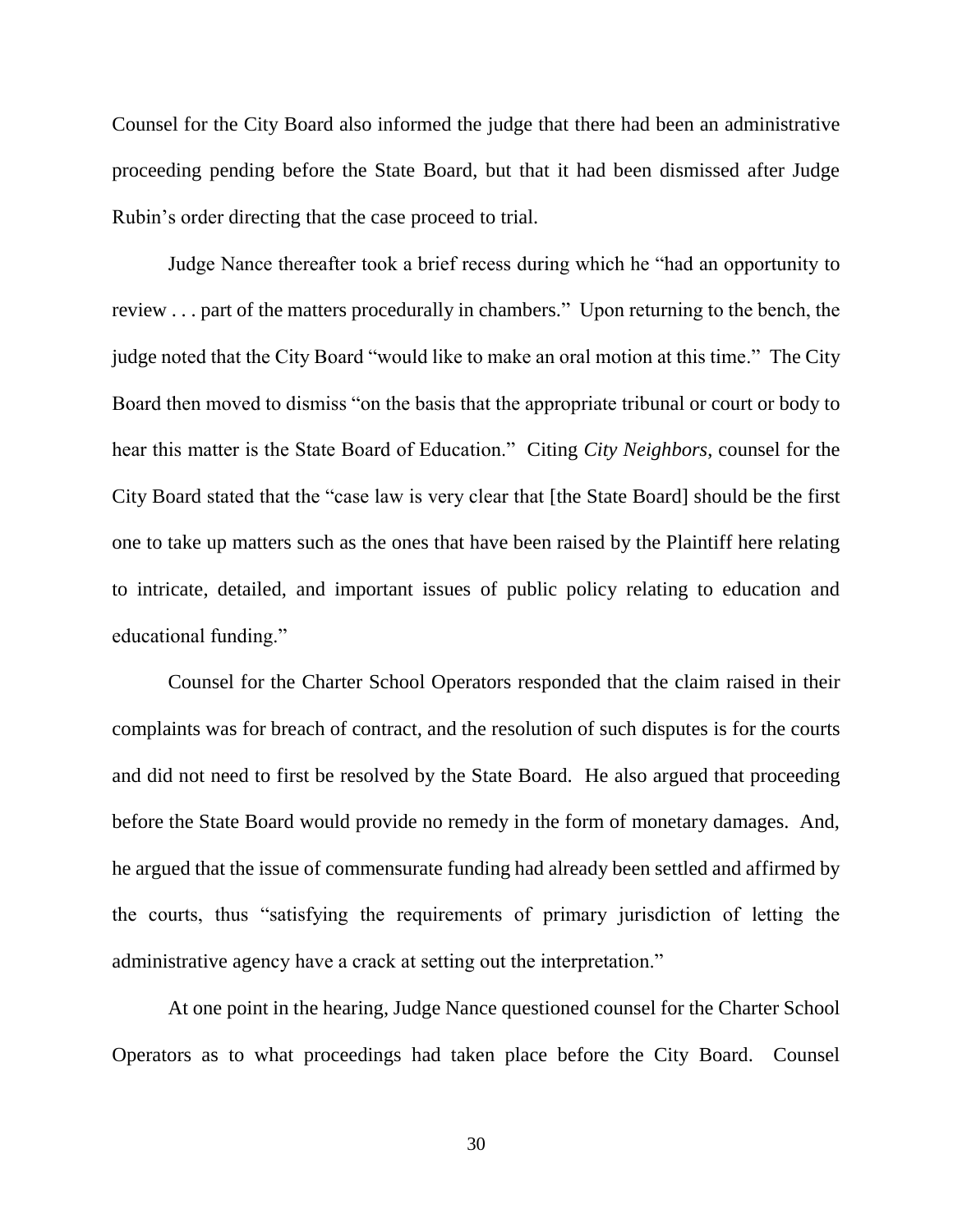responded that the Charter School Operators had not sought a hearing or opinion from the

City Board. Later in the hearing, Judge Nance stated the following:

I want to make sure that **this [c]ourt** says specifically that it **believes that [the Charter School Operators] have a duty to seek administrative review of a local [school] board and if not [then the State] Board** as to that which is asserted and claimed by [the Charter School Operators] in this case for there to be an administrative review as to your claims before it comes to the [c]ircuit [c]ourt.

(Emphasis added).

 $\overline{a}$ 

At the conclusion of the hearing, Judge Nance granted the Charter School Operators' motion to dismiss the City Board's counterclaims without prejudice. The judge also determined that, while granting the City Board's verbal motion to dismiss was not appropriate, "in lieu of [the City Board's] motion to dismiss, this [c]ourt is granting an order to stay as to these matters pending administrative review and appeal." The following day, Judge Nance entered a written order to that effect, which in pertinent part ordered that the consolidated action was stayed "pending administrative review of the parties' dispute by the State Board of Education" (the "Stay Order").

## *e. The City Board's Second Petition for Declaratory Ruling*

After the Stay Order was issued, the City Board filed a second petition for declaratory ruling before the State Board.<sup>18</sup> Unlike in its initial petition for declaratory relief filed before the State Board, the City Board provided a partial explanation of its

<sup>&</sup>lt;sup>18</sup> A partial copy of the second petition was included in the Appendix to the City Board's brief to this Court. That copy did not include any of the exhibits referenced in the petition.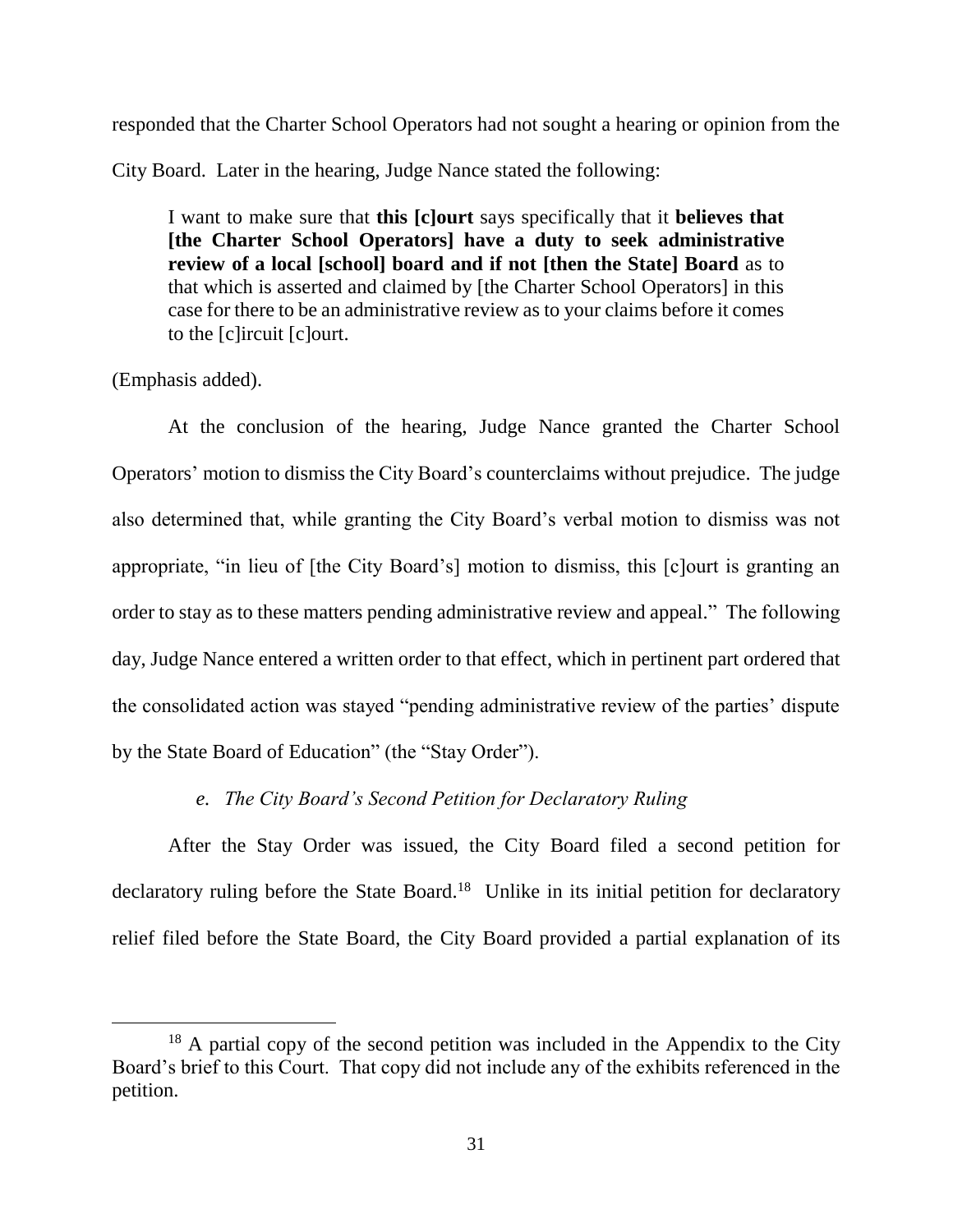charter school funding formula for the 2015-16 school year. The City Board stated that the City School System's "Total Operating Budget, for the 2015-16 school year was \$1,322,461,846." The City Board explained that in calculating charter schools funding, it began by excluding numerous categories of funds from that figure, including: "restricted funds,"<sup>19</sup> funds for debt servicing, adult education, retiree health benefits, prekindergarten,<sup>20</sup> and "non-public education,"<sup>21</sup> contributions from the City School System's

<sup>&</sup>lt;sup>19</sup> The declaratory petition asserted that the City School System segregates funds in its budget into three categories: the General Fund, the Special Fund, or the Enterprise Fund. According to the City Board, "the Special Fund and the Enterprise Fund are restricted" and funds in those categories "can only be used for certain purposes." It is unclear from the petition, however, if the restrictions on the use of those funds derive from State or federal law, or from City Board policy. The City Board also stated in the petition that "individual charter schools receive upward adjustments to the base cash per-pupil for all restricted funds to which they are entitled." But it is unclear whether the Charter School Operators would be entitled to receive any of the funds labelled as restricted, and if so, the amounts to which they would be entitled.

<sup>&</sup>lt;sup>20</sup> The declaratory petition asserted that Baltimore City calculated "full-day [prekindergarten] to [be] approximately 4,000 students," a population spread across both traditional public schools and some charter schools. The City Board maintained that it provides "the same level of financial support . . . on the same basis" to all schools providing pre-kindergarten. However, the City Board asserts that it excludes funding for the program from its charter funding allocation, and does not count those students towards its overall enrollment total, "[b]ecause the [pre-kindergarten] program benefits all schools, both traditional and charter, and is an underfunded expense that City Schools is required to provide[.]"

<sup>&</sup>lt;sup>21</sup> The City Board asserted in its petition that for a small population of students "with" physical, emotional, and developmental needs that cannot be adequately met in Baltimore City public schools," it is required by law to "pay for alternative placements" in private schools for those students.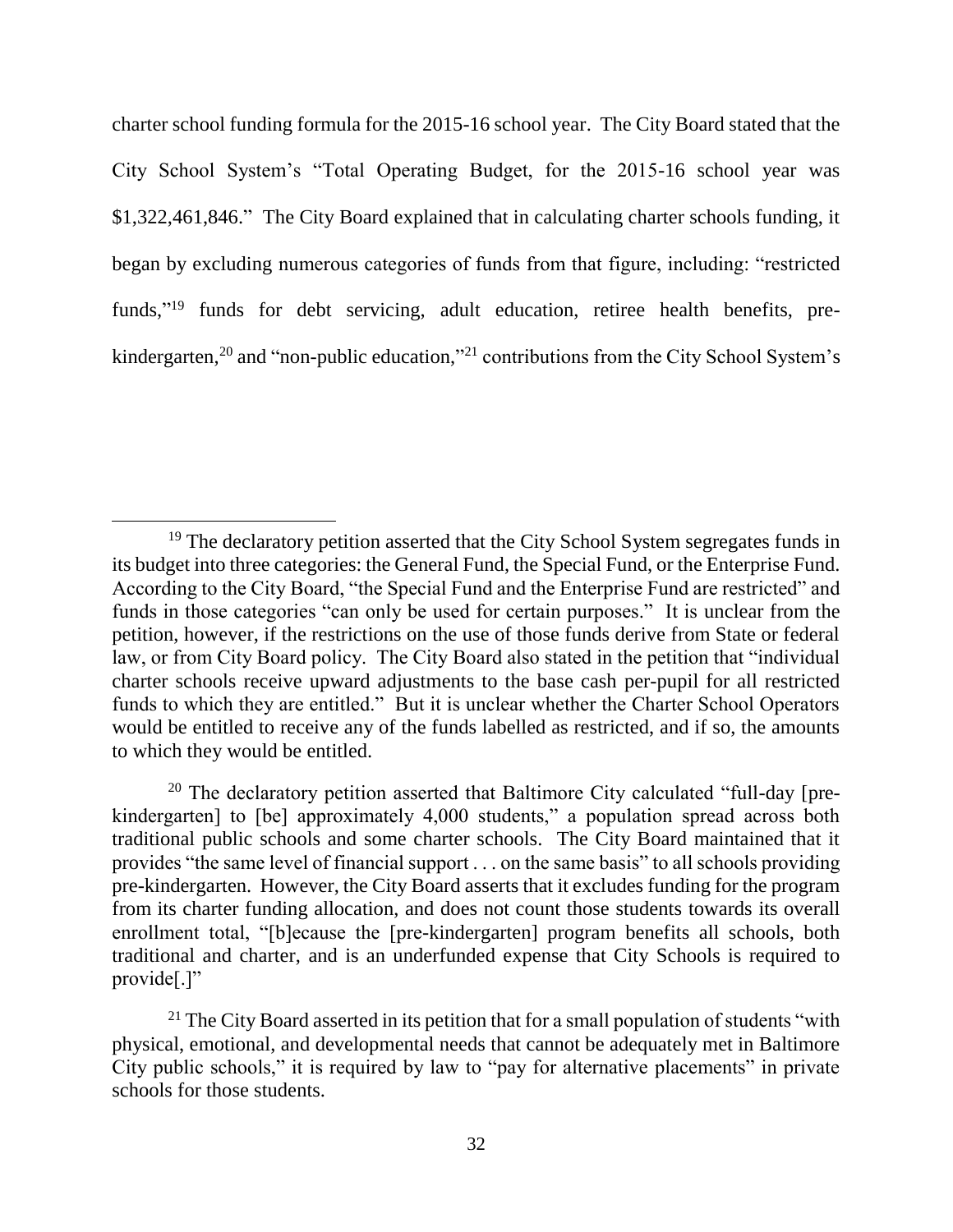annual fund balance<sup>22</sup> and "non-state/local revenue,"<sup>23</sup> funding for special education students, funding for students with limited English language proficiency ("ESOL" funds), and funding for specialized transportation services, primarily for special education students. The excluded funds amount to \$572,978,187, or slightly over 43% of the City Board's total operating budget for the 2015-16 school year.

The City Board stated that its total budget after "adjusting" for the restricted funds was \$749,483,659. The City Board explained that it divided that figure by the population of students enrolled in kindergarten through the twelfth grade in the City School System from the previous year, 78,631, to reach a per-pupil figure of \$9532. The City Board explained that it then deducted 2% from that figure for central administrative costs, as permitted by prior State Board precedent. And, the City Board stated that it added an additional \$46 to the per-pupil total as part of a "negotiated adjustment,"<sup>24</sup> to reach a "base" cash charter per pupil allocation" of \$9387.

 $22$  The fund balance is "money that was not used in prior operating years." In some years, the City School System funds a portion of its budget expenses with a contribution from the fund balance.

 $23$  The City School System lists earnings from certain sources separately, including "interest on investment earnings, tuition payments from students who live outside of Baltimore City, payments for rental and special use of [its] buildings, revenue from cellular telephone towers placed on [its] buildings, vending machine contracts, and other revenue sources." The City Board contends these sources are "not federal, state, or local appropriations for K-12 education."

 $24$  In the declaratory petition, the City Board asserts that it "agreed" to a "placeholder" base cash per-pupil figure of \$9387 early in 2015 in order to provide "budget stability" for charter schools while it was waiting for final figures for the State contribution to its budget and projected enrollment. Once the final figures were received, the base cashper pupil under its formula was \$9341, which was \$46 less than the \$9387 figure it had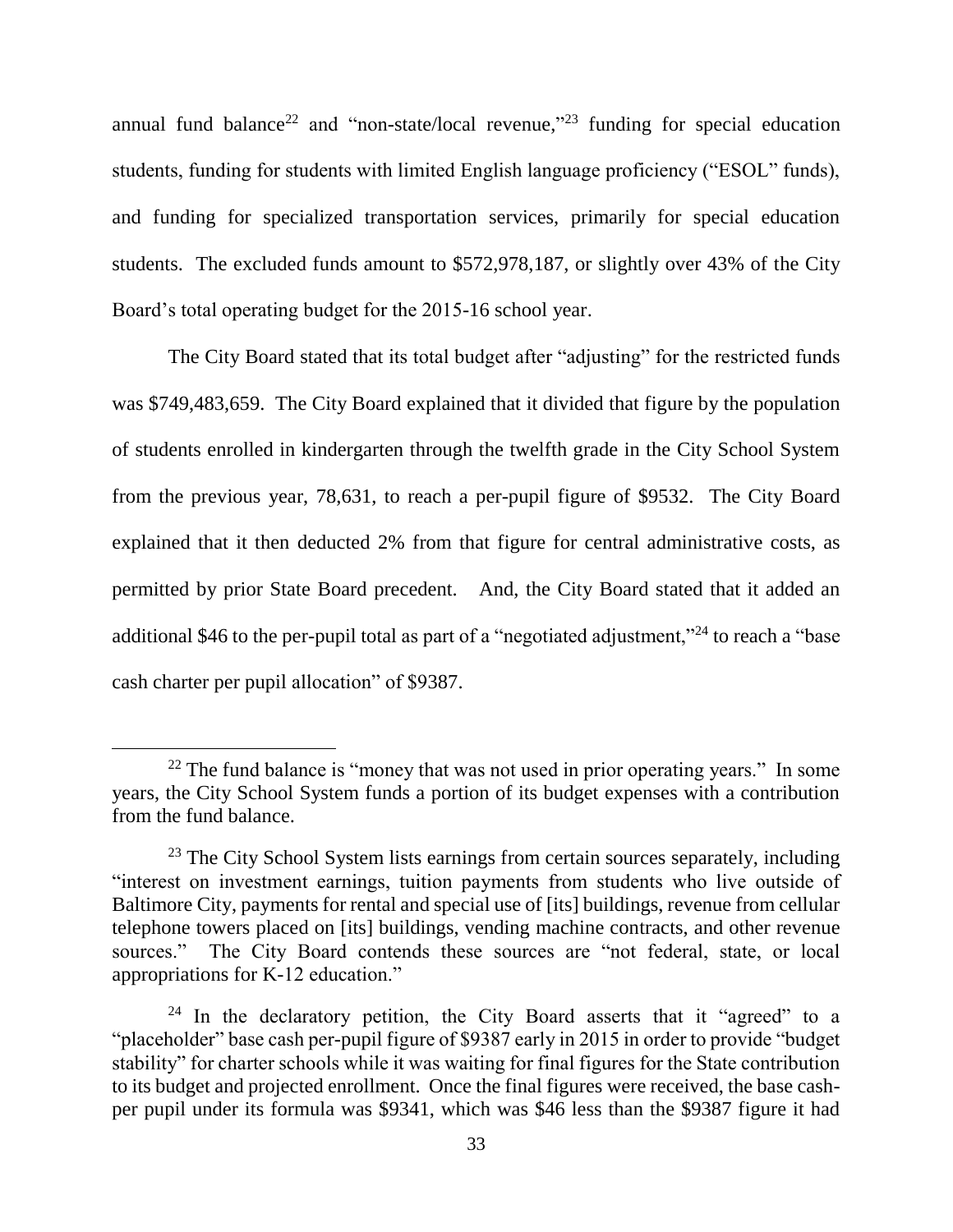Finally, the City Board then added to the \$9387 proposed allocation the cost of various "needs-based" services that it provides "in-kind" to charter schools, which it valued at \$3496, to reach a total figure of both cash and in-kind services of \$12,883. It contended that figure was slightly higher than would have been reached under the approved State Board methodology, and thus was "commensurate" funding under ED § 9-109 and State Board guidance.<sup>25</sup> Furthermore, the City Board contended that its funding formula, including all of the exclusions and its insistence on providing certain services "in-kind" instead of as a cash allocation, was consistent with State Board precedent. Therefore, the City Board requested that the State Board declare that it had provided commensurate funding for the 2015-16 school year.

However, the City Board also asked that the State Board reconsider some of the guidance it had provided in the *City Neighbors* declaratory rulings. Specifically, the City Board contended that the limitation that it can only deduct up to 2% of a charter school's funding allocation for the cost of central administrative services "does not remotely cover the true cost of those services, resulting in an unfair subsidy for charter schools." The City Board therefore requested that the State Board entirely "eliminate the 2% cap or lift it to

previously provided to charter schools. However, it elected not to modify the original figure.

 $25$  The City Board also contended that, in reviewing whether its funding formula resulted in commensurate funding, the State Board should apply the deferential standard of review stated in COMAR 13A.01.05.05(A)-(C), under which the decision of the City Board would be considered "prima facie" correct unless "arbitrary, unreasonable, or illegal."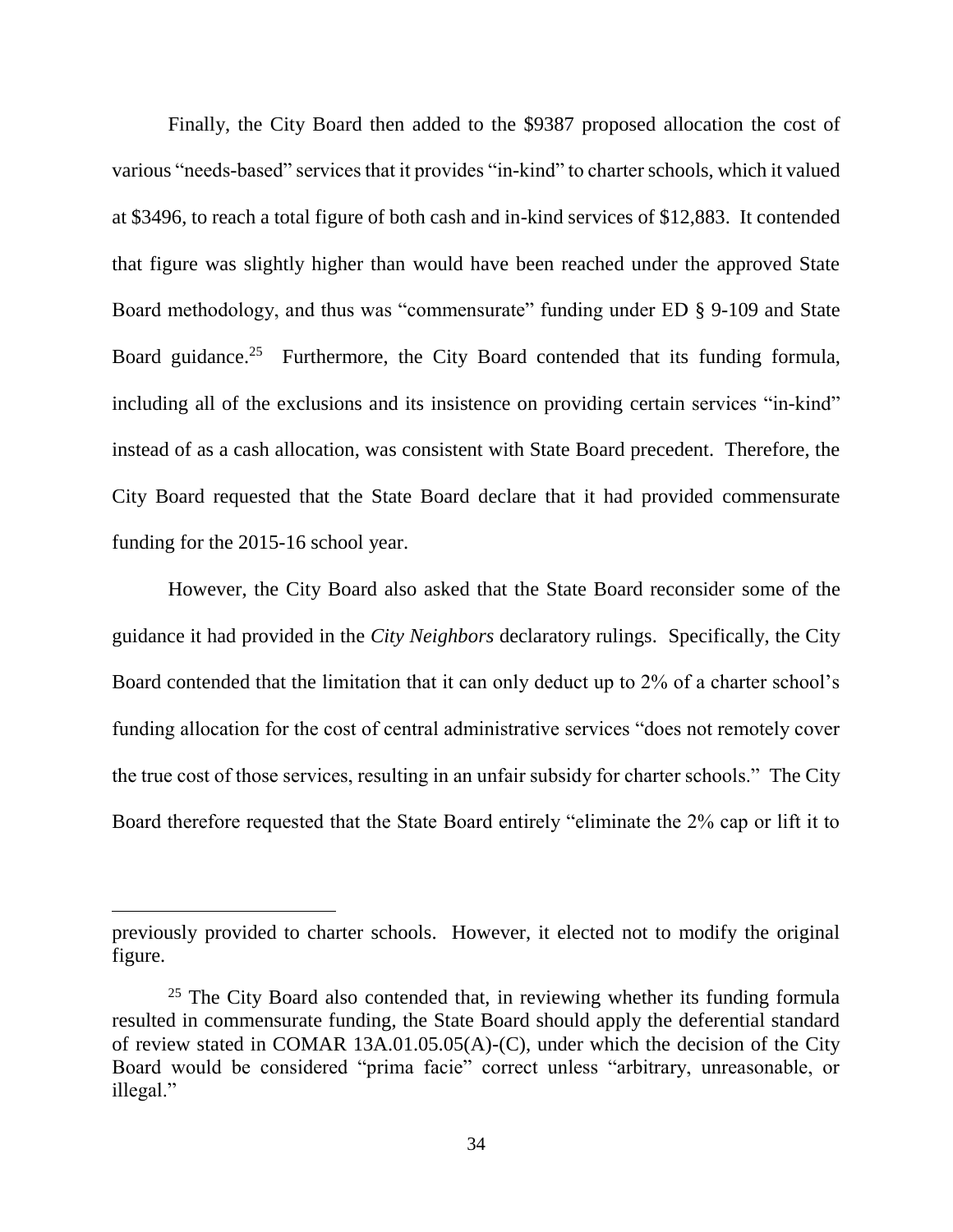cover the actual cost of all services" that the City Board provides centrally. In the alternative, the City Board requested that if the State Board reaffirms the 2% cap, that it "clarify that the 2% cap covers only a limited number of services and that City Schools can require reimbursement from charter schools for [additional services.]"<sup>26</sup>

The Charter School Operators filed a motion to dismiss the State Board's petition, contending that it was "outside of the State Board's jurisdiction because it asks for extensive fact finding instead of interpretation of laws," and because they had appealed the circuit court's Stay Order to the Court of Special Appeals. In the State Board's order, the State Board considered the disposition of the "ongoing dispute." The State Board specifically referenced Judge Rubin's holding that "the Circuit Court had proper jurisdiction" when the circuit court denied the petition to dismiss Charter School Operators' complaint. The State Board then stated that "the Circuit Court case is stayed and that [the Charter School Operators] have appealed the stay to the Court of Special Appeals." As a result, the State Board held that the "case remains pending in the judicial system" and entered an order dismissing the petition "because the case remains within the jurisdictional purview of the courts."

# *f. Appeal to the Court of Special Appeals*

 $\overline{a}$ 

The Court of Special Appeals stated that the Charter School Operators had presented a single issue before it on appeal, which it had rephrased:

<sup>&</sup>lt;sup>26</sup> The City Board also requested that the State Board clarify whether the deduction is 2% of its total operating budget, or 2% of its total operating budget minus permissible deductions.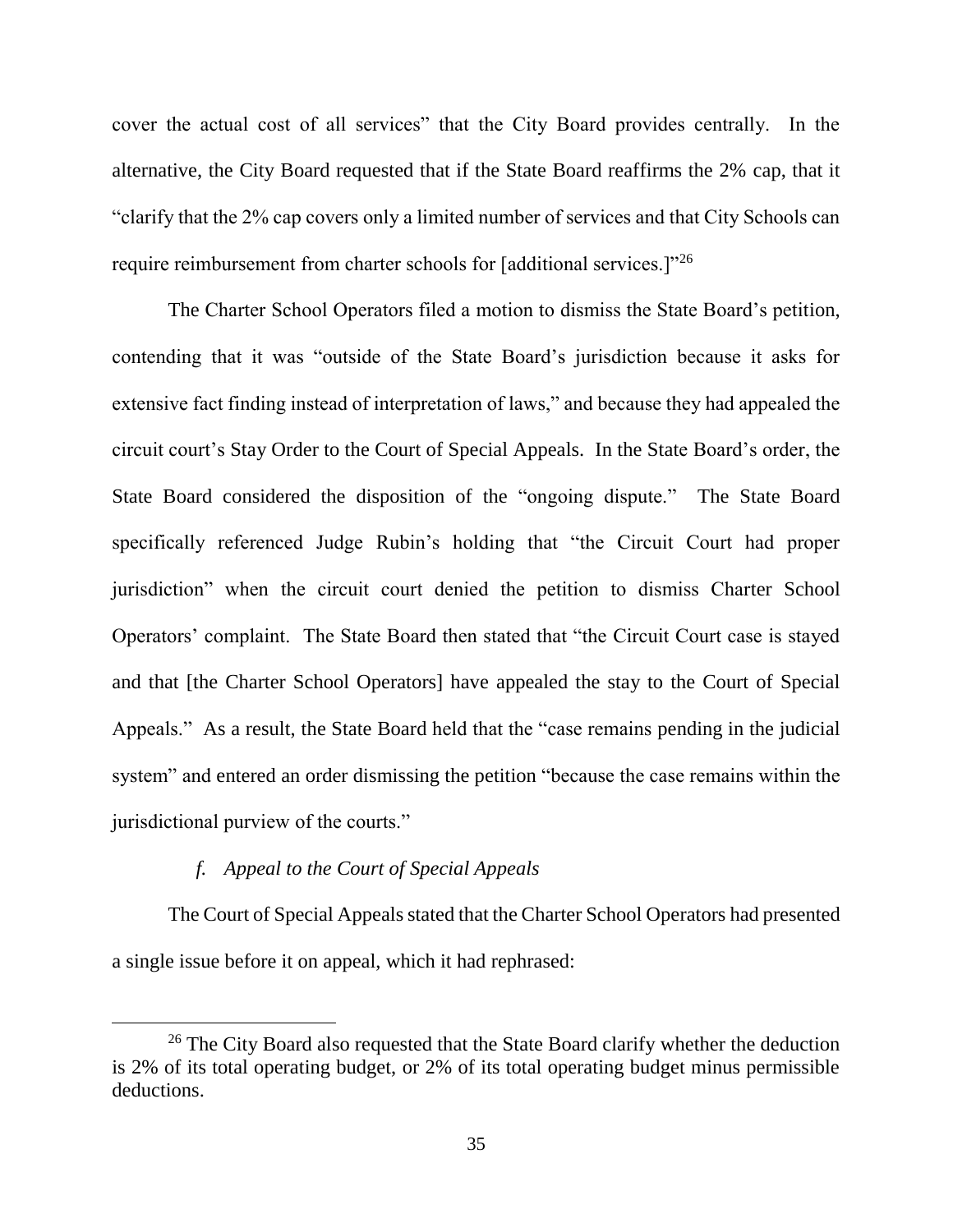Did the circuit court err in staying the proceedings pending administrative review on the ground that the State Board has primary jurisdiction over the issues raised in the complaint?

*Monarch Acad.*, 231 Md. App. 594, 600 (2017). However, the court declined to resolve that issue. Instead, it determined *sua sponte*<sup>27</sup> that "the circuit court's order is not an appealable order," because it was neither a final judgment nor an appealable order under the collateral order doctrine, and therefore dismissed the appeal. *Id.* at 600, 619.

The Court of Special Appeals noted that "to constitute a final judgment, a trial court's ruling 'must either decide and conclude the rights of the parties involved or deny a party the means to prosecute or defend rights and interests in the subject matter of the proceeding.'" *Id.* at 613 (quoting *Md. Bd. of Physicians v. Geier*, 451 Md. 526, 545 (2017)). The intermediate appellate court determined that the Stay Order "did not conclude the rights of the parties or adjudicate all of the claims in the action." *Id.* at 613–14. And, relying on federal case law, the court concluded that the Stay Order did not have the effect of putting the Charter School Operators out of court, "because it merely directed that the parties first go to the State Board[.]" *Id.* at 613-15 (discussing *Crystal Clear Commc'ns,* 

<sup>&</sup>lt;sup>27</sup> Before the Court of Special Appeals, the City Board filed a motion to dismiss the appeal on the ground that the circuit court's stay order was not an appealable order. *Monarch Acad.*, 231 Md. App. at 612 n.10. The court denied the motion, "with leave to seek that relief in Appellee's brief," but the City Board did not "include a motion to dismiss in its brief or request a ruling on whether the Stay Order was an appealable order." *Id.* Nor was the issue raised in oral argument before the court. *Id.* Nonetheless, after oral argument, the court "requested the parties to address whether the Stay Order was an appealable order" in written supplemental filings. *Id.* The City Board thereafter "filed a memorandum stating its view that the Stay Order was not an appealable order," but also requested that the Court of Special Appeals "in the interest of judicial economy and jurisdictional clarity," issue a ruling on the merits and hold that the State Board had primary jurisdiction over the dispute.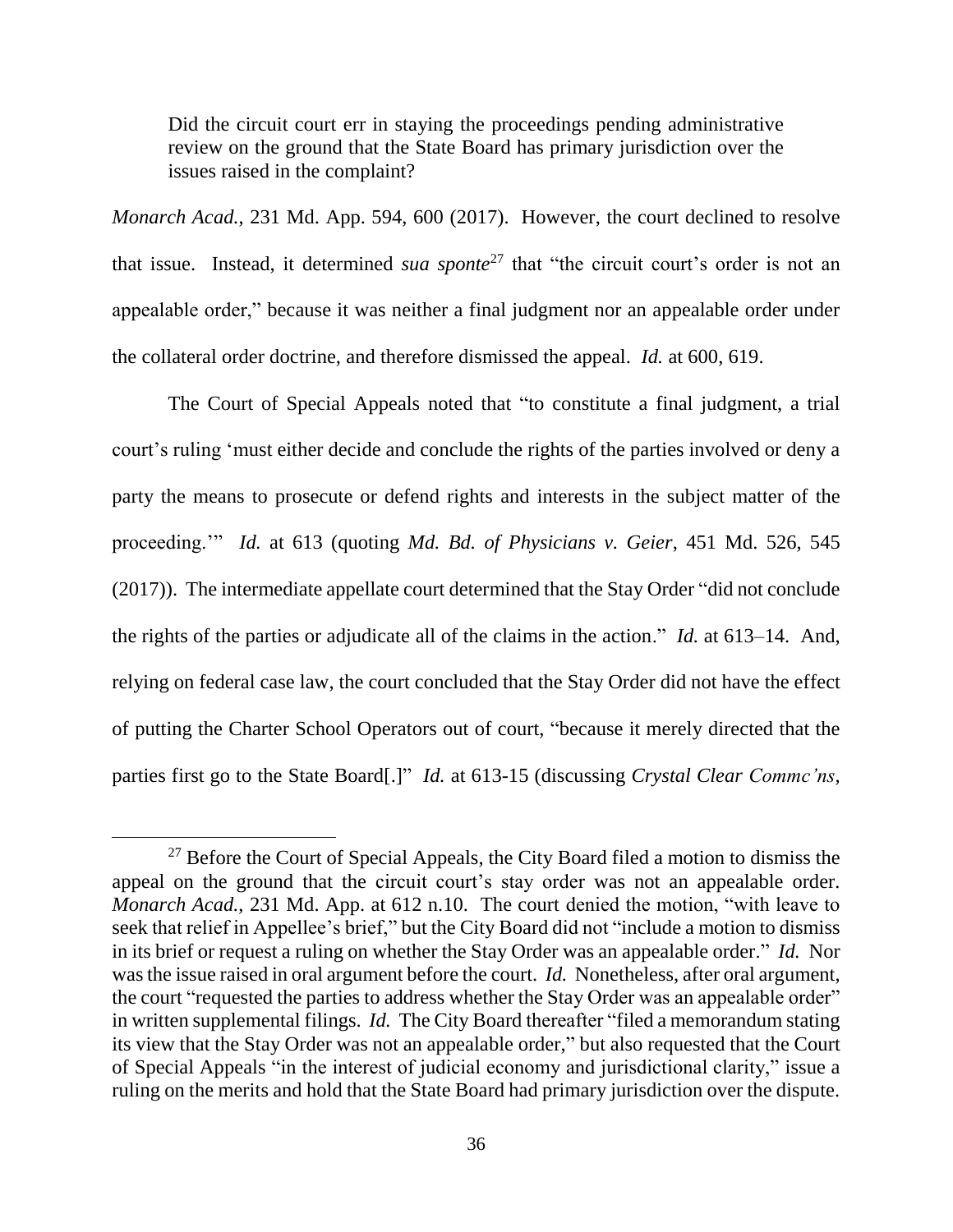*Inc. v. SW Bell Tel. Co.*, 415 F.3d 1171, 1175-78 (10th Cir. 2005) and *Occidental Chem. Corp. v. Louisiana Pub. Serv. Comm'n*, 810 F.3d 299, 305-307 (5th Cir. 2016)). The court also held that the Stay Order was not appealable under the collateral order doctrine. *Id.* at 615-19.

## *F. Appeal to this Court and Questions Presented*

The Charter School Operators filed a petition for writ of certiorari to this Court from the decision of the Court of Special Appeals, which we granted on April 4, 2017. *Monarch Acad.*, 452 Md. 523 (2017). In the petition, the Charter School Operators presented several issues for our review, which we have rephrased and reordered:

1. Is the circuit court's Stay Order an appealable order?

 $\overline{a}$ 

- 2. Did the circuit court abuse its discretion in entering the Stay Order prior to the conclusion of discovery and without providing guidance to the parties?
- 3. Does the doctrine of primary jurisdiction require that proceedings before the circuit court be stayed in order to permit the State Board to resolve the issue of whether the City Board has provided the Charter School Operators with commensurate funding?<sup>28</sup>

1) Is a trial court's issuance of an indefinite stay of plaintiffs' action, requiring "administrative review of the parties' dispute," an appealable order where it imposes a condition that (a) is beyond the control of the plaintiffs to satisfy and (b) requires that plaintiffs undertake actions that even if satisfied would substantively impair plaintiffs' substantive and procedural rights?

2) Did the trial court err in determining that the State Board of Education has "primary jurisdiction" over the Charter School Operators' contract actions and, as a consequence, staying the proceedings "pending administrative review of the parties' dispute by the State Board of Education?"

3) If Question (2) is answered in the negative, then what process is available to plaintiffs both at the State Board and then in court that would permit their claims to be fully

<sup>&</sup>lt;sup>28</sup> In their petition for writ of certiorari, the Charter School Operators presented the following three questions for review: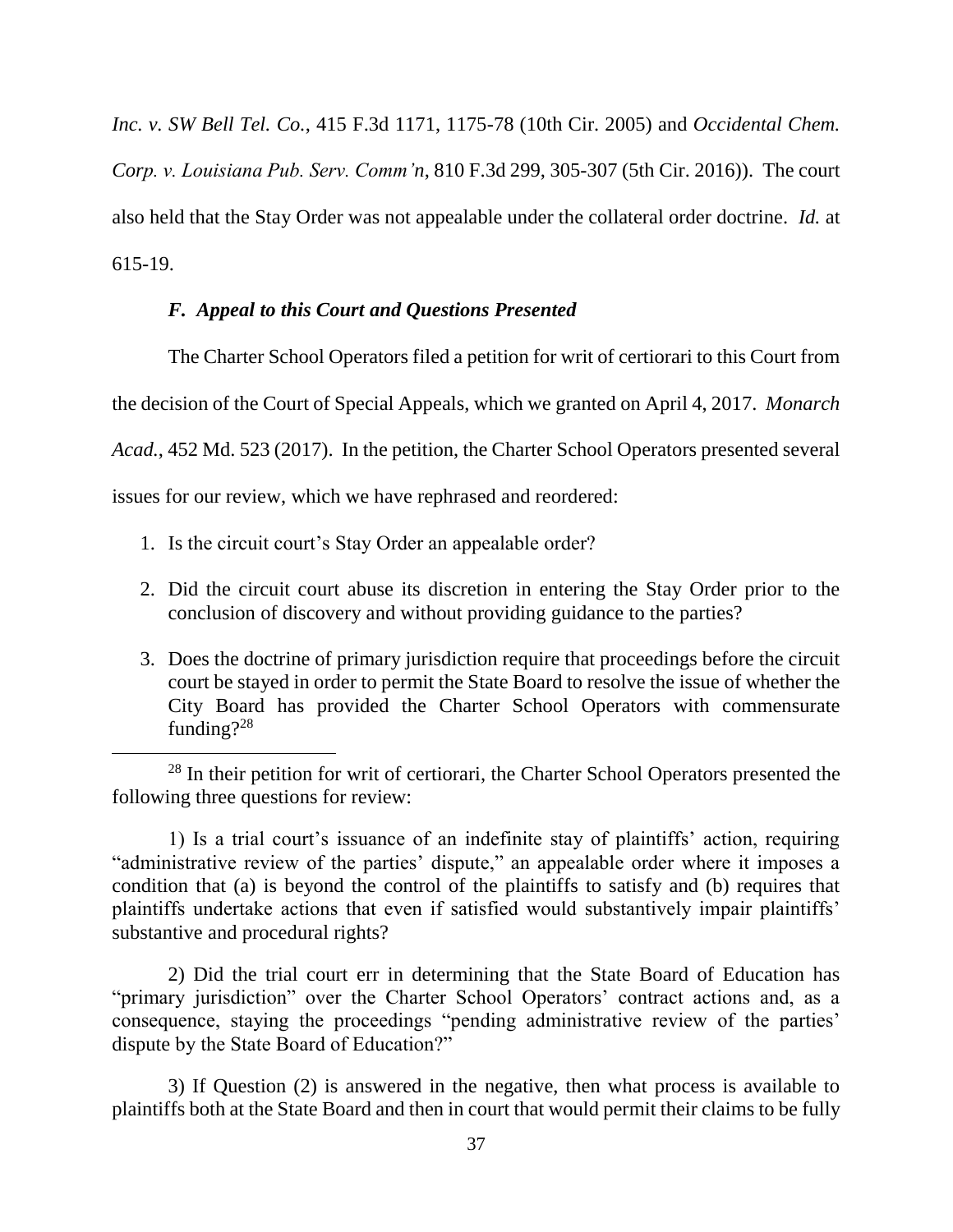#### **STANDARD OF REVIEW**

The issue of whether the circuit court's Stay Order is a final and appealable judgment, or is appealable even if not a final judgment under the collateral order doctrine, is a question of law that an appellate court reviews *de novo*. *Balt. Home All., LLC v. Geesing*, 218 Md. App. 375, 381 (2014). Likewise, whether the State Board has primary jurisdiction over some or all of the issues raised by the Charter School Operators, so that they "must exhaust administrative remedies" before the State Board prior to seeking review in circuit court is "a legal issue which the Court of Appeals reviews *de novo*." *United Ins. Co. of Am. v. Maryland Ins. Admin.*, 450 Md. 1, 14 (2016); *see also Falls Road Community Ass'n, Inc. v. Balt. Cty.*, 437 Md. 115, 134 (2014).

As to the circuit court's *sua sponte* entry of the Stay Order "in lieu" of dismissing the Charter School Operators' complaints, a court's decision to grant or deny a stay order is generally within its discretion, and is reviewed for an abuse of discretion. *Fishman v. Murphy ex rel. Estate of Urban*, 433 Md. 534, 546 (2013); *see also Geier v. Maryland State Bd. of Physicians*, 223 Md. App. 404, 450 (2015), *reconsideration denied* (July 31, 2015); *Bechamps v. 1190 Augustine Herman, LC*, 202 Md. App. 455, 460 (2011). There is an abuse of discretion when the trial court ruling was "clearly against the logic and effect of facts and inferences before the court [ ] . . . or when the ruling is violative of fact and logic." *Fishman*, 433 Md. at 546 (quoting *Aventis Pasteur, Inc. v. Skevofilax*, 396 Md. 405, 419

heard and adjudicated, with relief granted, and that would not deprive Petitioners of their substantive rights?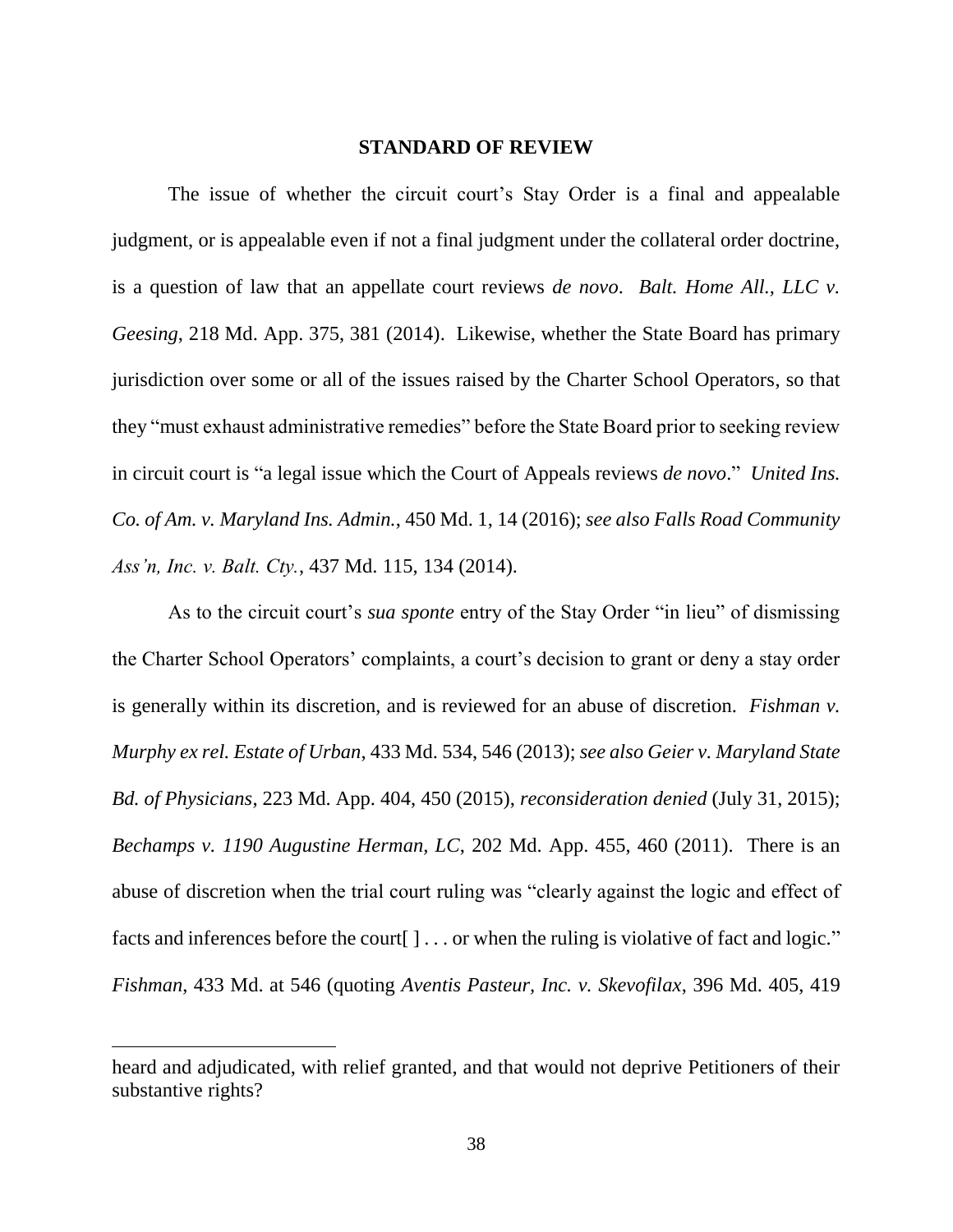(2007)). In order to be reversed a circuit court's decision generally must be "well removed from any center mark imagined by the reviewing court and beyond the fringe of what that court deems minimally acceptable." *Skevofilax*, 396 Md. at 418-19 (quoting *Wilson v. John Crane, Inc.*, 385 Md. 185, 198-99 (2005)).

#### **DISCUSSION**

"In Maryland, appellate jurisdiction, except as constitutionally created, is statutorily granted." *Schuele v. Case Handyman & Remodeling Servs., LLC*, 412 Md. 555, 565 (2010). And, "[w]here appellate jurisdiction is lacking, the appellate court will dismiss the appeal on its own motion." *Id.* (quoting *Gruber v. Gruber*, 369 Md. 540, 546 (2002)). Therefore, we must first decide whether the Stay Order is appealable before turning to whether the Stay Order was an abuse of discretion, and whether the underlying commensurate funding issue must be referred to the State Board under the doctrine of primary jurisdiction.

## *A. Appealability of the Stay Order*

 $\overline{a}$ 

## *a. Finality of Judgment*

Pursuant to Maryland Code, Courts & Judicial Proceedings Article ("CJ") § 12-301, a party may generally appeal only from "a final judgment entered in a civil or criminal case by a circuit court."<sup>29</sup> However, as the Court noted in *Metro Maintenance Systems South*,

 $29$  "[T]here are only three exceptions to that final judgment requirement: appeals from interlocutory orders specifically allowed by statute; immediate appeals permitted under Maryland Rule 2-602; and appeals from interlocutory rulings allowed under the common law collateral order doctrine." *Addison v. Lochearn Nursing Home, LLC*, 411 Md. 251, 273 (2009) (quoting *Salvagno v. Frew*, 388 Md. 605, 615 (2005)). Here, the circuit court did not expressly "direct the entry of final judgment" as required for an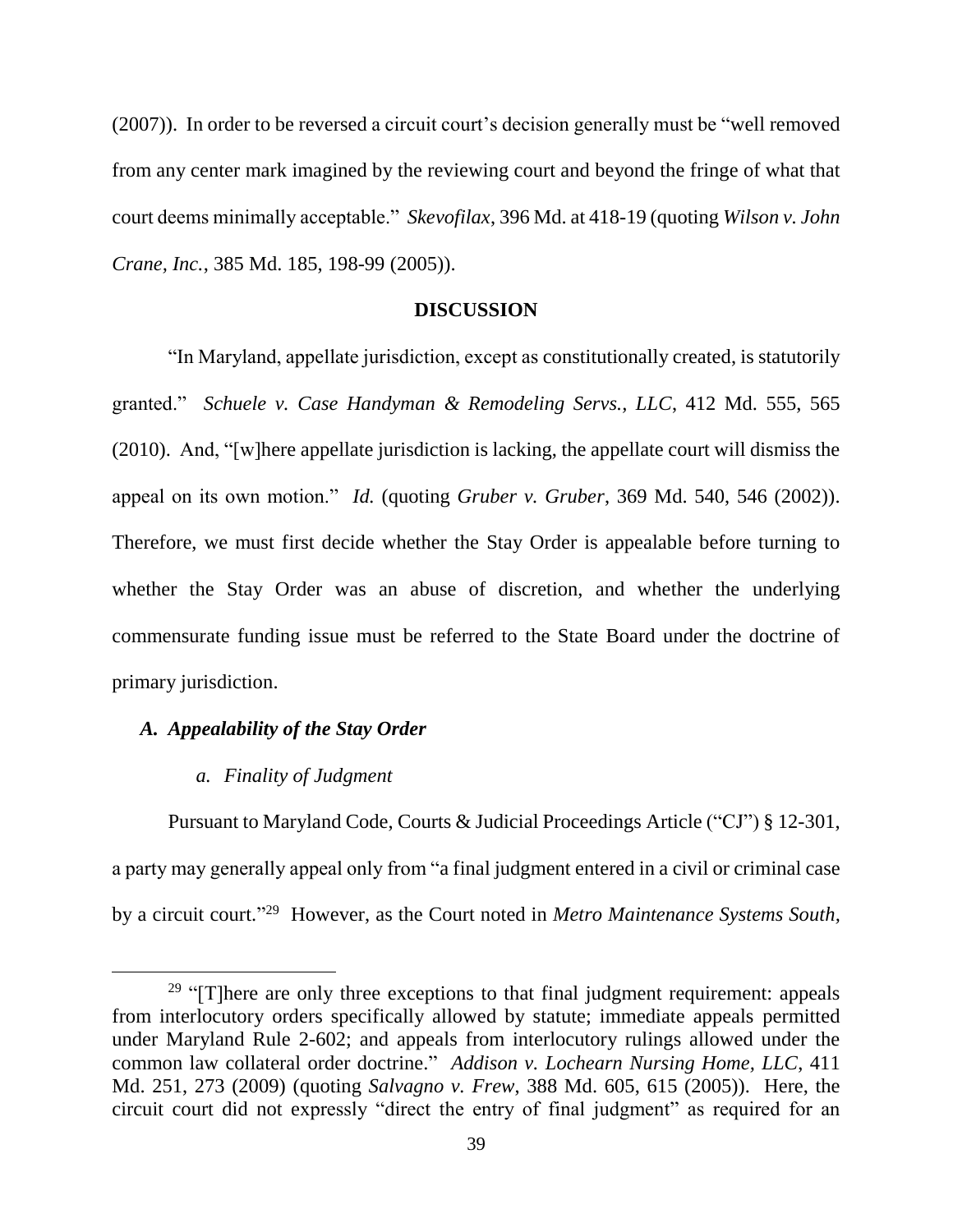*Inc. v. Milburn*, CJ § 12-301 "does not define finality, but instead leaves it to this Court to determine what makes a judgment 'final.'" 442 Md. 289, 297 (2015).

This Court has "often stated that the purpose of the final judgment rule is to avoid piecemeal appeals . . . and [that] the reason for avoiding piecemeal appeals is the promotion of judicial efficiency." *Brewster v. Woodhaven Bldg. & Dev., Inc.*, 360 Md. 602, 616 (2000). One important aspect of judicial efficiency is avoiding the "interruption of the trial court process by repeated application to appellate courts." *Id.* Specifically:

Postponing review until the final judgment, or minimizing the number of occasions for interlocutory appeal, also is important to avoid interference with the trial process. . . . Repeated interruptions of the trial court process. . . may require wasteful losses of familiarity with the case by court and perhaps counsel as well.

*Id.* (quoting Charles Alan Wright, Arthur R. Miller & Edward H. Cooper, 15A Fed. Practice & Proc. § 3906, 277 (2d ed. 1991)). The Court has emphasized that such an invidious interruption of the trial process "cannot occur" when there is a grant of a motion to transfer a case to another venue or court, explaining that "[i]n the transferring court,

immediate appeal under Rule 2-602(b). Nor is this a permissible interlocutory appeal under statute. CJ § 12-303 describes the interlocutory orders that a party may appeal from in a civil case. However, none of the parties has contended that the circuit court's stay order is an appealable interlocutory order under that statute, and the stay order does not fit in any of the permissible categories of appealable orders listed in the statute.

The Charter School Operators do contend that this Court has appellate jurisdiction to resolve this appeal under the collateral order doctrine. However, we have held that "the collateral order doctrine in Maryland is very limited" and that it "should be applied sparingly in only the most extraordinary circumstances." *Schuele*, 412 Md. at 572 (internal quotation marks and citations omitted). As we believe that the appealability of the circuit court's Stay Order can be resolved under the final judgment rule, we need not reach the Charter School Operators arguments as to the collateral order doctrine.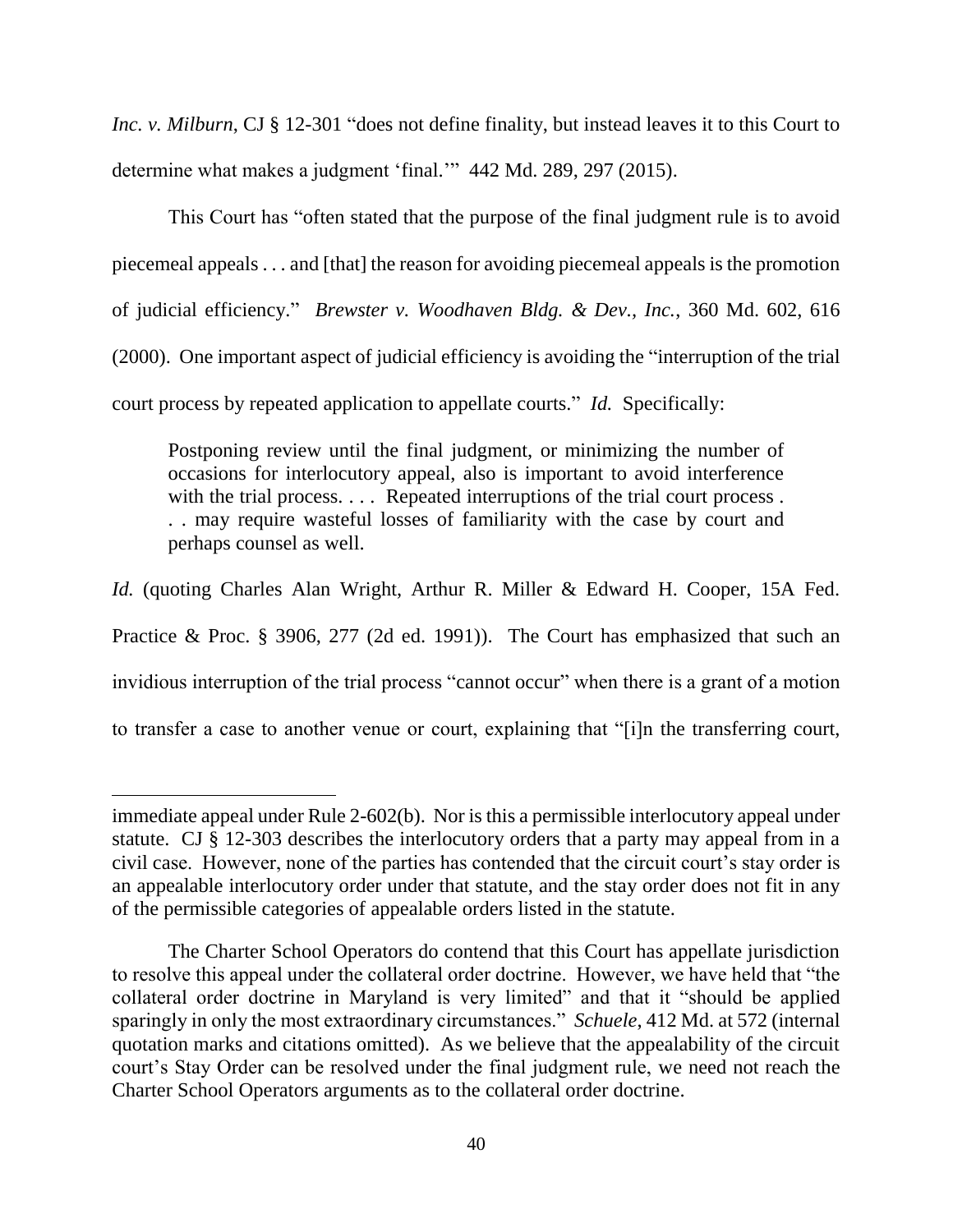there are no longer any proceedings to interrupt, for the proceedings have been terminated[,]" while "[i]n the receiving court, the proceedings cannot be interrupted, because they have not yet begun." *Id.*

The Court has also provided guidance as to when a judgment is "final" and appealable. We have held that "[i]n order to be an unqualified, final disposition, an order of a circuit court must be 'so final as either to determine *and conclude* the rights involved **or** to deny the appellant the means of further prosecuting or defending his or her rights and interests in the subject matter of the proceeding.'" *Metro Maintenance*, 442 Md. at 299 (quoting *Rohrbeck v. Rohrbeck*, 318 Md. 28, 41 (1989)) (italicized emphasis in original) (additional emphasis added). Thus, "[e]ven if the order does not decide and conclude the rights of the parties, it nevertheless will be a final judgment if it terminates the proceedings in that court and denies a party the ability to further prosecute or defend the party's rights concerning the subject matter of the proceeding." *Id.* Such an order has been described as one that "**has the effect of 'put[ting] the [party] out of court**.'" 30 *Id.* (quoting *McCormick v. St. Francis de Sales Church*, 219 Md. 422, 426-27 (1959)) (emphasis added).

<sup>30</sup> In *Metro Maintenance*, the Court also identified two other "attributes" that a ruling "ordinarily" must have in order to be a final judgment: "unless the court acts pursuant to Maryland Rule 2-602(b) to direct the entry of a final judgment as to less than all of the claims or all of the parties, it must adjudicate or complete the adjudication of all claims against all parties" and "it must be set forth and recorded in accordance with Rule 2-601." 442 Md. at 298.

In the instant case, the circuit court's Stay Order stayed all claims in the consolidated actions before it pending administrative review by the State Board. Therefore, the Stay Order was a decision that affected "all claims against all parties" in the case. And, the question of whether the Stay Order was effectively an "adjudication" of those claims is subsumed in the question of whether the Stay Order was a final disposition of the matters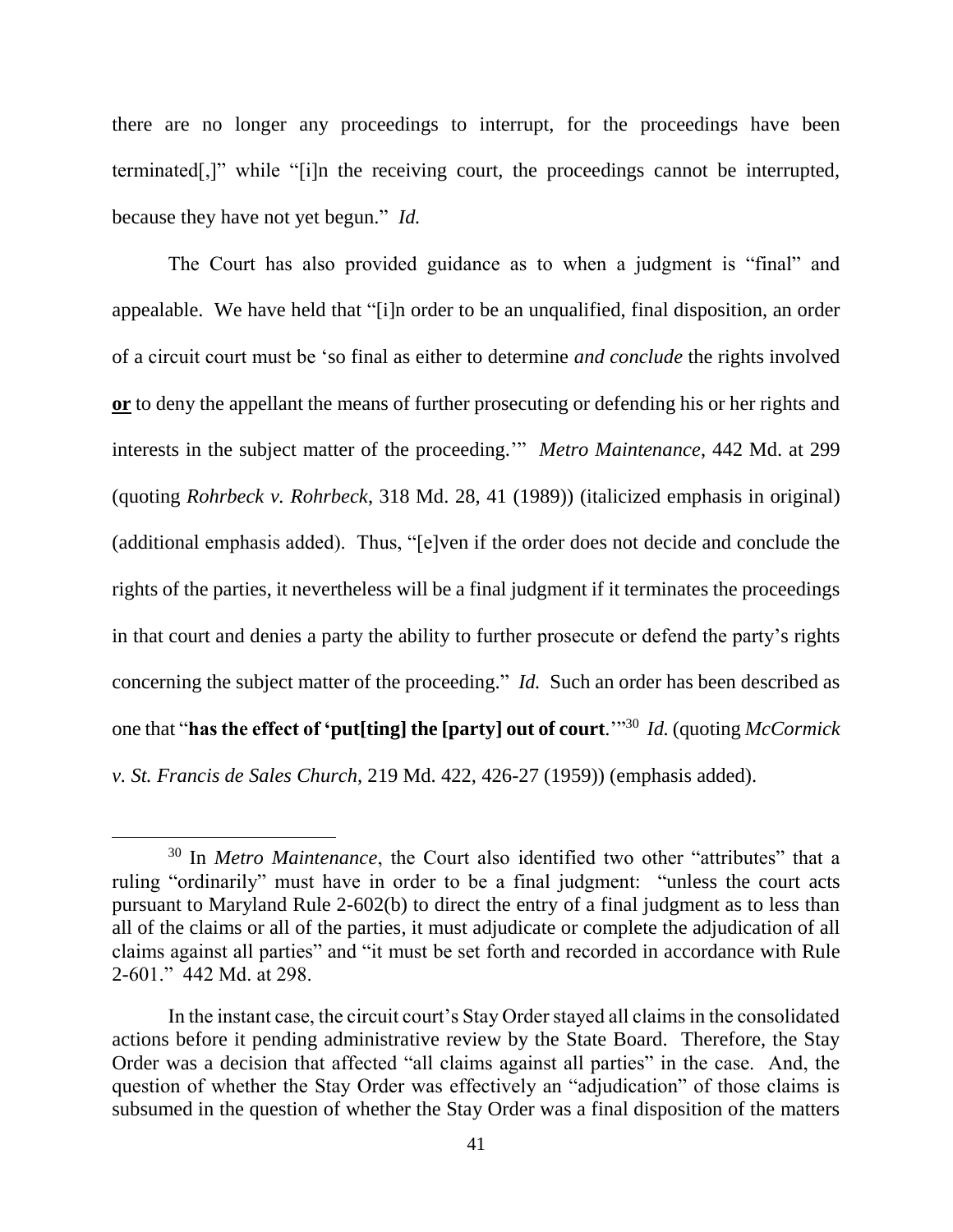We have held that the "key question" as to whether an order that terminates proceedings in a particular court has the effect of putting a party out of court is "whether the order contemplates that the parties will no longer litigate their rights in that court." *Id.* In *Metro Maintenance*, we referenced our holding in *Moore v. Pomory*, 329 Md. 428, 431 (1993) as providing an "illustration" of the distinction between "an order that terminates the proceedings in a particular court and one that does not":

In [*Moore*], the Court held that an order dismissing a complaint in its entirety "without prejudice" was a final judgment because it terminated the proceeding in the particular court. **By contrast, the Court stated, an order of dismissal that expressly allows a plaintiff to file an amended complaint does not terminate the proceedings, as it anticipates further proceedings in the same court**. Although a party has no obligation to file an amended complaint and there may be no further proceedings, the case remains pending in the event an amended complaint is filed. **Once an amended complaint is filed, the parties may continue to litigate their interests in the same proceeding before the same court**. Thus, when an order anticipates additional proceedings in the same court during which the parties may continue to litigate their rights in the particular matter, the order does not terminate the proceedings in that court, and is not a final judgment.

before the court that had the effect of putting the Charter School Operators out of court. *See e.g.*, Black's Law Dictionary (10th ed. 2014) (defining "adjudication" as a "judgment," which is "[a] court's final determination of the rights and obligations of the parties in a case").

The remaining attribute of proper recordation under Rule 2-601 is "a creature of court rule." *Hiob v. Progressive Am. Ins. Co.*, 440 Md. 466, 489 n.21 (2014). Accordingly, "parties may waive the separate document requirement" on appeal. *Id.* Here, that is precisely what occurred; neither party has raised the issue of Rule 2-601 recordation before this Court. Furthermore, before the Court of Special Appeals, the City Board explicitly asked that court to issue a ruling on the merits of the primary jurisdiction dispute "in the interest of judicial economy and jurisdictional clarity[,]" despite the lack of recordation of judgment. Therefore the issue of recordation of judgment under Rule 2-601 has been waived.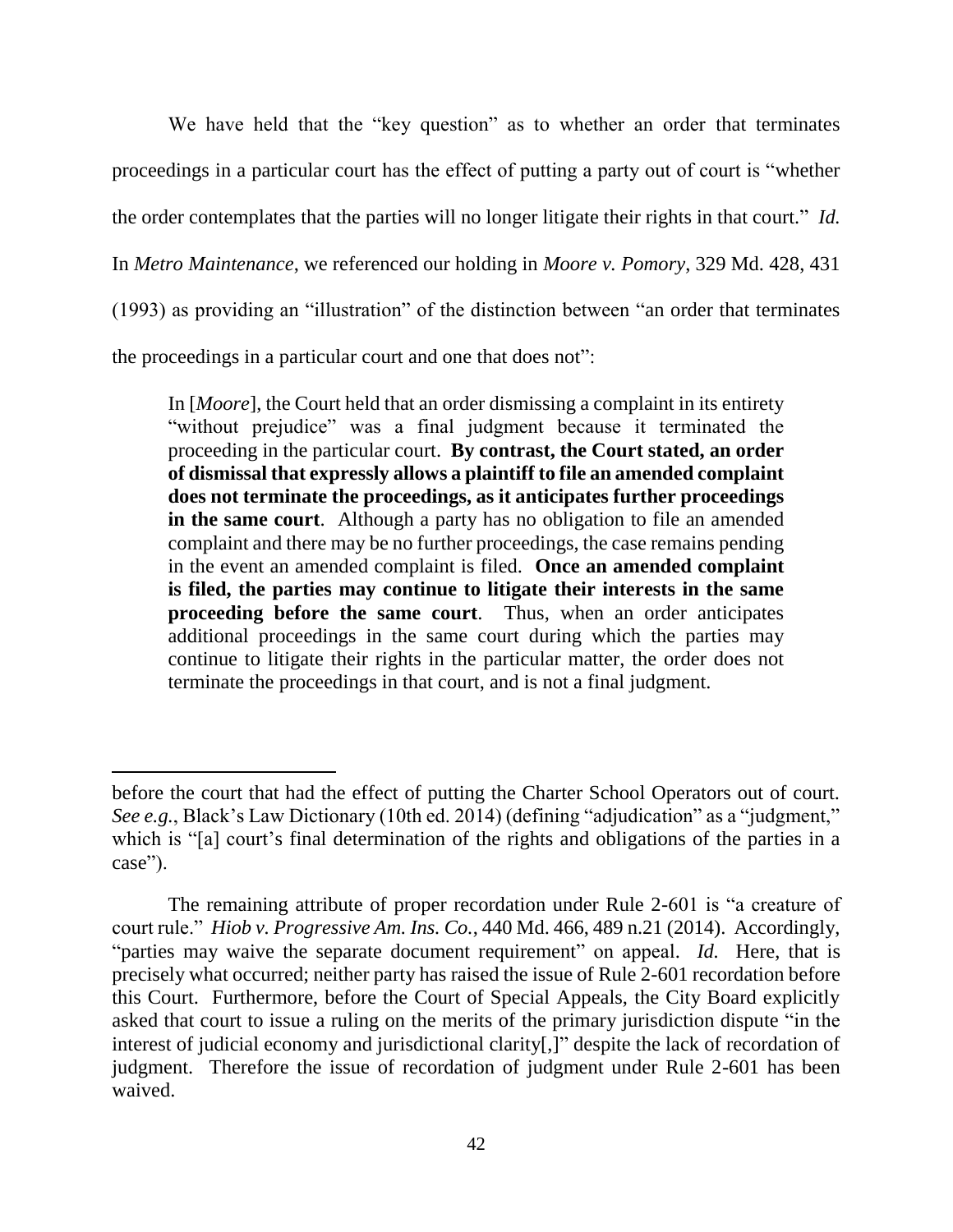*Metro Maintenance*, 442 Md. at 300-301 (emphasis added). We have consistently recognized that any order that contemplates parties will no longer litigate their rights in that court is a final judgment. *See e.g.*, *Brewster*, 360 Md. at 615–16 (holding that an order of the circuit court transferring a case to another circuit court under venue or *forum non conveniens* grounds is an appealable final judgment because no further proceedings will occur in the court of original jurisdiction); *Ferrell v. Benson*, 352 Md. 2, 7 (1998) (holding that an order transferring a case from circuit court to District Court is a final judgment because it terminates the proceedings in the circuit court, even though proceedings continue in the District Court); *Horsey v. Horsey*, 329 Md. 392, 402 (1993) (holding that an order compelling arbitration is a final judgment because it terminates the proceedings in that court, even if proceedings continue before the arbitrator).

The issue before the Court in *Metro Maintenance* was whether a circuit court's remand of a case to an administrative agency for further proceedings, prior to the circuit court conducting any review of the agency's decision, was a final judgment. 442 Md. at 293-94. In that case, a truck driver quit his job, claiming racially motivated mistreatment, and applied for unemployment benefits to the Department of Labor, Licensing, and Regulation ("DLLR"). *Id.* at 294. A DLLR claim examiner denied him benefits on the grounds that he had quit his job "without good cause*." Id.* Mr. Milburn appealed within the agency, but the claim examiner's ruling was upheld by a hearing examiner, and then adopted by the DLLR Board of Appeals. *Id.* at 295. Mr. Milburn thereafter appealed to the circuit court. *Id.* However, before the circuit court, the DLLR filed a motion requesting that the court remand the case to the agency before the court conducted its judicial review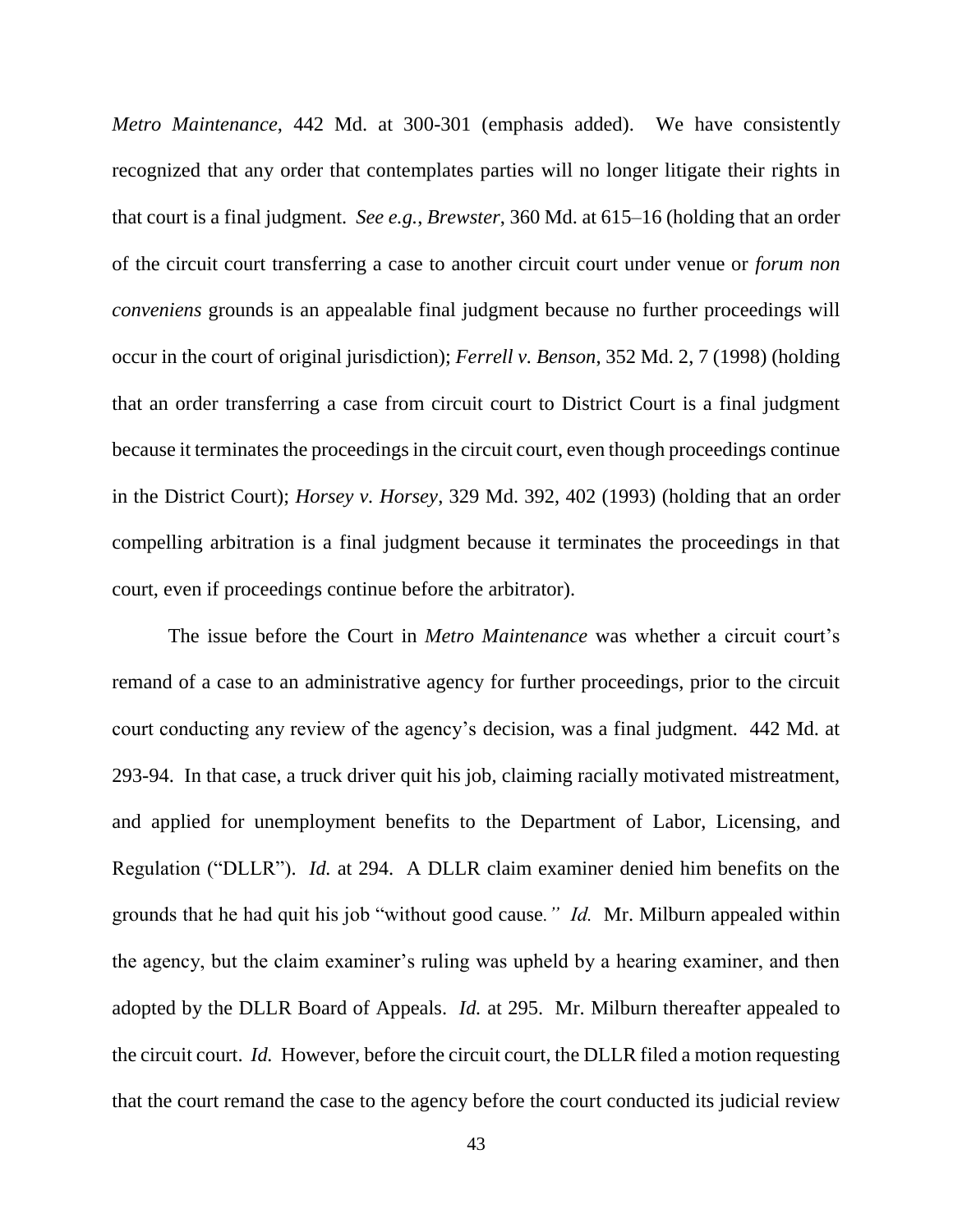so that the Board could review the hearing examiner's decision. *Id.* at 296. The circuit court granted the remand request, without reaching the merits of the claims on appeal. *Id.*

In evaluating whether the remand order was a final and appealable judgment, we noted that many remands by a circuit court to an agency, which by their nature contemplate additional proceedings before the agency, "may appear to be non-final in nature[.]" *Id.* at 301. However, we stated that under "principles of finality" in Maryland administrative law, "many such remands are appealable final judgments." *Id.* at 301.<sup>31</sup> Applying those principles, we considered whether the remand order at issue put the parties effectively out of court. *Id.* at 308. We concluded that it did not, and that "the work of the [c]ircuit [c]ourt here is not done" and explained:

Unlike an order transferring a case to another circuit court, to the District Court, or to an arbitration panel, the remand order here contemplates that judicial review awaits the return of the case following the remand. Specifically, once the Board has an opportunity to review its decision, and possibly correct what it perceives as an omission or defect, the [c]ircuit [c]ourt would then . . . determine whether the decision reflects a correct understanding of the law and whether there is "competent, material, and substantial" evidence to support it. This type of remand is thus nothing more than a brief delay in the ongoing review of the agency decision . . . that did not divest [the circuit court] of its continuing jurisdiction over the case. It is not a termination of the proceedings in that court.

*Id.* at 308-09 (internal quotation marks and citations omitted). We also concluded that the

remand at issue was "akin to the example that the Court offered in *Moore* of a non-final

 $31$  Specifically, we held that as a general rule "a remand after a circuit court has conducted judicial review that precludes the parties from further contesting or defending the validity of the agency's decision in that court—and leaves nothing further for the court to do—is a final judgment." *Metro Maintenance*, 442 Md. at 304.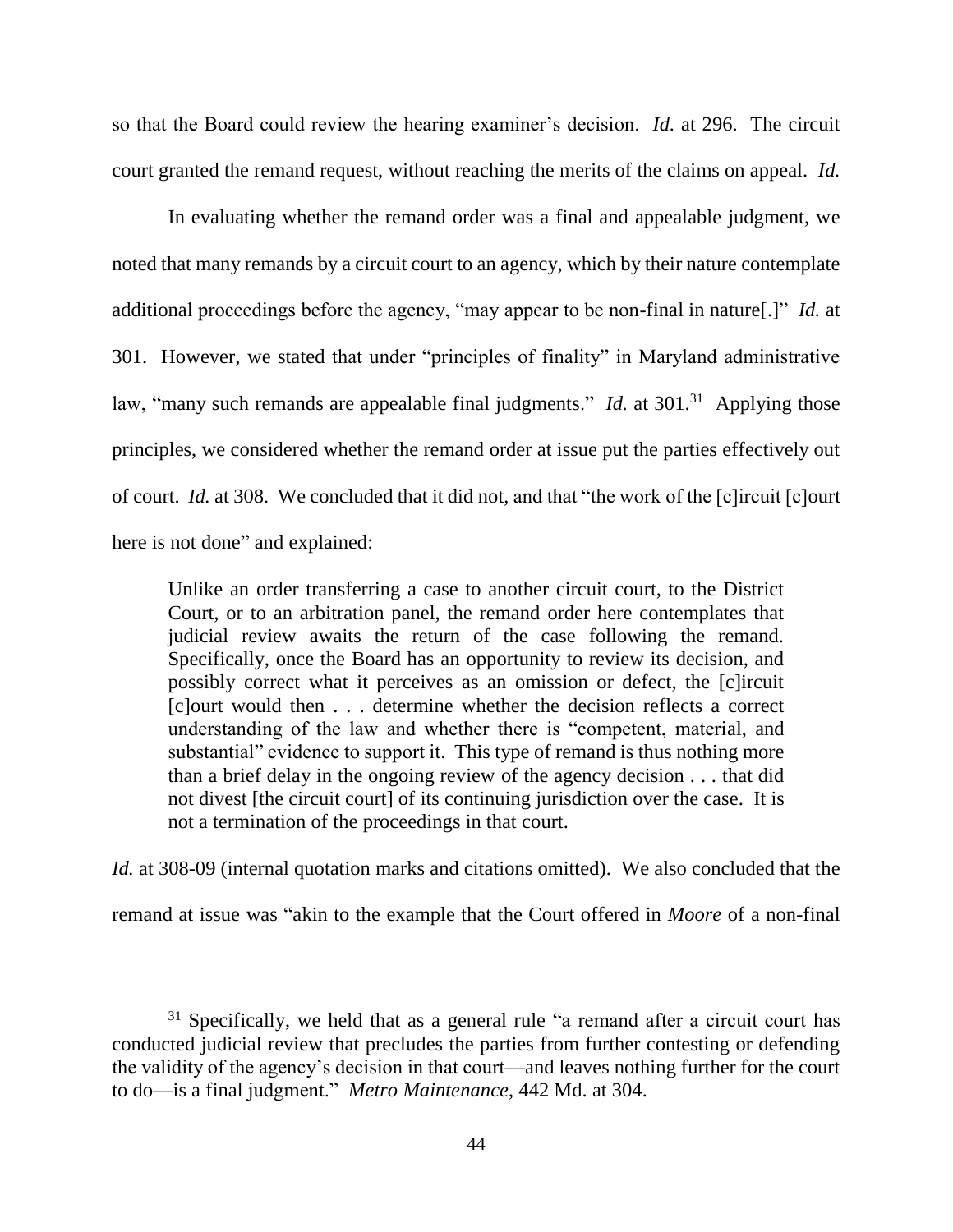order—dismissal of a complaint with leave to amend." *Id.* at 309. We explained that while, in both instances, "the parties have, in a sense, been 'put out of court,' . . . in both cases there is a strong potential, bordering on certainty, that the issue at hand . . . will be back for determination by the circuit court." *Id.*

### *b. The Court of Special Appeals Opinion*

The parties have not presented, and we have not found, any Maryland cases in which courts have had occasion to apply the final judgment principles elucidated in *Metro Maintenance* and the other cases discussed above to the specific circumstances presented in this case―where a circuit court determines under the doctrine of primary jurisdiction that a party must exhaust his remedy before an administrative agency prior to the court ruling on an issue in the case before it, and stays proceedings to permit that party to exhaust the administrative remedy. However, the Court of Special Appeals relied on two federal cases which addressed the appealability of a stay in factually similar situations:

[I]n *Crystal Clear Commc'ns, Inc. v. SW Bell Tel. Co.*, 415 F.3d 1171, 1173 (10th Cir. 2005), a federal trial court issued an order similar to the one here, staying a lawsuit filed by several payphone providers against Southwestern Bell Telephone Company, pending the resolution of certain issues by federal and state agencies. The United States Court of Appeals for the Tenth Circuit noted that, although a decision to stay litigation ordinarily does not constitute a final judgment, there is an exception for a stay order that puts a party "effectively out of court." *Id.* at 1175 (quoting *Moses H. Cone Mem'l Hosp. v. Mercury Constr. Corp.*, 460 U.S. 1, 10 n.11 (1983)). The [c]ourt held, however, that the order in that case, staying the proceedings in court pending resolution of certain issues by the agencies pursuant to the primary jurisdiction doctrine, with contemplation of return to court, was not a final decision. *Id.* at 1176-78.

That is not to say that a stay order pending administrative review can never qualify as a final judgment. In *Occidental Chem. Corp. v. Louisiana Pub. Serv. Comm'n*, 810 F.3d 299, 305, 307 (5th Cir. 2016), the United States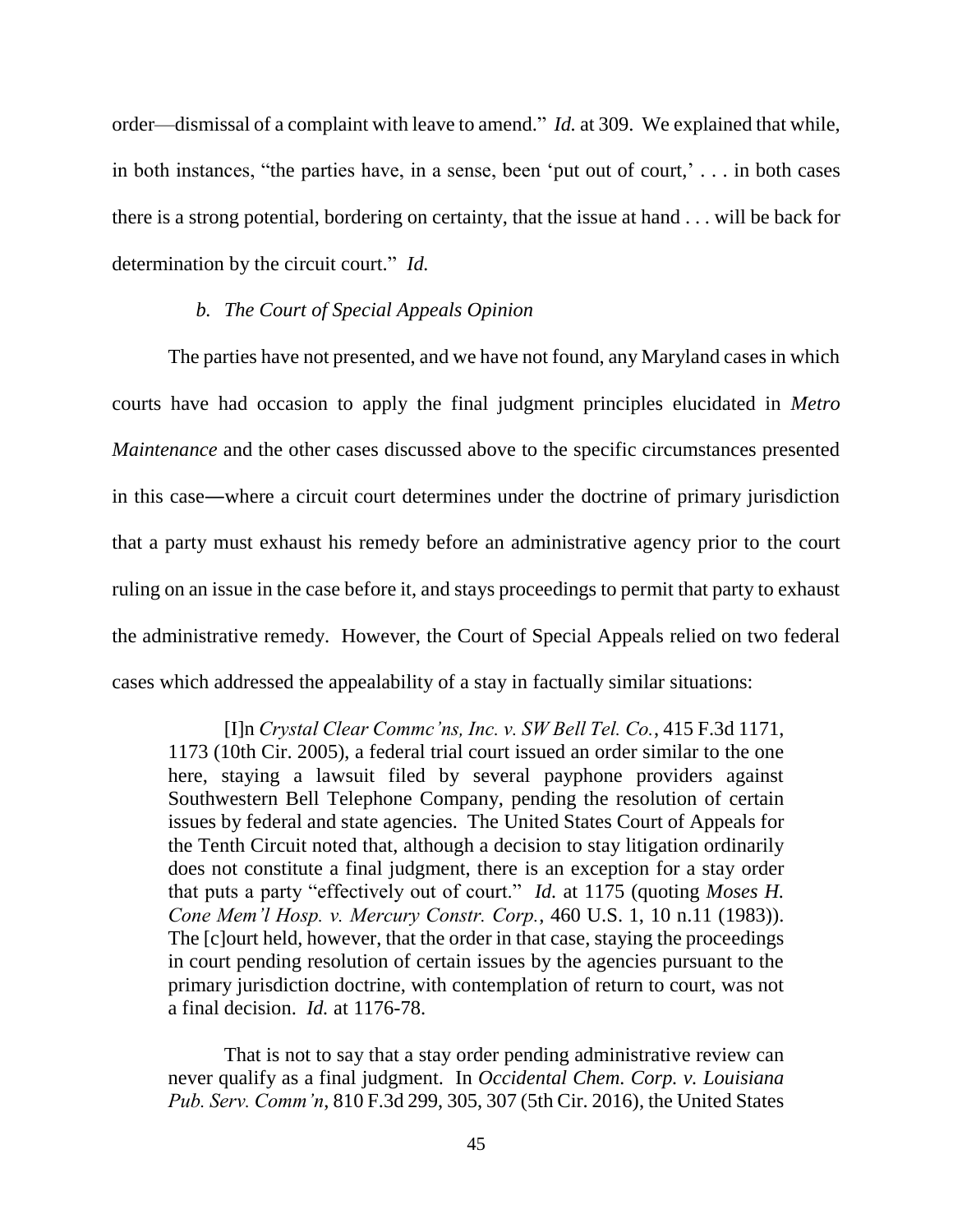Court of Appeals for the Fifth Circuit addressed whether an order by a federal court indefinitely staying proceedings to allow the Federal Energy Regulatory Commission to act on an administrative complaint was a final judgment when the court retained jurisdiction for a later determination on the merits. The Fifth Circuit held that the order *in that case* "functioned as a final decision" because it resulted in Occidental being "effectively out of court" for a protracted and indefinite period, and therefore, the order was appealable.

*Monarch Acad.*, 231 Md. App. at 614-15 (italicized emphasis in original). The Court of Special Appeals concluded that the facts of this case are more in line with the Tenth Circuit's holding in *Crystal Clear*, 415 F.3d 1171 (10th Cir. 2005). In a footnote, the court noted that the Charter School Operators would appear to be able to file a petition for declaratory review to the State Board under COMAR 13A.01.05.02(D). *Id.* at 615 n.12. Although the court noted that the State Board had "declined to weigh in on the issue while the matter was simultaneously being pursued in court," it determined that justification for declining to take up a declaratory petition "no longer is applicable." *Id.* at 615. The court therefore concluded that "there is no indication that there will be a substantial delay in obtaining an administrative ruling" and that "the Stay Order does not place the Charter School[] [Operators] 'effectively out of court.'" *Id.* 

We agree with the intermediate appellate court that both federal cases—which, like Maryland law, recognize that an order that puts a party effectively out of court is a final judgment―are persuasive authority. However, as we shall explain, we believe that the more apt decision under the circumstances is the Fifth Circuit's holding in *Occidental Chemical Corp.* that a stay order that places a party effectively out of court for a "protracted and indefinite period" is a final and appealable judgment.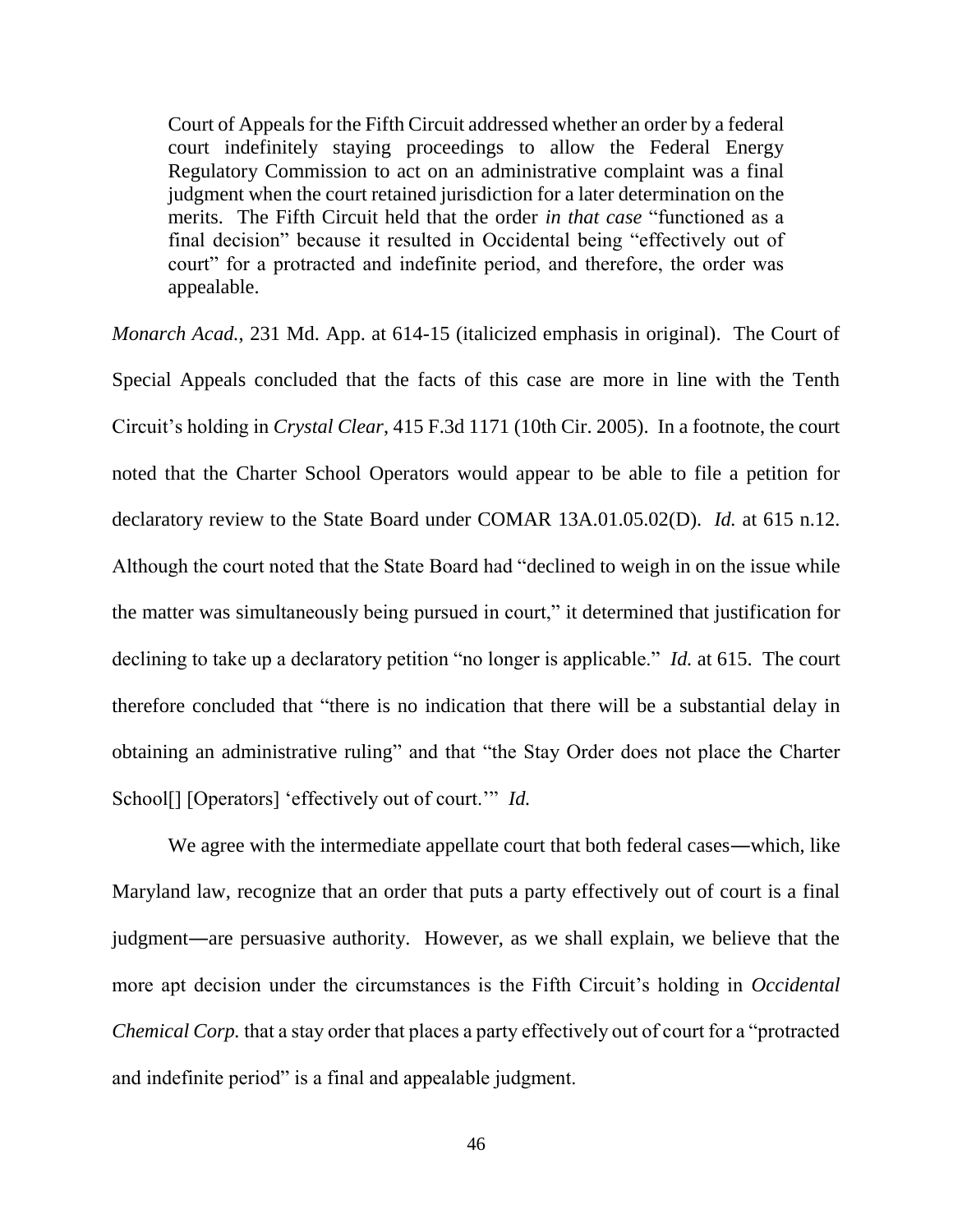#### *c. Analysis*

Generally, a stay order to permit a party to bring a claim before an administrative agency will only **temporarily** put a party "out of court" and will carry with it the "strong potential, bordering on certainty, that the issue at hand . . . will be back for determination by the circuit court" if either of the parties is dissatisfied with the agency's decision and seeks judicial review before the circuit court. *See Metro Maintenance*, 442 Md. at 309. However, under the unique circumstances of this case, the Stay Order issued by the circuit court was a final and appealable order that had the effect of putting the Charter School Operators entirely out of court with no clear procedural path they could follow to return to court within a reasonable period of time.

First, the Stay Order suspended all claims before the circuit court, and no proceeding was pending before the State Board at the time the order was entered. Thus, similar to the transfer of cases between courts discussed in *Brewster*, 360 Md. at 602, 613-19, appellate review of the Stay Order would not interrupt any ongoing trial process or administrative process before the State Board. Therefore, appellate review of the Stay Order does not conflict with the underlying purpose of the final judgment rule of avoiding piecemeal appeals that interrupt the trial court and erode judicial efficiency. In this case, there is simply no pending proceeding before any judicial or quasi-judicial body that would be interrupted by appellate review.

Second, unlike the dismissal without prejudice in *Moore*, 329 Md. at 433, or the remand order in *Metro Maintenance*, 442 Md. at 310, the Stay Order does not specify what, precisely, the Charter School Operators need to do in order for proceedings to resume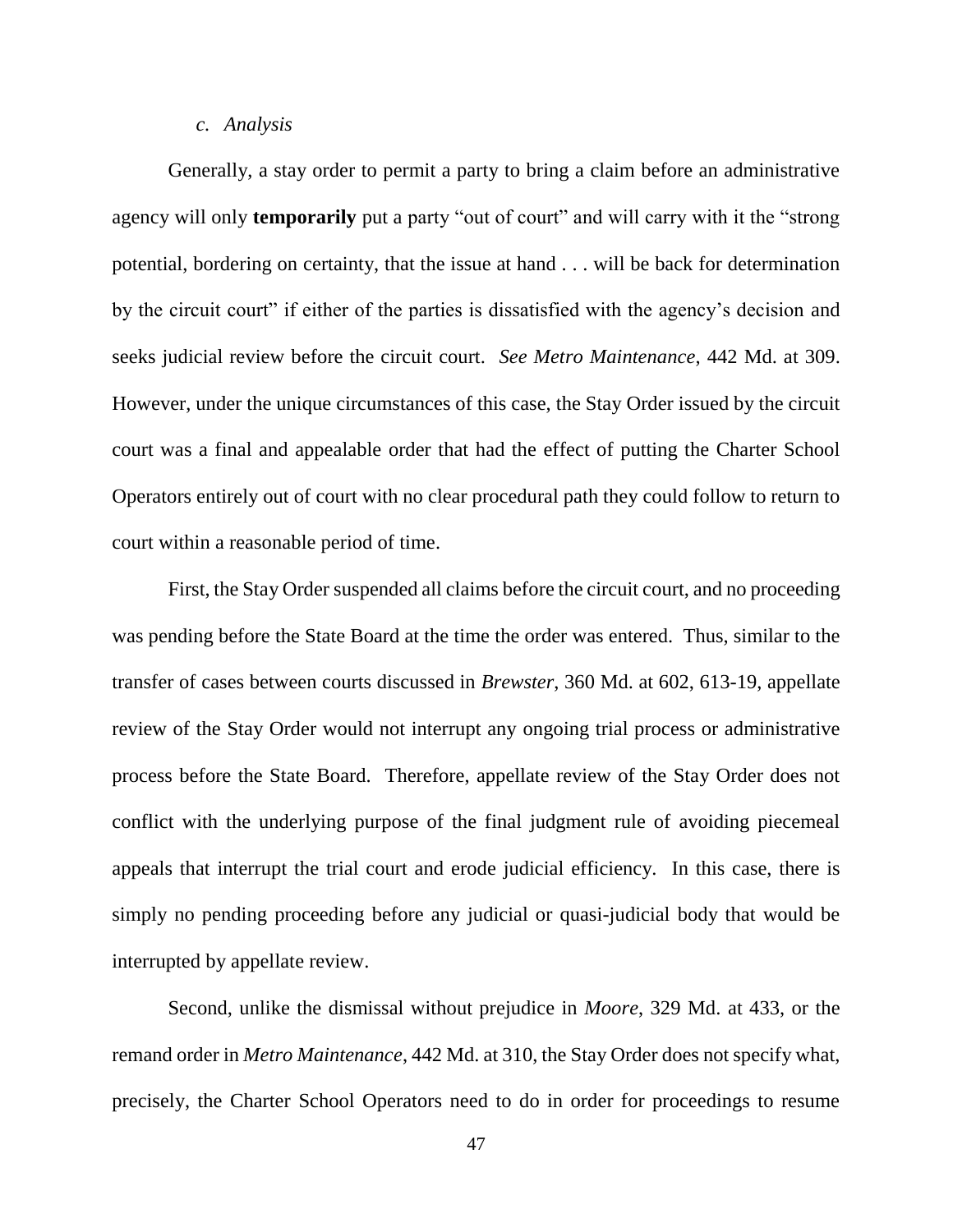before the circuit court. The Stay Order merely states that proceedings in the consolidated breach of contract action are stayed "pending administrative review of the parties' dispute by the State Board of Education." It does not specify which issues in the case need to be resolved by the State Board in order for the breach of contract action to resume before the circuit court, or how the Charter School Operators should bring those issues before the State Board for administrative review.

The lack of clarity in the Stay Order might be of no moment if there were a clear procedural mechanism through which the Charter School Operators could bring their breach of contract claim before the State Board and obtain a ruling or decision as to all aspects of that claim. However, the only procedural route available to the Charter School Operators at this juncture―filing a petition to the State Board for a declaratory ruling under COMAR 13A.01.05.02(D)―would not lead to a full resolution by the State Board of their breach of contract claim.

Initially, the State Board may decline to issue a declaratory ruling for issues that do not involve public educational laws or its own regulations. *See* COMAR 13A.01.05.02(D) (stating that a party may file a petition for declaratory ruling by the State Board only as to "the interpretation of a public school law or regulation of the State Board that is material to an existing case or controversy."). Thus, the Charter School Operators will be unable to obtain a declaratory ruling as to the first part of their breach of contract claim, their allegation that the City Board failed to provide them with the budget and financial information specified in the Contract. That allegation does not involve any public school law or State Board regulation; it is a pure contract law claim.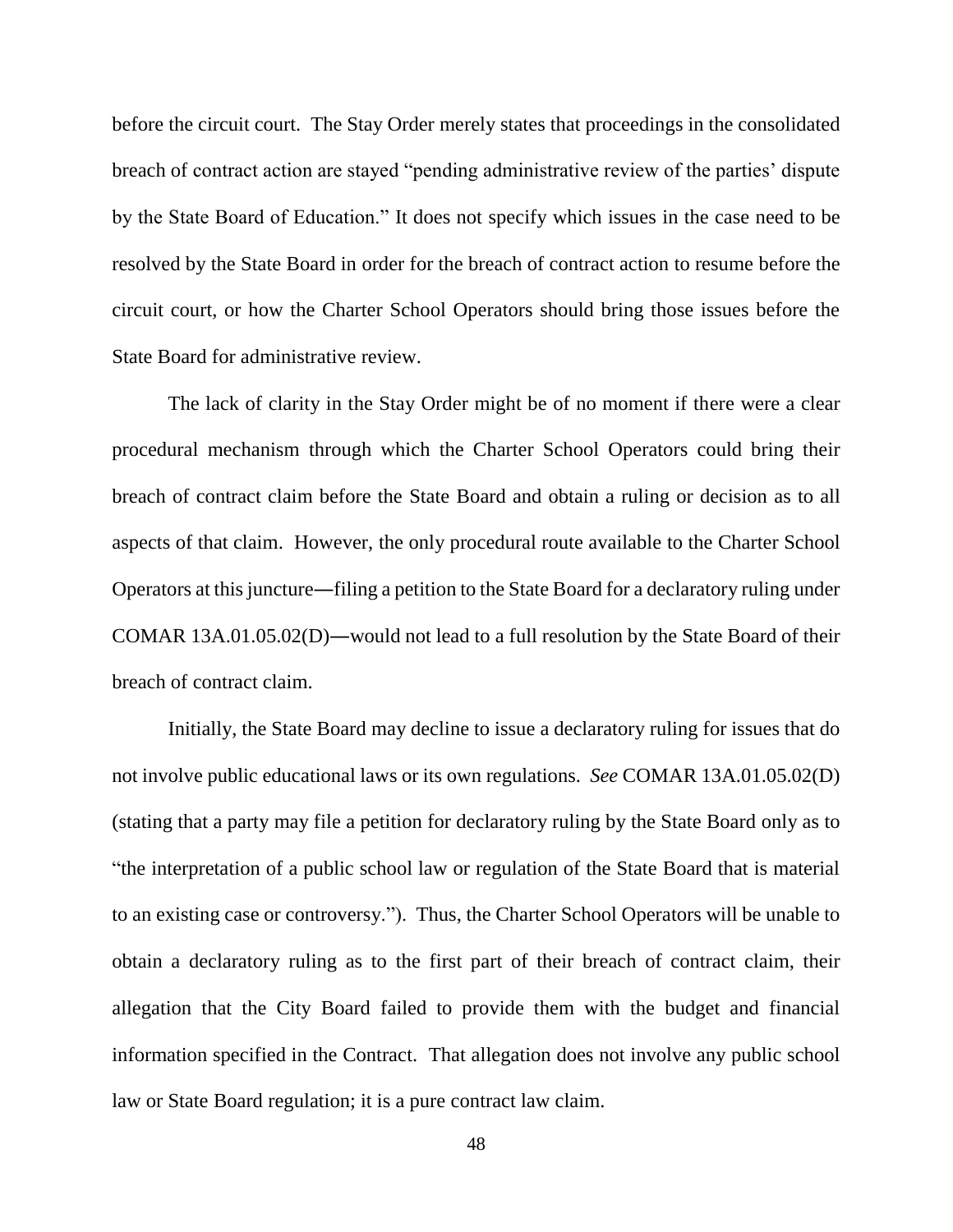The State Board does not have the discretion to refuse to decide an issue involving the interpretation of a public education law or State Board regulation that is material to a live controversy or dispute when such an issue is properly put before it in a declaratory petition. *See e.g.*, *Bd. of Educ. for Dorchester Cty. v. Hubbard*, 305 Md. 774, 788-90 (1986) (citing *Bd. of Educ. of Garrett Cty. v. Lendo*, 295 Md. 55, 65-66 (1982)) (holding that in the instance of a case requiring an explanation of the 'true intent and meaning' of a provision of the Education Article or a State Board bylaw, a litigant has the choice of either going first to the county superintendent under [ED] § 4-205 and then on up the appellate ladder, or going directly to the State Board under [ED] § 2-205" and that "the State Board is required to hear appeals taken under either section 2-205 or 4-205."). Here, it does appear that the Charter School Operators could file a petition with the State Board seeking a declaratory ruling as to a key issue underlying their breach of contract claim, namely, whether the City Board's proposed charter school funding allocation for the 2015-16 school year is commensurate funding under ED § 9-109 and State Board precedent. That petition would certainly present the State Board with the interpretation of a matter of State public educational law.

However, a declaratory ruling issued by the State Board, like any State agency declaratory ruling, generally is based solely "on the facts set forth in the petition." SG § 10-305(b). Accordingly, even when a petition for declaratory ruling raises an issue involving the interpretation of a public educational law or State Board regulation material to an existing case or controversy, the petition must set forth sufficient facts to enable the State Board to declare the meaning of the law. In this case, the State Board has already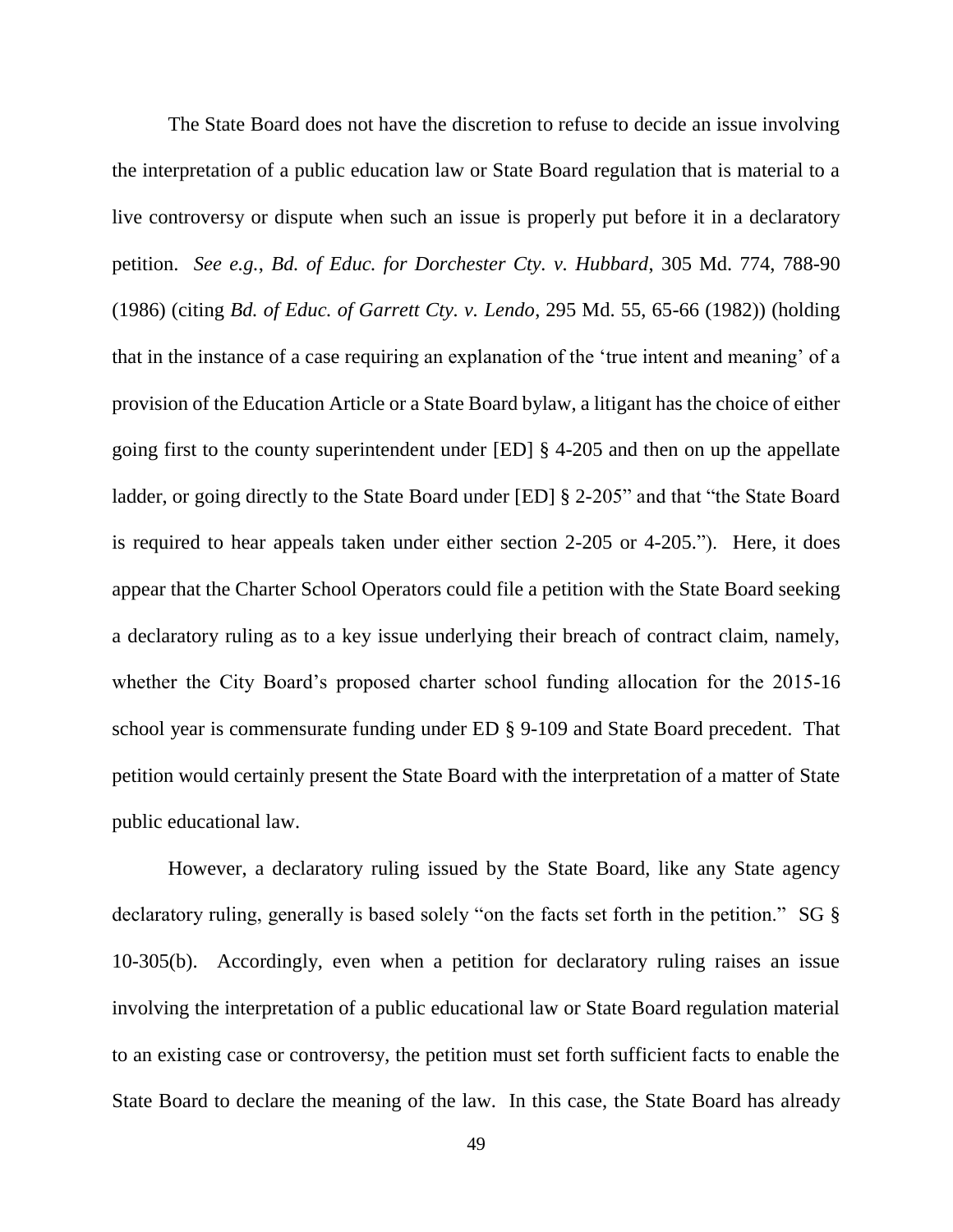denied two similar petitions for a declaratory ruling filed by the City Board, stating that it was denying the first petition in part because it lacked "concrete facts from which [it] could declare the law."

Since that denial, the City Board ultimately divulged some details of its funding formula for charter schools for the 2015-16 school year in its second petition for declaratory ruling filed before the State Board. But, that information is incomplete and one-sided, and may not be sufficient for the State Board to determine whether the City Board's proposed funding allocation is commensurate under the complex, multi-step formula and approach developed by the State Board. For instance, the City Board did not fully explain why certain funds were "restricted" and excluded from the calculation of commensurate funding. Nor did the City Board describe which, if any, of the "in-kind" services that it was providing to charter schools instead of cash funding had been affirmatively requested by charter schools. And, the Charter School Operators note in their brief to this Court that they "believe the City Board has not, as a factual matter, used correct, accurate numbers to perform the funding calculation." Thus, the Charter School Operators may still lack sufficient concrete facts and information about the City Board's finances and commensurate funding formula to successfully petition the State Board to declare whether the City Board's proposed funding allocation is commensurate funding.

The State Board does have a procedural option available to it to develop a more detailed factual record as to the City Board's finances and charter school funding formula. As counsel for the Charter School Operators and the City Board discussed in oral arguments before this Court, the State Board does not have dedicated administrative law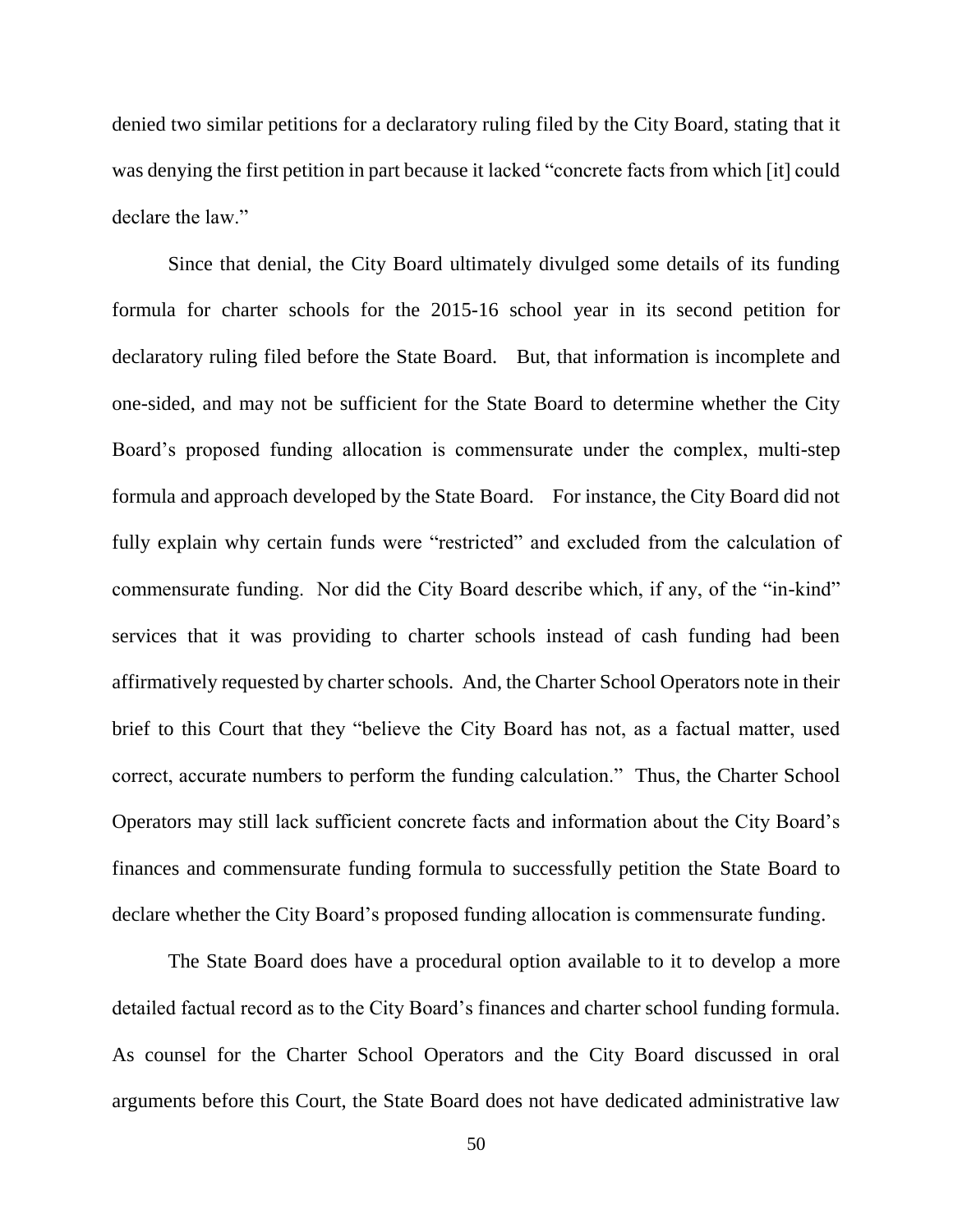judges ("ALJs"). However, the State Board **can** refer a case to the Office of Administrative Hearings ("OAH") for a fact-finding hearing before an ALJ. *See* COMAR 13A.01.05.06(C) (providing that, in an appeal or declaratory ruling action before the State Board, "[u]pon review of the record, the State Board **may** transfer the case to the Office of Administrative hearings for the scheduling of a hearing before an administrative law judge.") (Emphasis added). But the decision of whether to transfer a case to the OAH is generally a discretionary matter.<sup>32</sup> And, as a recent State Board decision indicates, the State Board generally declines to transfer petitions for declaratory rulings to the OAH:

The superintendent [of the Board of Education of Howard County], alleging a host of factual disputes, requests that this case be transferred to OAH. That request is inappropriate in this proceeding. Specifically, in cases in which the parties petition for declaratory rulings, the State Board's legal obligation is to issue an "interpretation of a public school law or regulation of the State Board that is material to an existing [case or] controversy." COMAR 13A.01.05.02(D). Neither that regulation nor the statute giving the State Board authority to interpret the true intent and meaning of State education law, [ED] § 2-205(e), envision that a declaratory ruling proceeding before this Board is one in which the underlying factual controversy between the parties was intended to be resolved. . . .

*In re Bd. of Educ. of Howard Cty. v. Foose*, MSBE Op. No. 17-13 (2017). Thus, if the

State Board follows the same policy it stated in *Foose*, the Charter School Operators will

<sup>&</sup>lt;sup>32</sup> COMAR 13A.01.05.07(A) provides that "[t]he State Board shall transfer an appeal to the Office of Administrative Hearings for review by an administrative law judge" under certain circumstances, including "[a]n appeal upon review in which the State Board finds that there exists a genuine dispute of material fact." However, that finding is itself a discretionary matter. And, the Charter School Operators are likely to be unable to dispute the figures provided by the City Board and show a material dispute of fact as to those figures unless and until they can conduct further discovery.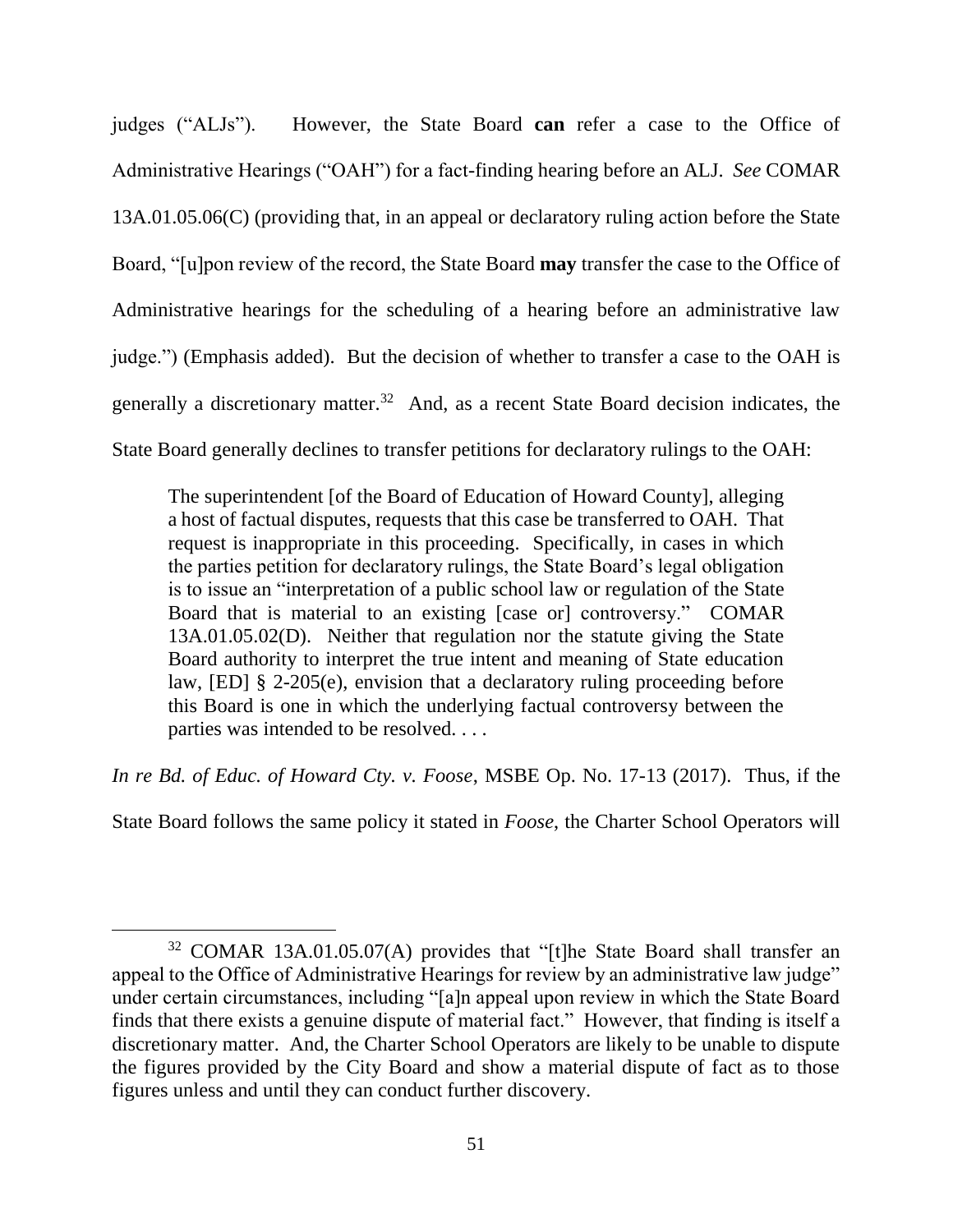have no further opportunity to obtain information as to the City Board's finances and budget figures before the State Board.

In light of the highly uncertain path forward for the Charter School Operators if they were to file a petition for declaratory ruling before the State Board at the present juncture of the litigation, we are not confident that there is "a strong potential, bordering on certainty" that they would obtain a declaratory ruling from the State Board sufficient to lift the stay and resume proceedings on their breach of contract claim before the circuit court. *See Metro Maintenance*, 442 Md. at 309.

Finally, even assuming *arguendo* that the State Board did elect to grant a declaratory petition and use the administrative procedures available to it to develop a more detailed factual record as to the commensurate funding issue, the proceedings that would follow would likely be indefinite and protracted. If the State Board referred the case to the OAH, the parties would have the opportunity to conduct limited discovery and a fact-finding hearing before an ALJ. COMAR 28.02.01.01 *et seq.* (describing the rules of procedure for discovery and hearings before an OAH administrative law judge).<sup>33</sup> The ALJ designated by OAH could then proceed to make findings, conclusions of law and recommended rulings, which would be referred to the State Board. *See* COMAR 13A.01.05.07(E). The State Board would then need to make a final ruling based on those findings and

<sup>&</sup>lt;sup>33</sup> We note that while discovery is available before the OAH, it is significantly less comprehensive than that available before the circuit court. *Compare* COMAR 28.02.01.13 and 28.02.01.14 (providing for limited written discovery requests and subpoenas before the OAH) with Maryland Rule 2-401 *et seq.* (providing for discovery before the circuit court, including depositions, interrogatories, and requests for production).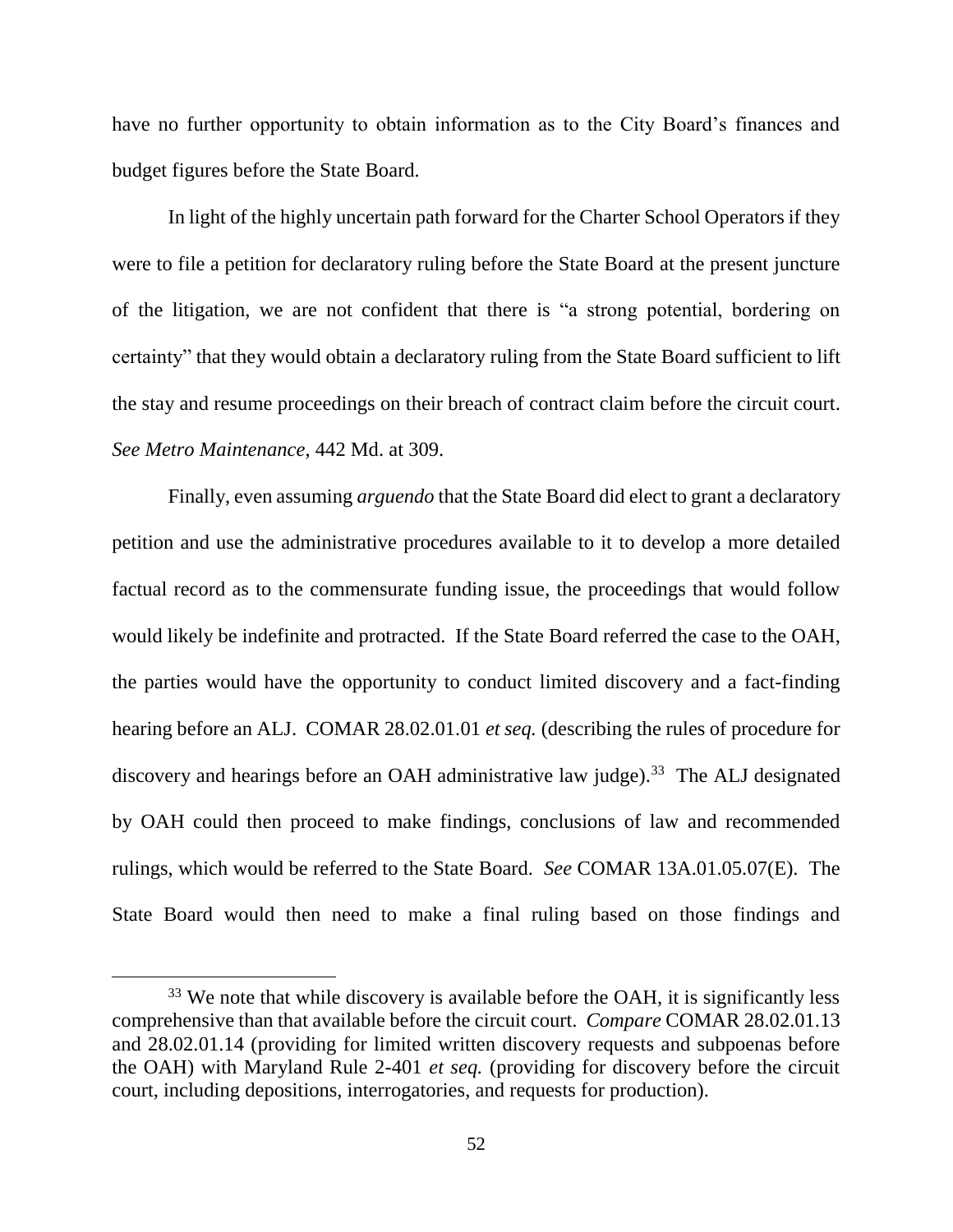recommendations. *See* COMAR 13A.01.05.09. Presumably, given the financial stakes for the parties, the losing party would then start an appeals process before the courts by filing a petition for judicial review of the State Board's decision before the circuit court. *See* COMAR 13A.01.05.11 (summarizing procedures for appealing final decision of State Board to the circuit court). If that appeals process was followed to its full extent, with additional appeals to the Court of Special Appeals and this Court―as occurred recently in *Frederick Classical*―the process could drag on for years before the Charter School Operators could obtain a final decision as to the appropriate commensurate funding for the 2015-16 school year, from which it could then move to reopen its breach of contract action. Therefore, under the persuasive authority stated in *Occidental Chemical Corp.*, 810 F.3d 299 (5th Cir. 2016), the Stay Order would most likely place the Charter School Operators out of court for a protracted and indefinite period and is akin to a final judgment.

In sum, we conclude that: appellate review of the Stay Order would not result in piecemeal appeals or undermine judicial efficiency; the Stay Order is unclear as to what issues need to be resolved by the State Board, and how and when the Charter School Operators would be able to resume proceedings in the circuit court; and there is a substantial likelihood that the Stay Order will result in the Charter School Operators being effectively out of court for a prolonged and indefinite period. For those reasons, we hold that the Stay Order is an appealable final judgment under these narrow circumstances.

### *B. Whether the Stay Order is an Abuse of Discretion*

As we have held that the Stay Order is a final and appealable judgment, the issue of whether the circuit court's issuance of the Stay Order was an abuse of its discretion is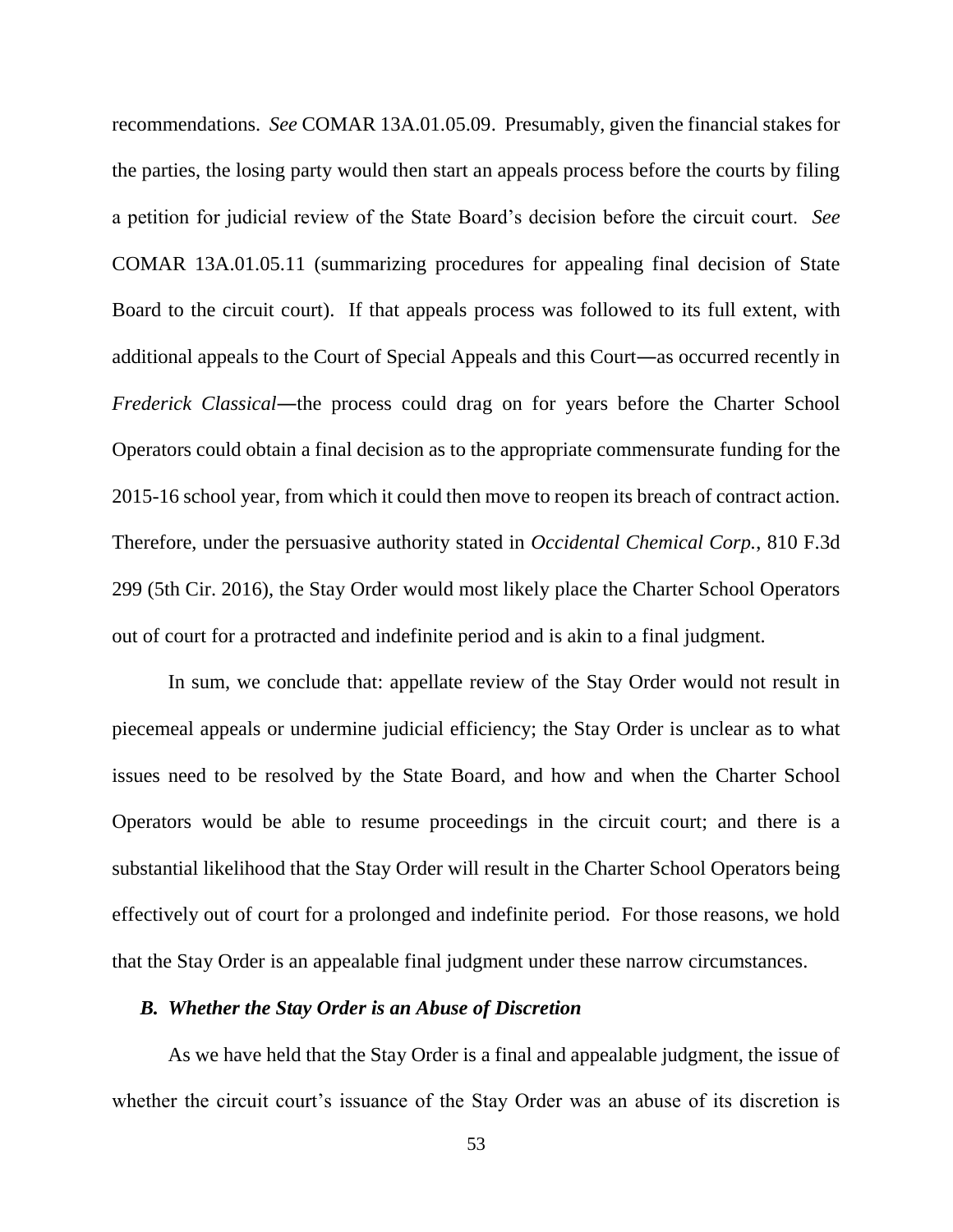properly before us. For the following reasons, we conclude that the Stay Order was an abuse of discretion.

Judge Nance interrupted counsel during the motions hearing as to the counterclaims filed by the City Board to raise *sua sponte* the issue of whether the Charter School Operators' complaints were properly before the circuit court, instructing counsel to "[t]ell me what happened that causes you to rightfully be in my courtroom." Then, after a brief recess, Judge Nance invited the City Board's counsel to make an oral motion to dismiss the complaints. During subsequent oral arguments as to that motion to dismiss, the City Board argued that the issue of commensurate funding must be referred to the State Board under the doctrine of primary jurisdiction. Judge Nance seems to have agreed with the City Board, stating "[the Charter School Operators] have a duty to seek administrative review of a local [school] board and if not [then the State] Board." Ultimately, Judge Nance entered the Stay Order "in lieu of" granting the motion to dismiss.

Initially, contrary to Judge Nance's statements, the Charter School Operators were not required to seek administrative review before the City Board or State Board prior to filing their breach of contract action before the circuit court, and appear to have had a good reason for not doing so. The Charter School Operators allege that they could not have appealed to the City Board the proposed charter school funding allocation for the 2015-16 school year that they received from the Baltimore School System staff. If we assume that the Charter Operators are correct, without deciding that issue, then the only available path to bring their dispute before the State Board would be to file a petition for declaratory review before the State Board. However, there is no statutory or regulatory basis for the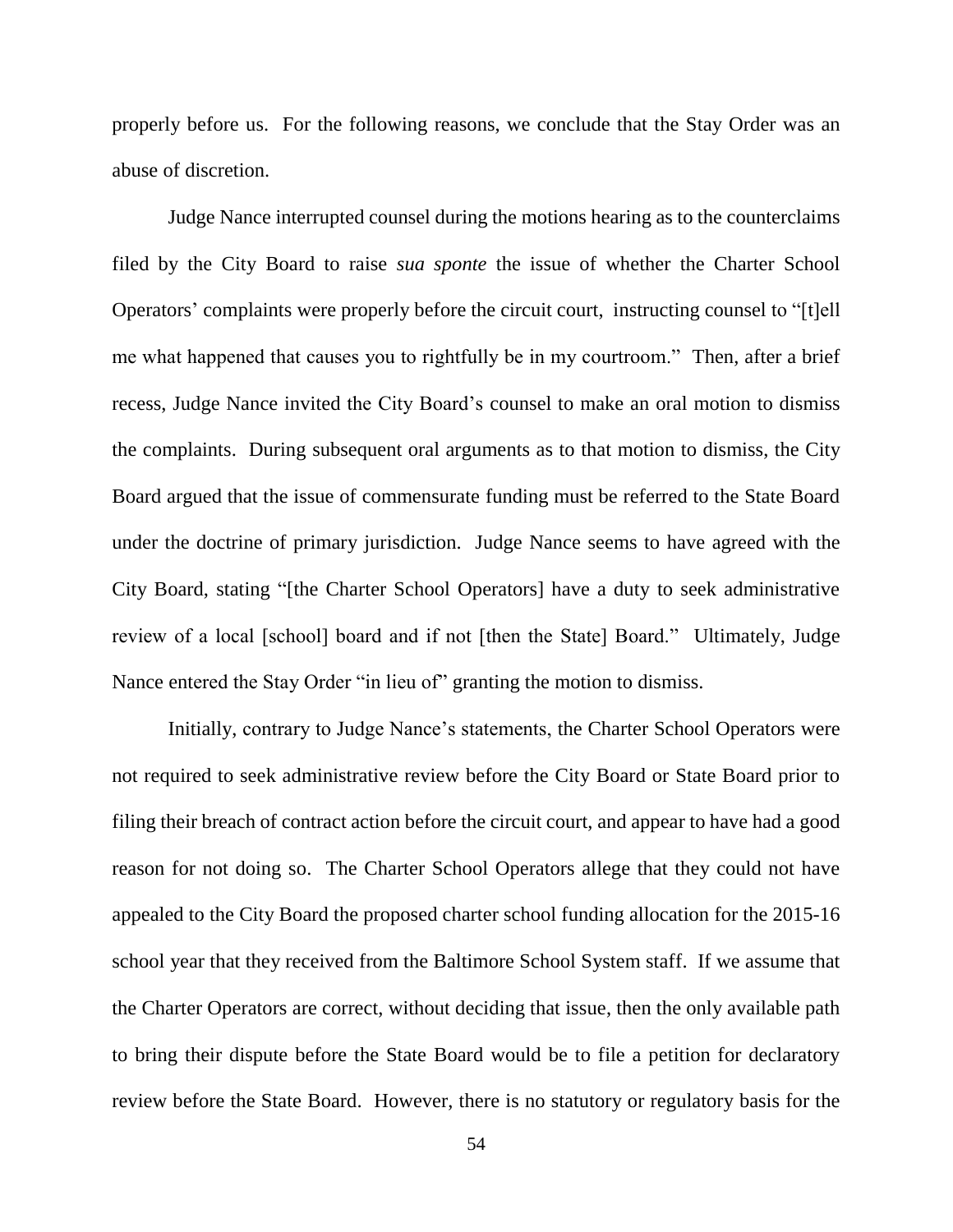State Board to award damages in a declaratory ruling. COMAR 13A.01.05.05 *et seq.*<sup>34</sup> And, as the Charter School Operators correctly point out, prior declaratory rulings in which the State Board decided that local school boards failed to provide commensurate funding to charter schools resulted in those charter schools not receiving reimbursement from their local school boards. Thus, the Charter School Operators logically decided to instead first bring a breach of contract action in circuit court, which would permit them to potentially recover monetary damages from the City Board.

Moreover, as to primary jurisdiction, Judge Rubin had previously issued a ruling denying the City Board's first motion to dismiss the complaints on that ground. The parties' extensively briefed the issue of primary jurisdiction in written motions and memoranda for that motion to dismiss, and Judge Rubin held a hearing in which she heard extensive oral arguments from counsel regarding whether the commensurate funding issue must be first decided by the State Board. Judge Rubin denied the motion, based in part on her finding that the State Board had provided sufficient guidance as to how to determine whether a charter school was receiving commensurate funding that the issue did not need to be brought first before the State Board under primary jurisdiction. Although counsel for the City Board informed Judge Nance of the prior ruling by Judge Rubin, there is no clear

<sup>34</sup> We held in *Frederick Classical* that if the State Board ultimately decides that a local school board failed to provide a charter school commensurate funding for a given school year, the State Board should issue an order "calculating the exact amount of additional funds owed . . . and directing the local school board to pay that amount." 454 Md. at 422. However, that ruling was limited to an ED § 4-205 appeal from a local school board decision, which is distinct from a declaratory petition filed directly before the State Board.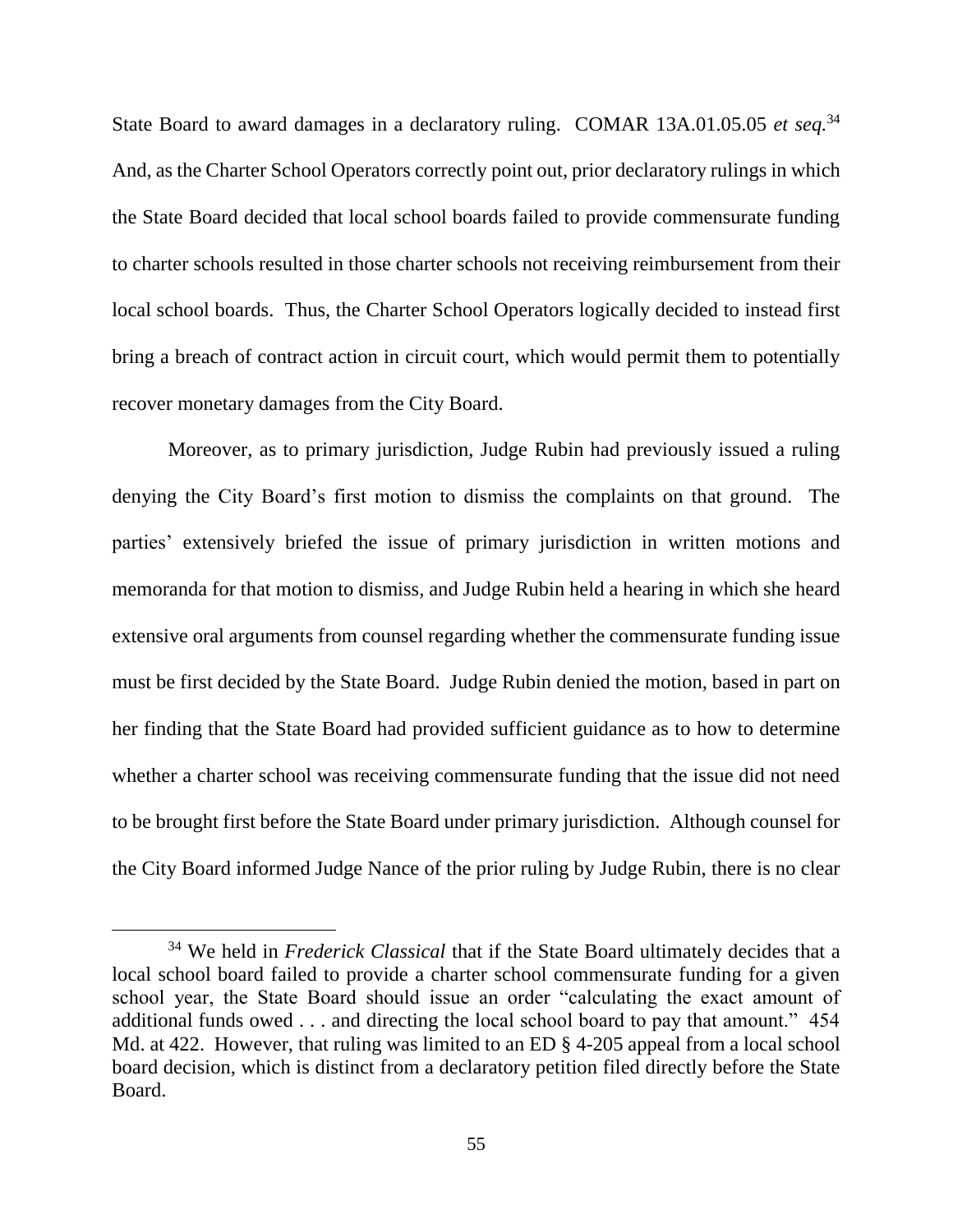indication in the record that Judge Nance reviewed that ruling prior to issuing the Stay Order.

A circuit court judge is not necessarily bound to respect an earlier legal ruling in a given case made by a fellow circuit court judge in the same way that a circuit court judge must respect a legal ruling in a given case by an appellate court under the doctrine of the law of the case. *See e.g.*, *Elec. Gen. Corp. v. Labonte*, 454 Md. 113, 140 (2017) ("The doctrine of the law of the case typically does not apply to a decision of a trial court because, 'as a general principle, one judge of a trial court ruling on a matter is not bound by the prior ruling in the same case by another judge of the court.'") (quoting *Scott v. State*, 379 Md. 170, 184 (2004)). However, it is concerning for a trial judge to effectively reverse a prior ruling made by another judge of the same court in the same case without even acknowledging that he is doing so, and without any indication in the record that he had reviewed and considered the earlier decision of his colleague.

The reversal in this case is particularly concerning because important arguments were raised during the course of proceedings on the first motion to dismiss the complaints before Judge Rubin. Specifically, the Charter School Operators argued against the imposition of an immediate stay in both their written response to the City Board's first motion to dismiss and during oral arguments as to that motion before Judge Rubin. They contended that if the circuit court felt that the case must first proceed before the State Board under the doctrine of primary jurisdiction, the court should allow the case to proceed through discovery before the circuit court. And, during oral arguments before Judge Rubin, they argued that if a stay was issued the court should provide "very specific instructions as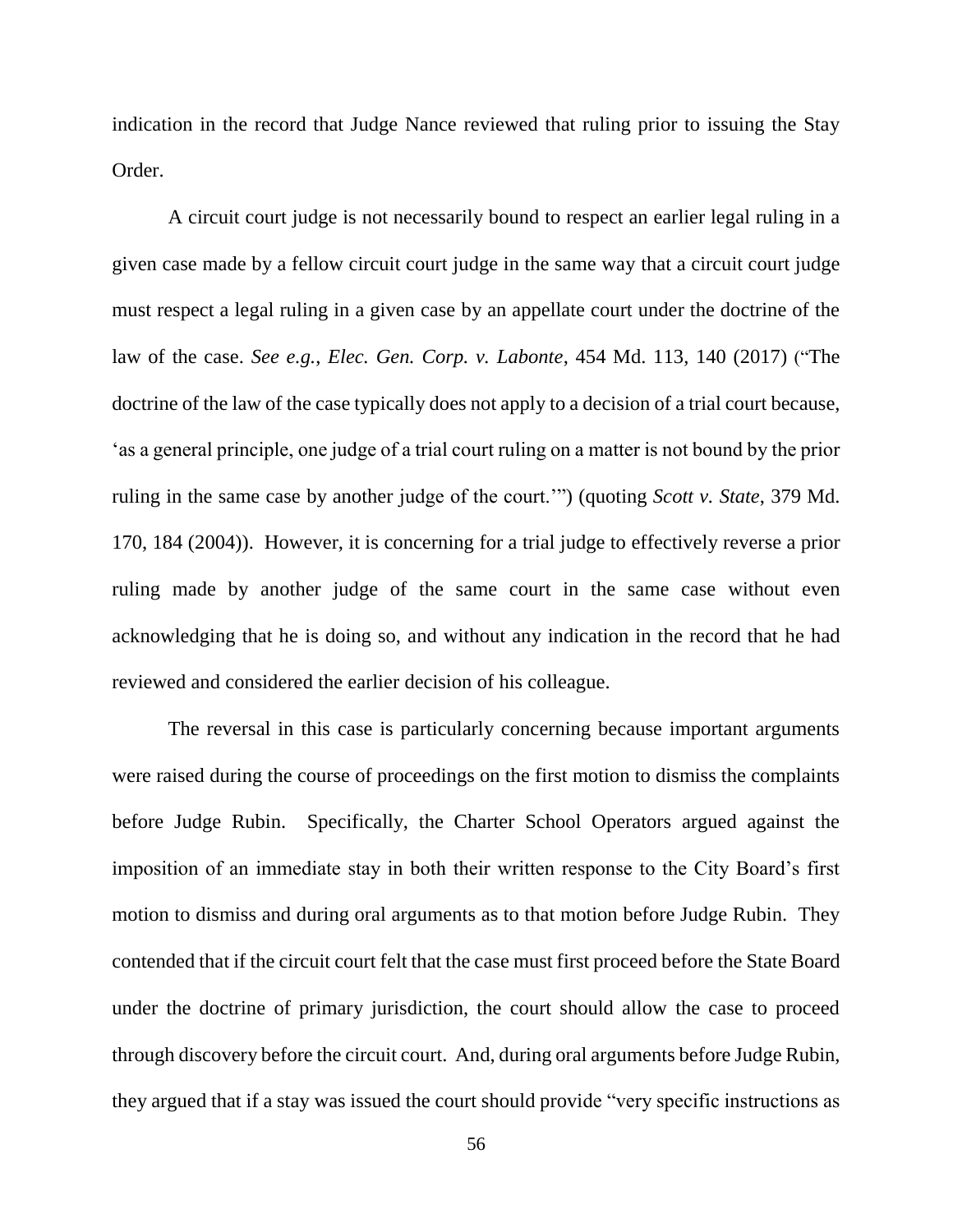to what exactly the State Board would need to accomplish or could accomplish on any proceeding that would be appropriate," and also explain how to "bring this [matter] back to [the circuit court] for actual resolution and remedies."

However, unlike in the first motion to dismiss, the City Board did not request a stay as an alternative to a dismissal in the oral motion to dismiss before Judge Nance. Instead, Judge Nance ordered that the circuit court proceedings be stayed *sua sponte* at the very end of the hearing "in lieu of" granting the motion to dismiss. Thus, during the hearing before Judge Nance, the Charter School Operators had no reason to offer, and did not offer, similar arguments against an immediate stay.

Despite the arguments raised before Judge Rubin that a stay order needed detailed instructions, the Stay Order did not clearly state which issues needed to be resolved before the State Board and how the Charter School Operators could bring the case back and resume proceedings before the circuit court.<sup>35</sup> Furthermore, the Stay Order immediately stayed all proceedings before the circuit court, thereby precluding the Charter School Operators from conducting any further discovery before the circuit court. As noted above, without the opportunity to conduct additional discovery as to the City Board's finances and funding formula, the Charter School Operators may be unable to successfully bring any of

<sup>35</sup> In *TON Servs., Inc. v. Qwest Corp.*, the Tenth Circuit found that an order transferring a case under primary jurisdiction should be specific, or otherwise it is an abuse of discretion. 493 F.3d 1225, 1238-41 (10th Cir. 2007) (finding that the district court abused its discretion due to the court "misidentifying the issues to be referred and failing to clearly direct its primary jurisdiction referral . . . .").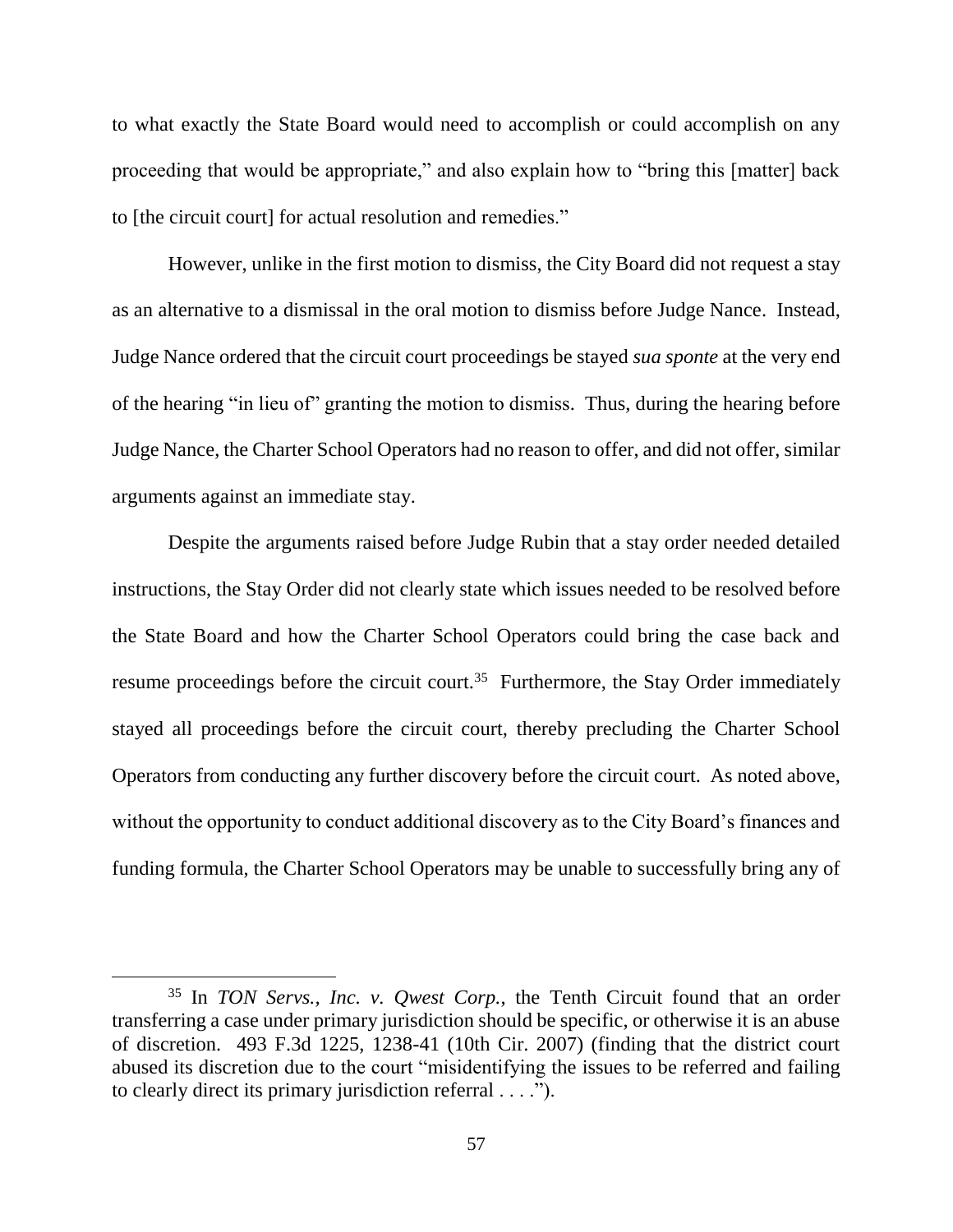the issues in their case before the State Board through the only procedural mechanism available to them at this juncture, a petition for declaratory ruling.

In summary, the Stay Order reversed the prior decision of Judge Rubin without any indication that Judge Nance had reviewed the earlier proceedings and decision before Judge Rubin. And, during the proceedings before Judge Rubin, the Charter School Operators raised cogent arguments against a stay, pointing out the importance of conducting discovery in circuit court in order to be able to successfully take the case before the State Board, as well as the need for clear instructions as to which issues needed to be resolved by the State Board. However, Judge Nance imposed the Stay Order *sua sponte*, and there is no indication that he was aware of or addressed the concerns regarding the open-ended and unclear stay. For these reasons, we hold that Judge Nance's decision to impose the Stay Order was an abuse of discretion, and we shall vacate the Stay Order.

Our holding today does not suggest that in every instance where a party files an action in circuit court that could also have been brought before an administrative agency, that party is entitled to discovery in circuit court before a stay may be issued under the doctrine of primary jurisdiction. Instead, we hold only that discovery must be permitted to proceed before the circuit court under the unique circumstances of this case.

Here, the Charter School Operators have a Contract with the City Board, under which the City Board was required to provide the Charter School Operators with detailed information as to its finances and charter school funding formula. The Charter School Operators, however, allege that the City Board has failed to provide them with such information for the 2015-16 school year. And, in the absence of discovery as to the City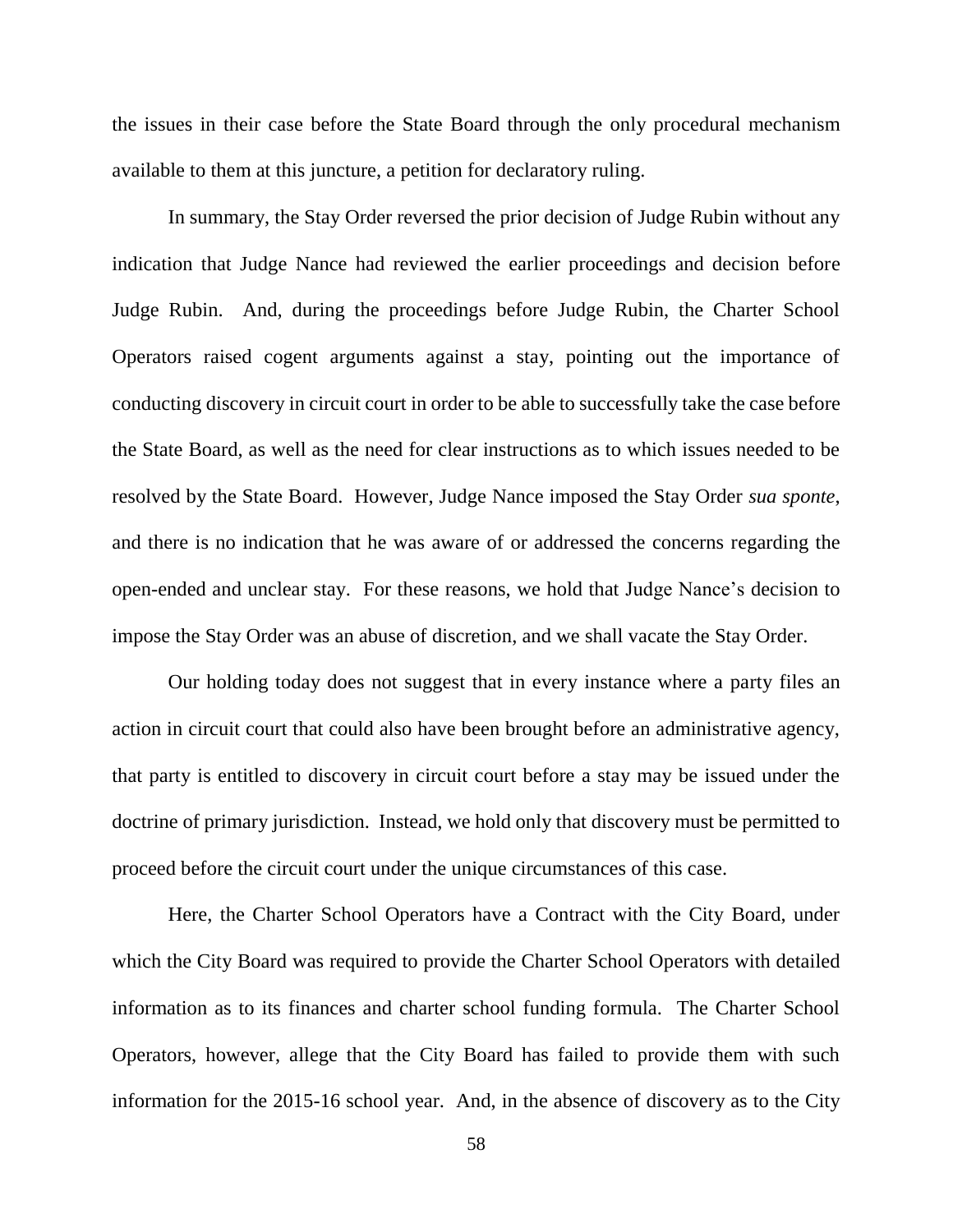Board's finances and charter school funding formula, the Charter School Operators may not be able to successfully bring any issue in the case before the State Board. Further, even if they were able to bring some or all of the issues in the case before the State Board, they may not be able to conduct any further discovery or fact-finding before the State Board.

In many other situations, when a party does not have a contractual or other right to obtain information from a state agency, or when there is a clear administrative process available for a party to obtain an administrative ruling or resolution, it would likely be appropriate for a court to stay a case under the doctrine of primary jurisdiction prior to permitting the case to proceed to discovery.

#### *C. Primary Jurisdiction Before the State Board*

As we have held that the Stay Order was an abuse of discretion because of its vague and open-ended nature, and because it occurred prior to the conclusion of discovery before the circuit court, we shall remand the case to the circuit court. However, once discovery is concluded on remand, the circuit court will once again be confronted with the question of whether a new, more specific stay order must be entered under the doctrine of primary jurisdiction to permit the State Board to review whether the City Board's proposed charter school allocation was commensurate funding. Therefore, in order to provide guidance to the parties and the circuit court on remand, we shall also address whether the State Board must decide the commensurate funding issue under the doctrine of primary jurisdiction. *See* Md. Rule 8-131(a).

Under the doctrine of primary jurisdiction, the only question before the court is whether an issue in the case must first be resolved by an agency "which, under a regulatory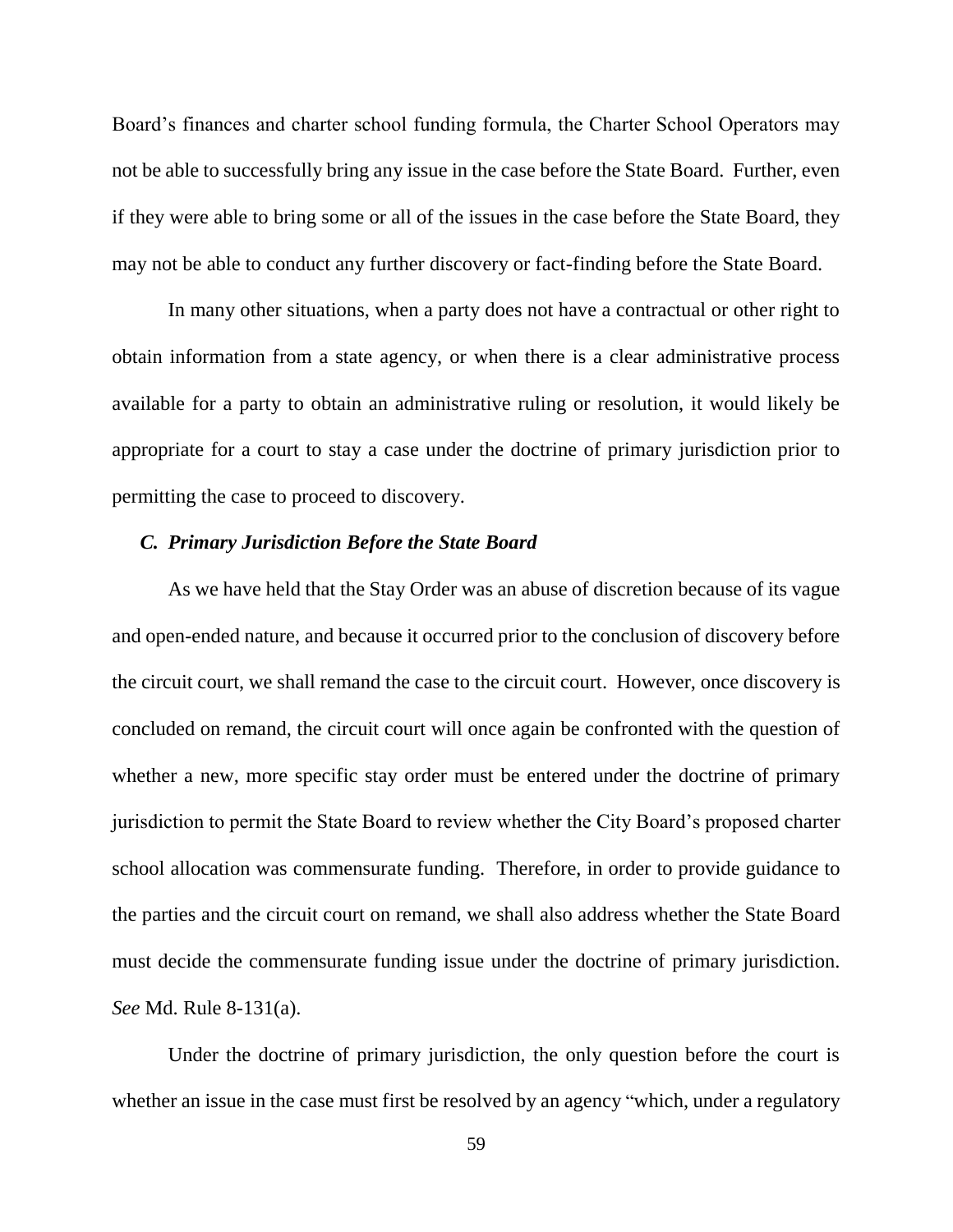scheme, [has] been placed within the special competence of an administrative body[.]" *Arroyo*, 381 Md. 646, 658 (2004) (quoting *Western Pacific R.R. Co.*, 352 U.S. at 63-64). Unless the legislature expressly states that the remedy before the agency is exclusive, courts must make this determination. *Zappone v. Liberty Life Ins. Co.*, 349 Md. 45, 63 (1998). Courts have no fixed approach for deciding this but apply a presumption that the administrative remedy is primary. *Id.* at 63-65.

Here, there is no legislative statement regarding whether claims that a local school board failed to provide a charter school with commensurate funding must be brought before the State Board. But, the presumption applies with heightened force because the State Board has such a comprehensive role in setting educational policy, the State Board has "visitatorial" power, and because the State Board has a "paramount role" in "interpreting the public education law." *Balt. City Bd. of Sch. Comm'rs v. City Neighbors Charter Sch.*, 400 Md. 324, 344, 355 (2007).

An instructive case for resolving whether the State Board has primary jurisdiction over the underlying commensurate funding issue is *Board of Education for Dorchester County v. Hubbard*, 305 Md. 774, 777 (1986). In that case, two groups of public school teachers brought actions against local school boards, with one group raising grievances due to their teaching certificates being downgraded, while the other group requesting that a local school board provide an additional kindergarten teacher for their school. *Id.* at 780, 782-85. Both groups sought to bring their disputes to binding arbitration, as required in collective bargaining agreement entered into between their unions and the local school boards. *Id.* at 780, 782-83. The local school boards refused to enter into binding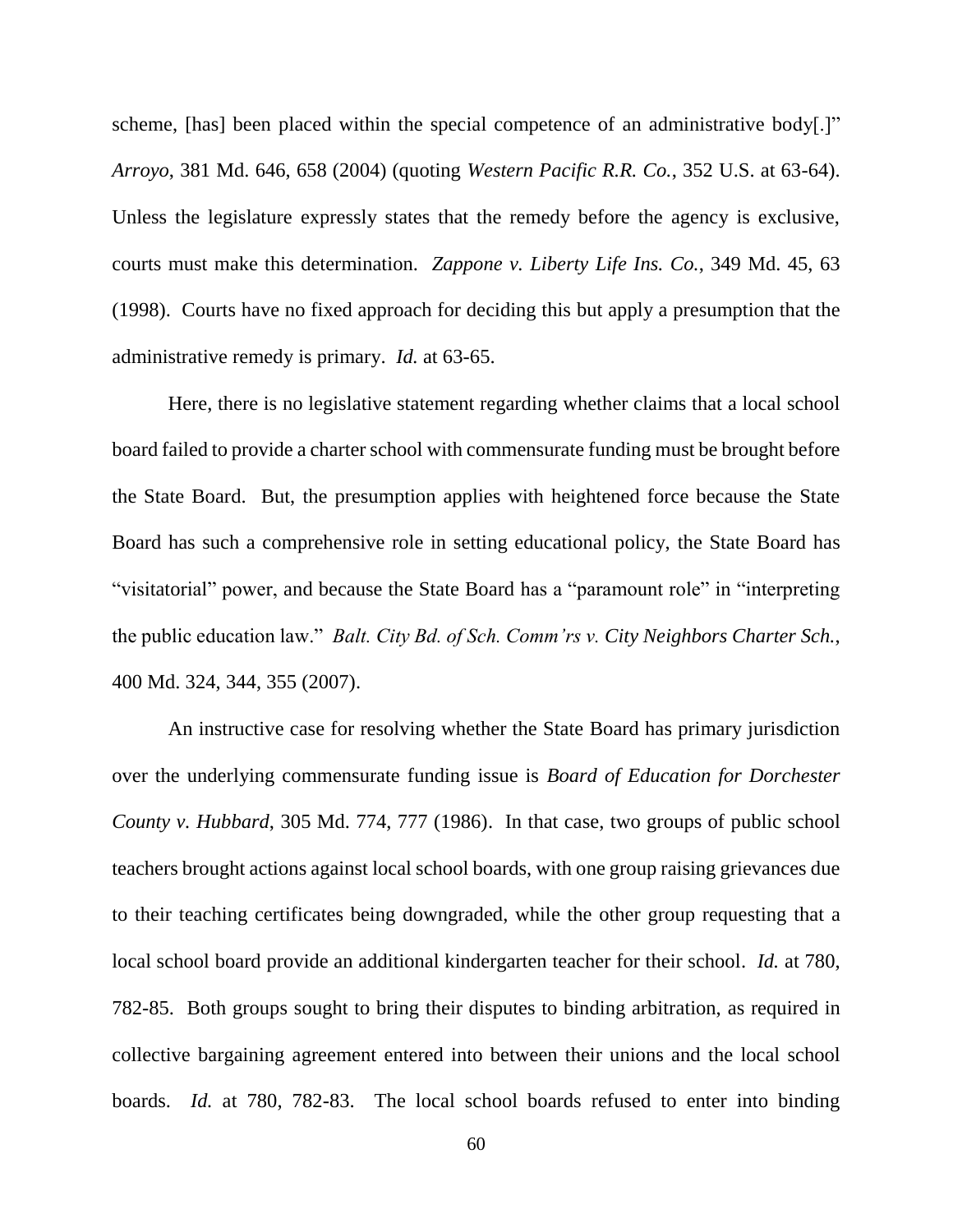arbitration, and filed a complaint before the circuit court, requesting declaratory judgment and an order staying arbitration. *Id.* at 780, 782-84.

Before the circuit court, the local school boards argued that under the controlling statute, any review of a decision by a county superintendent and county board was specifically reserved for the State Board of Education and was not delegable to an arbitrator. *Id.* at 781, 784. The circuit court in the first appeal disagreed and denied the county board's requests for relief, finding that "[u]nder the facts of these cases, respondents have the election at this point to proceed either through the appeal process contemplated by Code . . . § 4-205, or through arbitration under the applicable provisions of the Negotiated Agreement." *Id.* at 782 (emphasis in original). In the other appeal, the circuit court found that the group's grievance was arbitrable, and the arbitrator then held that the county board must remedy the situation. *Id.* The county boards then appealed and the groups' appeals were consolidated. *Id.* at 784-85.

On appeal, this Court considered whether "courts [should] defer to the State Board of Education under principles of primary jurisdiction, at least until the State Board authoritatively decides whether the classification of teacher's certificates and class size are subject to collective bargaining and arbitration." *Id.* at 785. After examining Maryland case law regarding primary jurisdiction, the Court held that "circuit courts were authorized to entertain actions to stay arbitration or to vacate arbitration awards," but that "ultimately the State Board of Education had primary jurisdiction over the question whether teacher's certificate and class size matters could, under the Education Article of the Code, be made the subject of collective bargaining and arbitration." *Id.* at 787. The Court then analyzed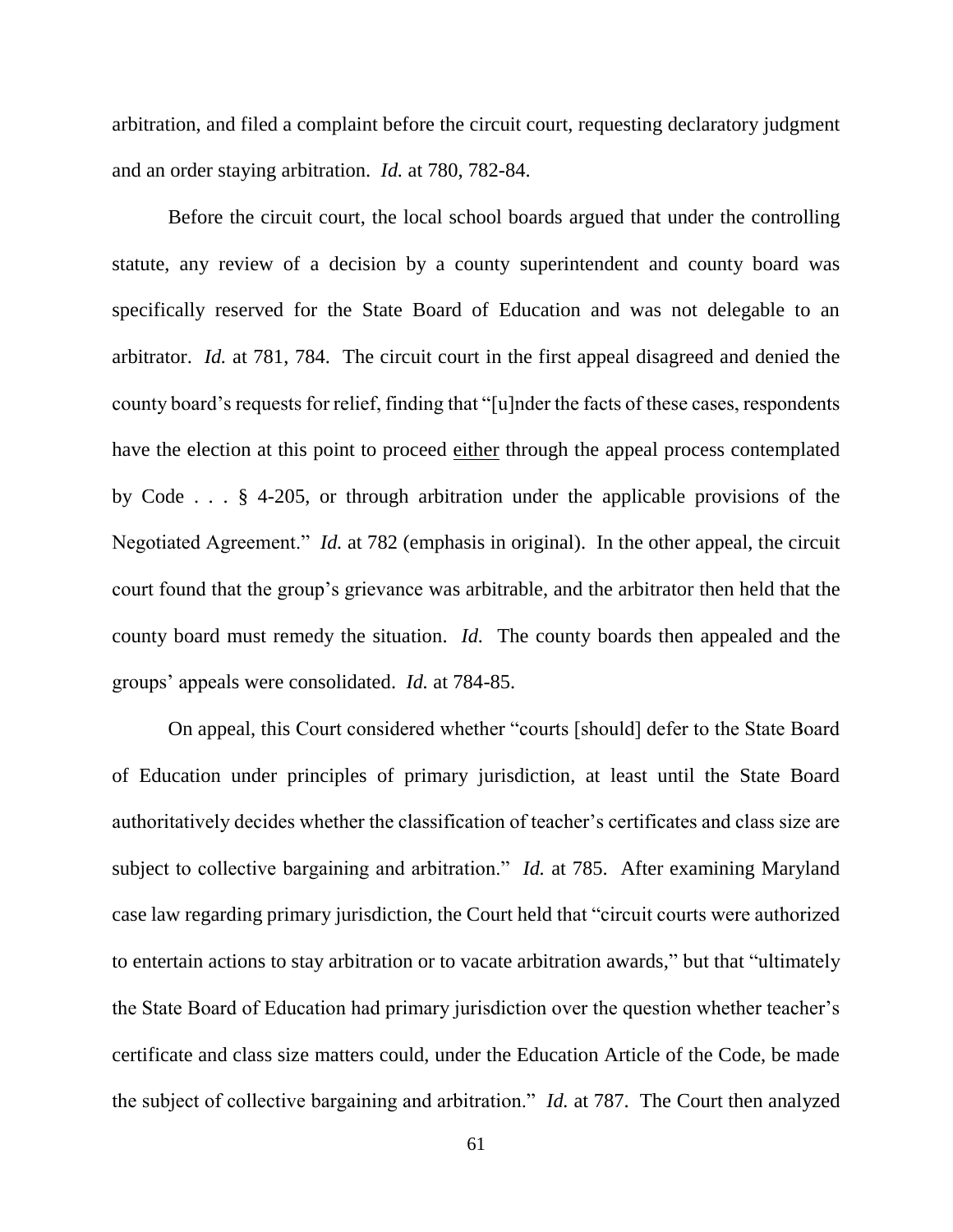ED §§ 2-205 and 4-205, which the Court found "expressly commit" decisions as to the classification of teacher's certificates and the size of classes to the jurisdiction of the State Board of Education. *Id.* at 790. The Court held that once "statutory interpretation questions have been resolved through the administrative and judicial review process," a party "would have an election of remedies." *Id.* at 792.

The specific election of remedies at issue in *Hubbard* was whether a teacher should bring a wage dispute before the State Board under ED § 4-205 or ED § 2-205, or whether to bring the matter before arbitration. *Id.* at 782. In its brief and at oral argument, the City Board attempted to distinguish the case on that point. However, in *Hubbard* the election of either State Board review or arbitration was due to the contract the teachers had signed which provided for binding arbitration. *Id.* at 782. In the present matter, the Contract between the parties has no binding arbitration clause, and the election of remedies is between State Board review and a breach of contract claim in circuit court.

In her ruling, Judge Rubin took the view that the history of declaratory rulings and adjudications issued by the State Board regarding charter school commensurate funding has effectively "resolved" the statutory interpretation issues for commensurate funding and provided courts with sufficient guidance for courts to resolve the issue. However, in *Frederick Classical*, we held that the State Board has not provided a formal rule for charter school commensurate funding, and instead has stuck solely to a case-by-case adjudicatory approach. 454 Md. 330, 410 (2017). And, we held that the State Board could change its commensurate funding formula, although it would have to give a detailed reason for doing so that accounts for charter schools' reliance interests and comports with the controlling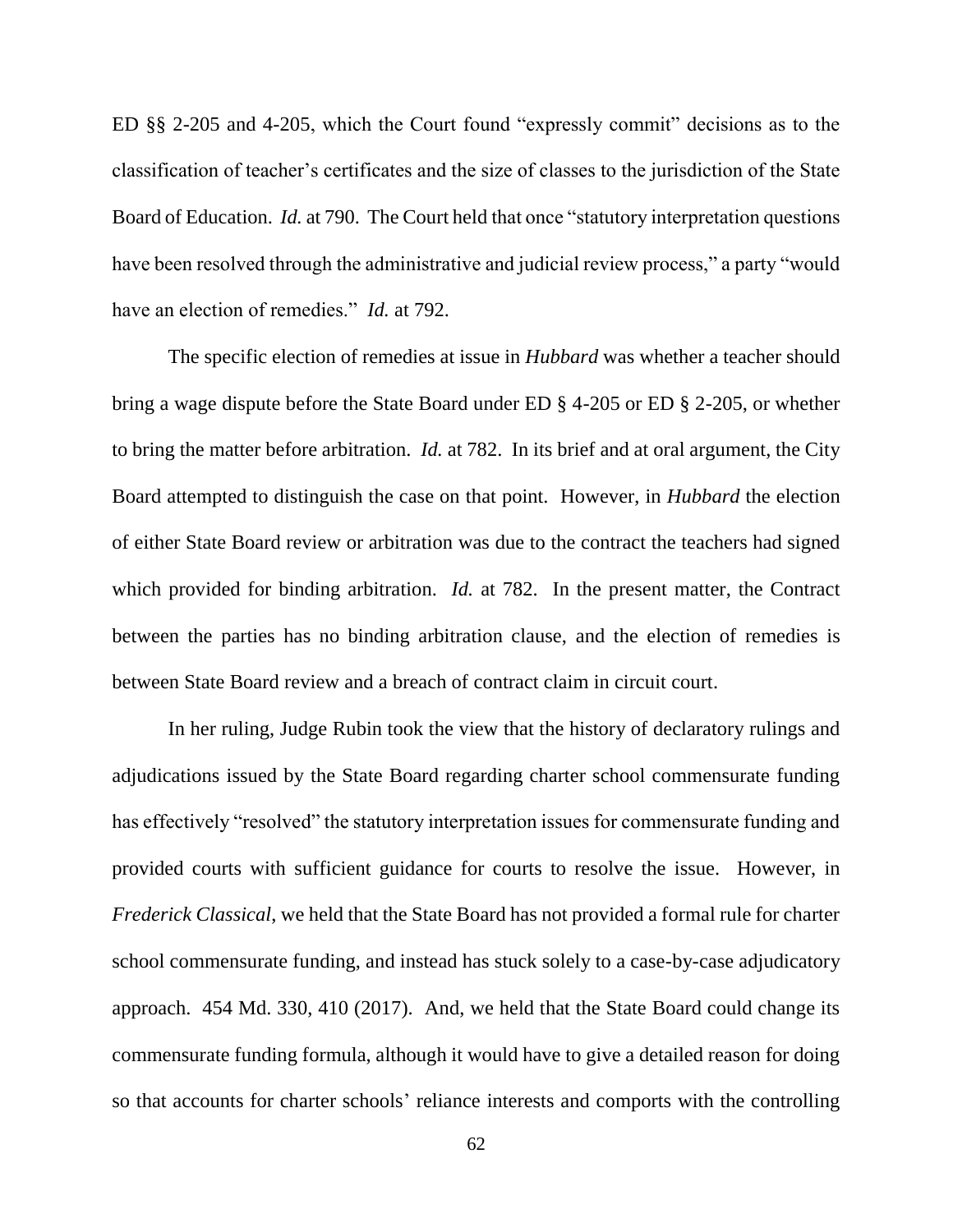statute. *Id.* at 411-12. Additionally, we note that the City Board contends that there are several parts of its current funding formula that have not been previously ruled on or resolved by the State Board in earlier commensurate funding decisions. Therefore, following the analysis in *Hubbard*, the statutory interpretation issues have not been finally resolved through regulation, and the State Board should resolve the level of funding "commensurate" for the school year in question under the doctrine of primary jurisdiction.

Judge Rubin, during the January 8, 2016 hearing on the City Board's motion to dismiss, stated "that every single time a charter school takes issue or challenges that proper commensurate funding has been placed, . . . the State Board of Education will always be entitled to make that a moving target." We agree with Judge Rubin's sentiment and note that the State Board still has not provided a clear rule defining "commensurate funding" even though it has been more than a decade since this Court's *City Neighbors* decision. If the State Board were to issue clear regulations regarding commensurate funding, the possibility for disputes between charter schools and local school boards would diminish.

Furthermore, although the Charter School Operators were at significant risk of being left in limbo and unable to return to the circuit court under the vague and open-ended Stay Order entered prior to the conclusion of discovery, the commensurate funding issue could easily be referred to the State Board without incurring that risk if the defects in the Stay Order were rectified. Thus, once discovery has concluded, or the circuit court determines that the Charter School Operators have obtained the financial and related information in discovery necessary to fairly present the commensurate funding dispute before the State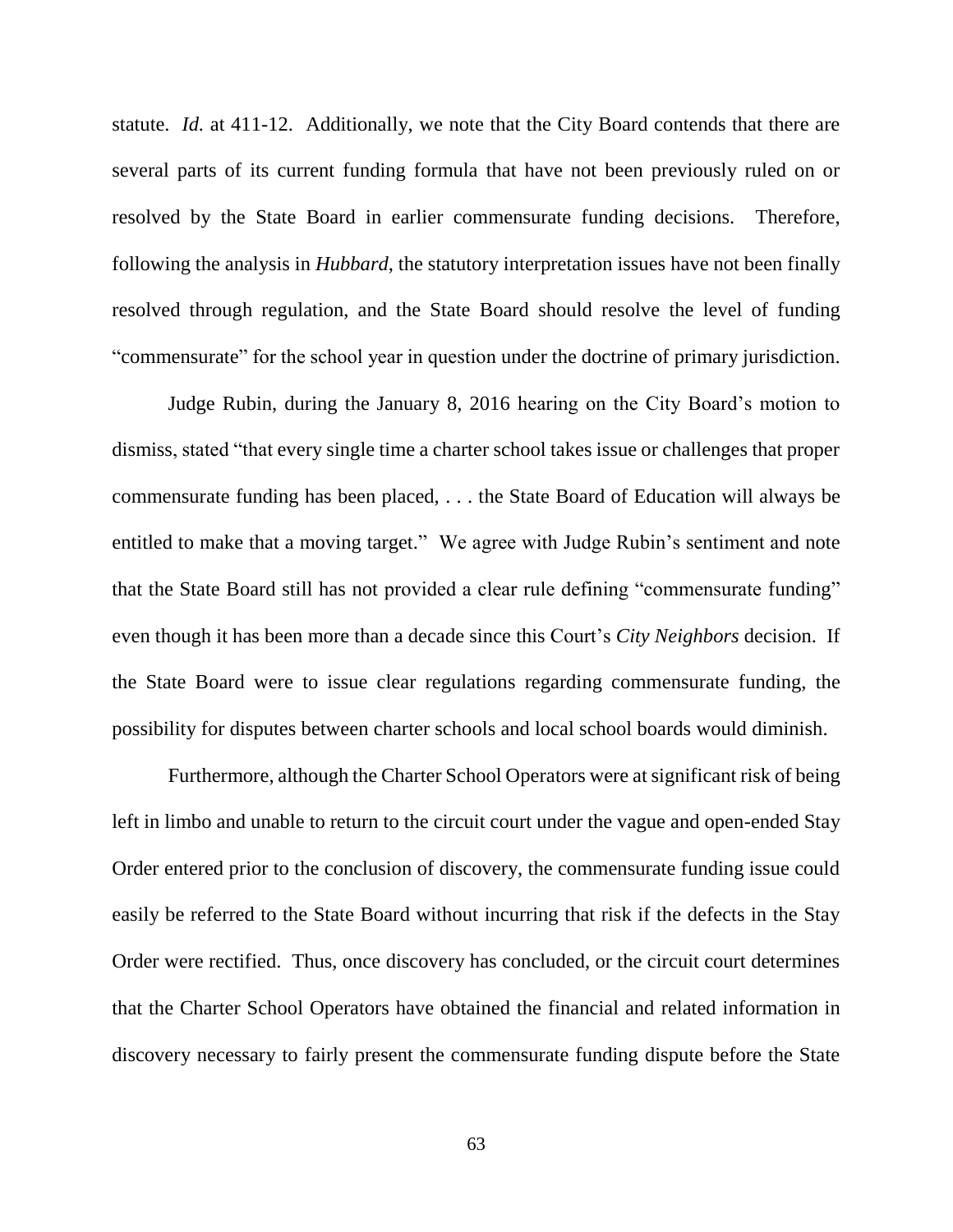Board, it would be appropriate to stay proceedings to permit the parties to obtain a declaratory ruling from the State Board.

The Charter School Operators cite to *Baltimore City Board of School Commissioners v. Koba Institute, Inc.*, 194 Md. App. 400 (2010) and *County Board of Education v. Cearfoss*, 165 Md. 178 (1933) in support of their position. Charter School Operators argue that the present matter does not need to be referred to the State Board regarding the commensurate funding. The *Koba* court did hold that there are well-defined limits as to State Board review. 194 Md. App. at 417. But, in *Koba*, the State Board refused to intervene in the dispute, whereas, here, the State Board has not. *Id.* at 407 n.8. And unlike the present matter, *Koba* did not involve an ambiguous statute replete with policy determinations, did not use the words "primary jurisdiction," and the case's only discussion about primary jurisdiction came after the *Koba* court found in favor of the local board on sovereign immunity grounds. *Id.* at 417.<sup>36</sup> As for *Cearfoss*, this Court held only that when a contract involves a provision of the Education Article, the administrative remedy may not be so exclusive as to foreclose judicial review. 165 Md. at 178. This holding does not conflict with the present matter. Here, Charter School Operators filed their contractual claim in circuit court, the claim clearly identifies a contractual breach involving the Education Article, and interpretation of the Education Article is specifically granted to the State Board via the General Assembly. After the State Board has made a

<sup>36</sup> We disapprove of the *Koba* court's holding that the interpretation of an arguably ambiguous educational statute in ED § 8-410 did not require State Board review. 194 Md. App. at 417.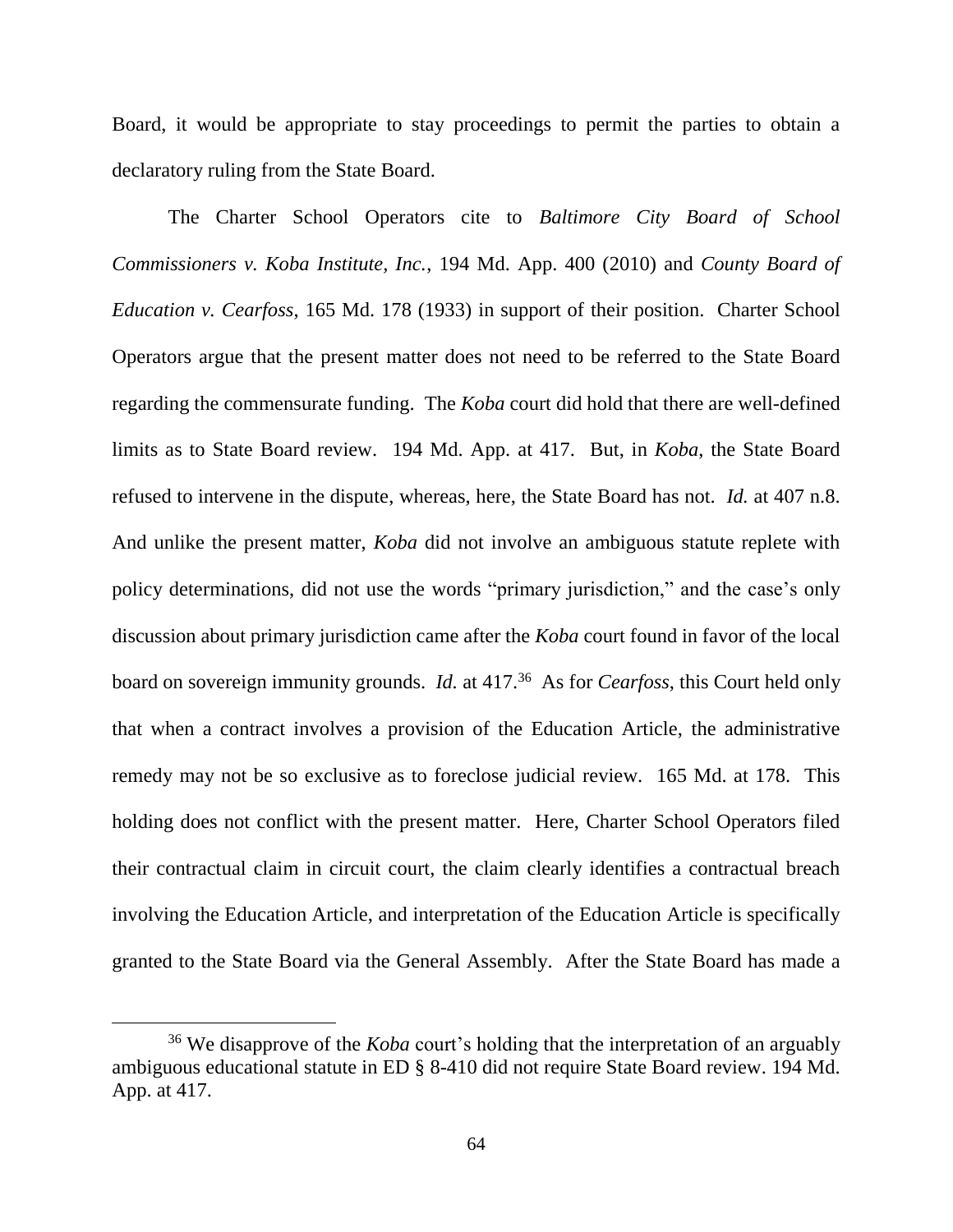determination on the interpretation of commensurate funding in ED § 9-109, assuming there is an appeal, the circuit court will have an opportunity to review the State Board's decision. As such, neither of these cases bolster Charter School Operators' argument that primary jurisdiction should not apply.<sup>37</sup>

In conclusion, we find the reasoning in *Hubbard* compelling as applied to the present matter and see no reason to apply the analysis of any other cases cited by the parties as to primary jurisdiction. In applying *Hubbard* to the case *sub judice*, the matter should be stayed to permit the State Board to decide whether the City Board's proposed per-pupil funding allocation to charter school for the 2015-16 school year was commensurate funding. Therefore, the circuit court should order the State Board to make a final ruling on commensurate funding pursuant to its primary jurisdiction as we explain in more detail in the conclusion.

### **CONCLUSION**

<sup>37</sup> The Charter School Operators also argue that the Court should utilize the *Zappone* test to analyze whether concurrent or primary jurisdiction should apply. *See Zappone v. Liberty Life Ins. Co.*, 349 Md. 45, 64-66 (1998). The factors examined are: (1) the comprehensiveness of the administrative remedy in addressing an aggrieved party's claim; (2) the administrative agency's view of its jurisdiction over the matter; (3) the claim's dependence upon the statutory scheme; and (4) the claim's dependence upon the administrative agency's expertise. *Id.* Charter School Operators' claim, especially pertaining to commensurate funding, is dependent upon the statutory scheme. Further, the State Board undoubtedly possessed an unparalleled level of competence and expertise due to its inherent duty to preside over "substantial educational policy" decisions and its "visitatorial" authority. Additionally, Charter School Operators concede in their brief that the *Zappone* factors have "not been applied to litigation concerning local boards of education." We find no reason to apply these factors to the present matter.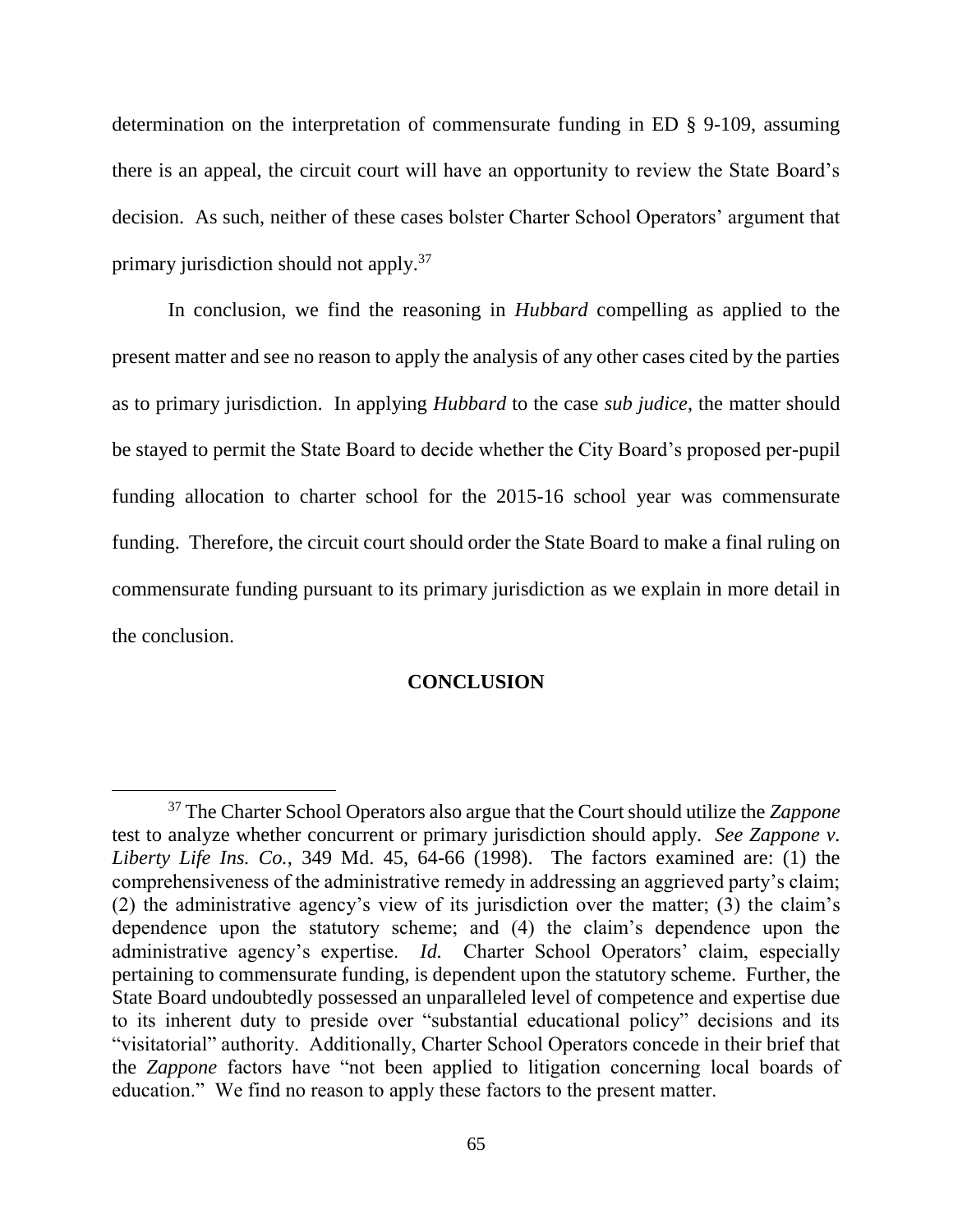In summary, under the unique circumstances of this case, and in particular the likelihood that the Stay Order would put the Charter School Operators entirely out of court without a clear path forward to obtain an agency or judicial resolution of their breach of contract claims, we hold that the Stay Order was a final and appealable judgment because the factual disposition of this case fulfills the high standard necessary for a stay order to be final and appealable. Therefore we reverse the judgment of the Court of Special Appeals dismissing the appeal. Additionally, we hold that the circuit court abused its discretion in staying the breach of contract proceedings when no factual record had yet been developed through discovery that would enable the State Board to resolve that issue, and without providing guidance to the parties as to how and when the case could resume before the court. Lastly, we hold that the State Board has primary jurisdiction as whether the City Board's proposed per-pupil funding allocation to charter school for the 2015-16 school year was commensurate funding.

Therefore, we direct a remand to the Circuit Court for Baltimore City for the parties to complete discovery. Discovery should proceed so that the Charter School Operators may receive more information and, either when the circuit court decides it has the information it needs or discovery ends, a more detailed stay order would be appropriate. Following the new stay order, Charter School Operators could file a declaratory petition with the State Board within a reasonable period of time. 38 *See Maryland Reclamation* 

<sup>&</sup>lt;sup>38</sup> If the State Board declines the petition, the Charter School Operators can appeal from that denial to the circuit court, which could order the State Board to proceed. *See* Md. Rule 7-209.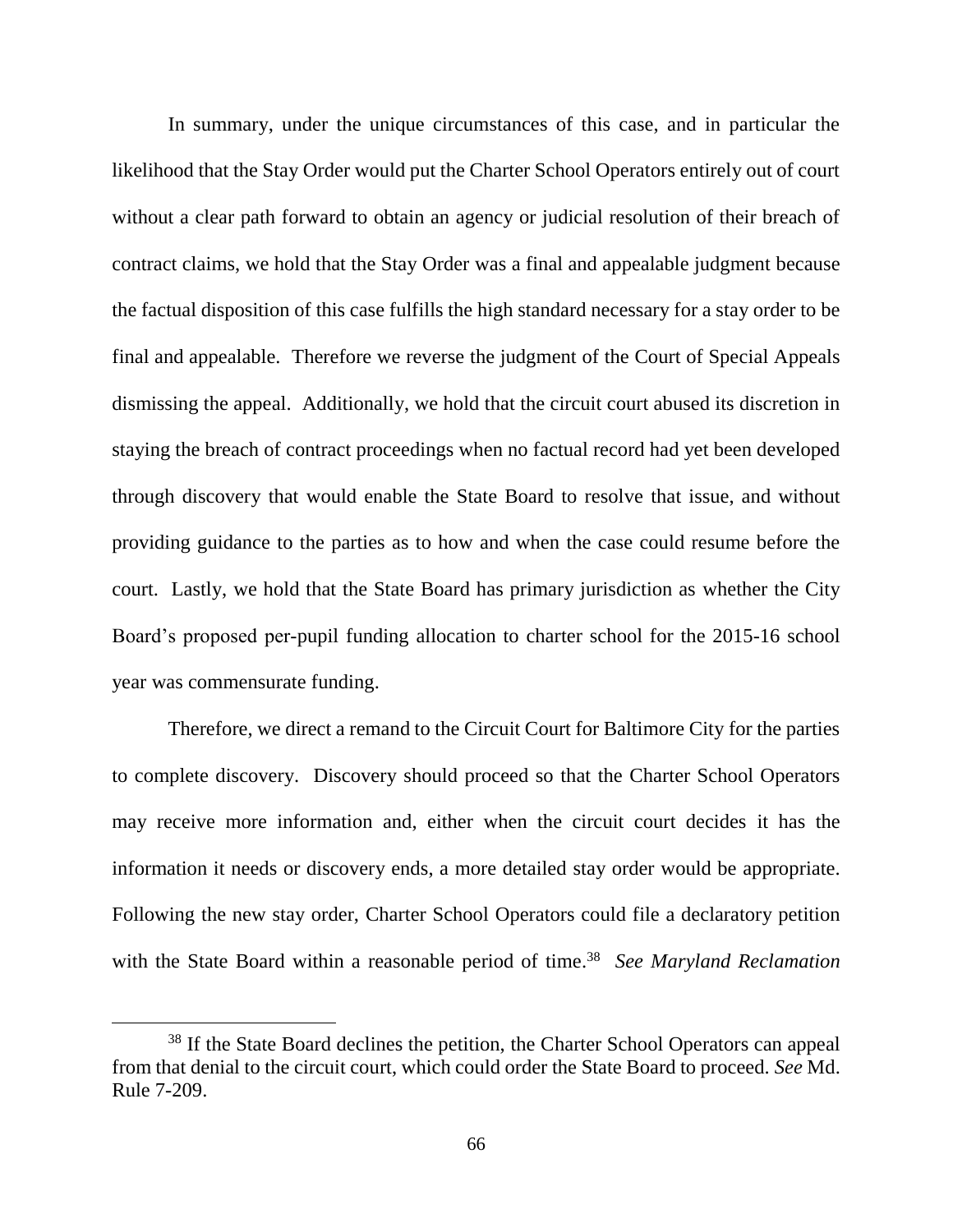*Assocs., Inc. v. Harford Cty., Maryland*, 382 Md. 348, 367 (2004); COMAR 13A.01.05.02. The City Board may also file along with that petition. *See* COMAR 13A.01.05.03. The State Board may then issue a declaratory order on commensurate funding pursuant to its primary jurisdiction. Presumably, one of the parties will appeal from the State Board's ruling to the circuit court. *See* COMAR 13A.01.05.11. That appeal should be consolidated with the breach of contract action. Then, the circuit court may proceed to review the State Board decision under the more deferential substantial evidence standard of review for agency decisions. *See* Md. Rule 7-201. Afterwards, the circuit court may resume proceedings on the breach of contract actions, applying the State Board decision.

Until the State Board issues clear regulations on charter school funding instead of relying on the 10-year-old *City Neighbors* declaratory rulings, the fiscal calculations regarding commensurate funding for charter schools will remain, as Judge Rubin stated, a "moving target."

> **JUDGMENT OF THE COURT OF SPECIAL APPEALS REVERSED; CASE REMANDED TO THAT COURT WITH DIRECTIONS TO REMAND THE CASE TO THE CIRCUIT COURT, AND UPON REMAND TO THE CIRCUIT COURT, WITH ADDITIONAL DIRECTIONS TO THAT COURT TO VACATE THE STAY ORDER AND FOR FURTHER PROCEEDINGS CONSISTENT WITH THIS OPINION. COSTS IN THIS COURT AND THE COURT OF SPECIAL APPEALS TO BE PAID BY RESPONDENT.**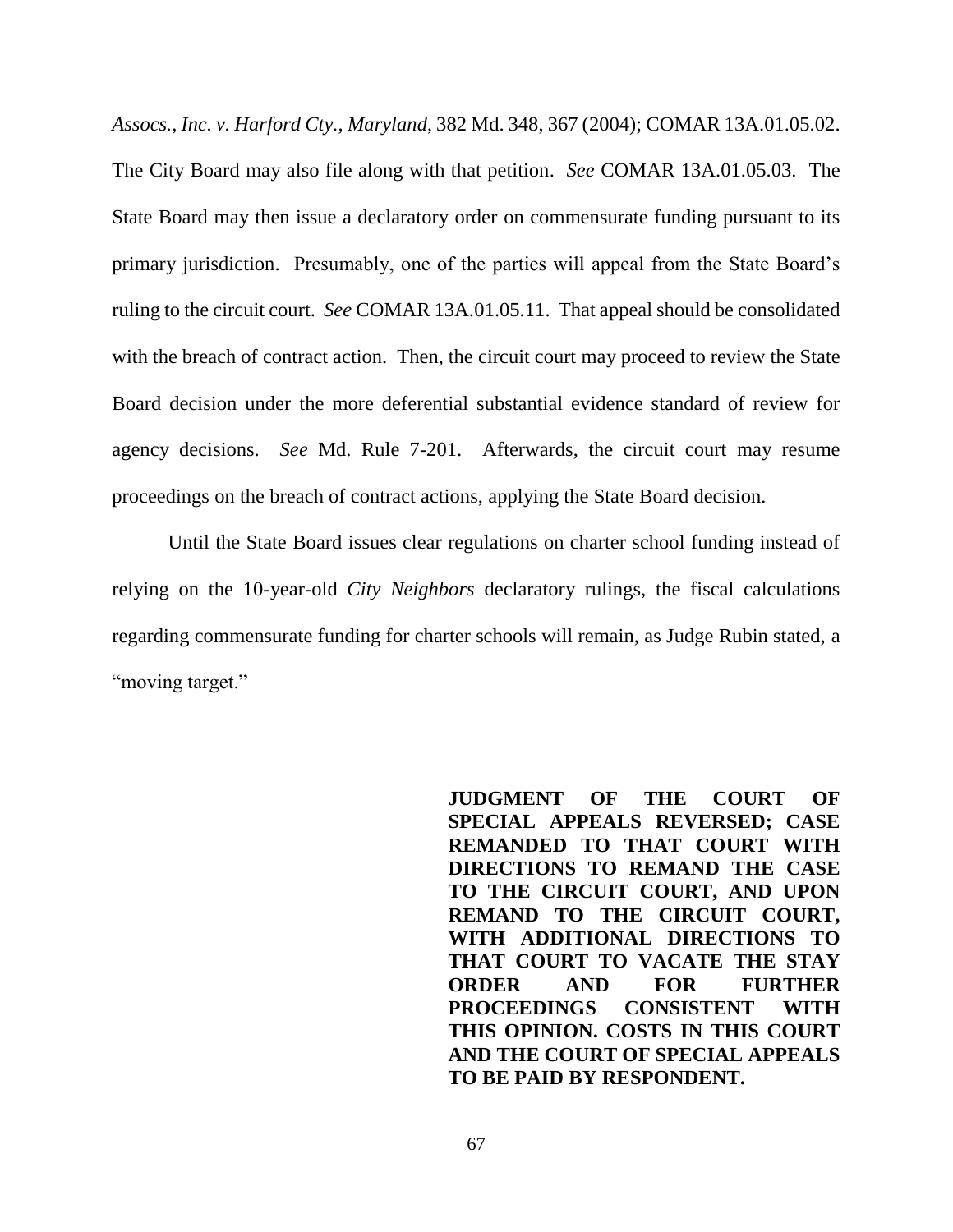Circuit Court for Baltimore City Case No. 24-C-15-005507

Argued: September 11, 2017

## IN THE COURT OF APPEALS

# OF MARYLAND

No. 7

September Term, 2017 \_\_\_\_\_\_\_\_\_\_\_\_\_\_\_\_\_\_\_\_\_\_\_\_\_\_\_\_\_\_\_\_\_\_\_\_\_\_

# MONARCH ACADEMY BALTIMORE CAMPUS, INC., ET AL.

v.

# BALTIMORE CITY BOARD OF SCHOOL COMMISSIONERS

\_\_\_\_\_\_\_\_\_\_\_\_\_\_\_\_\_\_\_\_\_\_\_\_\_\_\_\_\_\_\_\_\_\_\_\_\_\_

Barbera, C.J. Greene Adkins McDonald **Watts** Hotten Getty,

JJ.

Concurring and Dissenting Opinion by Watts, J., which Greene and Hotten, JJ., join.

\_\_\_\_\_\_\_\_\_\_\_\_\_\_\_\_\_\_\_\_\_\_\_\_\_\_\_\_\_\_\_\_\_\_\_\_\_\_

\_\_\_\_\_\_\_\_\_\_\_\_\_\_\_\_\_\_\_\_\_\_\_\_\_\_\_\_\_\_\_\_\_\_\_\_\_\_

Filed: December 18, 2017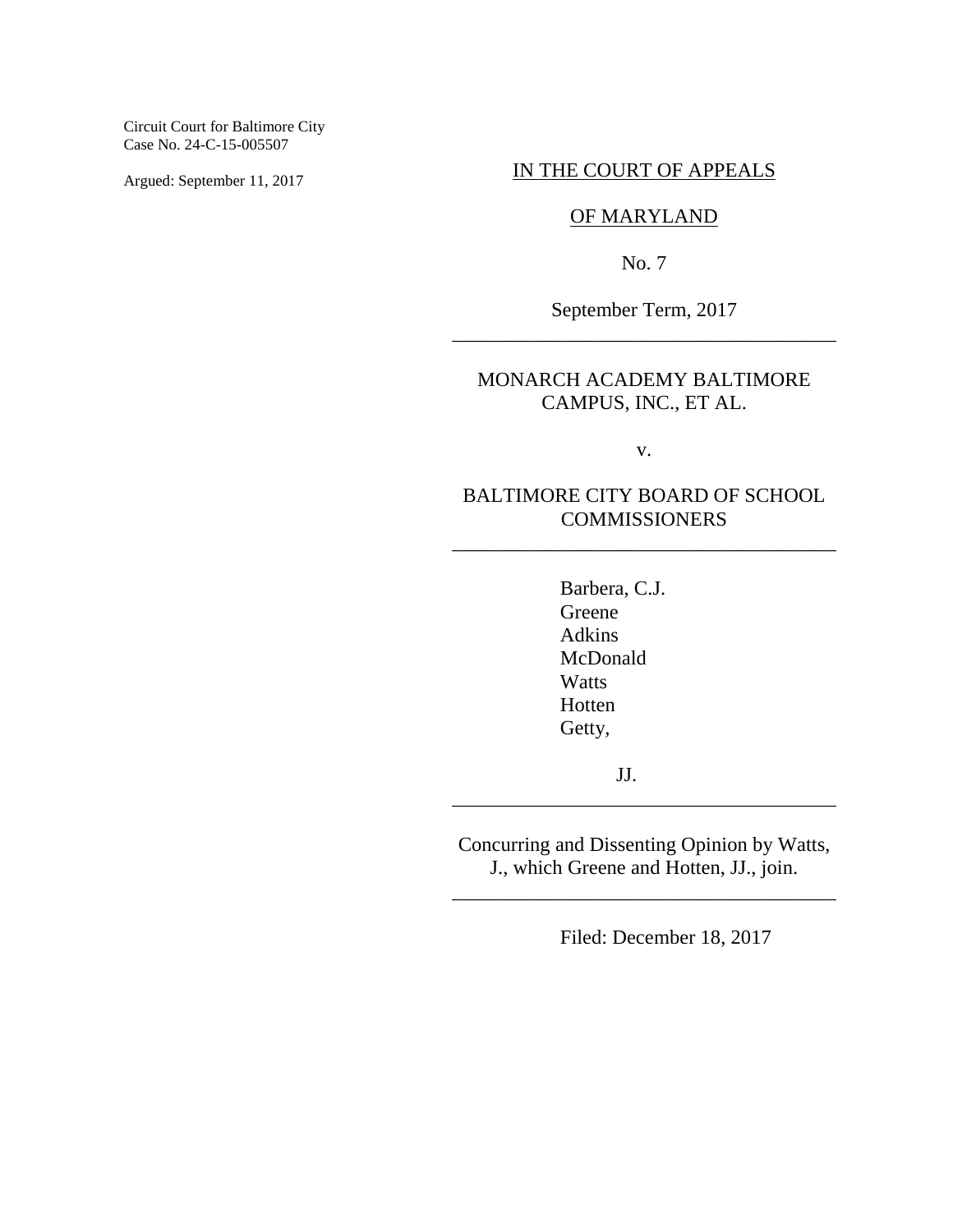Respectfully, I concur in part and dissent in part. I agree with the Majority that the Maryland State Board of Education ("the State Board") has primary jurisdiction over the underlying commensurate funding issues. See Maj. Slip Op. at 5, 63-64, 66. I part ways with the Majority, however, as to the issue of whether the stay order issued by the Circuit Court for Baltimore City ("the circuit court") is an appealable order. Unlike the Majority, I would conclude that the stay order is not appealable because it is neither a final judgment nor an order appealable under the collateral order doctrine. As such, I would have affirmed the judgment of the Court of Special Appeals. Before explaining my reasons, it is helpful to set forth some of the relevant factual and procedural background of the case, as well as relevant law.

This case arises from complaints filed in the circuit court by various charter schools in Baltimore City ("the Charter Schools"), Petitioners, against the Baltimore City Board of School Commissioners ("the City Board"), Respondent, alleging that the City Board breached contracts by failing to provide funding to the Charter Schools that was commensurate with the amount disbursed to other public schools and by failing to provide budget and financial information. Among other things, in the complaints, the Charter Schools alleged that the City Board had "never provided 'commensurate funding'" as required by Md. Code Ann., Educ. (1978, 2014 Repl. Vol., 2016 Supp.) ("ED") § 9-109, and had instead, "from year to year, arbitrarily presented charter school operators with takeit-or-leave-it charter school per pupil figures derived from using varying (or no) calculation methodology, inflated estimates of overall System enrollment, and unsupported and dubious financial and budget figures." And, according to the Charter Schools, the City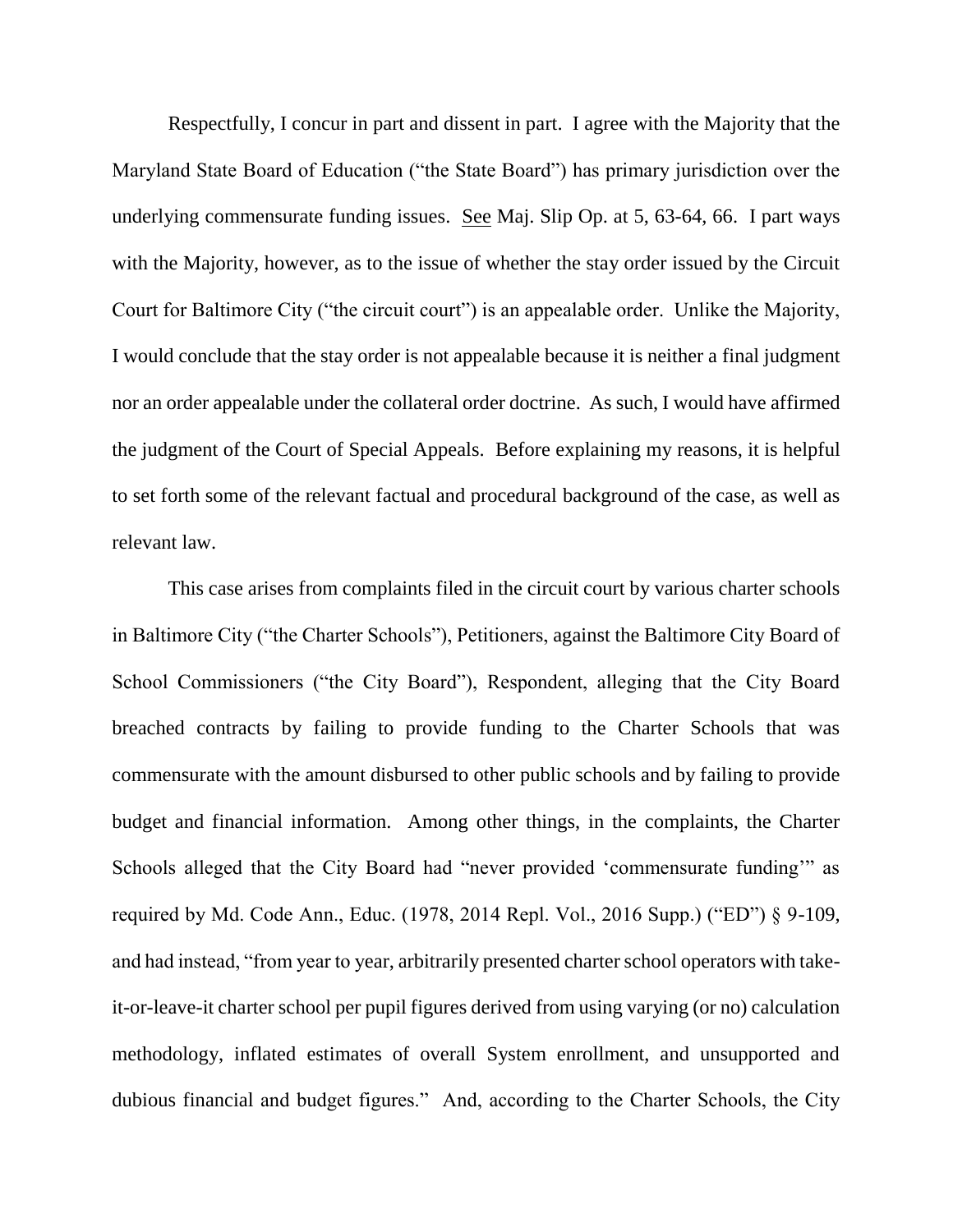Board had "failed to apply the per pupil calculation methodology put forth by the [] State Board [] and affirmed by the Court of Appeals." In addition, the Charter Schools alleged that the City Board had "unilaterally changed [its] methodology in developing the amount to be disbursed to charter schools." The cases were later consolidated.

The City Board filed motions to dismiss, or in the alternative, to stay and memoranda in support, contending that the complaints should be dismissed for failure to state a claim upon which relief could be granted and for lack of primary jurisdiction. Alternatively, the City Board sought to stay the cases "pending a ruling" from the State Board. Specifically, among other things, the City Board argued that the "gravamen" of the complaints—that the City Board failed to provide commensurate funding for charter school students—was "a matter that should be decided" in the first instance by the State Board, not the circuit court, pursuant to the primary jurisdiction doctrine. In the memoranda accompanying the motions, the City Board alleged that, on November 9, 2015, it filed with the State Board a petition for declaratory relief seeking a ruling that it has provided commensurate funding to the Charter Schools and "that the funding formula has been properly applied."

The Charter Schools filed oppositions to the motions to the dismiss or stay, contending that the circuit court, not the State Board, "has proper jurisdiction over th[e] breach of contract action[s]." As to the City Board's alternative request for a stay, the Charter Schools contended that the request should be denied because the City Board's petition to the State Board did not seek or implicate "interpretation of the 'true intent and meaning' of education law[,]" but rather sought "to apply the education law, as already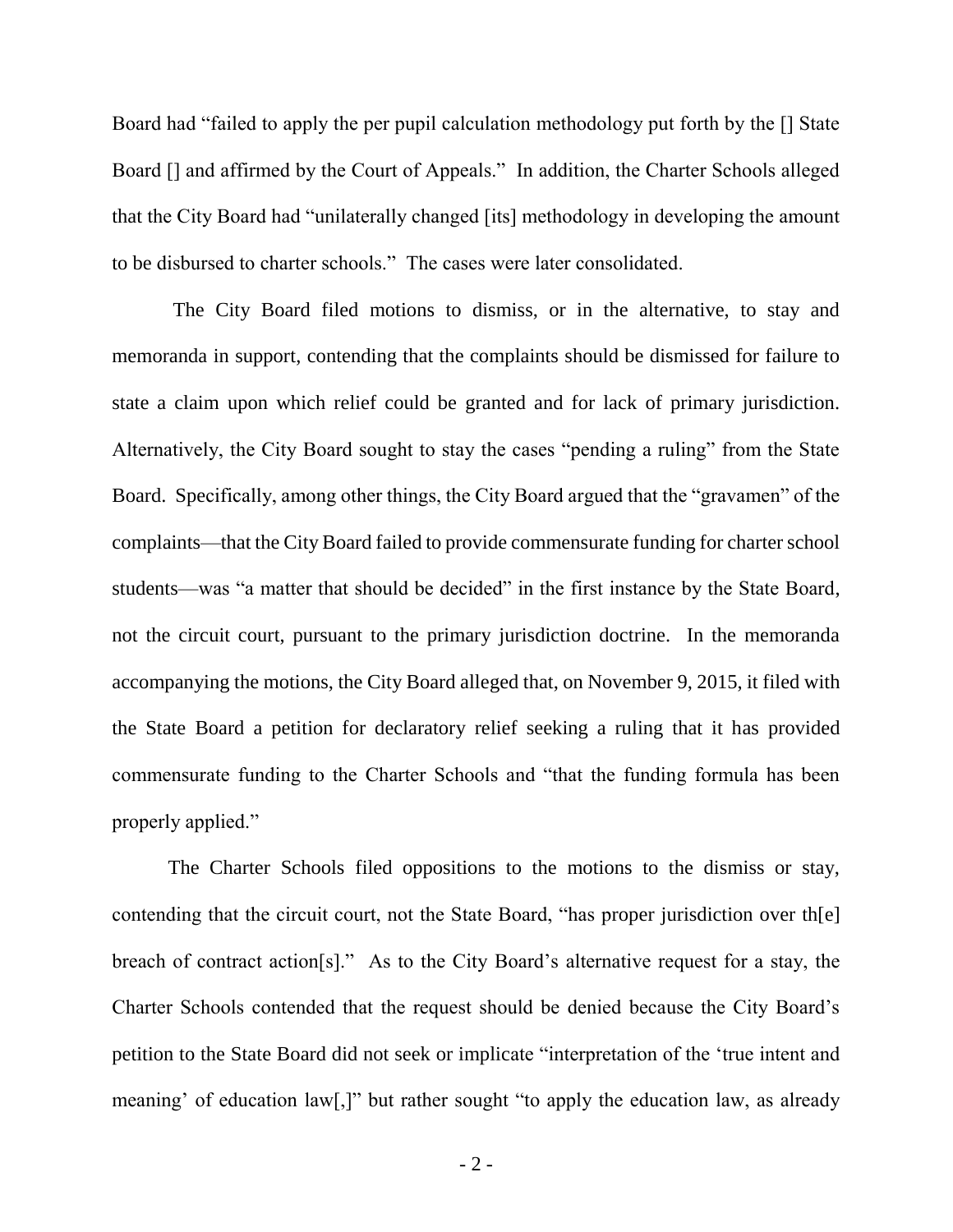explained and interpreted, and incorporated into a contract, to a specific set of circumstances." Additionally, the Charter Schools argued that, because the State Board was not required to issue a declaratory ruling, granting the motions to stay could result in the Charter Schools being "left indefinitely without any result[.]"

On January 8, 2016, the circuit court conducted a hearing on the motions to dismiss or stay, and, at the conclusion of the hearing, the circuit court denied the motion to dismiss or stay, orally ruling from the bench. The circuit court determined that Balt. City Bd. of Sch. Comm'rs v. City Neighbors Charter Sch., 400 Md. 324, 929 A.2d 113 (2007) "provided sufficient guidance" as to the meaning of "commensurate funding," including the "requisite factors to be considered, [and] the data to be considered." Under such circumstances, the circuit court concluded that it was "no longer obliged to punt the issue to the expertise of the" State Board "because there has been sufficient guidance through" the State Board's prior decisions on the issue of the meaning of "commensurate funding."

On January 27, 2016, the City Board filed answers and affirmative defenses to the various complaints.

Meanwhile, on February 23, 2016, the State Board issued an opinion dismissing the City Board's petition for declaratory ruling without prejudice. Specifically, the State Board determined as follows:

The arguments raised in the underlying dispute are not addressed herein. Rather, the issue here is whether the appeal should be stayed, dismissed, or proceed for review. Moreover, whether or not the [c]ircuit [c]ourt correctly ruled on the jurisdiction of the State Board is not an issue here. Even if the State Board has concurrent jurisdiction with the [c]ircuit [c]ourt over the issue raised, the [c]ircuit [c]ourt has already asserted its jurisdiction on the consolidated proceeding before it and has elected to move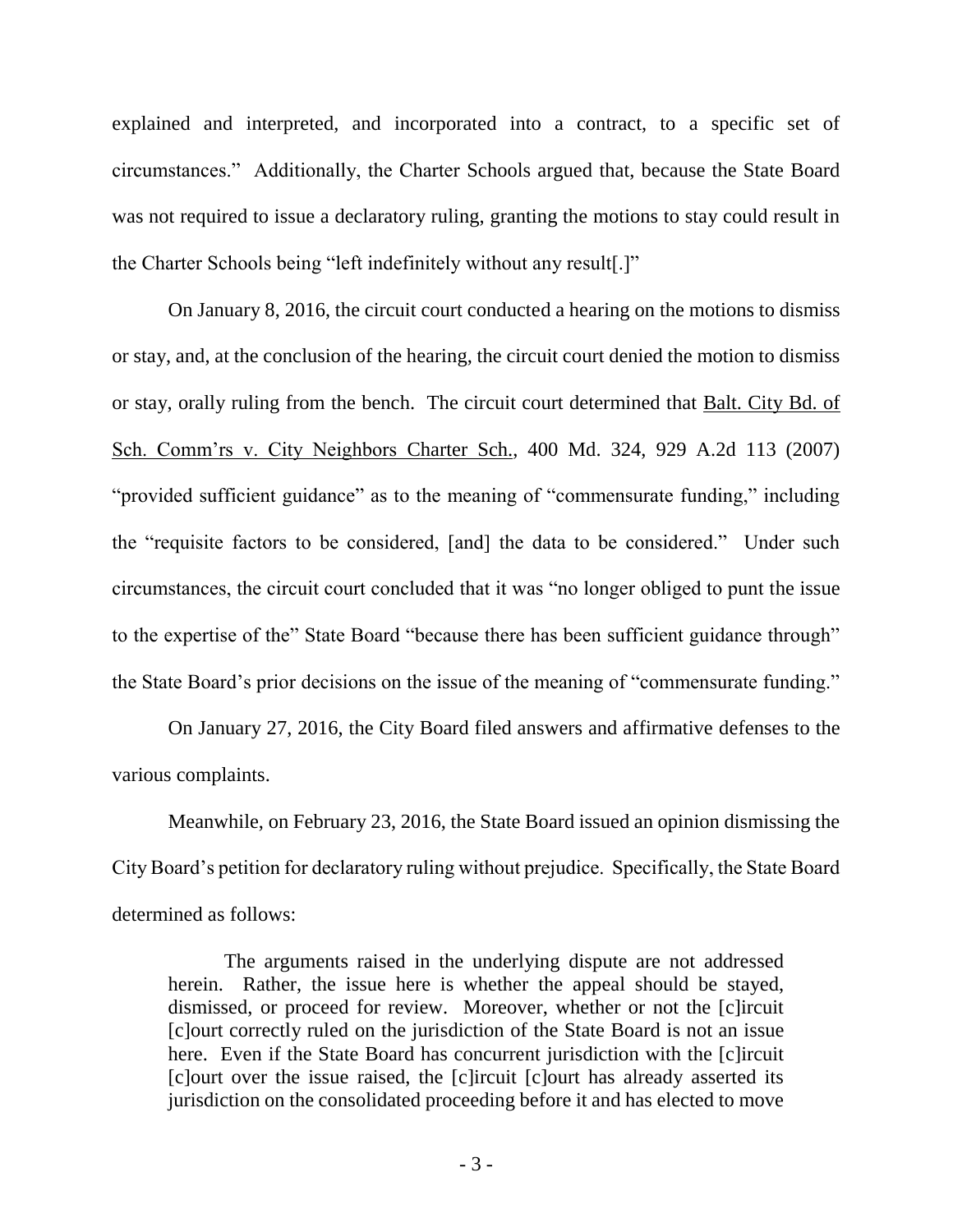forward rather than impose a stay.

One of the central tenets of the legal process is the conservation of judicial (and quasi-judicial) resources. As we recognized when we stayed the State Board proceedings in [another case] while the corresponding court case proceed, "[i]nstituting a parallel and simultaneous proceeding here while the circuit court also hears this case would be contrary to that tenet." It is our view in this matter that it does not serve the interests of judicial economy to proceed further.

(Last alteration in original). The State Board also noted that the petition for declaratory ruling "fail[ed] to present any facts concerning the funding formula that [the City Board] actually used to fund the [C]harter [S]chools[,]" and, thus, failed to present "concrete facts from which [the State Board] could declare the law."

Also on February 23, 2016, the City Board filed counterclaims against the Charter Schools. On March 17, 2016, the Charter Schools filed a motion to dismiss the counterclaims. On April 4, 2016, the City Board filed an opposition to the motion to dismiss the counterclaims. And, on April 13, 2016, the Charter Schools filed a reply in support of the motion to dismiss the counterclaims.

On April 18, 2016, the circuit court conducted a hearing on the motion to dismiss the counterclaims.<sup>1</sup> During the hearing, the circuit court asked whether an administrative proceeding was pending and requested that the parties tell the court "what happened that causes you to rightfully be in [the] courtroom." The City Board's counsel responded as follows:

I wish I was in front of you several months ago. I think in January we had a

<sup>&</sup>lt;sup>1</sup>The April 18, 2016 hearing was conducted by a different judge of the circuit court, and not the judge that had conducted and ruled at the January 8, 2016 hearing on the City Board's motions to dismiss or stay.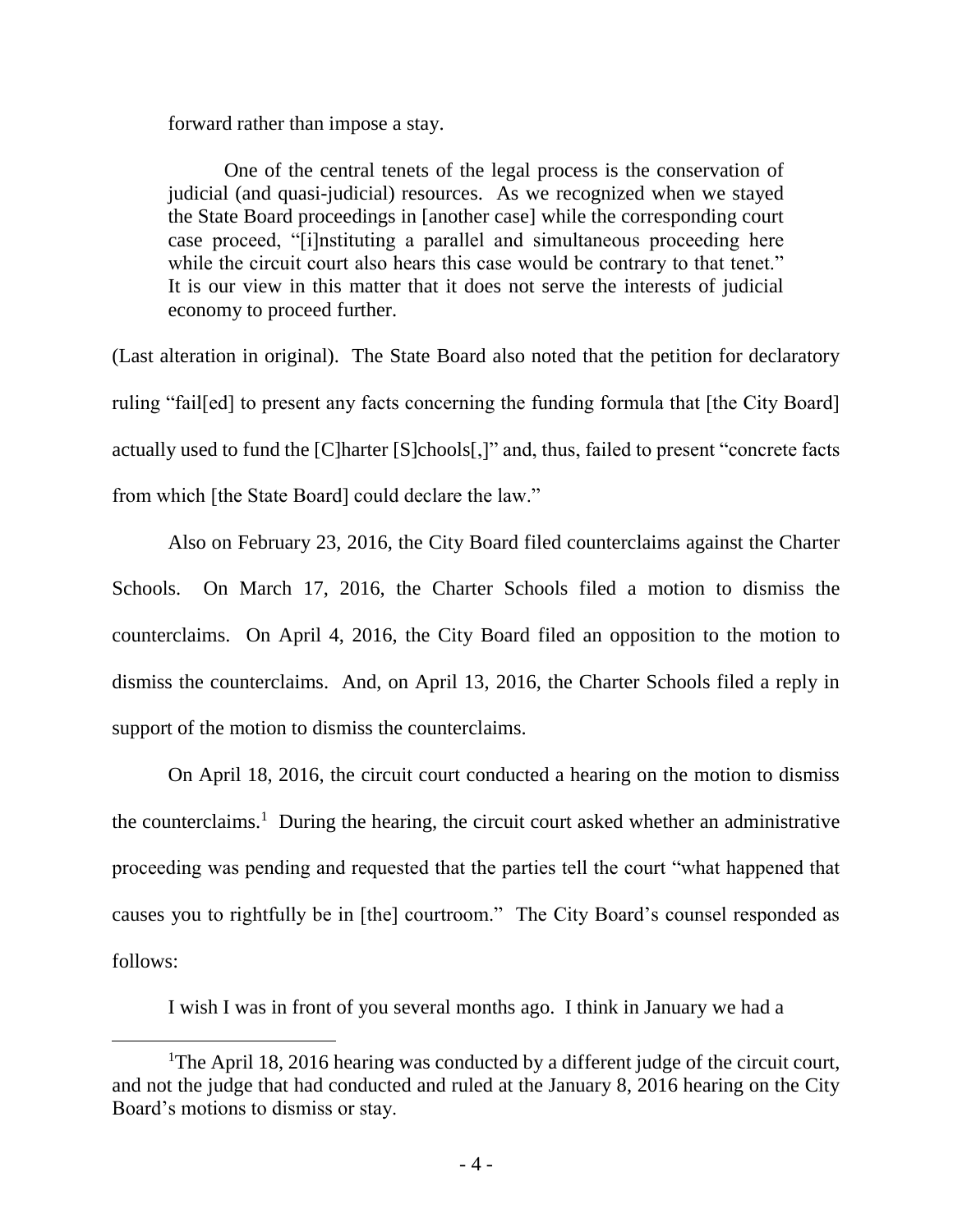hearing on a motion to dismiss where we argued exactly what Your honor is stating, the doctrine of primary jurisdiction that this case should be stayed in favor of the State Board [] making a determination of these issues and our motion was denied.

After additional discussion about the procedural history of the case, the circuit court took a brief recess.

After the recess, the circuit court stated that it understood that the City Board wanted to make an oral motion. At that point, the City Board's counsel moved to dismiss the case "on the basis that the appropriate tribunal or court or body to hear th[e] matter is the State Board[.]" Relying on City Neighbors, 400 Md. 324, 929 A.2d 113, the City Board's counsel argued that "case law is very clear that [the State Board] should be the first one to take up matters such as the ones that have been raised by the" Charter Schools "relating to intricate, detailed, and important issues of public policy relating to education and educational funding[.]" The Charter Schools' counsel responded that the claim raised in the complaint was for a breach of contract, and the resolution of such a claim is properly with the circuit court, not the State Board.

At the conclusion of the hearing, the circuit court granted the Charter Schools' motion to dismiss the counterclaims without prejudice. As to the City Board's oral motion to dismiss the complaints, the circuit court denied the motion to dismiss, but ruled that the case should be stayed "pending the matter be[ing] administratively reviewed before it comes to the [c]ircuit [c]ourt." Essentially, the circuit court found that the State Board had primary jurisdiction over the matter. The following day, April 19, 2016, the circuit court issued an order granting the motion to dismiss the counterclaims without prejudice,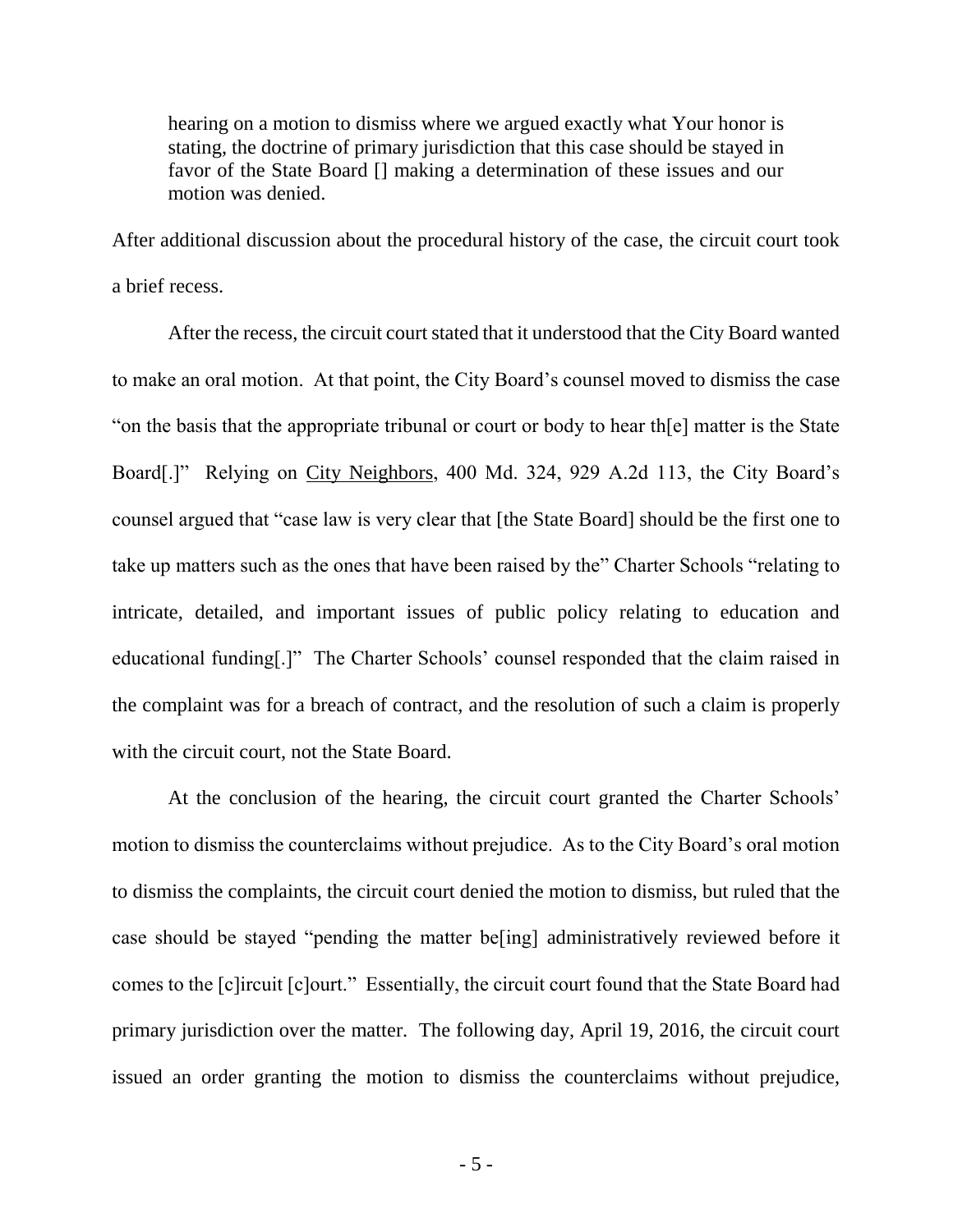denying the motion to dismiss the complaints without prejudice, and staying the consolidated case pending review by the State Board.

On May 5, 2016, the Charter Schools noted an appeal to the Court of Special Appeals seeking review of the circuit court's stay order.<sup>2</sup> On July 15, 2016, the Charter Schools filed in the circuit court a motion to lift stay, and on August 2, 2016, the City Board filed an opposition to the motion to lift stay. On August 18, 2016, the circuit court issued an order denying the motion to lift stay.

In the Court of Special Appeals, the City Board moved to dismiss the appeal on the ground that the stay order was not an appealable order. See Monarch Academy Baltimore Campus, Inc. v. Baltimore City Bd. of Sch. Comm'rs, 231 Md. App. 594, 612 n.10, 153 A.3d 859, 870 n.10 (2017). The Court of Special Appeals denied the motion to dismiss the appeal with leave to seek that relief in the City Board's appellee's brief. Id. at 612 n.10, 153 A.3d at 870 n.10. The City Board, however, did not include a motion to dismiss in its brief or otherwise request a ruling on whether the stay order was an appealable order, either

<sup>&</sup>lt;sup>22</sup>While the case was pending in the Court of Special Appeals, on May 31, 2016, the City Board filed with the State Board a second petition for declaratory ruling, alleging that it had provided, and continues to provide, "cash and services to all of its charter schools, including the Charter Schools, that amount to more than commensurate funding." Thus, the City Board requested, among other things, a declaration that it had provided commensurate funding to the Charter Schools. On June 3, 2016, the Charter Schools filed with the State Board an emergency motion to stay or, in the alternative, for an extension of time and additional relief, stating, in pertinent part, that the circuit court case had been stayed and that they had appealed the stay order to the Court of Special Appeals. On June 20, 2016, the State Board issued an order dismissing the City Board's second petition for declaratory ruling, explaining that, "because the case remains within the jurisdiction purview of the courts, the State Board declines to consider the Petition for Declaratory Ruling."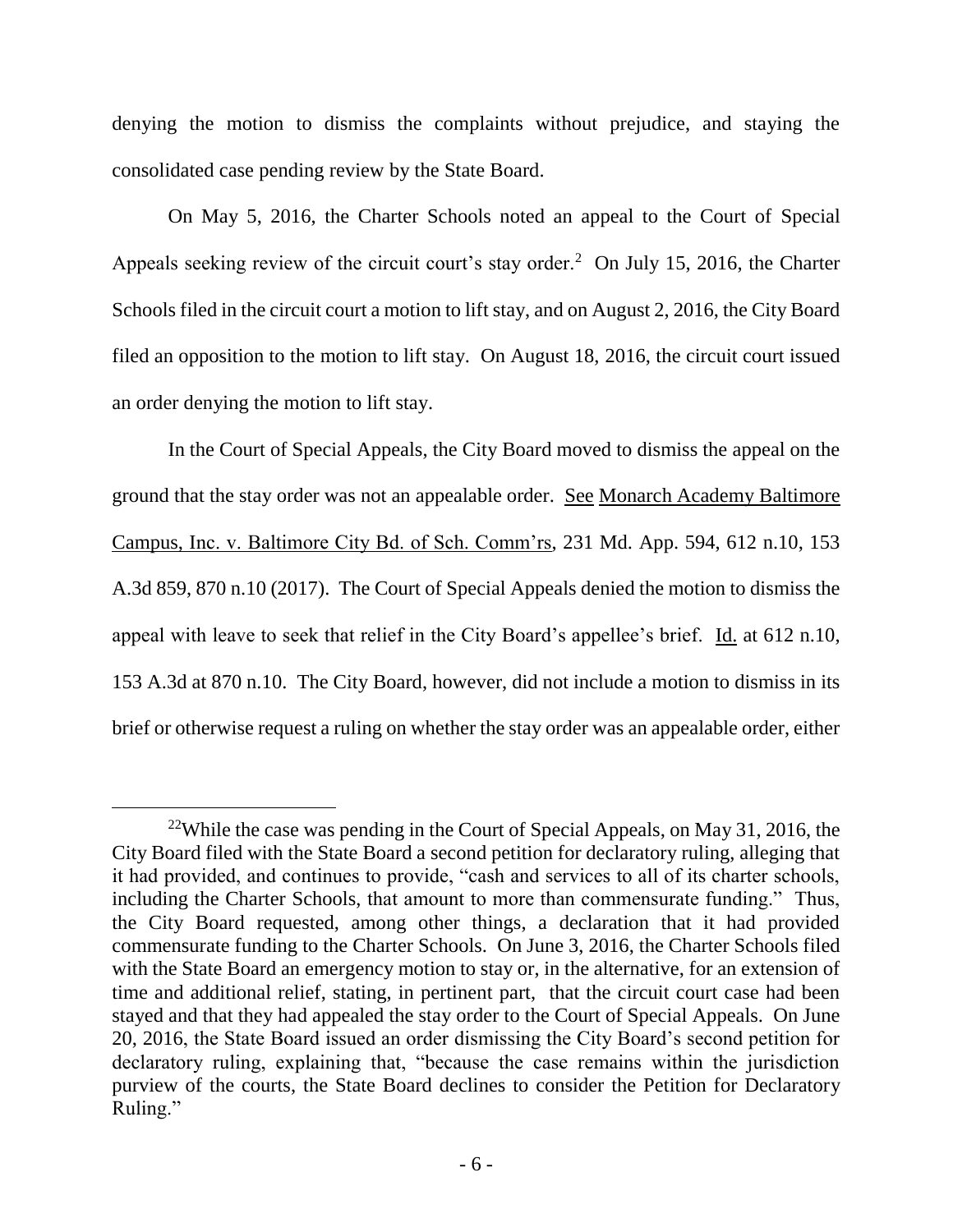in its brief or at oral argument before the Court of Special Appeals. Id. at 612 n.10, 153 A.3d at 870 n.10. As such, after oral argument, in an order issued on December 15, 2016, the Court of Special Appeals requested that the parties file memoranda addressing whether the stay order was an appealable order and whether the State Board is required to issue a decision on a request for a declaratory ruling, and if not, whether the failure to do so would result in the Charter Schools "being placed effectively out of court." In its memorandum, the City Board contended that the stay order was not an appealable order, but asked that, "in the interest of judicial economy and jurisdictional clarity, the Court of Special Appeals rule on the merits and hold that the State Board had primary jurisdiction over the matter. Id. at 612 n.10, 153 A.3d at 870 n.10.

On February 2, 2017, in a reported opinion, the Court of Special Appeals dismissed the appeal, concluding that the circuit court's stay order is not an appealable order. See Monarch Academy, 231 Md. App. at 600, 153 A.3d at 862. Specifically, the Court of Special Appeals determined that that the stay order is not a final judgment because it "did not conclude the rights of the parties or adjudicate all of the claims in the action[,]" and because it did not have the effect of putting the Charter Schools out of court. Id. at 613- 14, 153 A.3d at 870-71. The Court of Special Appeals also concluded that the stay order is not appealable under the collateral order doctrine because the stay order did not resolve an issue separate from the merits of the action. See id. at 616, 153 A.3d at 872. The Court of Special Appeals stated that the determination of primary jurisdiction is "inextricably bound up with a determination of the merits of a case." Id. at 616, 153 A.3d at 872 (citation and internal quotation marks omitted). Because it concluded that the stay order was not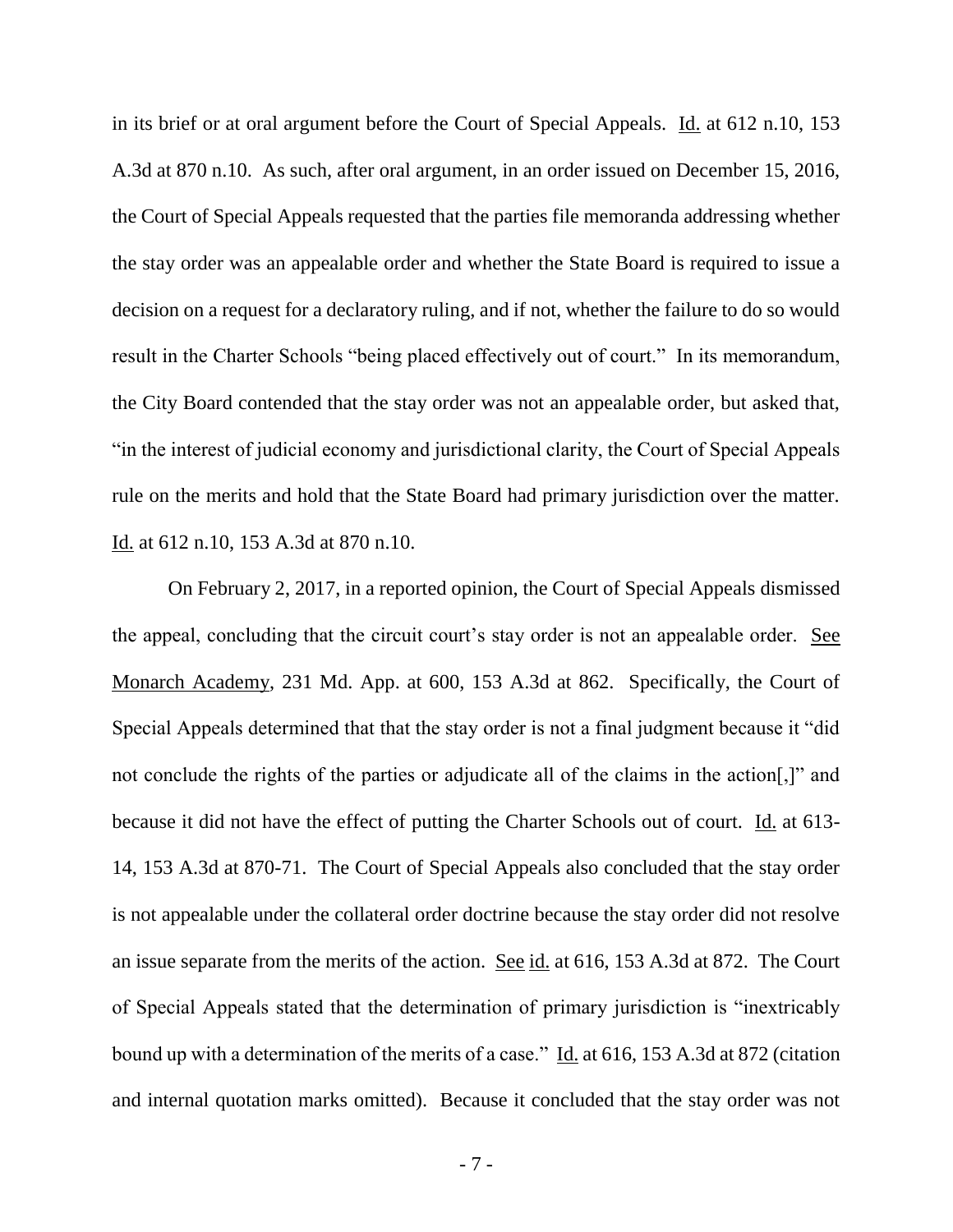appealable as a final judgment or under the collateral order doctrine, the Court of Special Appeals dismissed the appeal and did not reach the merits of the primary jurisdiction issue. See id. at 619, 612, 153 A.3d at 874, 870.

Thereafter, the Charter Schools filed in this Court a petition for a writ of *certiorari*, which this Court granted. See Monarch Academy Baltimore Campus v. Baltimore City Bd. of Sch. Comm'rs, 452 Md. 523, 157 A.3d 809 (2017).

At the risk of stating the obvious, this Court must have appellate jurisdiction to consider the propriety of the circuit court's issuance of the stay order, *i.e.*, the stay order must be an appealable order. Here, relevant case law leads to the conclusion that the stay order is appealable neither as a final judgment nor under the collateral order doctrine. Indeed, "[w]here appellate jurisdiction is lacking, the appellate court will dismiss the appeal on its own motion." Schuele v. Case Handyman and Remodeling Servs., LLC, 412 Md. 555, 565, 989 A.2d 210, 215 (2010) (citation and internal quotation marks omitted); see also Md. R. 8-602(a)(1) ("On motion or on its own initiative, the Court may dismiss an appeal for any of the following reasons: (1) the appeal is not allowed by these rules or other law." (Paragraph break omitted)). As this Court noted in Schuele, 412 Md. at 565, 989 A.2d at 215, "[i]n Maryland, appellate jurisdiction, except as constitutionally granted, is statutorily granted." (Citations omitted). Generally speaking, "a trial court's decision on a motion for a postponement, continuance, or stay is ordinarily not appealable." Cty Comm'rs. of Frederick Cty. v. Schrodel, 320 Md. 202, 213, 577 A.2d 39, 45 (1990) (citation omitted). And, "[a]s a general rule, under Maryland law, litigants may appeal only from what is known as a 'final judgment.'" URS Corp. v. Fort Myer Constr. Corp.,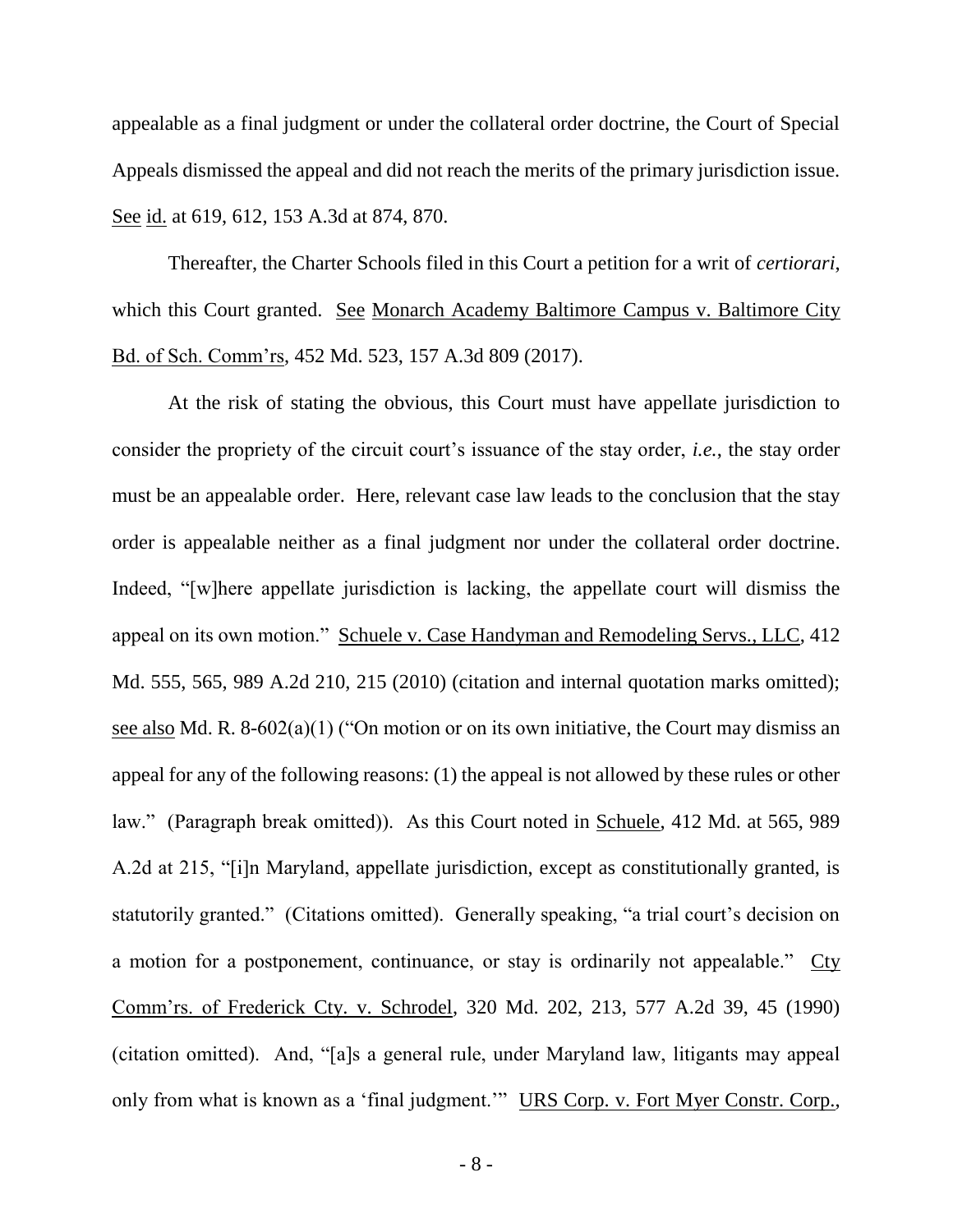452 Md. 48, 65, 156 A.3d 753, 763 (2017) (quoting Md. Code Ann., Cts. & Jud. Proc. (1973, 2013 Repl. Vol.) ("CJ") § 12-301). CJ § 12-301 provides, in pertinent part: "Except as provided in [CJ] § 12-302 . . . , a party may appeal from a final judgment entered in a civil . . . case by a circuit court. The right of appeal exists from a final judgment entered by a court in the exercise of original, special, limited, statutory jurisdiction, unless in a particular case the right of appeal is expressly denied by law."

In Addison v. Lochearn Nursing Home, LLC, 411 Md. 251, 273-74, 983 A.2d 138, 151-52 (2009), this Court stated that "[t]here are limited exceptions to the final judgment rule[,]" and identified those exceptions as follows:

We have made clear that the right to seek appellate review of a trial court's ruling ordinarily must await the entry of a final judgment that disposes of all claims against all parties, and that there are only three exceptions to that final judgment requirement: appeals from interlocutory orders specifically allowed by statute; immediate appeals permitted under Maryland Rule 2-602; and appeals from interlocutory rulings allowed under the common law collateral order doctrine.

(Citation and brackets omitted). As to appeals from interlocutory orders specifically allowed by statute, pursuant to CJ  $\S$  12-303, "[a] party may appeal from [certain] interlocutory orders entered by a circuit court in a civil case[.]" An order granting a stay of the case for administrative proceedings is not one of the interlocutory orders identified in CJ § 12-303. As to immediate appeals permitted under Maryland Rule 2-602, that Rule provides that, where an order is entered that does not dispose of the entire action, and thus is not a final judgment, the trial court may nonetheless "direct in the order the entry of a final judgment" if the trial court determines "that there is no just reason for delay[.]" In this case, in issuing the stay order, the circuit court did not direct the entry of a final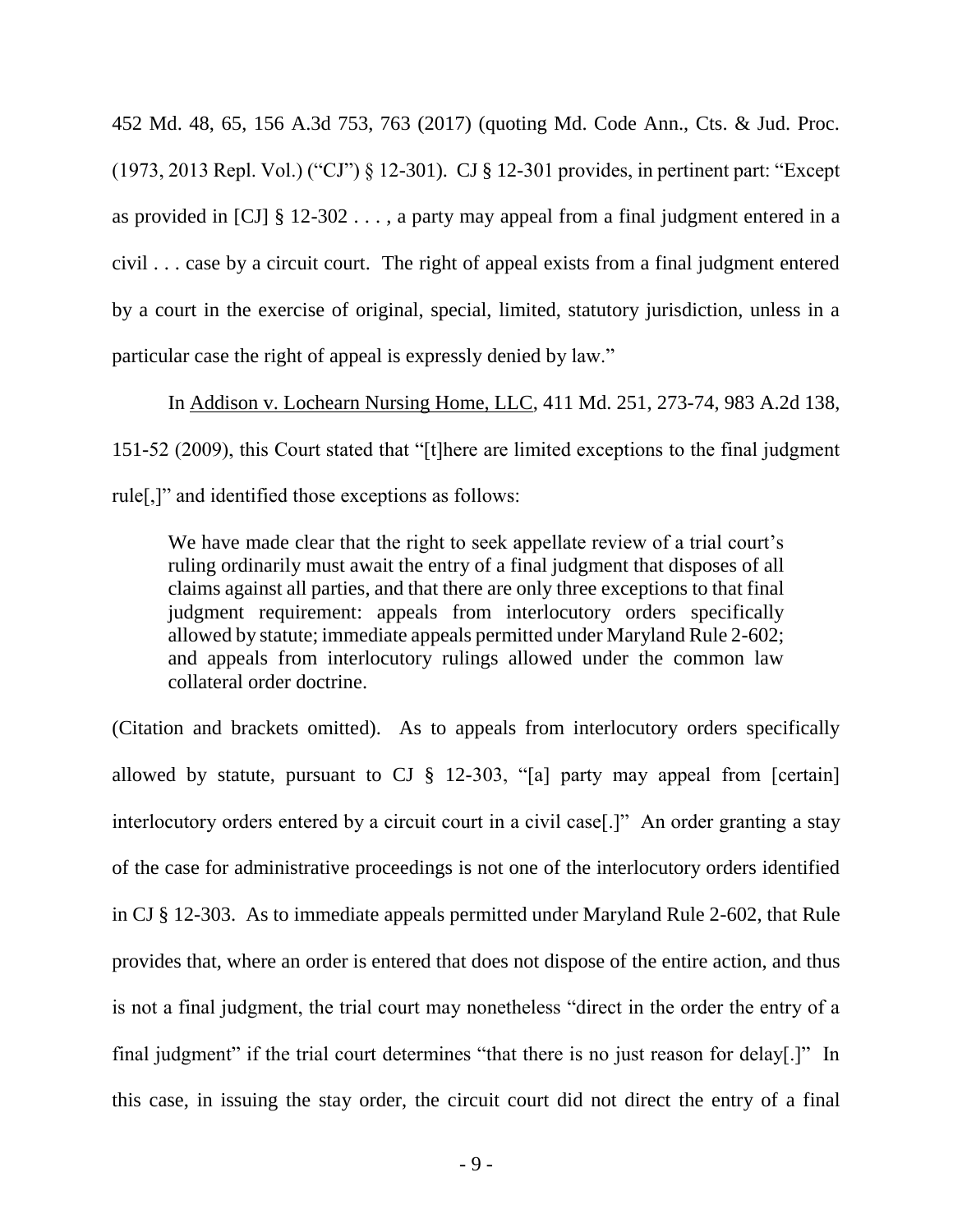judgment. In other words, neither CJ § 12-303 nor Maryland Rule 2-602 is applicable in this case; as such, an examination of more detail as to whether the stay order constituted a final judgment or was appealable under the collateral order doctrine is needed.

Under the final judgment rule, "a final judgment exists only when the trial court intends an 'unqualified, final disposition of the matter of the controversy' that completely adjudicates all claims against all parties in the suit, and only when the trial court has followed certain procedural steps when entering a judgment in the record." URS Corp., 452 Md. At 65, 156 A.3d at 763 (citation omitted). This Court has further explained:

Generally, to constitute a final judgment, a trial court's rulings must either decide and conclude the rights of the parties involved or deny a party the means to prosecute or defend rights and interests in the subject matter of the proceeding. Moreover, to be a final judgment in a controversy involving multiple claims, the order must dispose of all claims in the action. An order that is not a final judgment is an interlocutory order and ordinarily is not appealable.

Schuele, 412 Md. at 565, 989 A.2d at 216 (citations and brackets omitted). Recently, in

Metro Maint. Sys. S., Inc. v. Milburn, 442 Md. 289, 298, 112 A.3d 429, 434 (2015), this

Court described the three attributes that a ruling ordinarily must have to constitute a final

judgment:

(1) it must be intended by the court as an unqualified, final disposition of the matter in controversy, (2) unless the court acts pursuant to Maryland Rule 2- 602(b) to direct the entry of a final judgment as to less than all of the claims or all of the parties, it must adjudicate or complete the adjudication of all claims against all parties, (3) it must be set forth and recorded in accordance with Rule 2-601.

(Citations omitted).

To constitute an unqualified, final disposition of the matter in controversy, "an order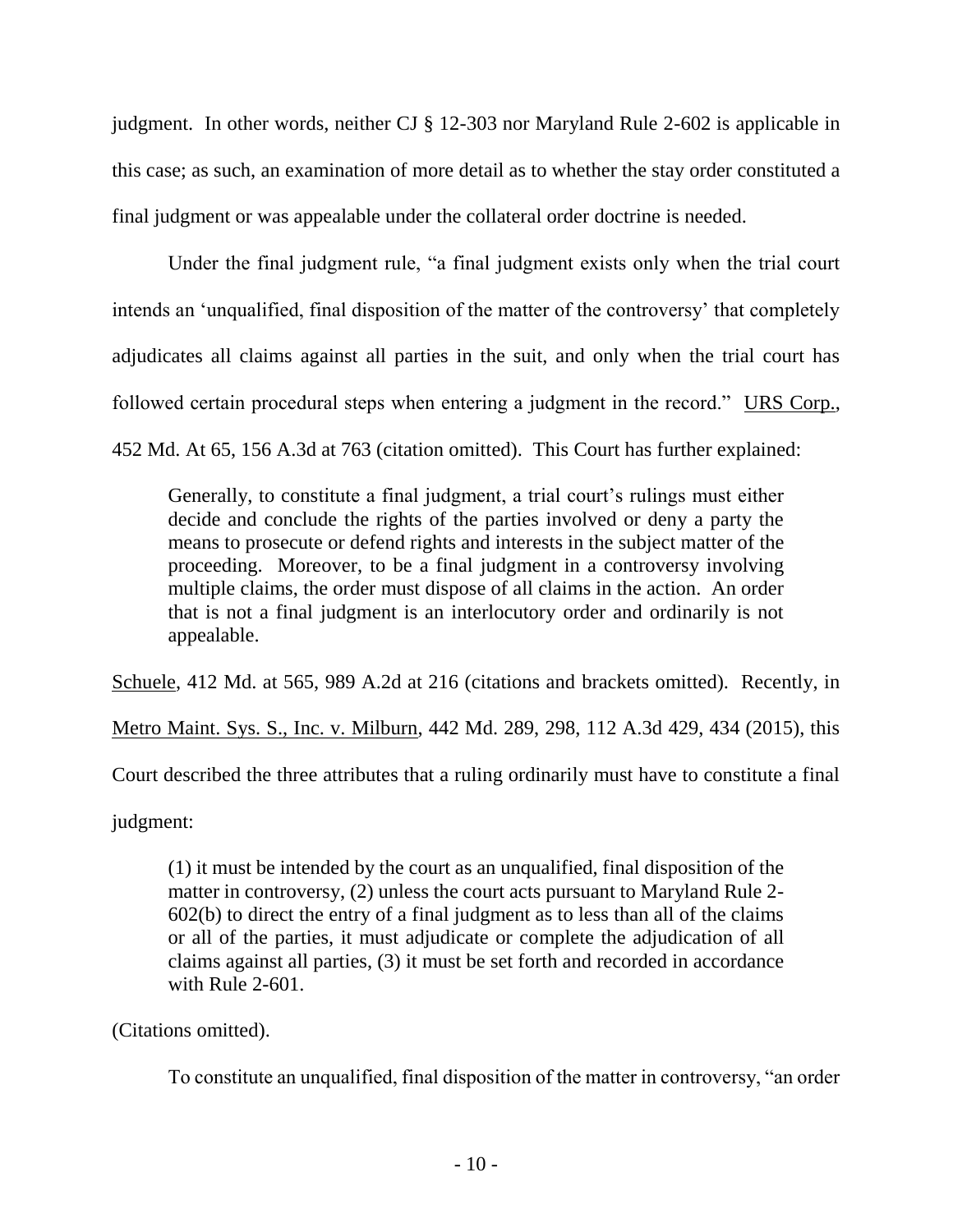of a circuit court must be so final as either to determine and conclude the rights involved or to deny the appellant the means of further prosecuting or defending his or her rights and interests in the subject matter of the proceeding." Id. at 299, 112 A.3d at 435 (citations, emphasis, and internal quotation marks omitted). This Court has stated, however, that "[a]n order need not resolve the merits of a case . . . to constitute a final judgment[,]" explaining:

Even if the order does not decide and conclude the rights of the parties, it nevertheless will be a final judgment if it terminates the proceedings in that court and denies a party the ability to further prosecute or defend the party's rights concerning the subject matter of the proceeding. Such an order has been described as one that has the effect of putting the party out of court.

Id. at 299, 112 A.3d at 435 (citations, brackets, and internal quotation marks omitted). Importantly, "in determining whether an order that terminates proceedings in a particular court can be said to 'put that party out of court' the key question is whether the order contemplates that the parties will no longer litigate their rights in that court." Id. at 299, 112 A.3d at 435 (citations omitted). And, "[t]he order need only have the effect of terminating the proceedings in a particular court; the availability of another forum in which the parties may litigate their dispute is irrelevant to finality." Id. at 300, 112 A.3d at 435- 36 (citations omitted).

As to the procedural steps required for entry of a final judgment, "[o]ne of the procedural steps for entry of final judgment—the 'separate document requirement' requires the trial court to memorialize the judgment in a separate document that is signed by either the court clerk or the judge and entered in the docket." URS Corp., 452 Md. at 65-66, 156 A.2d at 763 (citations omitted). As one example of an order that constitutes a final judgment, this Court has concluded "that an order compelling arbitration of a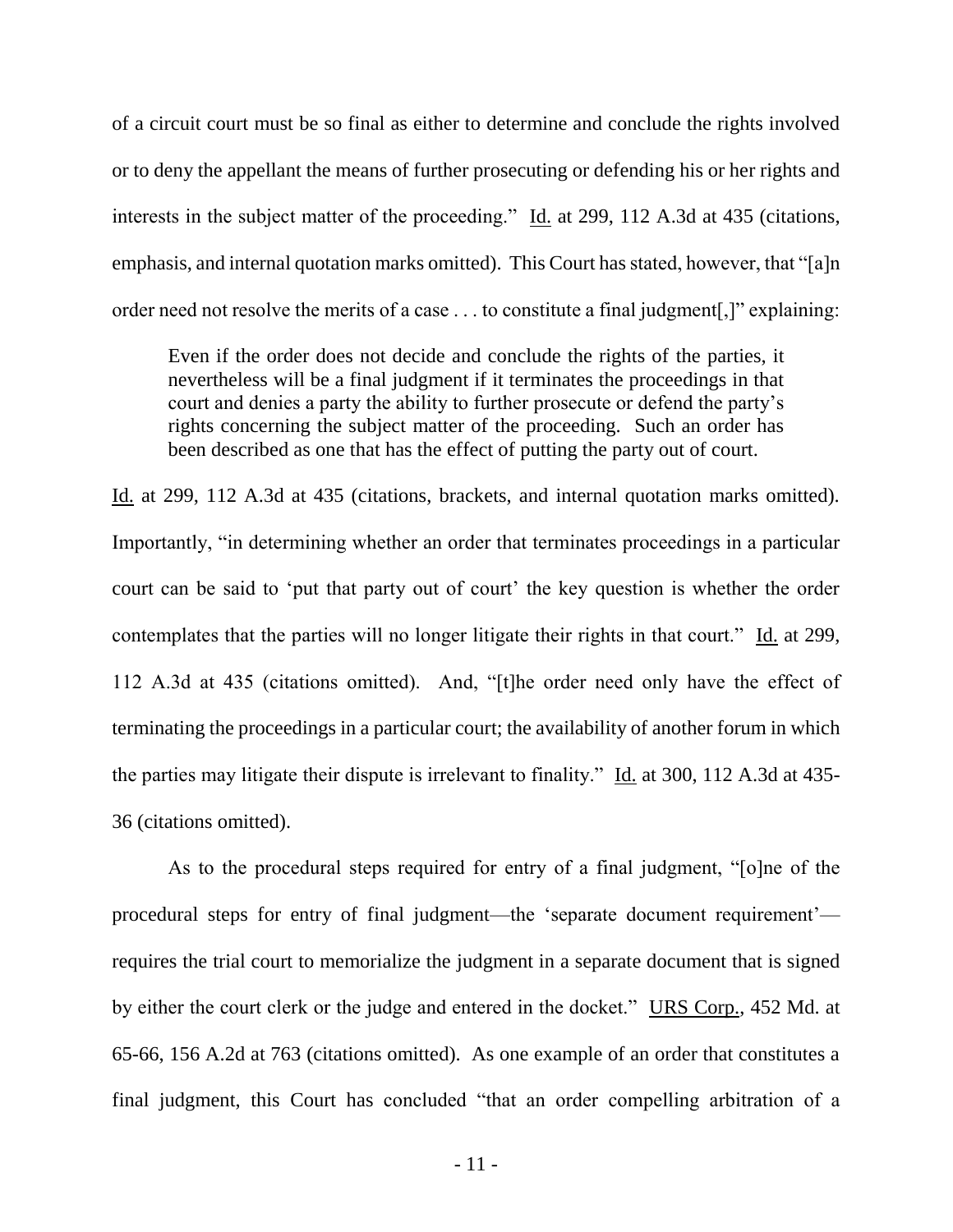controversy is immediately appealable as a final judgment even though it does not finally dispose of all claims in the action in which it was filed because the order has the effect of putting the parties out of court." Schuele, 412 Md. at 571, 989 A.2d at 219 (citation and internal quotation marks omitted). In contrast, this Court has determined "that a trial court's order denying a challenge to its jurisdiction is a nonappealable interlocutory order because the order does not settle or conclude the rights of any party or deny him the means of proceeding further." Id. at 571, 989 A.2d at 219 (citation and internal quotation marks omitted).

In Carter v. Huntington Title & Escrow, LLC, 420 Md. 605, 608-09, 24 A.3d 722, 723 (2011), this Court considered an "appeal from a judgment" of a trial court and held that the Maryland Insurance Administration ("the MIA") "possesse[d] primary jurisdiction over [the plaintiff]'s claim," such that the plaintiff "must seek relief initially through the administrative adjudication process." In Carter, id. at 609-10, 24 A.3d at 724-25, a plaintiff filed in the trial court a complaint against a title insurance company alleging that the title insurance company violated various statutes by applying to his refinance closing a more costly original issue rate for the lender's policy rather than a reduced policy reissue rate mandated by the MIA. Specifically, the plaintiff alleged that Maryland statutes and regulations required the title insurance company "to receive approval of rate schedules, not to deviate from those rates once approved, and to award customers the best possible price for which they qualify." Id. at 612, 24 A.3d at 726 (citations omitted). The title insurance company filed a motion to dismiss, arguing that the MIA, not the trial court, had primary jurisdiction over the plaintiff's claim. See id. at 613, 24 A.3d at 726. The trial court granted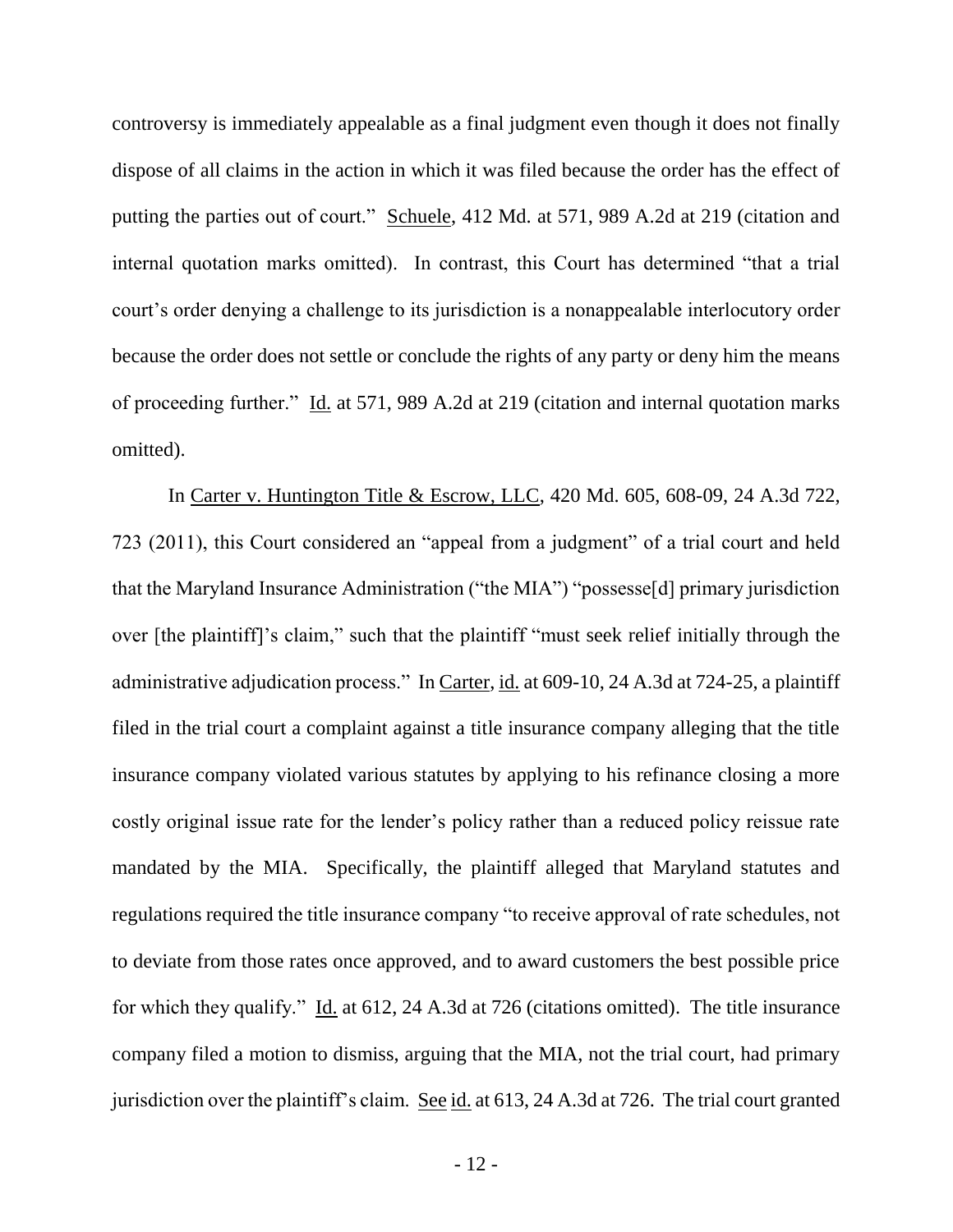the motion to dismiss in a written order. See id. at  $614$ , 24 A.3d at 727. The plaintiff appealed to the Court of Special Appeals, but before that court considered the case, this Court granted a writ of certiorari. See id. at 614, 24 A.3d at 727.

On review, this Court discussed in detail the reasons why the MIA had primary jurisdiction over the plaintiff's claim. See id. at 627-35, 24 A.3d at 734-39. We also rejected the plaintiff's contention that, even if the MIA had primary jurisdiction, he should not be required to go through the administrative process "because the relief afforded in the Insurance Article is inadequate for any consumer, but especially him." Id. at 635, 24 A.3d at 739. This Court explained, in part, that "the fact that an administrative remedy may be inadequate is considered usually an exception to exhaustion, but not necessarily primary jurisdiction[,]" *i.e.*, the plaintiff would be required to exhaust administrative remedies before the MIA before proceeding in the trial court. Id. at 635, 24 A.3d at 739.

Then, in the final paragraph of the opinion, this Court considered whether the trial court "should relinquish jurisdiction by dismissing [the plaintiff]'s complaint or stay th[e] case pending the outcome of any administrative proceeding." Id. at 637, 24 A.3d at 741. This Court concluded that the trial court should have stayed the case rather than dismissing it, explaining:

In *Arroyo v. Board of Education of Howard County*, 381 Md. 646, 650 n. 5, 851 A.2d 576, 579 n. 5 (2004), we reviewed a series of cases involving primary jurisdiction and indicated ultimately that "the primary jurisdiction of an agency . . . does not actually prohibit the filing of an independent judicial action, only its adjudication prior to the exhaustion of the administration remedy." *See also Converge Servs. Group*, 383 Md. at 480, 860 A.2d at 881 ("[T]he court may stay its consideration of the invoked judicial remedy and await the result of the administrative proceedings before addressing the appropriateness of the relief sought in the litigation."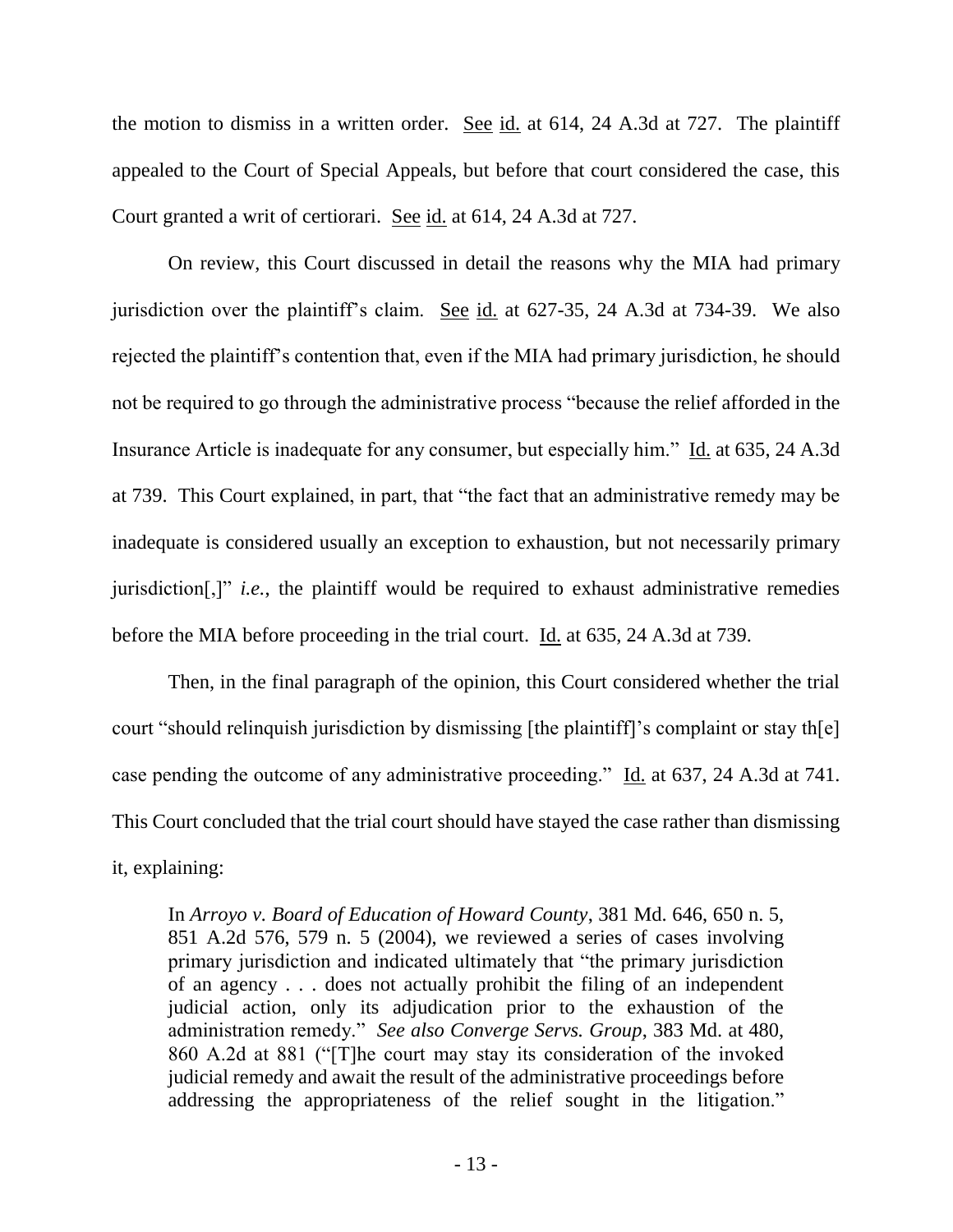(citations omitted)); *Maryland-National Capital Park & Planning Comm'n v. Crawford*, 307 Md. 1, 18, 511 A.2d 1079, 1087-88 (1986) ("[I]n situations like that in the present case . . . where the administrative agency may have primary jurisdiction, and where the plaintiff invokes the judicial remedy prior to exhausting the administrative procedures, it has been held that the trial court may retain jurisdiction pending exhaustion of the administrative procedures." (citations omitted)). Therefore, we conclude that, although [the plaintiff] did not file an administrative complaint, he was not foreclosed from filing the present judicial action, only that he could not pursue it to a conclusion at this time. The [trial c]ourt should stay further proceedings regarding the judicial complaint until the outcome of the administrative adjudication. If [the plaintiff] neglects to pursue administrative relief within a reasonable time, then his judicial claim may not progress and, in all likelihood, would be dismissed. *See* Maryland Rule 2-507 (authorizing dismissal for lack of prosecution).

Id. at 637-38, 24 A.3d at 741 (ellipses and some alterations in original).

The collateral order doctrine, on the other hand, "is based upon a judicially created fiction, under which certain interlocutory orders are considered to be final judgments, even though such orders clearly are *not* final judgments." Dawkins v. Baltimore City Police Dep't, 376 Md. 53, 64, 827 A.2d 115, 121 (2003) (emphasis in original). This Court has emphasized that the judicial fiction "is a perceived necessity, in a very few extraordinary situations, for immediate appellate review." Id. at 64, 827 A.2d at 121 (footnote, ellipsis, and internal quotation marks omitted); see also Schuele, 412 Md. at 572, 989 A.2d at 220 ("[W]e emphasized that [the collateral order] doctrine should be applied sparingly in only the most extraordinary circumstances."). In Washington Suburban Sanitary Comm'n v. Bowen, 410 Md. 287, 296, 978 A.2d 678, 684 (2009), this Court reiterated that the collateral order doctrine is a "very narrow exception" to the final judgment rule. We have explained that the collateral order doctrine

permits premature appeals from a limited class of cases in which the order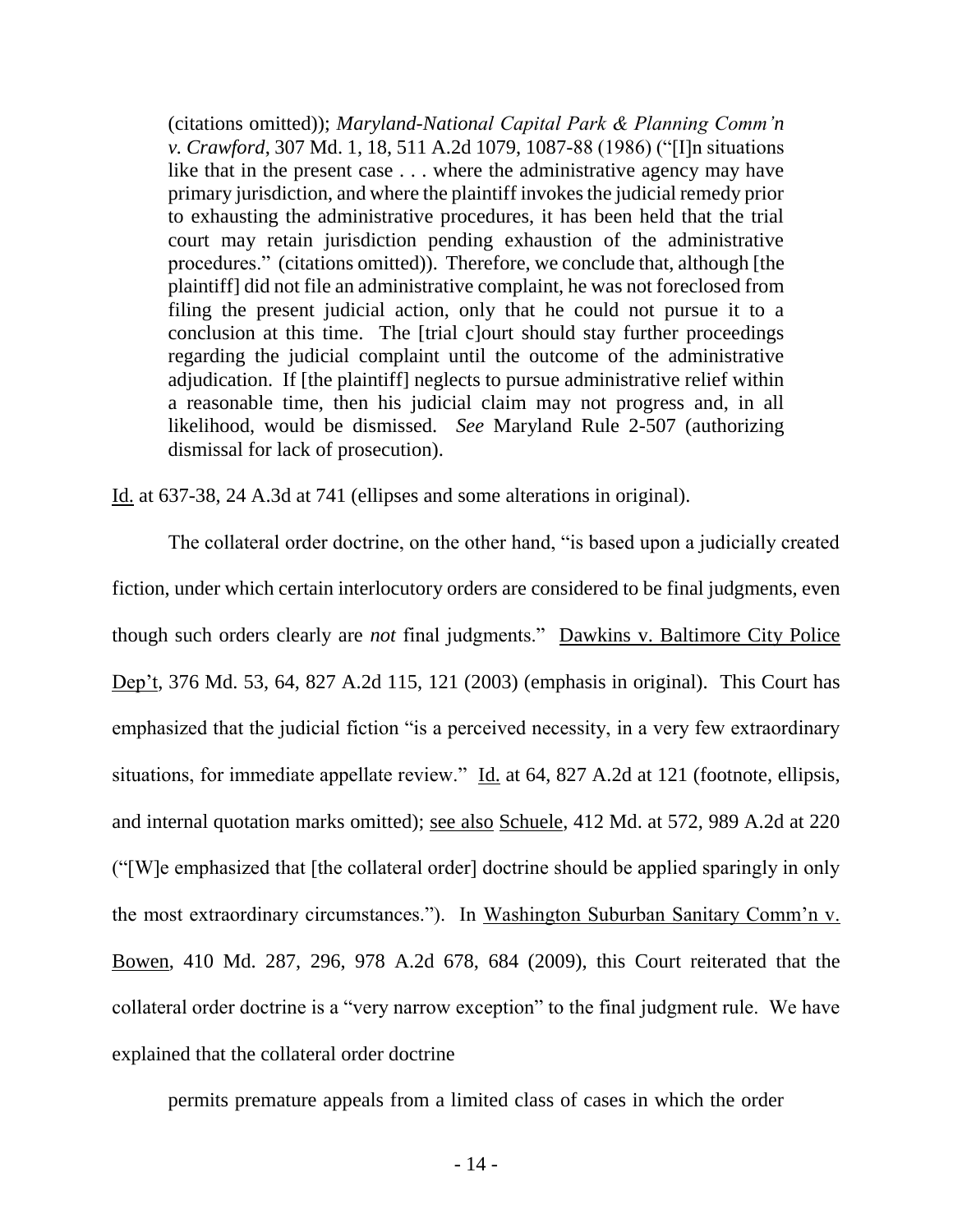appealed does not adjudicate all claims against all parties but (1) conclusively determines the disputed question, (2) resolves an important issue, (3) resolves an issue that is completely separate from the merits of the action, *and* (4) would be effectively unreviewable if the appeal had to await the entry of a final judgment.

Schuele, 412 Md. at 572, 989 A.2d at 220 (emphasis in original) (citation and internal quotation marks omitted). Significantly, "the four elements of the test are conjunctive in nature and in order to fall within this exception to the ordinary operation of the final judgment requirement, each of the four elements must be met." Bowen, 410 Md. at 296, 978 A.2d at 684 (citation and ellipsis omitted).

In Schrodel, 320 Md. at 210, 214, 577 A.2d at 43, 45, this Court concluded that an order that had the effect of enjoining a county from proceeding with a condemnation action until the county obtained from the Maryland Department of the Environment a permit to construct a landfill on a certain property was appealable under the collateral order doctrine. In that case, this Court stated that the trial court's order, which set the trial date out for a period of eighteen months or later, "was not simply an order postponing the trial[,]" but instead "was an order staying the condemnation action until the [c]ounty obtained a permit to construct a landfill on the [] property." Id. at 211, 577 A.2d at 44. In our view, the order satisfied all four requirements to be appealable under the collateral order doctrine. See id. at 211, 577 A.2d at 44. This Court explained, in pertinent part:

First, the order conclusively determined that the [c]ounty must wait until it receives a permit from the Maryland Department of the Environment before it can go to trial with its condemnation action. Second, the issue of whether a court can lawfully impose such a condition on the government's power to acquire property by condemnation is clearly important. Many essential public projects begin with a taking of land and require various permits before completion.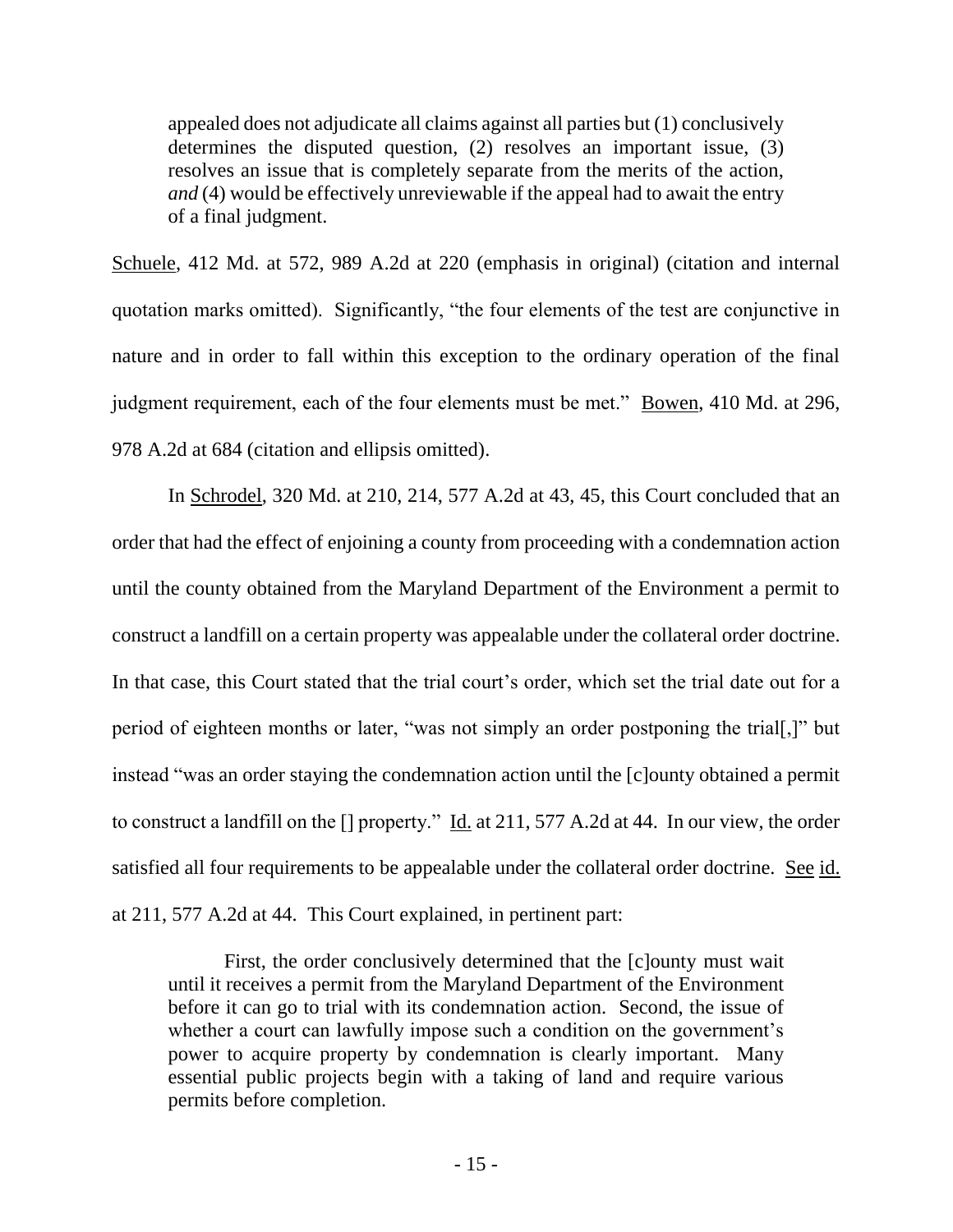Third, the question of whether the [c]ounty can be required to obtain the permit before having a trial is obviously distinct from the trial itself. . . . The court's [] order . . . is unrelated to the issues to be litigated at the trial. it is an order that there will be no trial until the permit is actually procured.

Fourth, if not appealable until the trial's conclusion, the claim that the [c]ounty's right to condemn cannot be conditioned on first obtaining all necessary permits would be irretrievably lost. . . . If the [c]ounty were to get the permit, it would take the property after a trial on value only, and the issue of whether the court could impose the condition would be moot on appeal. Meanwhile, the [c]ounty, having gone through an expensive and timeconsuming permit process, would be in a position where it would be difficult to exercise its right to abandon the taking if it considered the jury award to be unreasonably high. Moreover, the [c]ounty would have to wait until it gets the permit to begin preparing the property for a landfill. If it had the property now, it could begin that work today.

Id. at 212-13, 577 A.2d at 44-45 (citation omitted). This Court further explained that the

trial court's order was "no ordinary postponement of the trial":

Not only is the length at least eighteen months, but it is certain that there will never be a trial if the [c]ounty fails to obtain the permit. The order in this case assures that if the [c]ounty does get the permit, only then can it prepare the property as a landfill. An important government prerogative has been delayed or defeated because of an allegedly unlawful condition. The vast majority of postponement orders, in contrast, merely require a party to wait longer for trial.

Id. at 214, 577 A.2d at 45. Accordingly, this Court determined that the trial court's order was appealable under the collateral order doctrine, but we "emphasized . . . that this is a case where our holding concerning appealability goes no further than the circumstances presented in th[e] case." Id. at 214, 577 A.2d at 45 (citation and internal quotation marks omitted).

Based on the case law set forth above, I would conclude that the stay order is not appealable because it is neither a final judgment nor an order appealable under the collateral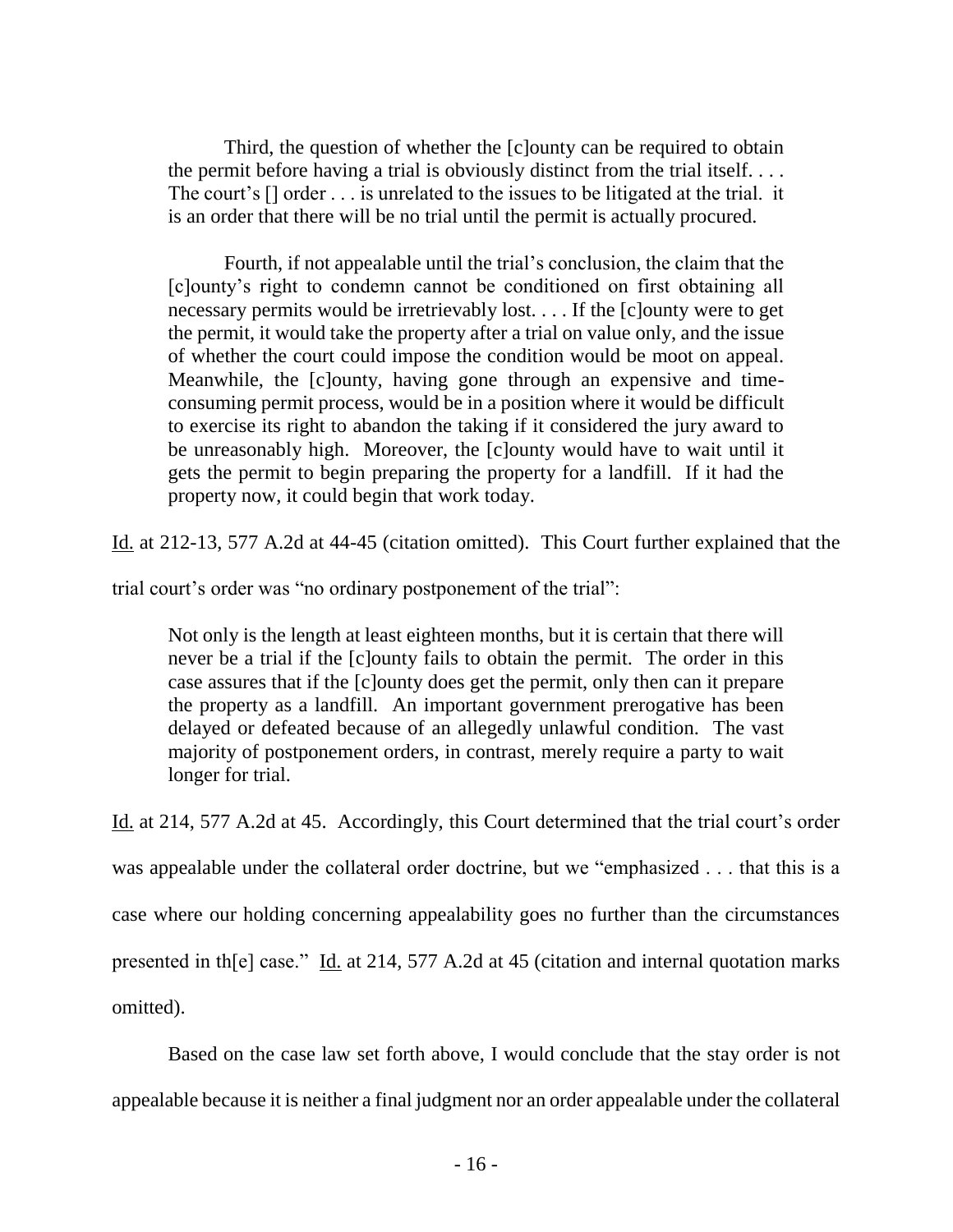order doctrine. I would begin by examining whether the stay order constitutes a final judgment, and would determine that it does not. Significantly, the stay order does not "decide and conclude the rights of the parties involved or deny a party the means to prosecute or defend rights and interests in the subject matter of the proceeding." Schuele, 412 Md. at 565, 989 A.2d at 216 (citation and internal quotation marks omitted); see also Milburn, 442 Md. at 299, 112 A.3d at 435. Indeed, the stay order does not decide and conclude the rights of the parties involved because it is not a ruling on or resolution of the merits of the breach of contract claim, *i.e.*, the stay order did not "decide" or "conclude" the rights of the parties vis-à-vis the breach of contract claim.

Nevertheless, order does not need to resolve the merits of a case to constitute a final judgment where the order denies a party the means to prosecute or defend rights and interests in the subject matter of the proceeding and, thus, "has the effect of putting the party out of court." Milburn, 442 Md. at 299, 112 A.3d at 435 (citation, brackets, and internal quotation marks omitted). As stated, in determining whether an order has the effect of putting a party out of court, "the key question is whether the order contemplates that the parties will no longer litigate their rights in that court." Id. at 299, 112 A.3d at 435 (citations omitted). Here, the very language of the circuit court's oral ruling and the stay order demonstrates that the stay order does not contemplate that the parties will no longer litigate their rights in the circuit court. In denying the City Board's motion to dismiss, the circuit court ruled that the case should be stayed "pending the matter be[ing] administratively reviewed before it comes to the [c]ircuit [c]ourt." And, the stay order itself states, in pertinent part, "that the above-captioned consolidated action, and all actions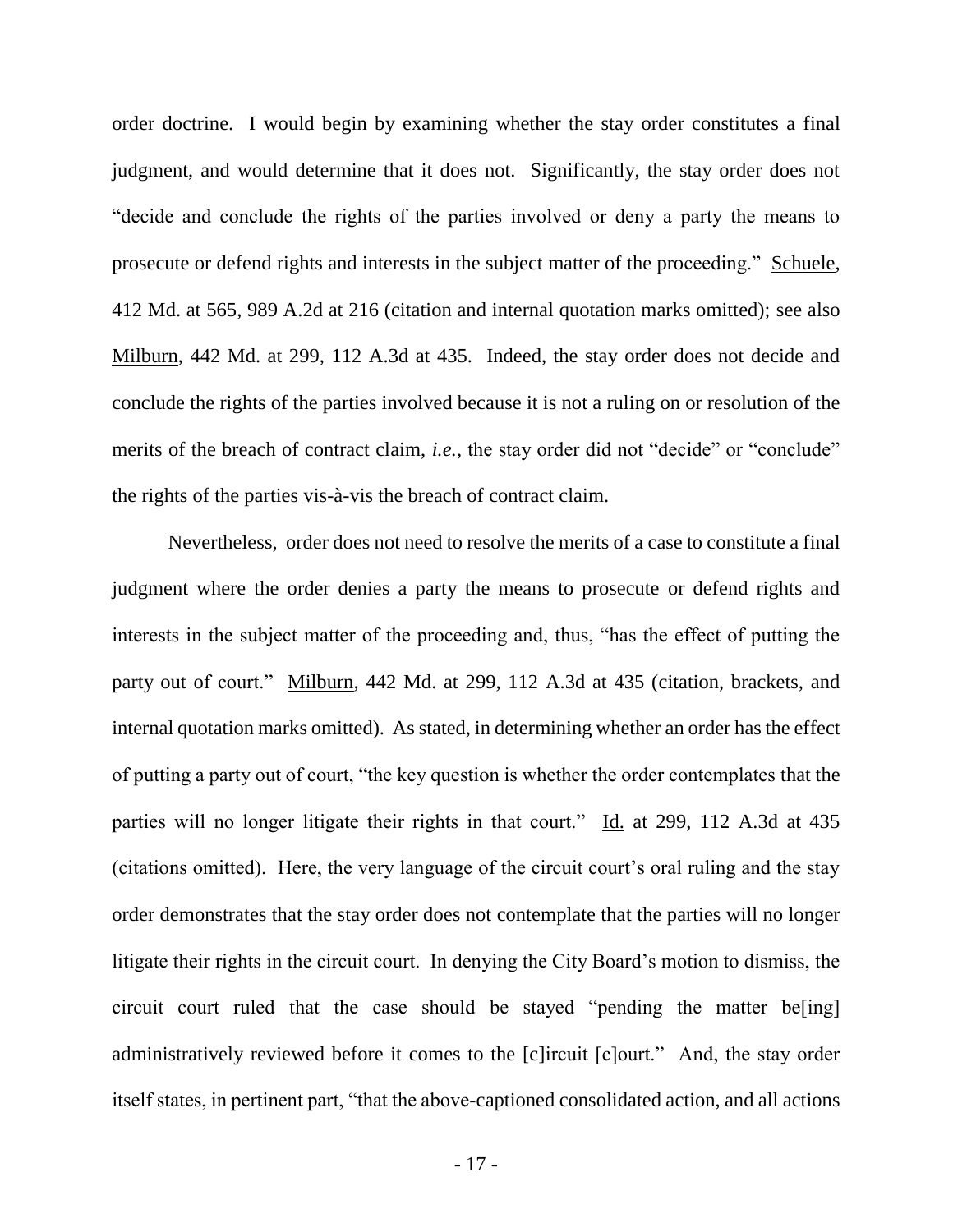contained and consolidated therein, hereby are **STAYED** pending administrative review of the parties' dispute by the State Board[.]" (Emphasis in original). Simply put, the stay order clearly contemplates that the parties will litigate their rights in the circuit court after the State Board conducts its administrative review. Stated otherwise, the stay order directs the parties to seek review first before the State Board concerning issues of commensurate funding prior to litigating the breach of contract claim in the circuit court; notably, the stay order does not state or even contemplate that the parties are prohibited from litigation in the circuit court altogether. And, the stay order did not terminate the proceedings in the circuit court; rather, the stay order is in the nature of a postponement, not an order that has the effect of putting the Charter Schools out of court. See Milburn, 442 Md. at 300, 112 A.3d at 435-36 ("The order need only have the effect of terminating the proceedings in a particular court; the availability of another forum in which the parties may litigate their dispute is irrelevant to finality." (Citations omitted)). Moreover, the stay order does not send the Charter Schools to a different court and thus terminate the proceedings in the circuit court, but rather the stay order places the case on hold pending review by the State Board of the statutory issue.

The Charter Schools' reliance on Carter for the proposition that the stay order is the equivalent of a dismissal, and, thus, constitutes a final judgment that is immediately appealable is not persuasive. Initially, I do not agree, as a general matter, that a dismissal and a stay are the same and that both are final and immediately appealable. To be sure, there may be circumstances where a stay order, perhaps indefinite in nature, can constitute a final judgment. For example, an order staying proceedings and compelling arbitration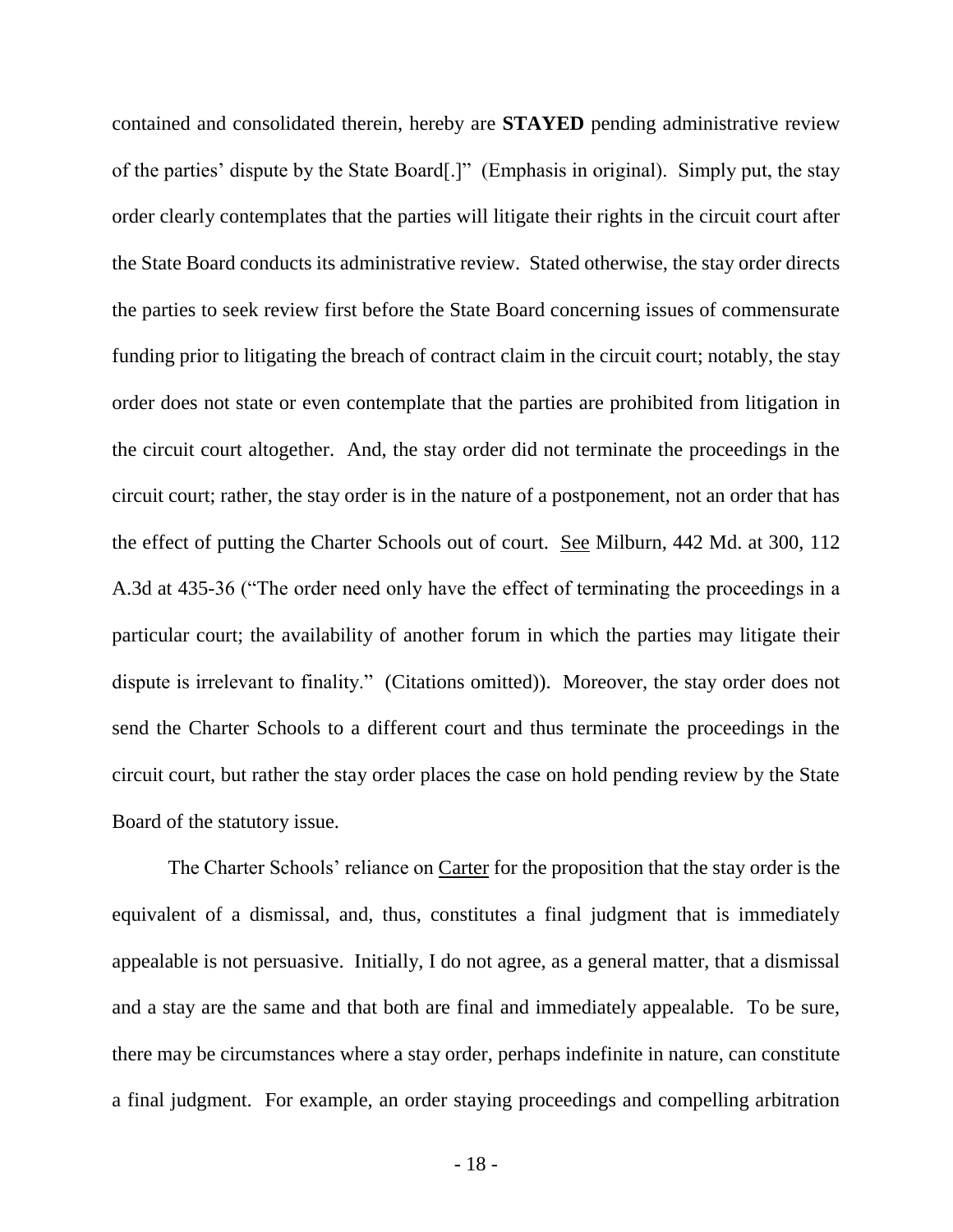"is immediately appealable as a final judgment even though it does not finally dispose of all claims in the action in which it was filed because the order has the effect of putting the parties out of court." Schuele, 412 Md. at 571, 989 A.2d at 219 (citation and internal quotation marks omitted). But, as I would determine, the stay order in this case does not have the effect of putting the parties out of court and, as such, is distinct from an order dismissing a case, as was the case in Carter.

Indeed, in Carter, 420 Md. at 608-09, 613, 24 A.3d at 723, 726, this Court was clear that the case involved an "appeal from a judgment" of a trial court in which the trial court had granted a motion to dismiss, ruling that the MIA had primary jurisdiction over the plaintiff's claim, *i.e.*, administrative proceedings needed to occur first. In the final paragraph of Carter, id. at 637-38, 24 A.3d at 741, in considering whether the trial court should dismiss a complaint or stay a case pending the outcome of administrative proceedings where an administrative agency has primary jurisdiction, this Court concluded that the trial court should have stayed the case rather than dismiss the case, explaining, in pertinent part, that "the primary jurisdiction of an agency does not actually prohibit the filing of an independent judicial action, only its adjudication prior to the exhaustion of the administration remedy." In other words, in Carter, this Court endorsed the view that, where a trial court has ruled that an administrative agency has primary jurisdiction, the proper procedure for the trial court to follow is to stay the judicial proceedings to allow for administrative review first, after which time the parties may return to the trial court. That is exactly what happened in this case—the circuit court concluded that the State Board has primary jurisdiction and stayed the proceedings pending administrative review by the State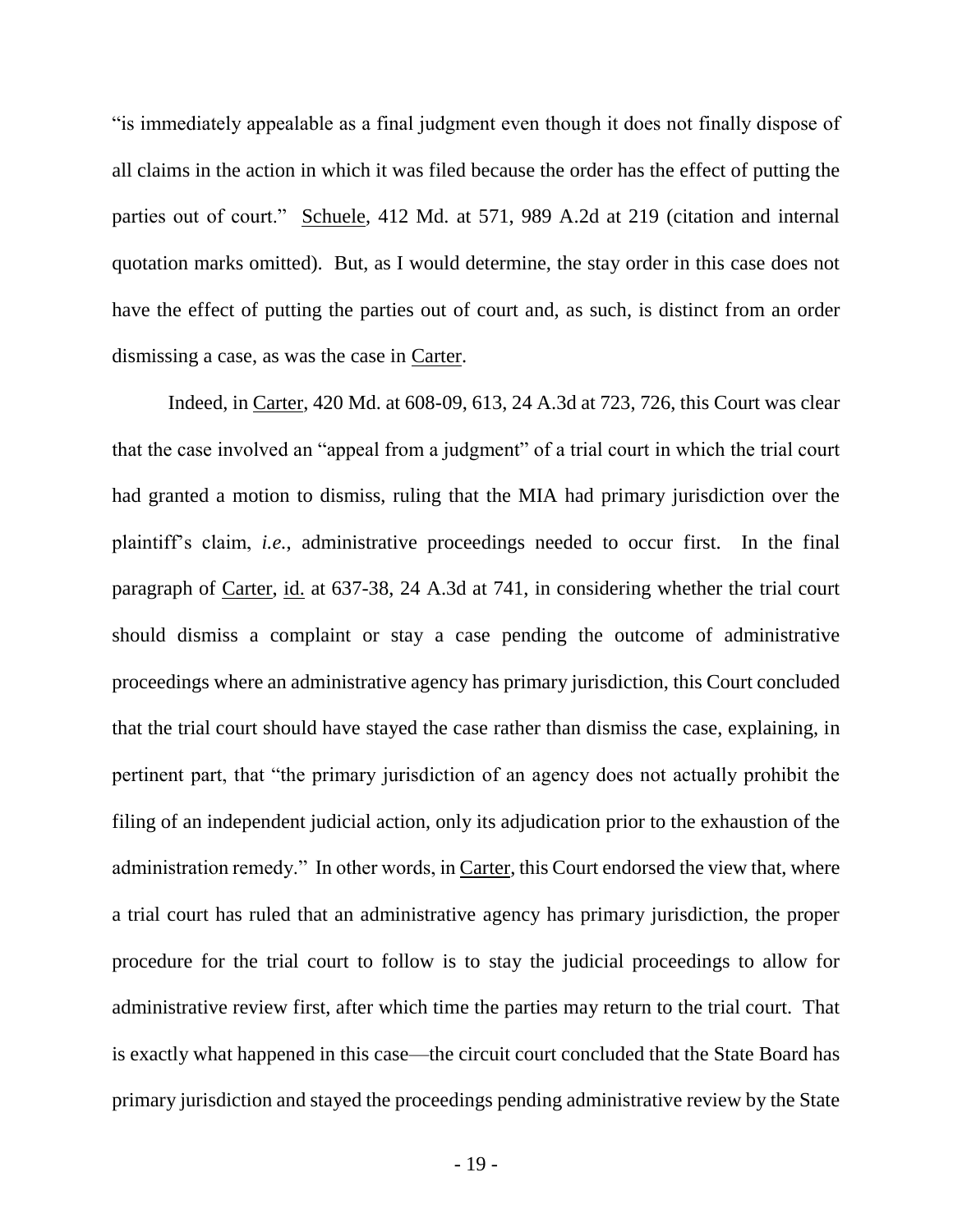Board. This is so even if the parties have not filed an administrative complaint at the time the stay is issued. See Carter, id. at 638, 24 A.3d at 741 ("[W]e conclude that, although Carter did not file an administrative complaint, he was not foreclosed from filing the present judicial action, only that he could not pursue it to a conclusion at this time.").

That the State Board declined to weigh in on the commensurate funding issue while the case was pending in the circuit court and then the Court of Special Appeals is of no consequence because the State Board's reasoning is now inapplicable, *i.e.*, the court proceedings are on hold pending the State Board's administrative review. The State Board's order dismissing the City Board's second petition for declaratory ruling specifically explained that, "because the case remains within the jurisdiction purview of the courts, the State Board declines to consider the Petition for Declaratory Ruling." Now that the court proceedings are stayed and the appellate process concluded by virtue of this opinion, the State Board can begin administrative proceedings upon the filing of an administrative complaint, request for a declaratory ruling, or the like. Moreover, nothing in the record—aside from the Charter Schools' contention—indicates that the State Board will unduly delay in deciding the commensurate funding issue once the issue is properly presented to it. As such, I would determine that the stay order does not put the Charter Schools out of court; rather, the stay order simply postpones resolution of the breach of contract claim pending guidance from the State Board on the commensurate funding issue, which will inform the circuit court's decision with respect to the breach of contract claim. In short, the stay order does not end the litigation on the merits. Under these circumstances, I would conclude that the stay order is not a final judgment.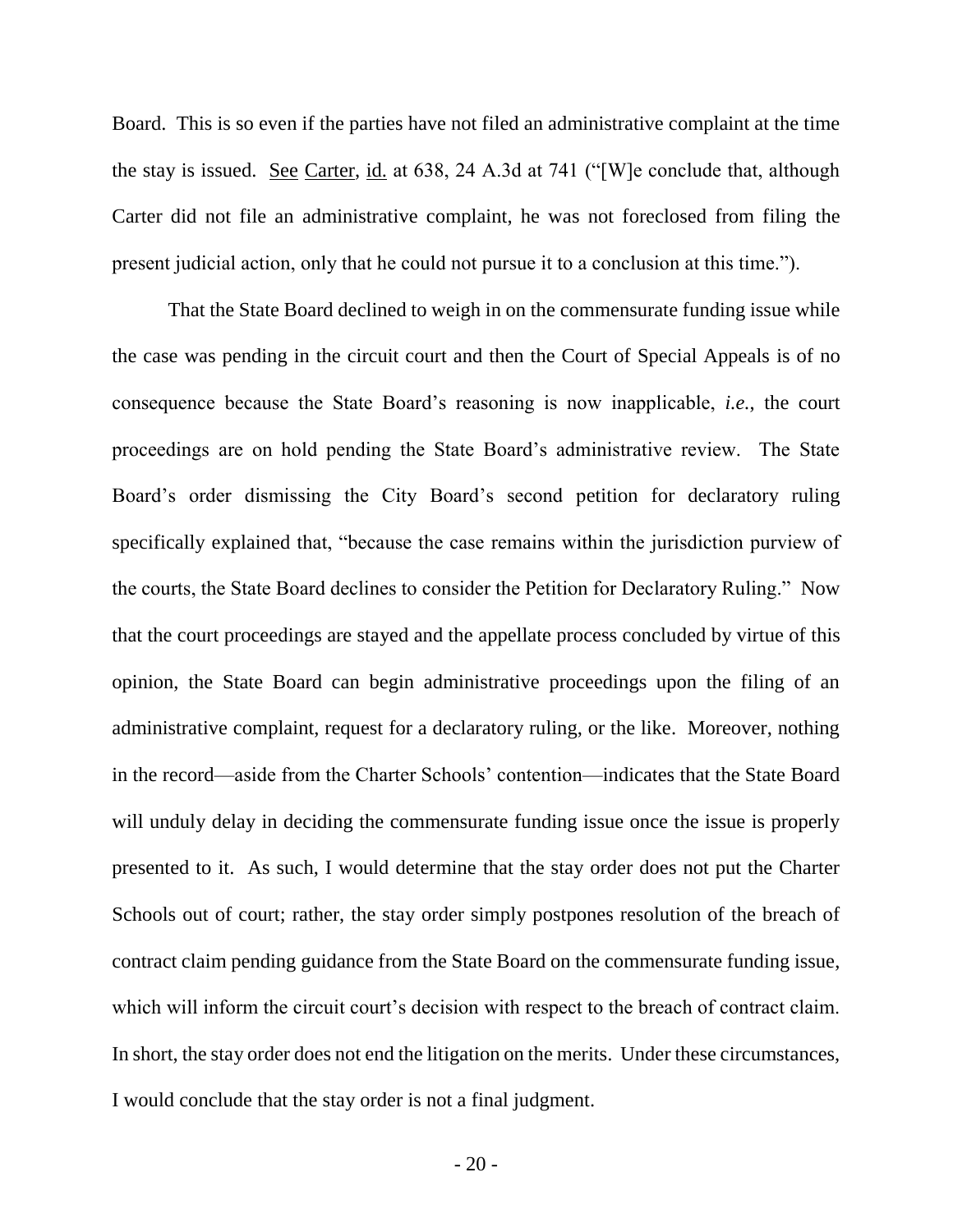I likewise would conclude that the stay order does not fulfill the requirements of the collateral order doctrine and is not immediately appealable under the collateral order doctrine. As to whether the stay order conclusively determines the disputed question, I would conclude that the disputed question at the heart of the breach of contract claim whether the City Board provided the Charter Schools with commensurate funding as required by ED § 9-109—is not conclusively determined by the stay order. Indeed, the stay order did not comment on, let alone conclusively determine or resolve, the merits of the breach of contract claim.

Additionally, I would determine that the stay order does not resolve an issue that is completely separate from the merits of the action. The issue of which entity has primary jurisdiction, the circuit court or the State Board, and, thus, which entity determines in the first instance the commensurate funding issue, is intrinsically tied to the merits of the case and whether the City Board provided the Charter Schools with commensurate funding in accord with the statute. As an initial matter, I note that I am not aware of any Maryland case discussing whether a determination of primary jurisdiction is an issue completely separate from the merits of the action. Thus, I turn to federal case law, and find instructive the approach stated by the United States Court of Appeal for the Tenth Circuit.

In Crystal Clear Commc'ns, Inc. v. Sw. Bell Tel. Co., 415 F.3d 1171, 1173, 1175, 1180 (10th Cir. 2005), the Tenth Circuit considered, in relevant part, whether a district court's order staying an action pending submission of the claims to the Federal Communications Commission ("the FCC") and the Oklahoma Corporation Commission ("the OCC"), which the district court concluded had primary jurisdiction, was appealable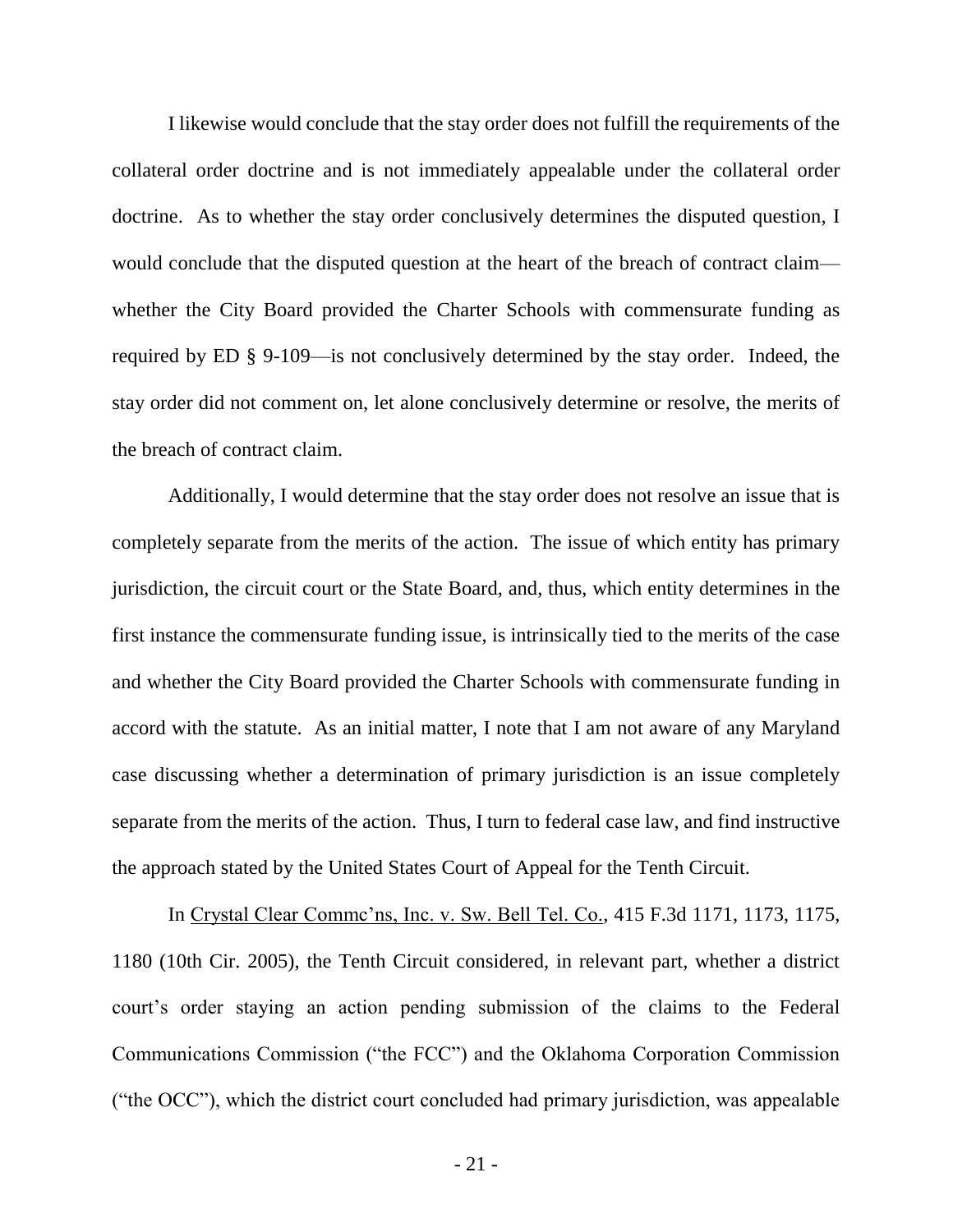as a collateral order, and held that "[a] district court's determination to invoke the primary jurisdiction doctrine is not sufficiently separable from the cause of action to qualify for interlocutory review." The Tenth Circuit stated that "the issues involved in a determination of primary jurisdiction are 'inextricably bound up' with a determination of the merits[.]" Id. at 1179-80. The Tenth Circuit explained:

The entire purpose of the primary jurisdiction doctrine is to allow agencies to render opinions on issues underlying and related to the cause of action. Moreover, in order to determine whether the doctrine of primary jurisdiction was implicated in this case, the district court was required to give preliminary consideration to plaintiffs' claims to determine the extent to which they fell under the jurisdiction of the FCC and OCC. *See Delta Traffic Serv., Inc. v. Occidental Chem. Corp.*, 846 F.2d 911, 914 (3d Cir.1988) ("Only after [the district court] had ascertained the nature of the claim and related defenses could it know whether it needed to request the expert and specialized knowledge of the [agency] as a preliminary step in the resolution of this matter." (quotation omitted)). In particular, the district court's decision whether to invoke primary jurisdiction required it to consider whether the issues of fact in the case: (1) are not within the conventional experience of judges; (2) require the exercise of administrative discretion; or (3) require uniformity and consistency in the regulation of the business entrusted to a particular agency. These issues are all highly dependent on the specific allegations in plaintiffs' complaint and required the district court to examine factual and legal issues underlying the dispute. The parties' briefs on appeal, filled with detailed factual and legal arguments regarding plaintiffs' claims, further underscore the impropriety of reviewing the district court's stay order prior to final judgment.

Id. at 1179 (brackets in original) (some citations omitted). See also Beach TV Cable Co., Inc. v. Comcast of Florida/Georgia, LLC, 808 F.3d 1284, 1286 (11th Cir. 2015) (In another case involving a stay so that the FCC could consider claims, the Eleventh Circuit stated: "We lack appellate jurisdiction to entertain this interlocutory appeal. Stay orders are generally not thought to be final orders . . . , particularly where the stay is designed to effect a referral to a federal agency. . . . Nor does the collateral order doctrine apply to save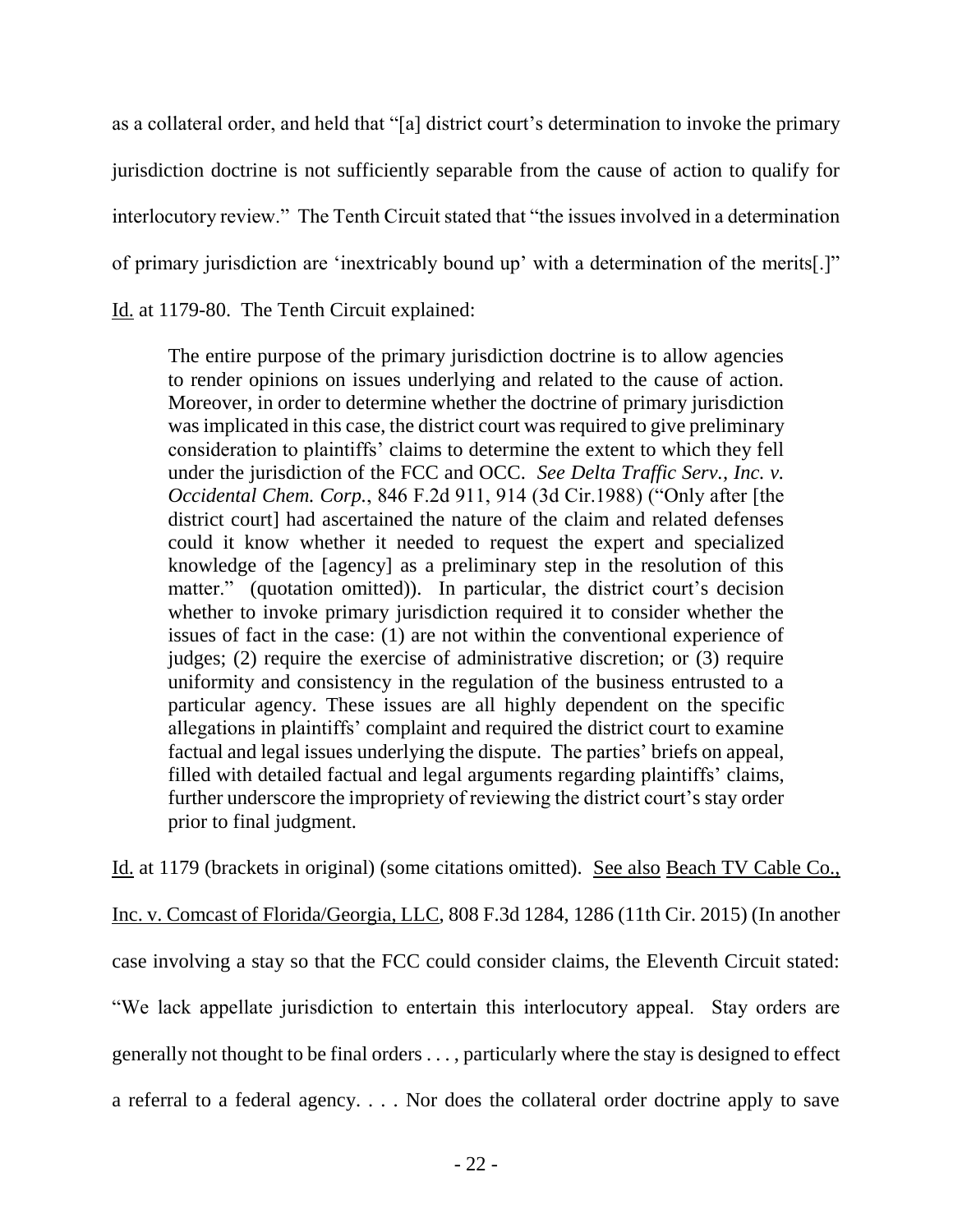appellate jurisdiction because the district court's stay order is bound up with the merits of the case and does not render the plaintiff's suit effectively unreviewable on appeal from a final judgment.").

Although the federal cases are distinguishable from this case, the reasoning concerning whether primary jurisdiction is a separate matter from the merits of the case for purposes of the collateral order doctrine is instructive and logical. As such, I would conclude that the circuit court's determination of whether the primary jurisdiction doctrine is applicable under the circumstances of this case "is not sufficiently separable from the cause of action to qualify for interlocutory review." Crystal Clear, 415 F.3d at 1180. Stated otherwise, the determination of primary jurisdiction is bound up with the merits of the case such that the stay order is not appealable under the collateral order doctrine. And, I would also determine that the stay order is not effectively unreviewable if the appeal had to await the entry of a final judgment. Once the State Board issues its decision in the case after proper request by the parties, there is absolutely no prohibition against the Charter Schools eventually obtaining review of the circuit court's decision to issue the stay order and its determination of primary jurisdiction. See Md. R. 8-131(d) ("On an appeal from a final judgment, an interlocutory order previously entered in the action is open to review by the Court unless an appeal has previously been taken from that order and decided on the merits by the Court."); see also Beach TV Cable, 808 F.3d at 1293 ("[I]f the district court had erroneously referred the matter to the administrative agency in the first place, that determination too could be reviewed by an appellate court once the administrative agency had concluded its review." (Citation omitted)).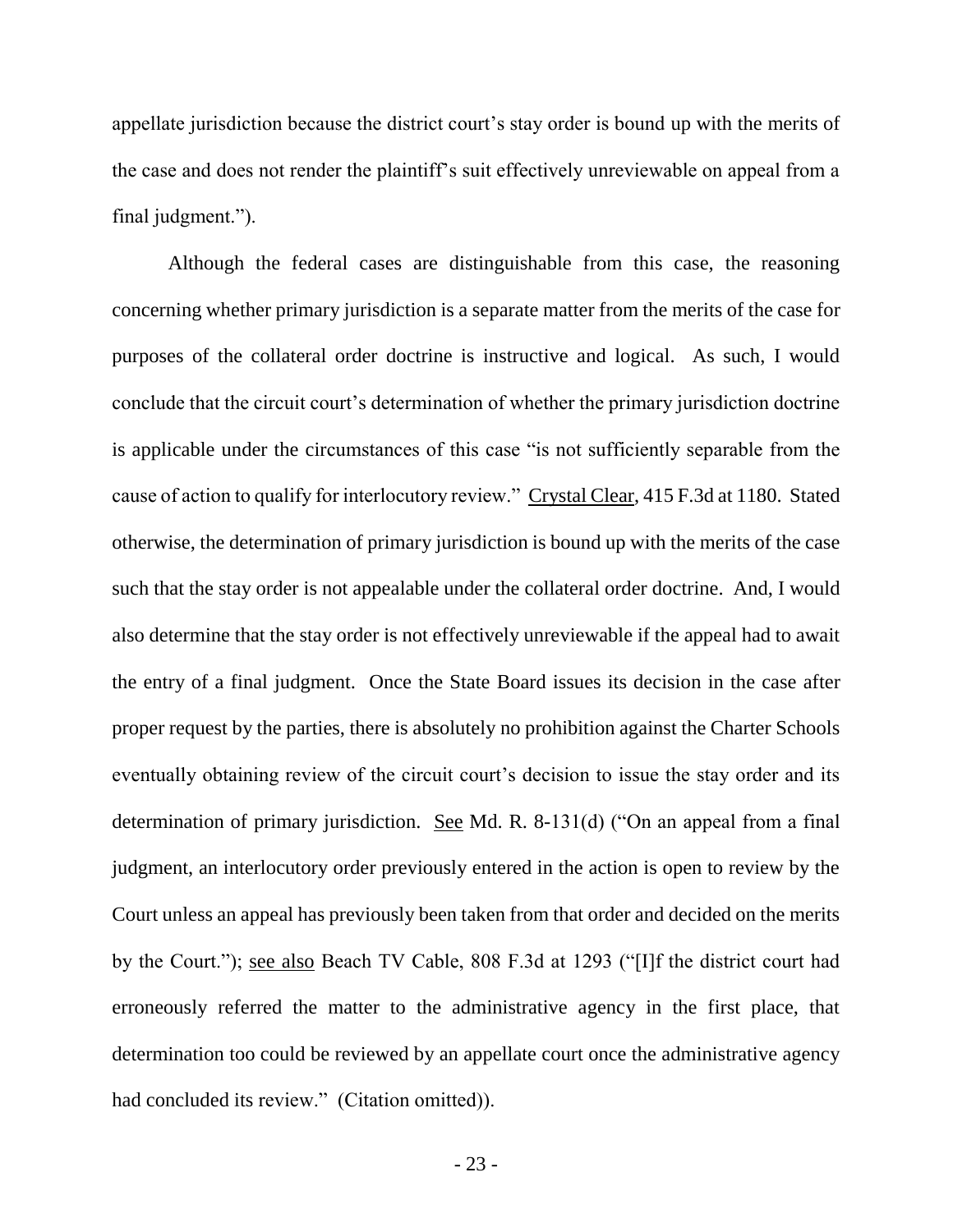In my view, the Charter Schools' reliance on Schrodel, 320 Md. at 210, 214, 577 A.2d at 43, 45, is misplaced, as the case is factually and legally distinguishable from this case. Schrodel involved an issue of whether a permit was required before condemnation proceedings in the trial court, which involved a purported postponement so that the county could seek the permit from the Maryland Department of the Environment. In other words, Schrodel did not involve issues of primary jurisdiction and a stay for administrative review of a legal issue. And, significantly, in Schrodel, 320 Md. at 213, 577 A.2d at 45, this Court expressly acknowledged that "a trial court's decision on a motion for a postponement, continuance, or stay is ordinarily not appealable." (Citation omitted). Moreover, importantly, in Schrodel, id. at 214, 577 A.2d at 45, the order at issue was not simply a runof-the-mill postponement or stay order; rather, it was an order that would essentially deprive the parties of a trial if the county failed to obtain the permit. That is obviously not the case here—the stay order does not put the parties out of court or otherwise deprive them of the ability to litigate the merits of the breach of contract claim after the State Board conducts its administrative review of the statutory issue concerning commensurate funding. In other words, the stay order in this case is more like a postponement of a trial, and not a deprivation altogether of the right to proceed with a trial. In sum, I would determine that the stay order is not appealable under the collateral order doctrine.

Although I would conclude otherwise and do not endorse the Majority's holding, the Majority's language limiting the holding that the stay order is a final judgment and is appealable to "the unique circumstances of this case" is welcome. See Maj. Slip Op. at 47. The Majority states: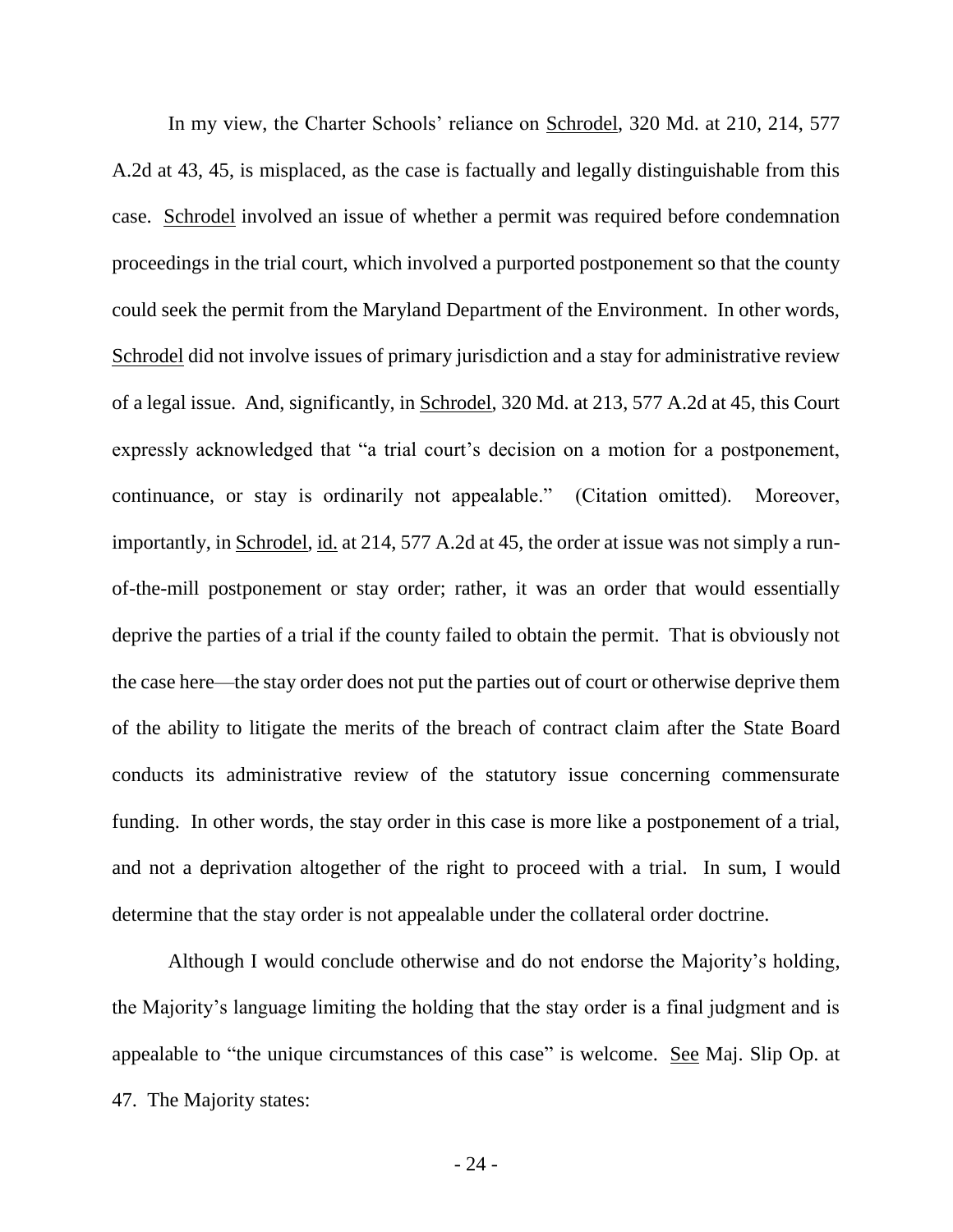Generally, a stay order to permit a party to bring a claim before an administrative agency will only **temporarily** put a party "out of court" and will carry with it the "strong potential, bordering on certainty, that the issue at hand . . . will be back for determination by the circuit court" if either of the parties is dissatisfied with the agency's decision and seeks judicial review before the circuit court. However, under the unique circumstances of this case, the Stay Order issued by the circuit court was a final and appealable order that had the effect of putting the Charter School Operators entirely out of court with no clear procedural path they could follow to return to court within a reasonable period of time.

Maj. Slip Op. at 47 (citation omitted) (emphasis and ellipsis in original). From my perspective, as a cautionary note, the significance of the Majority's limitation cannot be overstated. The Majority essentially counsels that trial courts and the Court of Special Appeals should not interpret this opinion to mean that stay orders in general or stay orders pertaining to matters other than those involving the unique circumstances of this case are final judgments and therefore appealable. In other words, nothing in the majority opinion's holding undermines the conclusion that stay orders in general are neither final judgments nor appealable under the collateral order doctrine.

Because I would conclude that the stay order in this case is not a final judgment and is not appealable under the collateral order doctrine, I would dismiss the appeal for lack of appellate jurisdiction. And, because I would dismiss the appeal for lack of appellate jurisdiction, I would not reach the issue of whether the State Board has primary jurisdiction. However, were I to reach that issue, I agree with the Majority that the State Board has primary jurisdiction over the underlying commensurate funding issues.

Thus, for the above reasons, respectfully, I concur in part and dissent in part.

Judge Greene and Judge Hotten have authorized me to state that they join in this